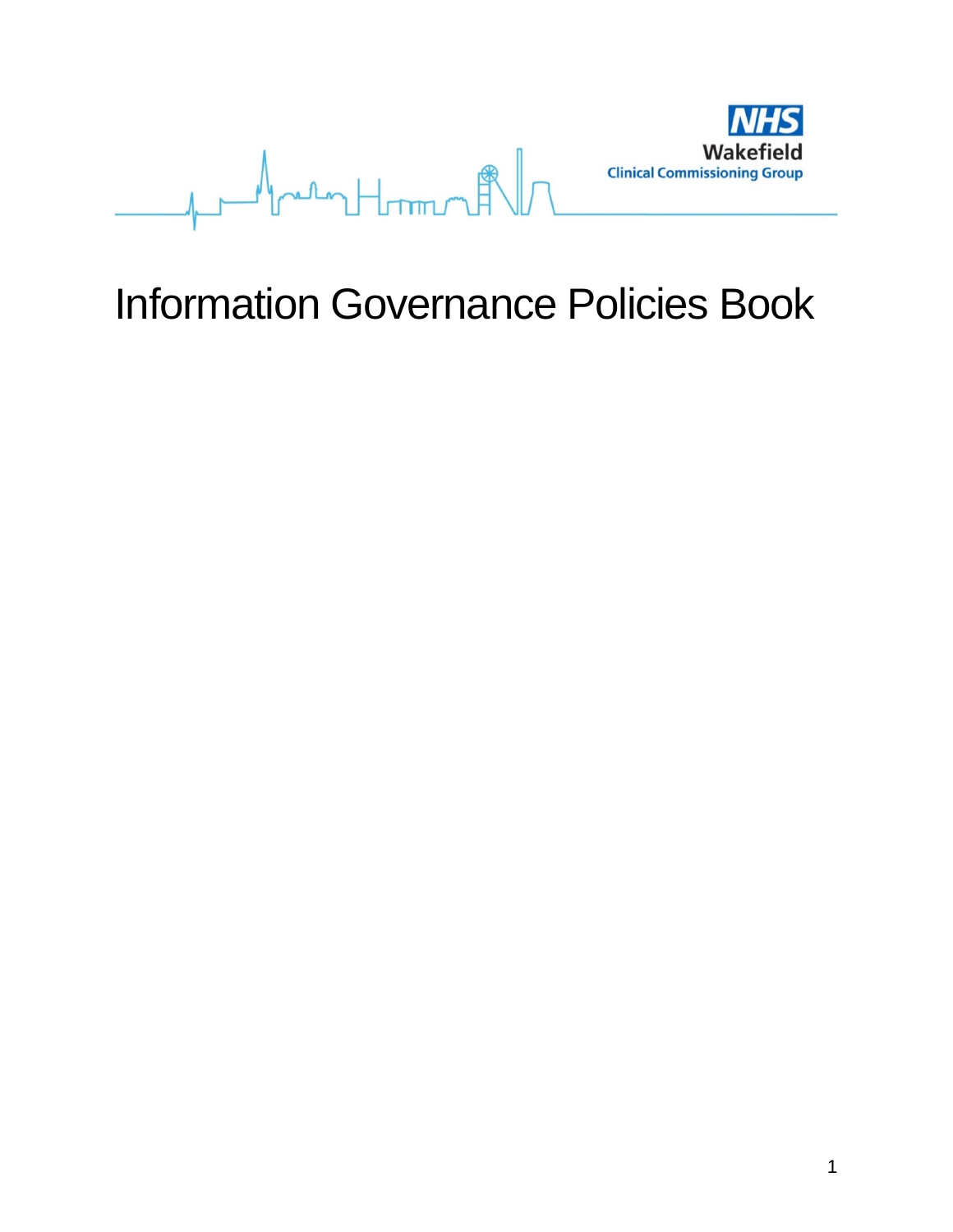# **Review and Amendment Log / Control Sheet**

| <b>Responsible Officer:</b>            | Interim Governance Manager                    |
|----------------------------------------|-----------------------------------------------|
| <b>Governing Body / Clinical Lead:</b> | <b>Chief Officer</b>                          |
| Author:                                | Information Governance Team                   |
| Date Approved:                         | 15 March 2022                                 |
| <b>Committee:</b>                      | Quality, Performance and Governance Committee |
| <b>Version:</b>                        | 4.0                                           |
| <b>Review Date:</b>                    | <b>July 2022</b>                              |

# **Version History**

This policy has been developed from a suite of IG policies adopted by NHS Wakefield CCG. For previous versions and their version history, please contact the Interim Governance Manager**.**

| Version no. | <b>Date</b> | <b>Author</b>  | <b>Status</b>          | <b>Circulation</b>     |
|-------------|-------------|----------------|------------------------|------------------------|
| 0.1         |             | <b>IG Team</b> | Draft – review of      | Governance and         |
|             |             |                | policies, and          | <b>Board Secretary</b> |
|             |             |                | initial creation of    |                        |
|             |             |                | IG Policy Book.        |                        |
| 0.2         | 23 July     | <b>IG Team</b> | Draft – review by      | Quality, Performance   |
|             | 2020        |                | Governance and         | and Governance         |
|             |             |                | <b>Board Secretary</b> | Committee              |
| 1.0         | 23 July     | <b>IG Team</b> | Final - Approved       | Quality, Performance   |
|             | 2020        |                |                        | and Governance         |
|             |             |                |                        | Committee              |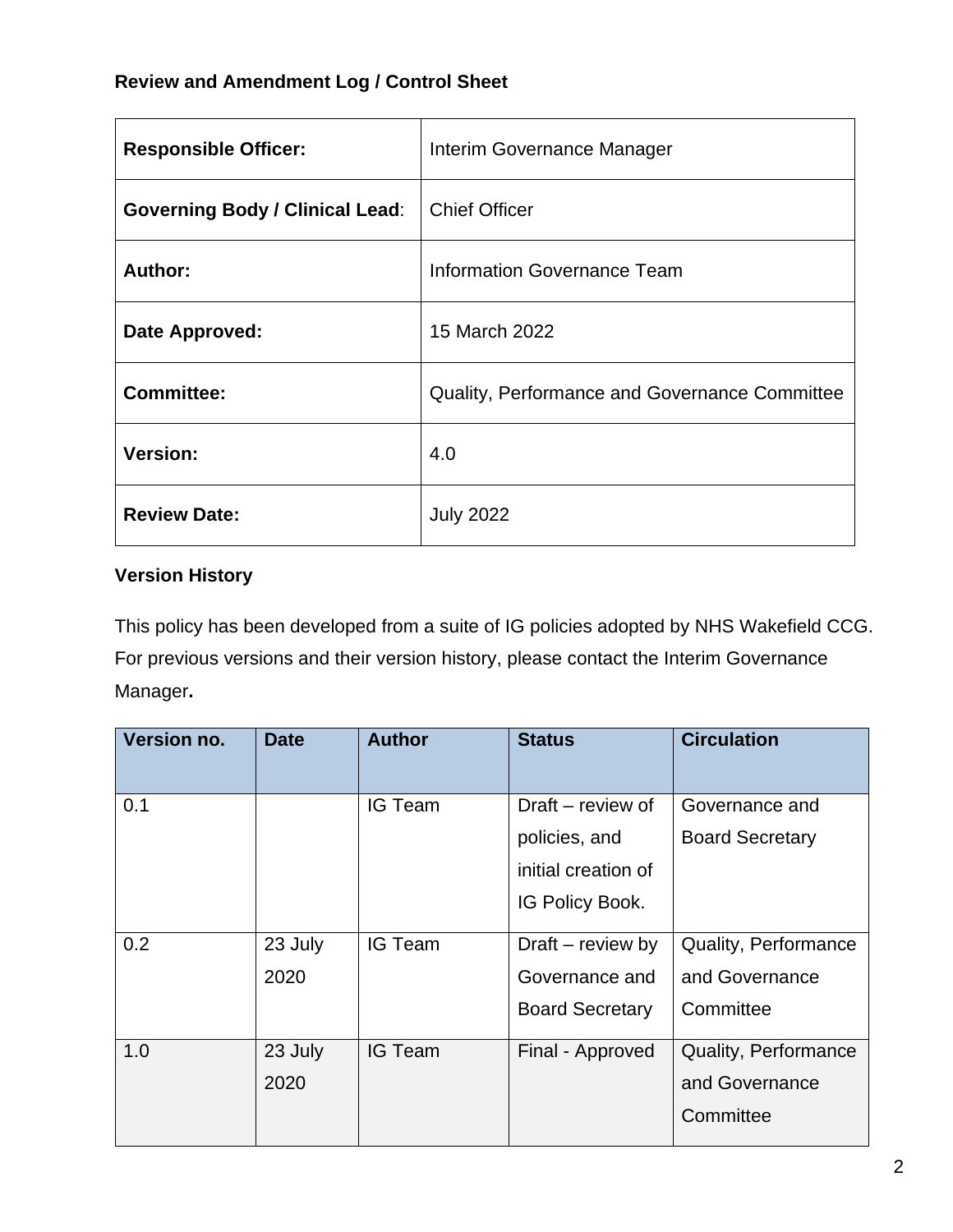| <b>Version no.</b> | <b>Date</b> | <b>Author</b>  | <b>Status</b>     | <b>Circulation</b>   |
|--------------------|-------------|----------------|-------------------|----------------------|
|                    |             |                |                   |                      |
| 1.1                | 11          | <b>IG Team</b> | Draft - DSPT      | Quality, Performance |
|                    | January     |                | 20/21 related     | and Governance       |
|                    | 2021        |                | enhancements to   | Committee            |
|                    |             |                | Chapter 4         |                      |
|                    |             |                | Information       |                      |
|                    |             |                | Security Policy.  |                      |
| 2.0                | 28          | <b>IG Team</b> | Final - Approved  | Quality, Performance |
|                    | January     |                |                   | and Governance       |
|                    | 2021        |                |                   | Committee            |
| 2.1                | 8           | <b>IG Team</b> | Draft - update of | Quality, Performance |
|                    | November    |                | password          | and Governance       |
|                    | 2021        |                | complexity rules  | Committee            |
|                    |             |                | in Sections 4.30  |                      |
|                    |             |                | and 5.6.          |                      |
| 3.0                | 25          | <b>IG Team</b> | Final - Approved  | <b>All Staff</b>     |
|                    | November    |                | by QPG            |                      |
|                    | 2021        |                | Committee         |                      |
| 3.1                | 22 Nov      | <b>IG Team</b> | Minor update to   | Quality, Performance |
|                    | 2021        |                | names, job titles | and Governance       |
|                    |             |                | and roles due to  | Committee            |
|                    |             |                | personnel         |                      |
|                    |             |                | changes.          |                      |
| 4.0                | 15 March    | <b>IG Team</b> | Final - Approved  | <b>All Staff</b>     |
|                    | 2022        |                | by QPG            |                      |
|                    |             |                | Committee         |                      |
|                    |             |                |                   |                      |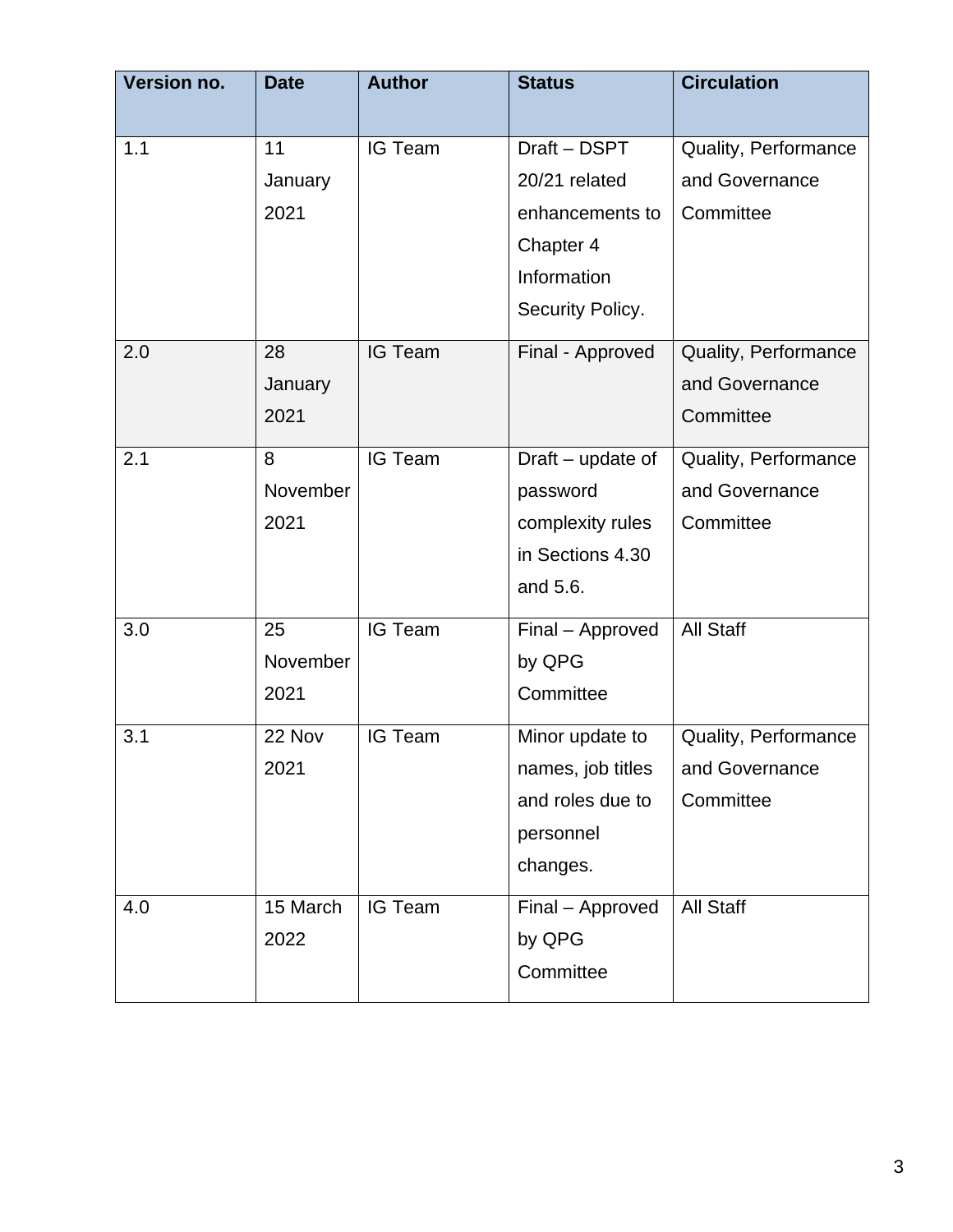# **Contents**

| 2.4 Clinical Information Assurance, Quality Assurance and Records Management  23 |    |
|----------------------------------------------------------------------------------|----|
|                                                                                  |    |
|                                                                                  |    |
|                                                                                  |    |
|                                                                                  |    |
|                                                                                  |    |
|                                                                                  |    |
|                                                                                  |    |
|                                                                                  |    |
|                                                                                  |    |
|                                                                                  |    |
|                                                                                  |    |
| 3.3 Scope                                                                        | 47 |
| 3.4 Confidentiality Codes of Practice, Guidance and Legislation 48               |    |
|                                                                                  |    |
|                                                                                  |    |
|                                                                                  |    |
|                                                                                  |    |
| 3.9 Confidentiality and Data Protection by Design Audit Procedures  66           |    |
|                                                                                  |    |
|                                                                                  |    |
|                                                                                  |    |
|                                                                                  |    |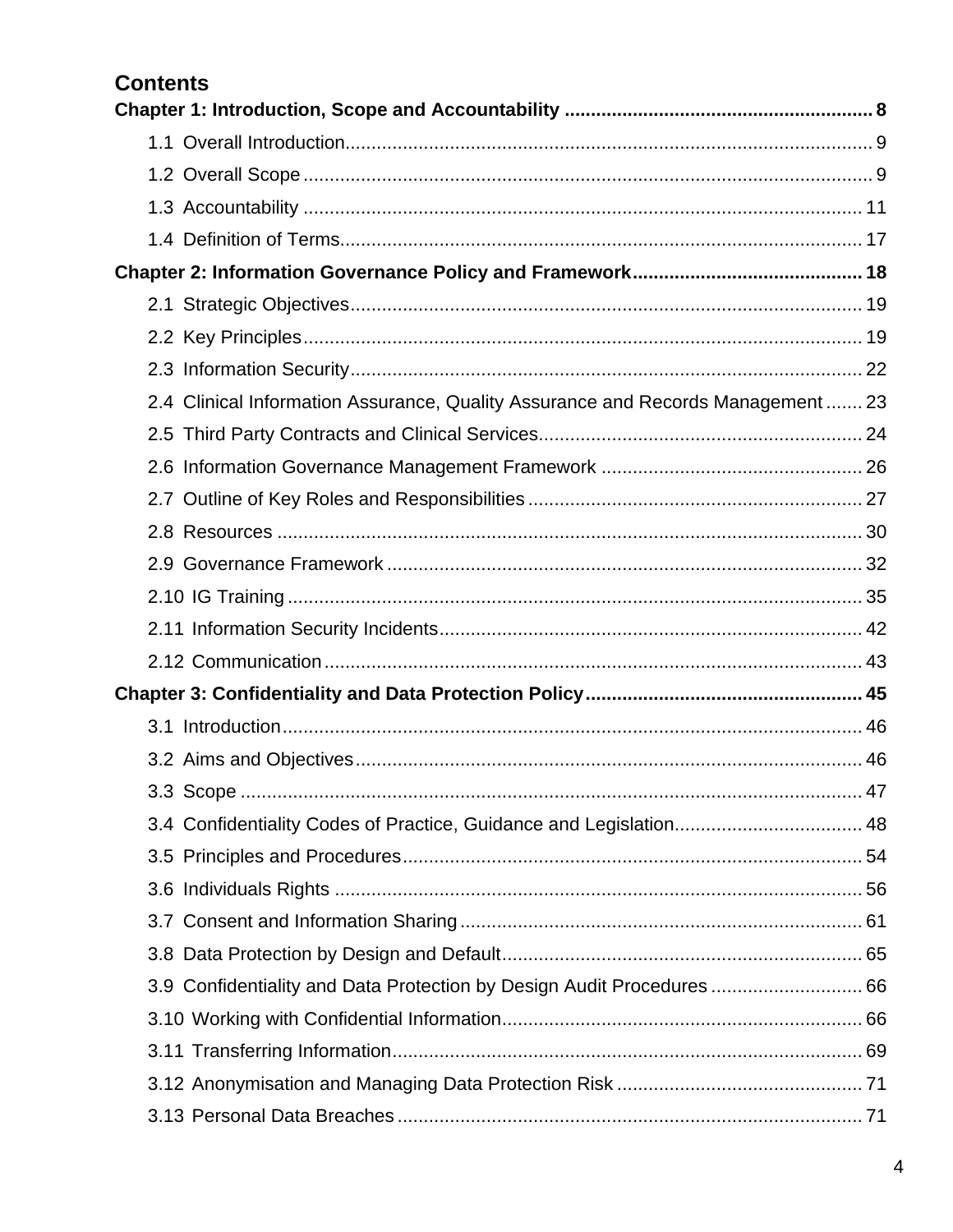| Chapter 4: Information Security Policy (incorporating Network Security) RESTRICTED74     |  |
|------------------------------------------------------------------------------------------|--|
|                                                                                          |  |
|                                                                                          |  |
|                                                                                          |  |
|                                                                                          |  |
|                                                                                          |  |
|                                                                                          |  |
|                                                                                          |  |
|                                                                                          |  |
|                                                                                          |  |
|                                                                                          |  |
| 5.10 Emailing of Personal Confidential Information and Business Sensitive Information 82 |  |
|                                                                                          |  |
|                                                                                          |  |
|                                                                                          |  |
|                                                                                          |  |
|                                                                                          |  |
|                                                                                          |  |
|                                                                                          |  |
|                                                                                          |  |
|                                                                                          |  |
|                                                                                          |  |
|                                                                                          |  |
|                                                                                          |  |
|                                                                                          |  |
|                                                                                          |  |
| Chapter 6: Records Management and Information Lifecycle Policy 100                       |  |
|                                                                                          |  |
|                                                                                          |  |
|                                                                                          |  |
|                                                                                          |  |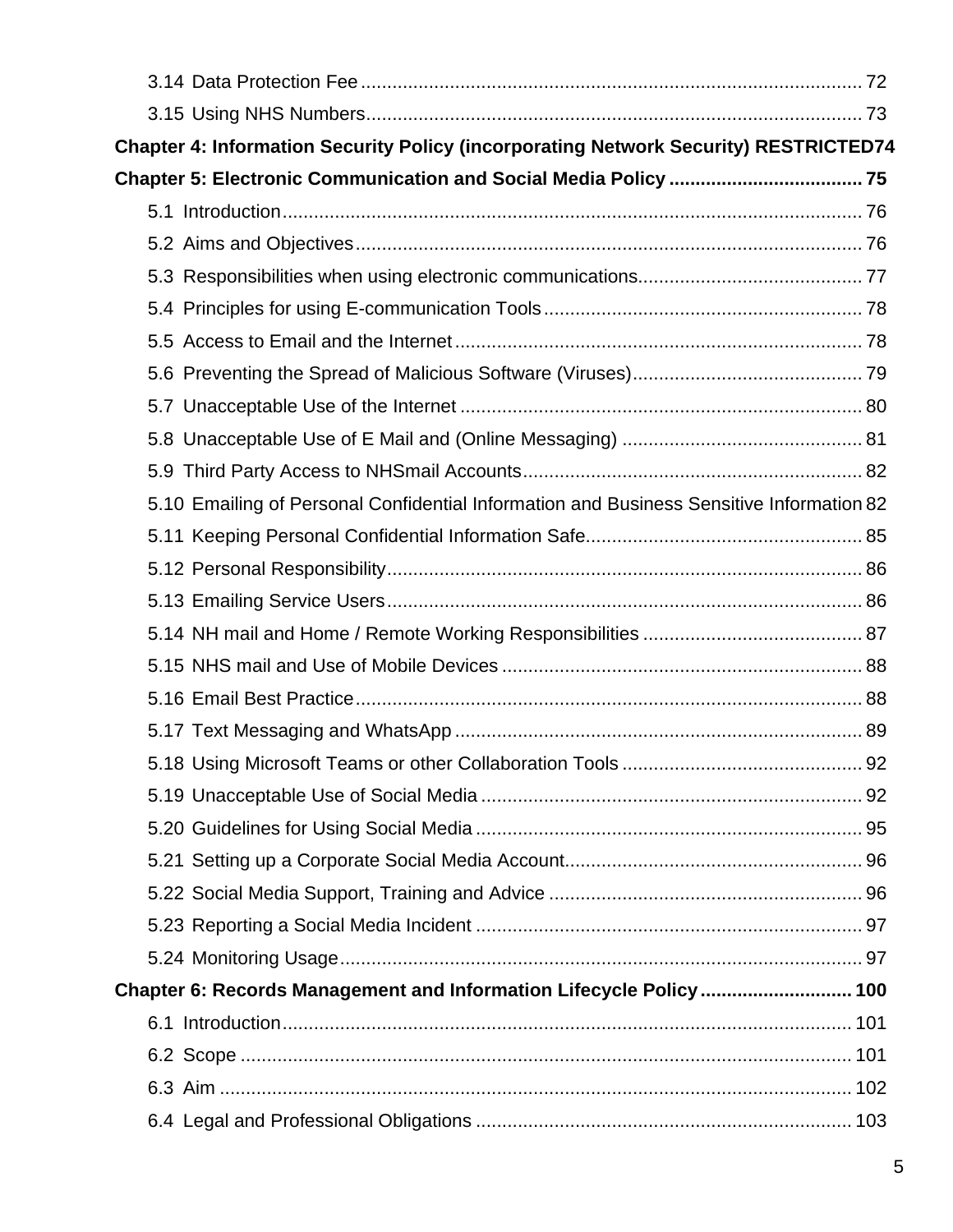| 6.18 Digital, Audio, Visual, Photographic, Text and other Electronic Records 116 |  |
|----------------------------------------------------------------------------------|--|
|                                                                                  |  |
|                                                                                  |  |
|                                                                                  |  |
|                                                                                  |  |
|                                                                                  |  |
|                                                                                  |  |
|                                                                                  |  |
|                                                                                  |  |
|                                                                                  |  |
|                                                                                  |  |
|                                                                                  |  |
|                                                                                  |  |
|                                                                                  |  |
|                                                                                  |  |
|                                                                                  |  |
| Appendix B: Information Governance Declaration Form 2020-23  135                 |  |
|                                                                                  |  |
|                                                                                  |  |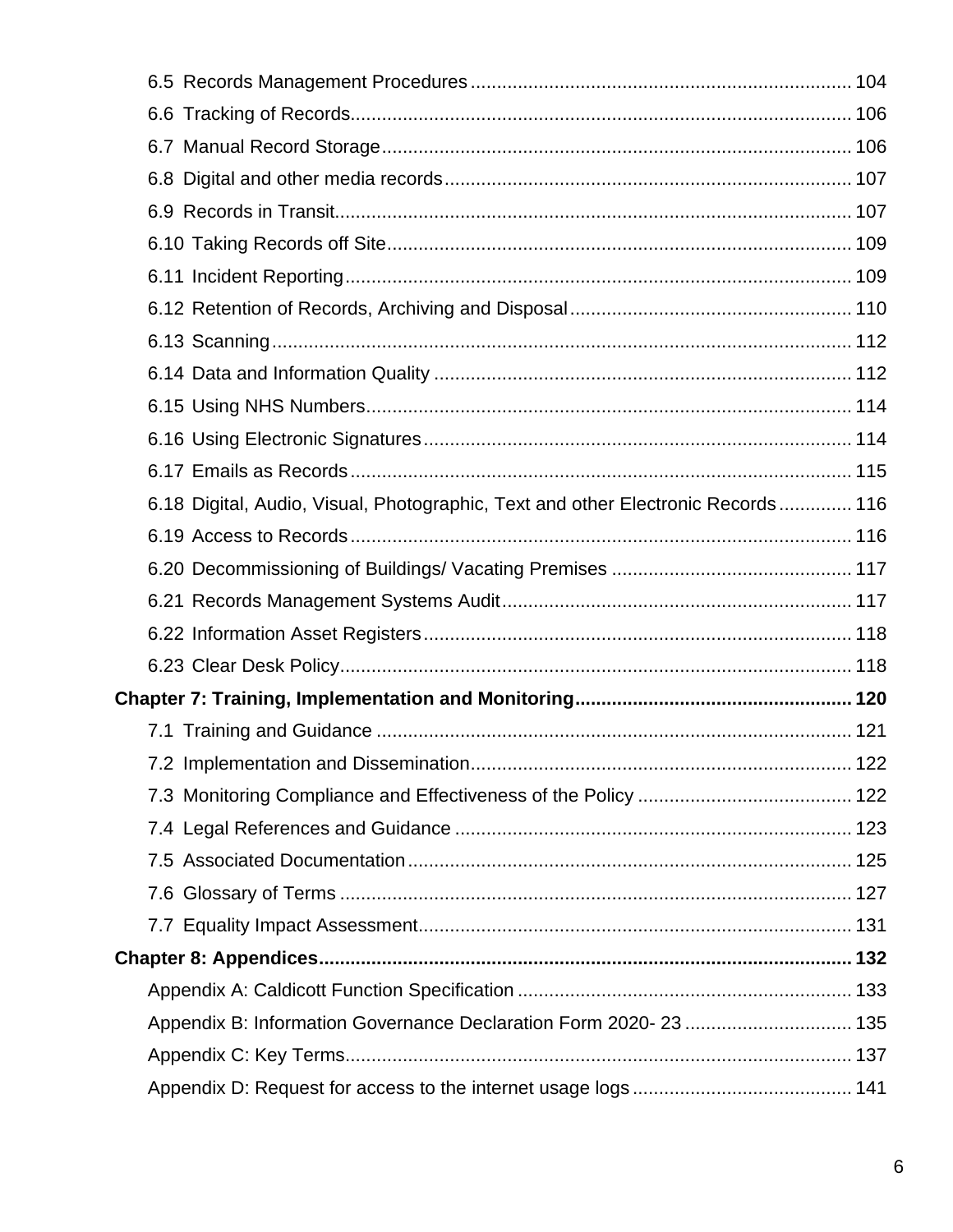| Appendix E: Request for access to a user's NHSmail account where permission has not, or |  |
|-----------------------------------------------------------------------------------------|--|
|                                                                                         |  |
|                                                                                         |  |
| Appendix G: Request to Correspond via Personal Email Address 146                        |  |
|                                                                                         |  |
|                                                                                         |  |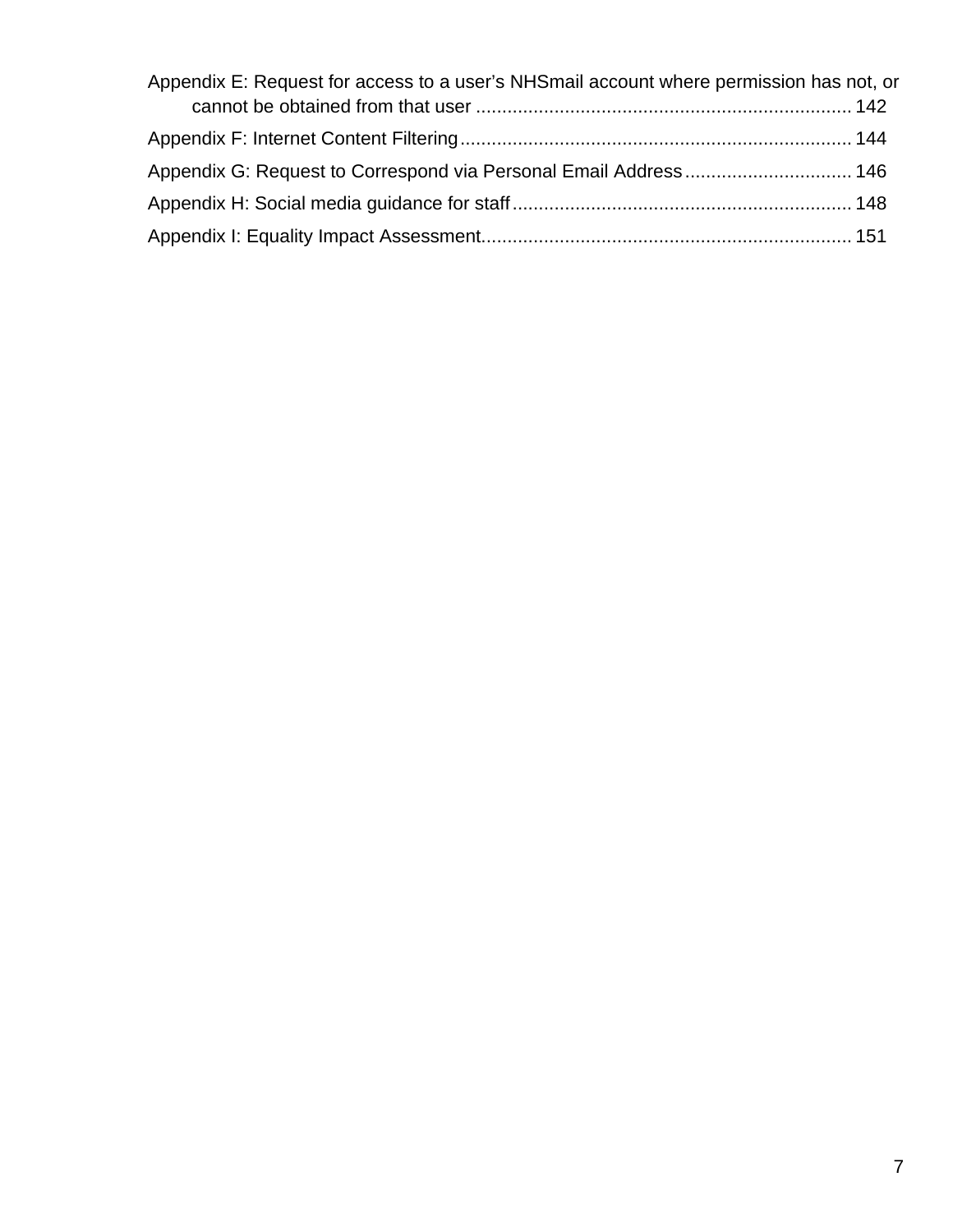<span id="page-7-0"></span>**Chapter 1: Introduction, Scope and Accountability**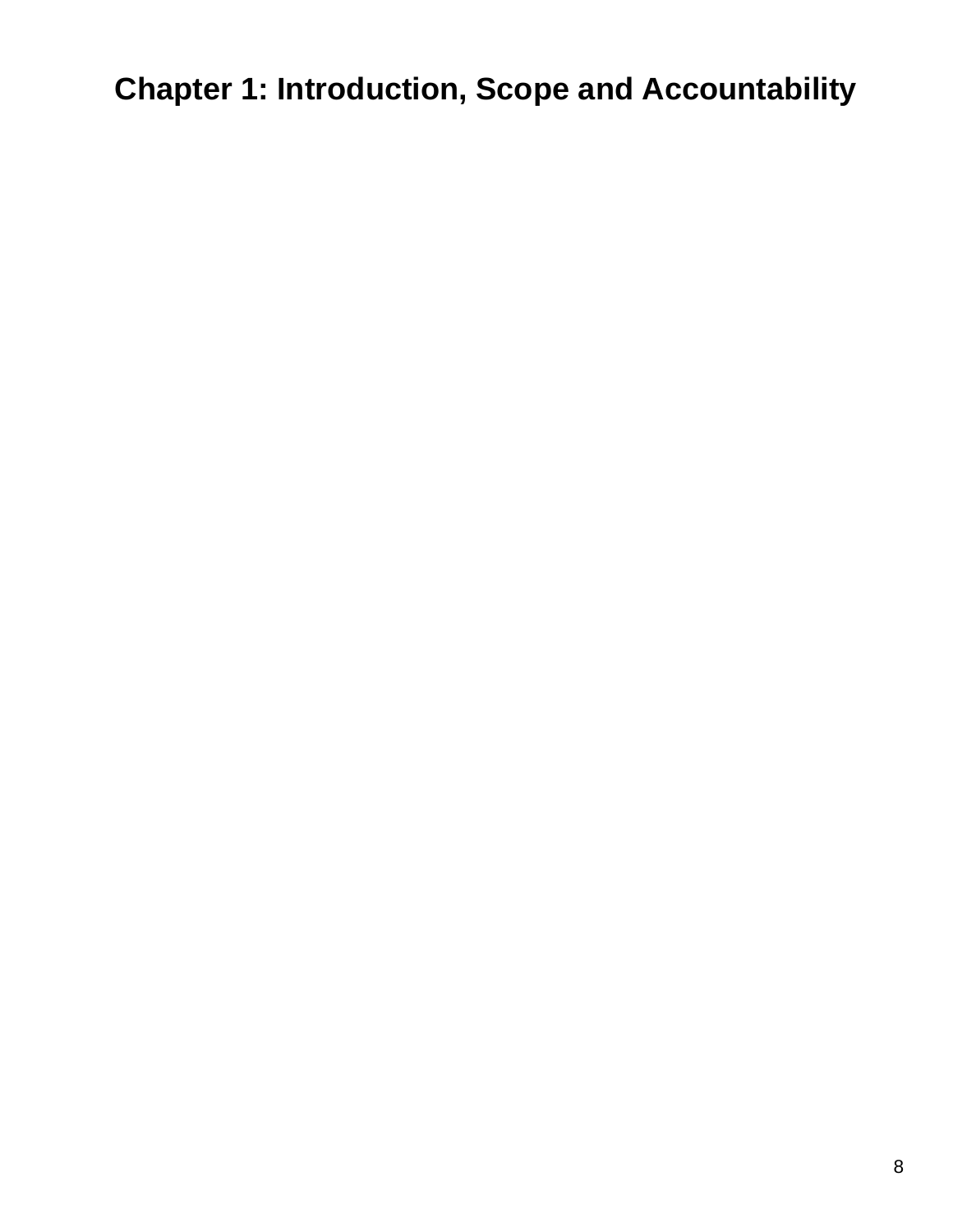# <span id="page-8-0"></span>**1.1 Overall Introduction**

NHS Wakefield Clinical Commissioning Group, hereafter referred to as 'the CCG', recognises the importance of reliable information, both in terms of the clinical management of individual patients and the efficient management of services and resources. Information governance plays an integral role in commissioning quality services; supporting clinical governance, service planning and performance management that will improve local patients' experiences of care and their health outcomes

Information Governance addresses the demands that law, ethics and policy place upon information processing – holding, obtaining, recording, using and sharing of information. It is crucial to ensure that all staff are aware of these demands and the implications for patient care.

The aim of this policy book is to ensure that all staff understand their obligations with regard to information governance such that information is dealt with legally, securely, efficiently and effectively.

The CCG will establish, implement and maintain policies and procedures linked to the policies within this book to ensure compliance with the requirements of Data Protection legislation; Common Law Duty of Confidentiality; Caldicott Principles; Records Management Code of Practice for Health and Social Care; Code of Practice on Confidential Information; information ssecurity industry best practice as well as other related legislation, guidance and its contractual responsibilities.

The policies within this book support the CCG in its role as Commissioner of Health Services and will assist in the appropriate, secure and lawful sharing of information with health and care partners and agencies.

# <span id="page-8-1"></span>**1.2 Overall Scope**

The policies within this book cover all information held by the organisation, including (but not limited to):

• Patient/Client/Service User information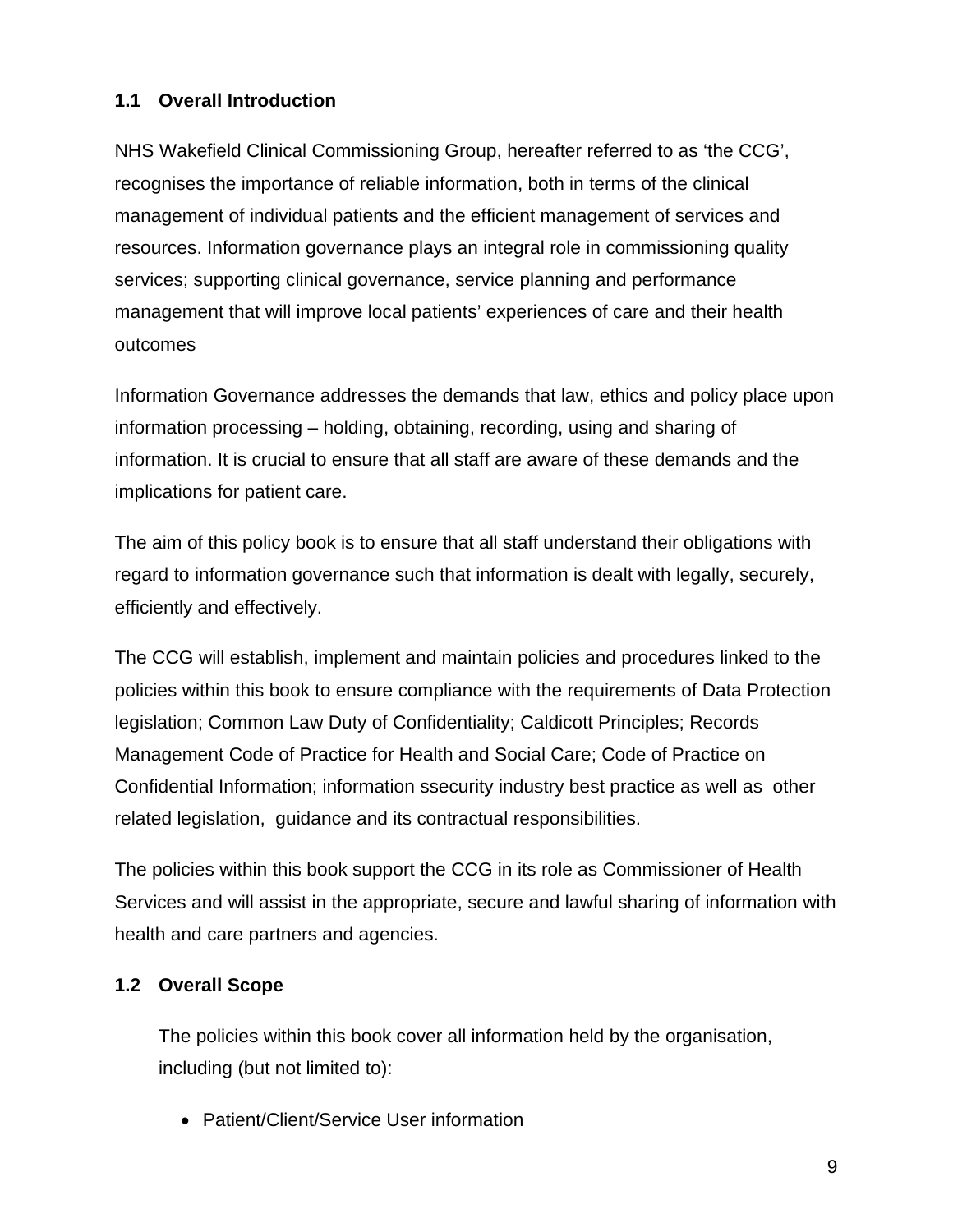- Personnel/Staff information
- Organisational information
- All aspects of handling information, including (but not limited to):
- Structured record systems paper and electronic
- Transmission of information paper and electronic
- All information systems purchased, developed and managed by/or on behalf of, the organisation
- Photographic images, digital, text or video records
- Information held on paper, floppy disc, CD, USB/Memory sticks, computers, laptops, tablets, mobile phones and cameras.

The processing of all types of information, including (but not limited to):

- Transmission of information verbal, fax, e-mail, post, text and telephone
- Sharing of information for clinical, operational or legal reasons
- The storage and retention of information
- The destruction of information.

Information Governance within member practices' premises is the responsibility of the owner/partners. However, the CCG is committed to supporting member practices in their management of information risk and will provide advice and assistance and share best practice when appropriate.

The CCG recognises the changes introduced to information management as a result of the Health and Social Care Act 2012 and will continue to work with national bodies and partners to ensure the ongoing appropriate, secure and lawful use and sharing of information to support the health and care service.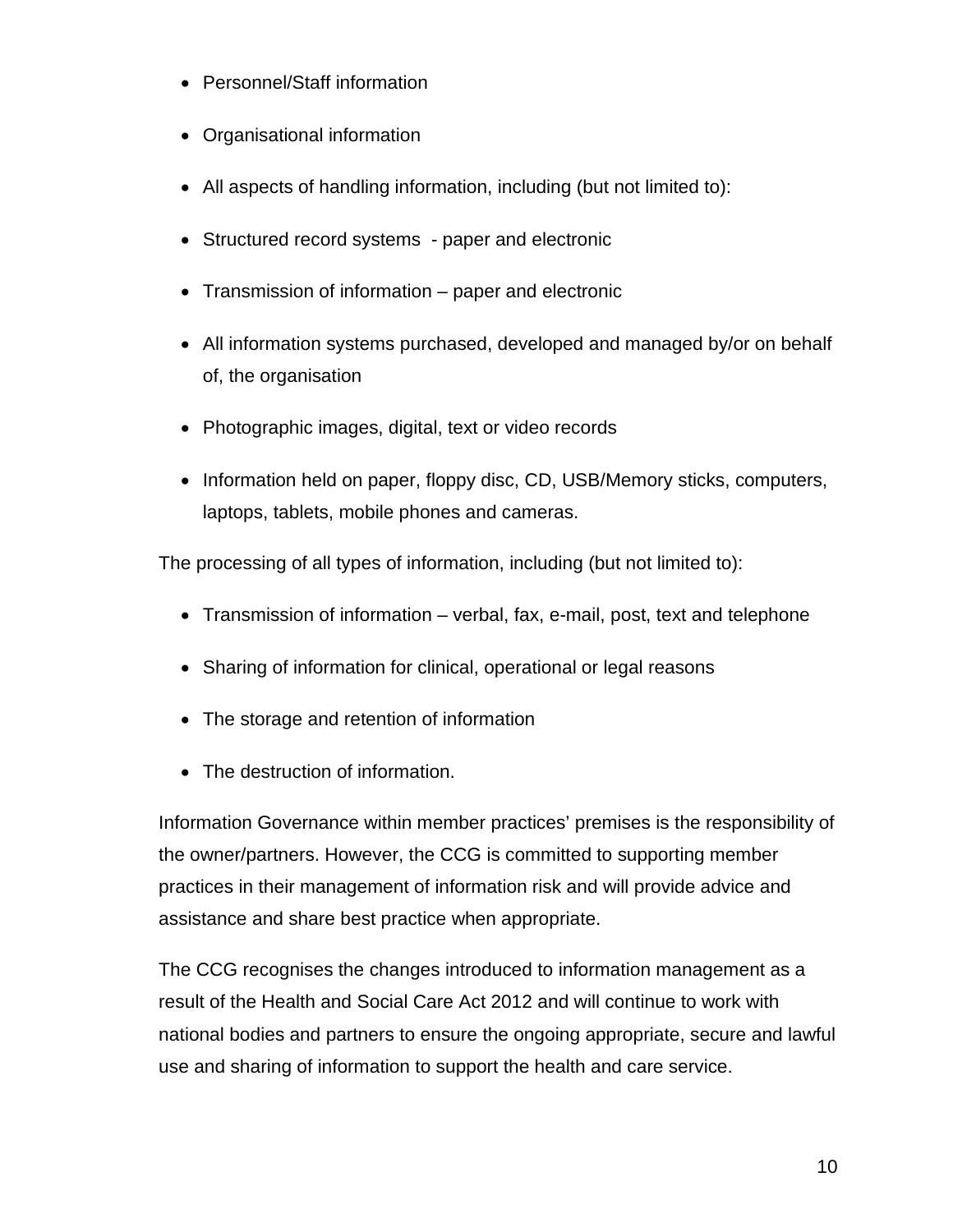The policies within this book must be followed by all staff who work for or on behalf of the CCG, including those on temporary or honorary contracts, secondments, volunteers, Governing Body members, pool staff, contractors and students, as well as any external organisations acting on behalf of the CCG including other CCGs in line with contract of employment or contract of/for service clauses.

If there is evidence that any user is not adhering to this policy, this will be investigated under the Disciplinary Policy and Procedure. Breach of this policy could amount to misconduct or gross misconduct depending on the circumstances.

Failure to adhere to these policies may result in disciplinary action and/or referral to the appropriate professional regulatory body, health and care regulator as well as the police.

# <span id="page-10-1"></span><span id="page-10-0"></span>**1.3 Accountability**

The purpose of this section is to set out the responsibilities of key committees and roles in relation to the effective implementation of the policies set out within this book. This section also sets out the responsibilities placed on all staff.

# **Governing Body**

The Governing Body of the CCG is accountable for ensuring that the necessary support and resources are available for the effective implementation of this policy book, for the appointment of an approved SIRO and to receive by exception, significant risks and gaps in compliance on issues relating to information governance.

# **Quality, Performance and Governance Committee**

The Quality, Performance and Governance Committee is responsible for the review and approval of this policy book, related work plans and procedures and will receive regular updates on compliance and any related issues and risks. The Quality, Performance and Governance Committee's Terms of Reference define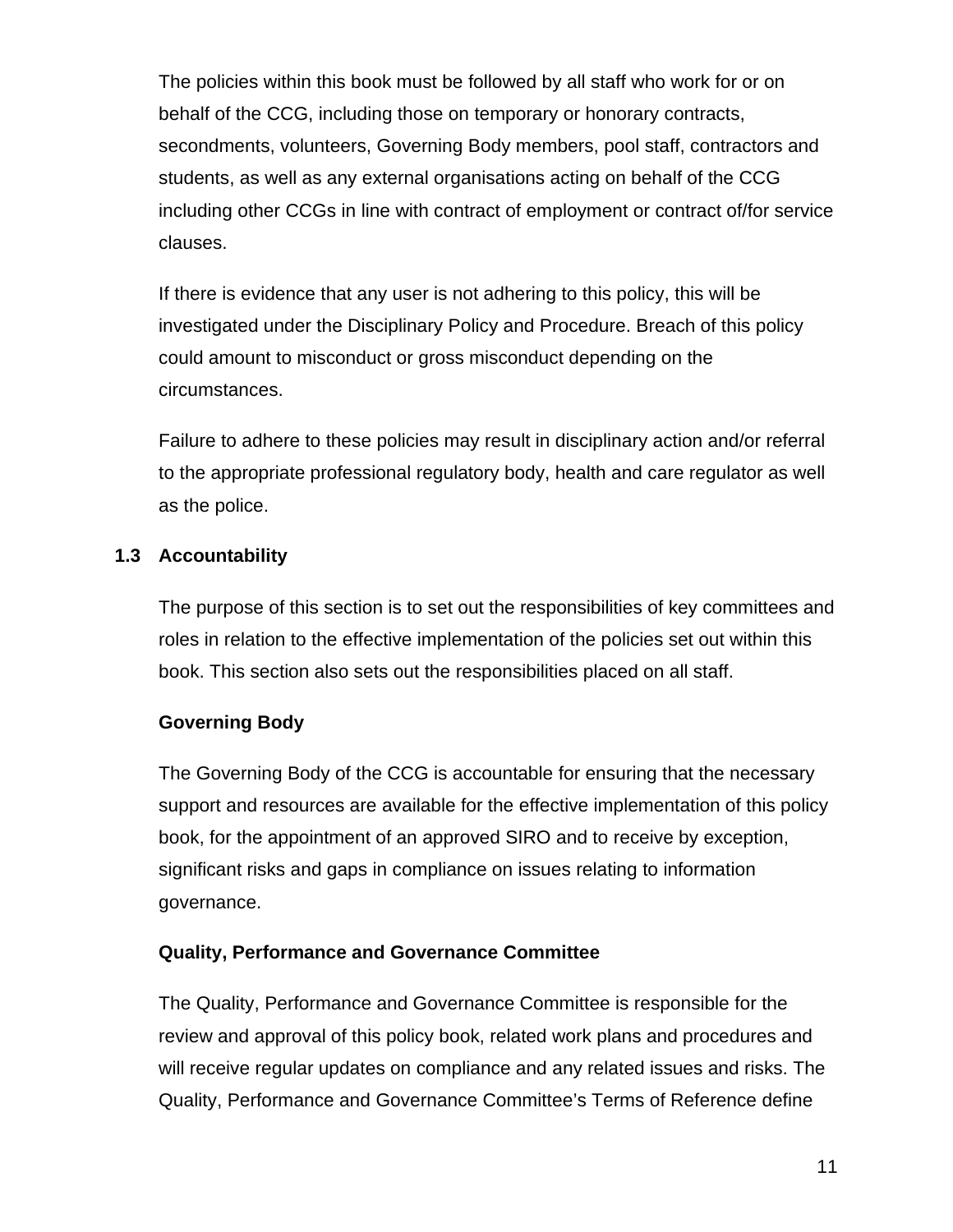the Committee's roles and responsibilities which are delegated to them by the Governing Body.

# **Accountable Officer**

The Chief Officer (Jo Webster) is the Accountable Officer of the CCG and has overall accountability and responsibility for Information Governance within the CCG. The Chief Officer is required to provide assurance, through the Annual Governance Statement that all risks to the CCG, including those relating to information security, confidentiality and data protection, records management and electronic communication and social media are effectively managed and mitigated.

# **Senior Information Risk Owner**

The Director of Corporate Affairs (Ruth Unwin) is the CCG's Senior Information Risk Owner (SIRO) and has organisational responsibility for all aspects of Information Governance and data security risks, including the responsibility for ensuring the CCG has appropriate systems and policies in place to effectively manage information risk.

The SIRO is responsible for drawing to the attention of the Governing Body any identified risks to compliance with this policy book; ensuring that, where appropriate, staff receive Data Security (and cyber security) awareness training; setting the overall information security policy for the organisation, in collaboration with THIS; monitoring and seeking assurance that the technical, organisational and procedural information security controls set out in this policy book are being met.

# **Caldicott Guardian**

The Caldicott Guardian for the CCG is Clive Harries, GP Board Member and Clinical Lead for Planned Care.

The Caldicott Guardian plays a key role in ensuring that the CCG satisfies the highest practical standards for handling patient identifiable information. They are responsible for ensuring patient identifiable information is shared and disclosed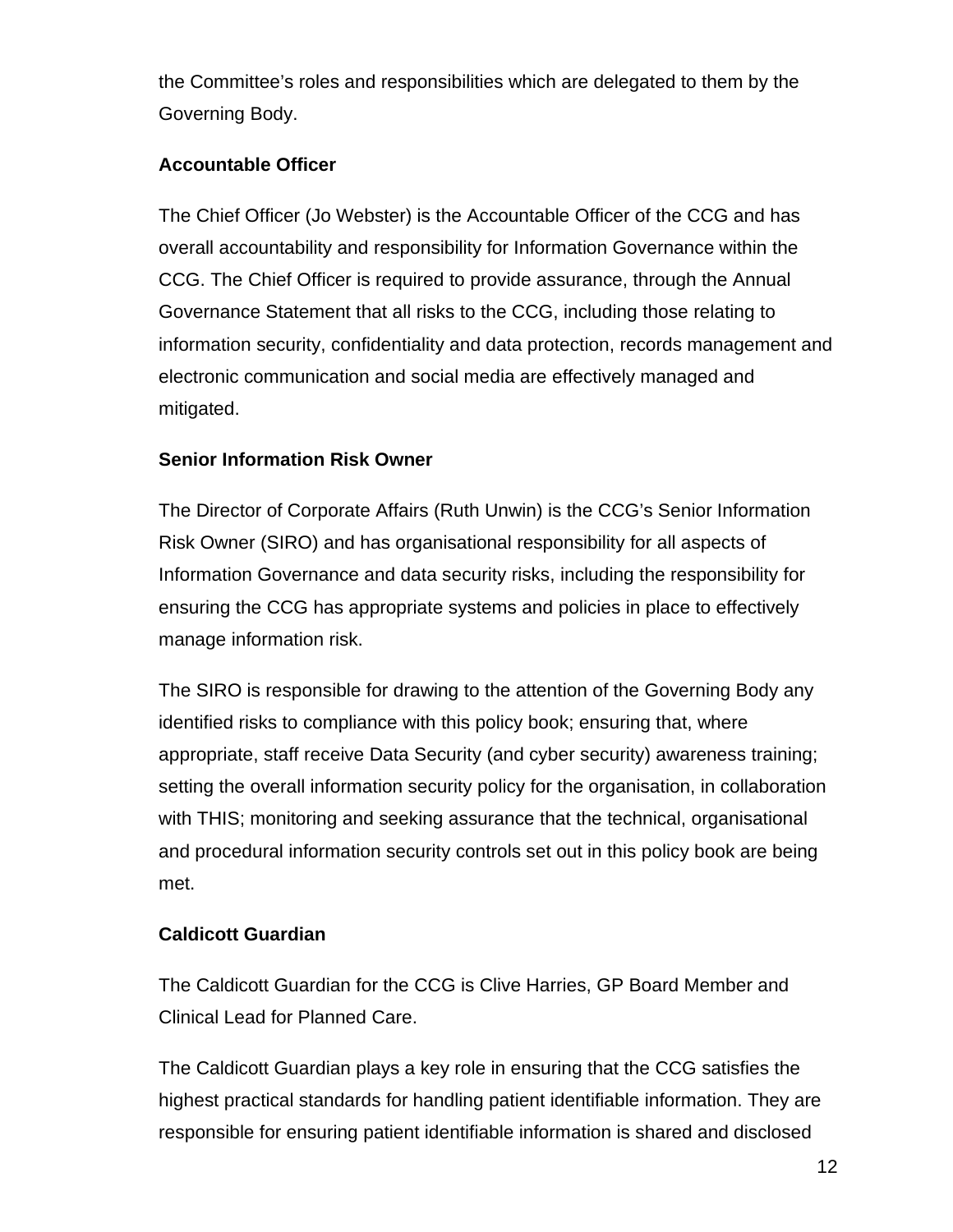in an appropriate and secure manner. They also have a strategic and operational role, which involves representing and championing confidentiality and information sharing requirements and issues at senior management level and, where appropriate, at a range of levels within the organisation's overall governance framework. The Caldicott Guardian role is advisory.

A detailed description of the [Caldicott Function is given in Section 2.7.](#page-26-1)

### **Data Protection Officer**

The Data Protection Officer (DPO) for the CCG is Laura Ellis the Head of Corporate Governance for NHS Kirklees CCG. The DPO is responsible for the provision of advice on data protection compliance obligations, data protection impact assessment and monitoring of data protection compliance.

The DPO will be the first point of contact for the Information Commissioner's Office (ICO) on all data protection matters and for individuals whose data is processed by the CCG (employees, service users and the general public).

The DPO will advise the CCG on the reporting of Serious Incidents Requiring Investigation and will liaise with the ICO in relation to incidents reported to the ICO.

### **Information Governance Lead**

The senior level lead for information governance for the CCG is the Interim Governance Manager (Jane Hindle). The IG Lead is responsible for overseeing the work of the Information Governance Team and ensuring effective management, compliance and assurance for all aspects of information governance. They are also responsible for reviewing this policy book and associated work plan and ensuring these are updated in line with any changes to legislation, national or local policy and guidance. The IG Lead, with the support of the Information Governance Team, is responsible for investigating and reviewing incidents in respect of possible breaches of the UK General Data Protection Regulation and Data Protection Act 2018 and agreeing recommended actions.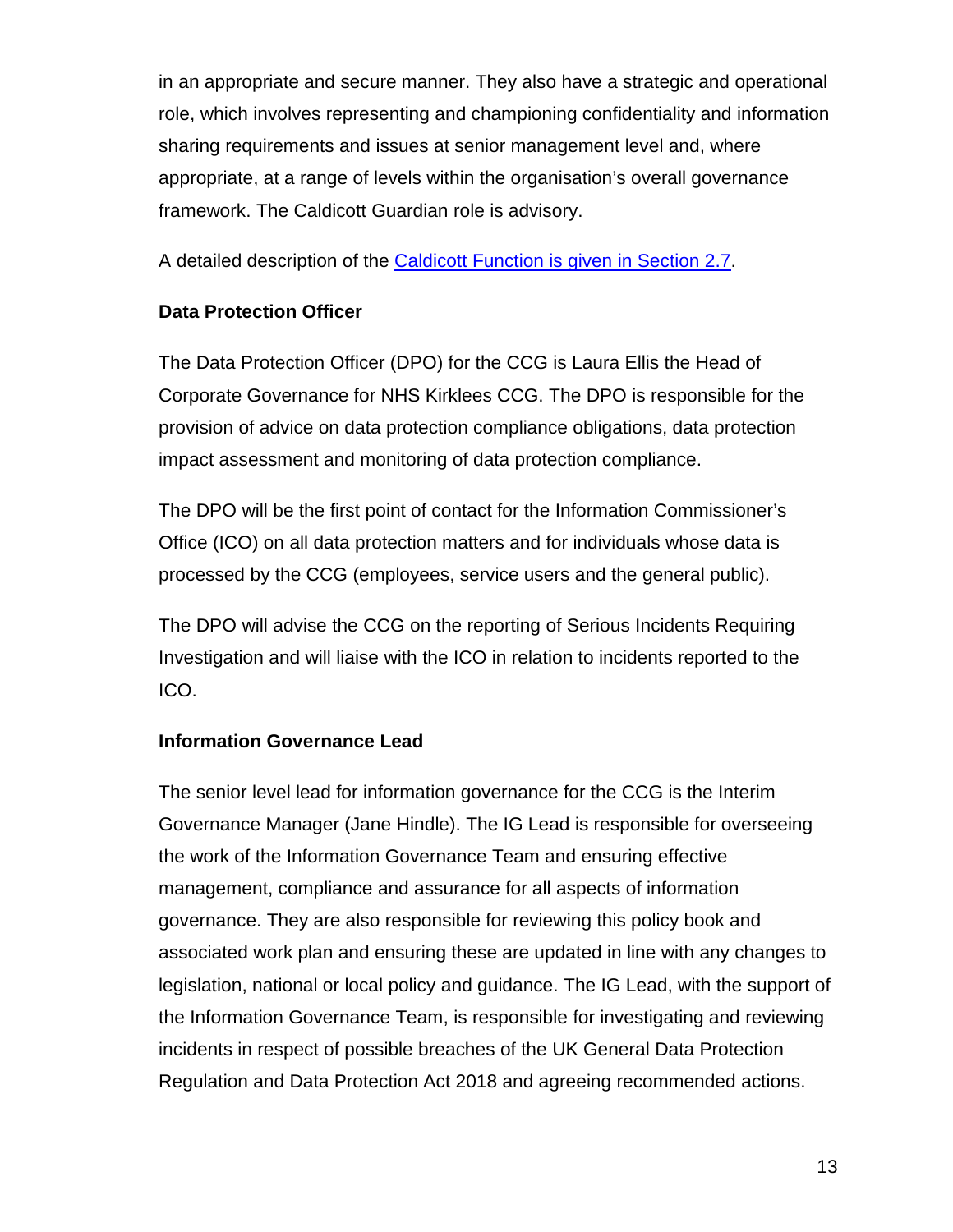### **Senior Leadership Team**

The Senior Leadership Team will receive information governance progress reports, contribute to policies reviews and help manage the resolution of information governance operational issues.

### **Information Asset Owners**

Information Asset Owners (IAO) are directly accountable to the SIRO and must provide assurance that information risk is identified and managed effectively in respect of the information assets that they are responsible for and that any new business processes and systems or changes to business processes and systems undergo a privacy impact assessment when appropriate.

IAOs will ensure that documented user registration and de-registration procedures for access are in place in relation to key information assets identified within the information asset register. Additionally, they will ensure that operational, managerial and technical security access controls have been defined, documented and approved for key information assets identified in the information asset register.

Information Asset Administrators (IAAs) have delegated responsibility for the operational use of the CCG's information assets.

# **System Administrators**

System administrators have greater access rights in comparison to a normal system user. System Administrators hold a position of additional responsibility and trust, especially of systems holding personal and confidential information. System Administrators must sign an agreement which holds them accountable to the highest standards of use.

### **Heads of Service**

Heads of Service and line managers are responsible for ensuring that they and their staff have met their statutory and mandatory training requirements in respect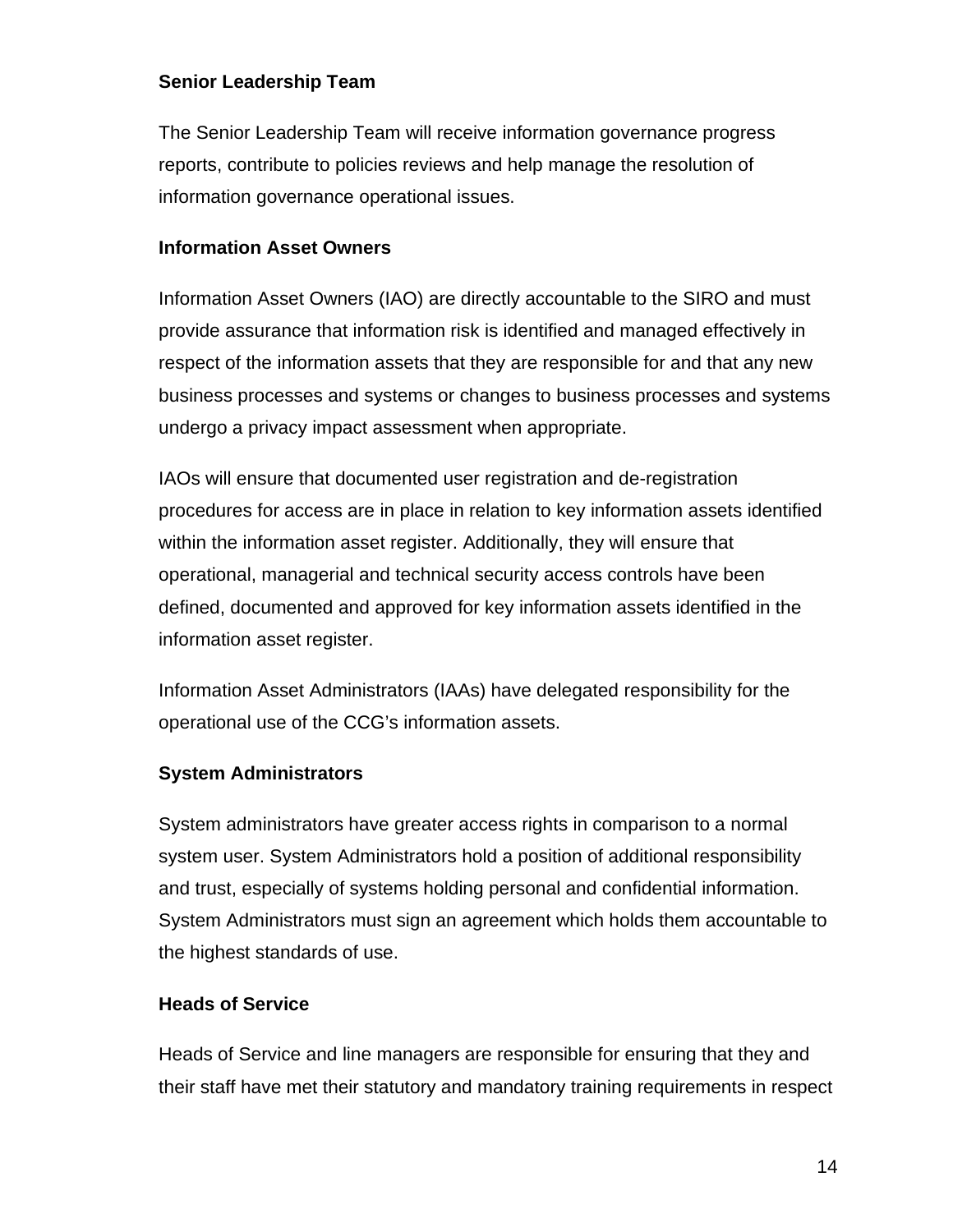of Data Security Awareness and are proactive in implementing this policies book and its associated procedures.

The responsibility for local records management (including retention and disposal of records) is devolved to the Heads of Service. Heads of Service within the CCG have overall responsibility for the management of records generated by their activities, i.e. for ensuring that records controlled within their unit are managed in a way which meets the aims of the Records Management and Information [Lifecycle Policy](#page-99-0) (Chapter 6).

Heads of Service / Line managers are additionally responsible for ensuring that personal use of the internet and email systems by their staff is proportionate, not excessive and does not interfere with their duties.

Requests for internet usage logs must be authorised by an appropriate Head of Service, and such requests should be by exception rather than the norm. The advice of a Human Resources representative must be sought and any requests made for internet usage logs must be with the prior agreement of Human Resources.

Heads of Service are responsible for ensuring that they and their staff are familiar with this policy book and its associated procedures. They must ensure that any breaches of policy are reported, investigated and acted upon.

### **Line Managers**

Line Managers are responsible for ensuring that information governance policy and procedures are implemented in their area of responsibility; championing information governance principles and promoting a culture of personal responsibility for compliance with policy; seeking advice from IAOs and the Information Governance Team on information security matters; ensuring the security of the physical environment where information is processed and stored; ensuring that they and their staff undertake annual mandatory Data Security Awareness training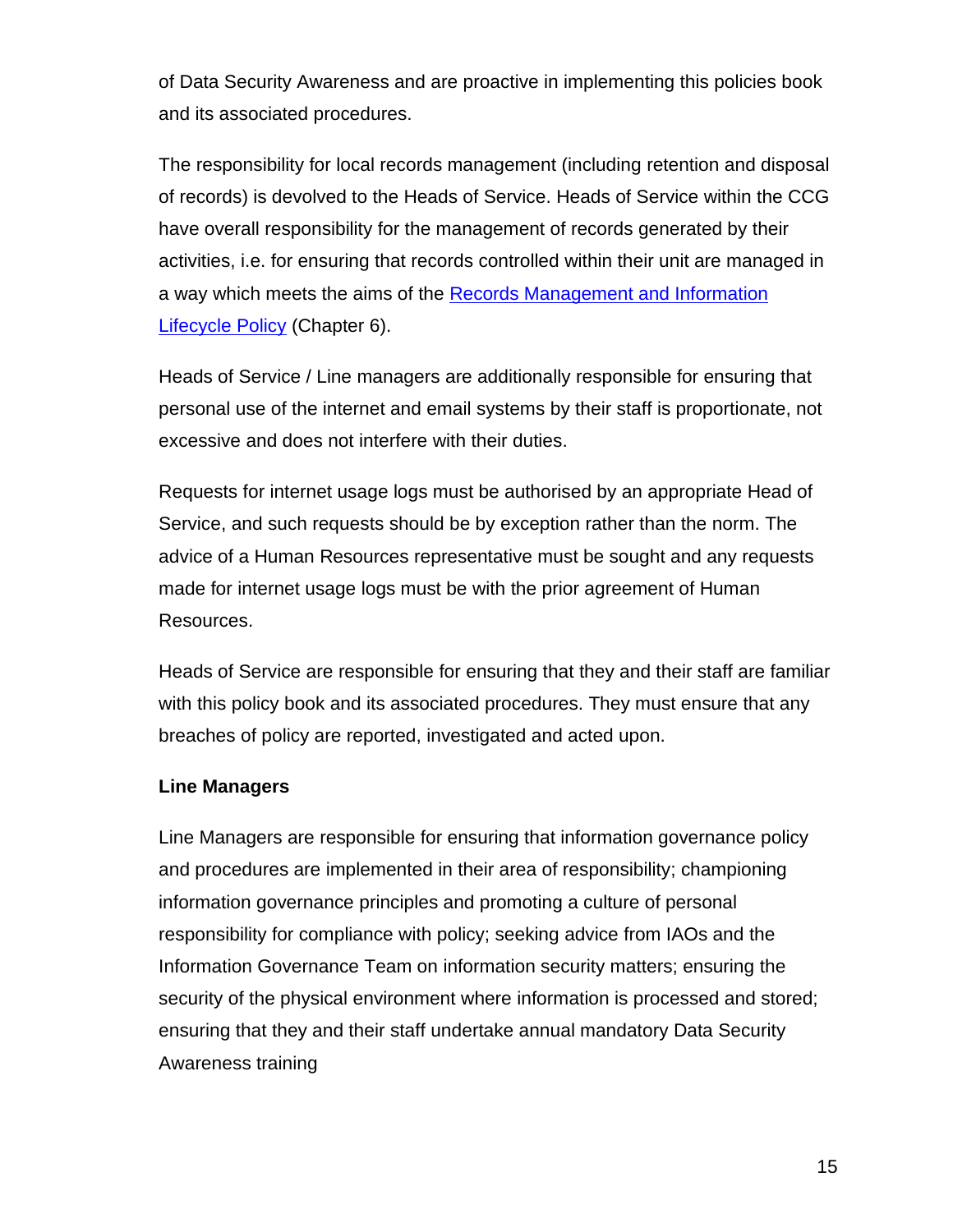### **Head of IM and T**

The Head of IM and T is responsible for ensuring the technical, procedural and organisational responsibilities of THIS, as set out in the [Information Security](#page-72-1)  [Policy \(incorporating Network Security\)](#page-72-1) at Chapter 4, are met. This will be achieved through management of the contractual agreement (including associated Service Level Agreements) between the CCG and THIS. The CCG shares the Head of IM and T and wider IT expertise as part of the Shared Service for IT, which is hosted by NHS Calderdale CCG.

### **Information Governance Team**

The CCG receives Information Governance support including advice on data protection and confidentiality from the Information Governance Team. The Information Governance Team provides day-to-day information governance operational support to the SIRO, DPO and Caldicott Guardian.

### **All Staff**

Information Governance compliance is an obligation for all staff. Staff should note that there is a Non-Disclosure of Confidential Information clause in their contract and that they are expected to participate in induction training, annual data security awareness training and awareness sessions carried out to inform/update them of information governance requirements.

Any breach of confidentiality, inappropriate use of health, business or staff records or abuse of computer systems is a disciplinary offence, which may result in disciplinary action, termination of contract of employment and criminal proceedings against the individual. All breaches will be reported to the SIRO, DPO and (in the case of patient identifiable information) the Caldicott Guardian.

All staff are personally responsible for compliance with the law in relation to data protection and confidentiality.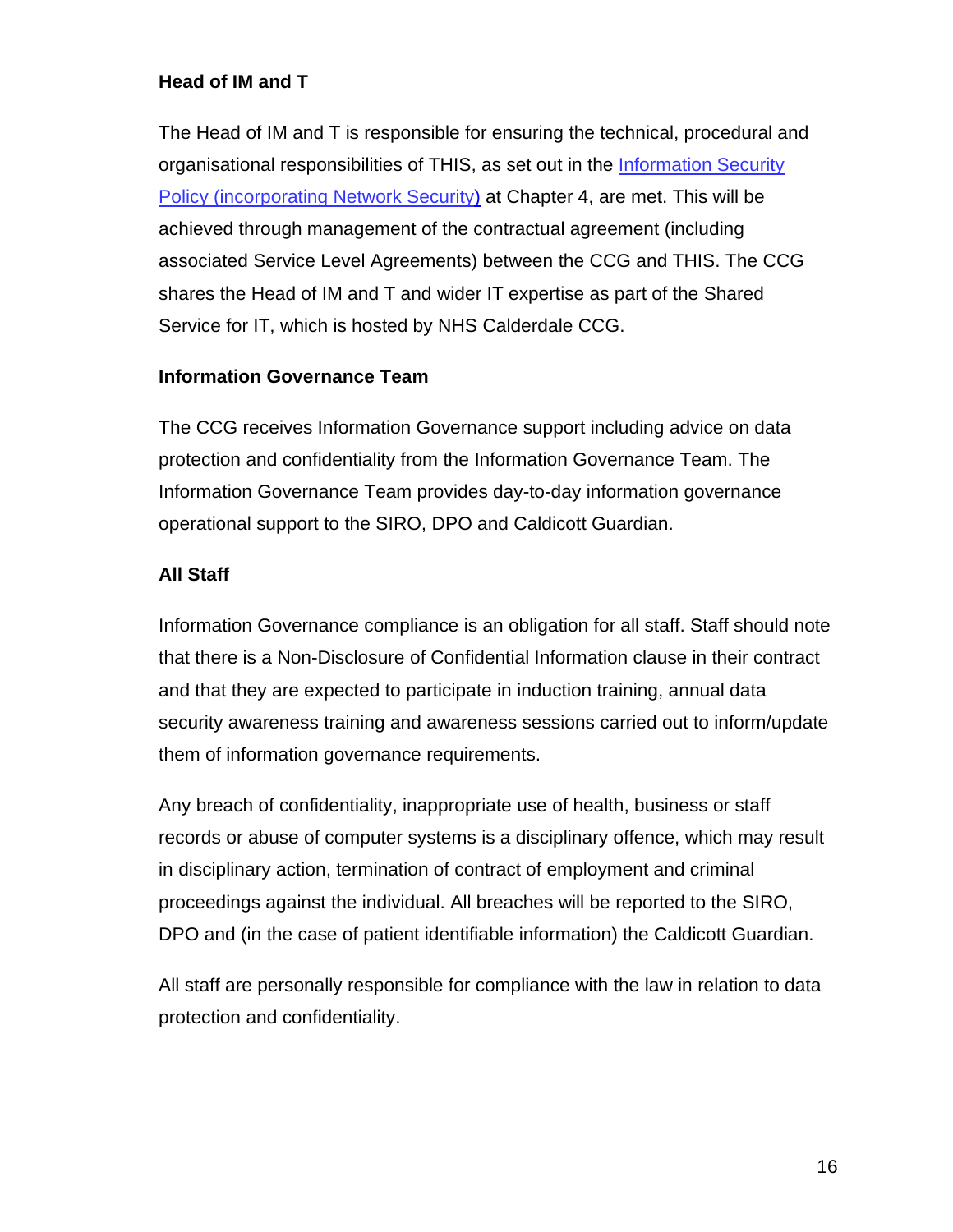# **The Health Informatics Service (as determined through agreement with the CCG)**

The Health Informatics Service (THIS) is responsible for:

- Implementing an effective framework for the management of network security in line with the CCG's requirements;
- Assisting in the formulation of Information Security Policy (incorporating Network Security) and related policies and procedures;
- Advising on the content and implementation of the relevant action plans;
- Co-ordinating network security activities particularly those related to shared information systems or IT infrastructures;
- Ensuring that risks to IT systems are reduced to an acceptable level by applying security countermeasures identified following an assessment of the risk;
- Ensuring the systems, application and/or development of required policy standards and procedures in accordance with business needs, policy and guidance;
- Ensuring that access to the organisations' network is limited to those who have the necessary authority and clearance;
- Advising on the accreditation of IT systems, applications and networks.

### <span id="page-16-0"></span>**1.4 Definition of Terms**

The words used in this policy are used in their ordinary sense and technical terms have been avoided. Please refer to the [glossary of terms](#page-126-1) within Chapter 7 of this book of policies.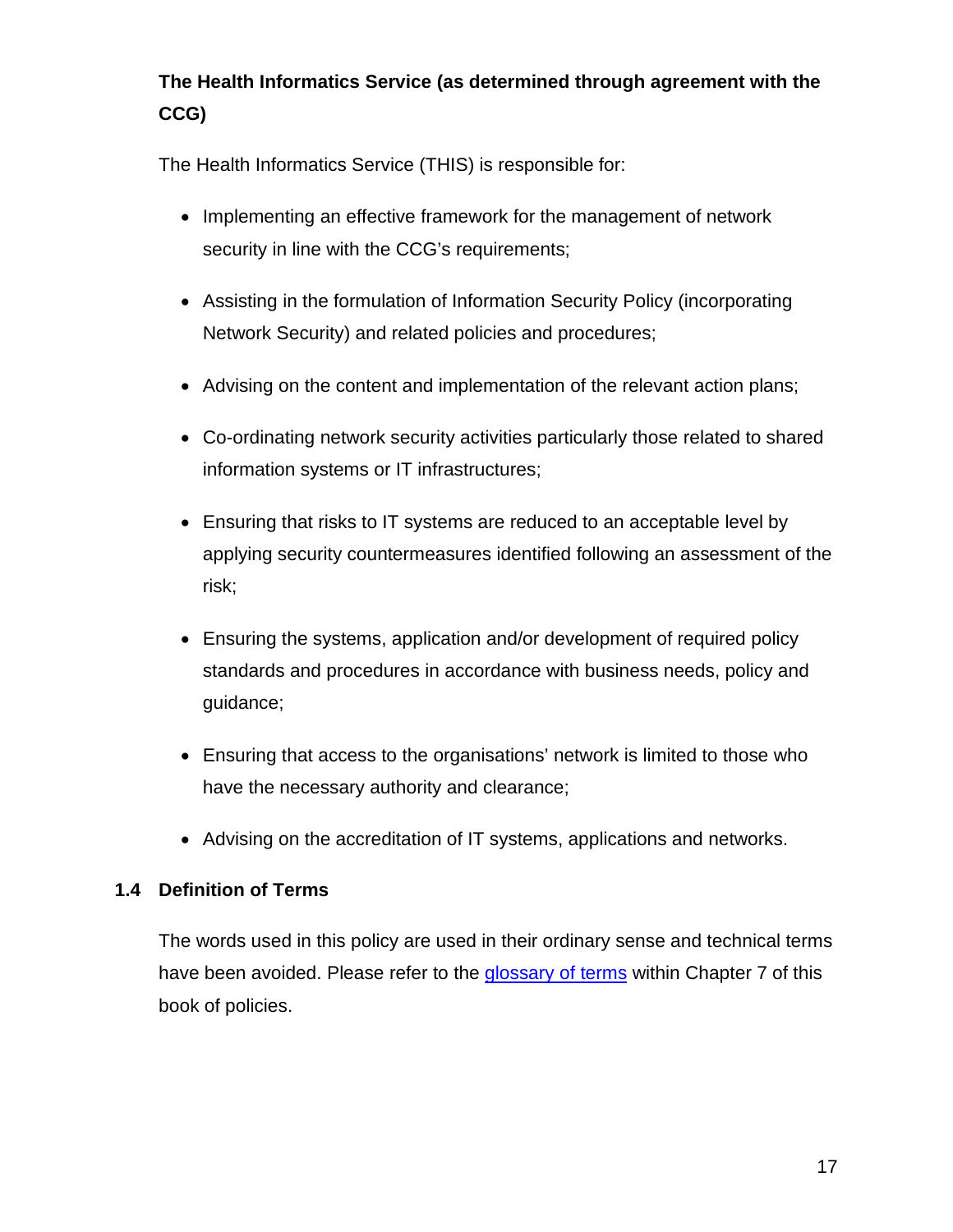<span id="page-17-0"></span>**Chapter 2: Information Governance Policy and Framework**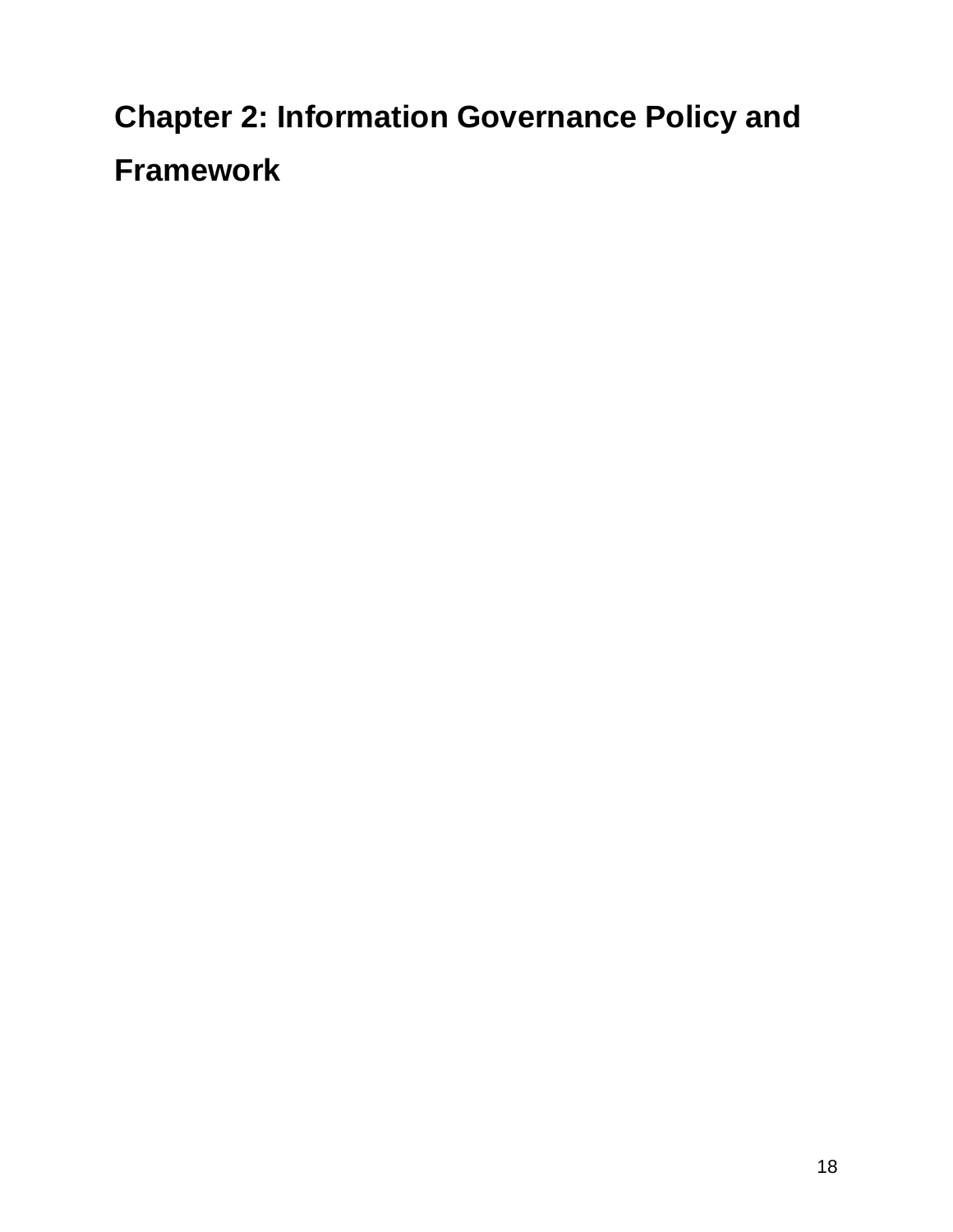# <span id="page-18-0"></span>**2.1 Strategic Objectives**

The CCG aims to:

- achieve a standard of excellence in information governance by ensuring information is dealt with legally, securely, efficiently and effectively in the course of its business, in accordance with the requirements of the Information Governance Policy and Framework and associated policies set out in [Section](#page-124-1)  [7.5](#page-124-1) of Chapter 7 of this book
- meet a satisfactory rating against the NHS Digital Data Security and Protection Toolkit
- minimise the risks to the CCG in handling confidential information particularly in the area of cyber security and records management
- provide support to staff to be consistent in the way they handle personal information and to avoid duplication of effort
- improve assurance through the use of spot checks and Confidentiality and Data Protection by Design Audits.

These strategic objectives will be delivered through the approach set out within the Information Governance Management Framework and annual information governance work plan.

# <span id="page-18-1"></span>**2.2 Key Principles**

# **Openness**

- The CCG recognises the need for an appropriate balance between openness and confidentiality in the management and use of information.
- Information will be defined and where appropriate kept confidential, underpinning the Caldicott Principles, legislation and guidance.
- Information about the organisations will be available to the public through the Freedom of Information Act 2000, Environmental Information Regulations 2004 and Protection of Freedoms Act 2012 unless an exemption applies. The CCG will establish and maintain a Publication Scheme in line with legislation and guidance from the Information Commissioner's Office.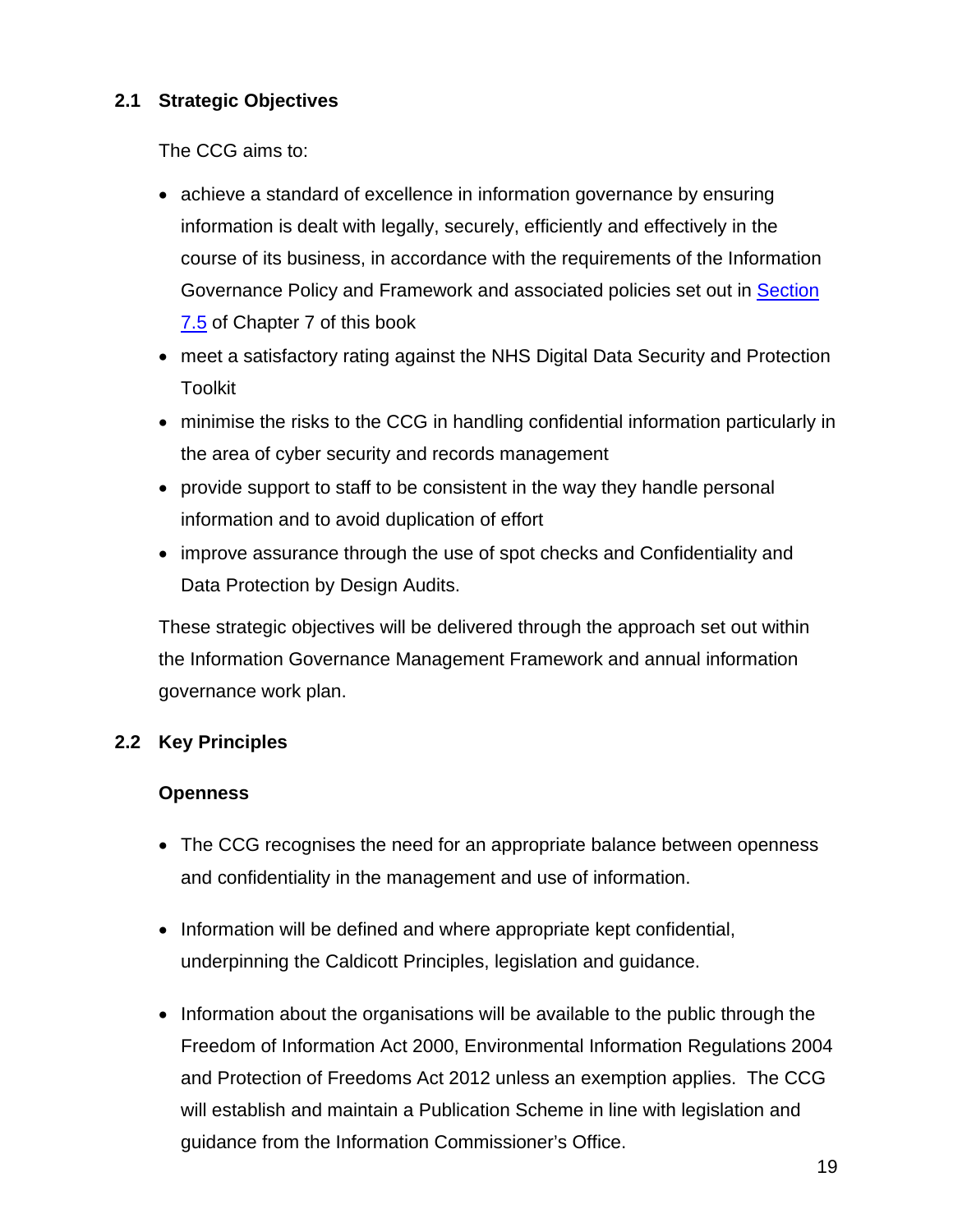- Service users will have access to information relating to their own health care, options for treatment and their rights as patients. There will be clear procedures and arrangements for handling queries from service users, staff, other agencies and the public.
- Integrity of information will be developed, monitored and maintained to ensure that it is appropriate for the purposes intended.
- Availability of information for operational purposes will be maintained within set parameters relating to its importance via appropriate procedures and computer system resilience.
- Legislation, national and local guidelines will be followed.
- The CCG will undertake annual assessments and audits of their policies, procedures and arrangements for openness, as part of the Data Security and Protection Toolkit work programme.
- Patients will have ready access to information relating to their own health care under Data Protection legislation using the CCG's Subject Access Request and Access to Health Records Procedure.
- The CCG will have clear procedures and arrangements for liaison with the press and broadcasting media.

# **Legal Compliance**

- The CCG regards all identifiable personal information relating to service users as confidential. Compliance with legal and regulatory requirements will be achieved, monitored and maintained. See Chapter 3 for the [Confidentiality and](#page-44-0)  [Data Protection Policy.](#page-44-0)
- The CCG regards all identifiable personal information relating to staff as confidential except where national policy on accountability and openness requires otherwise.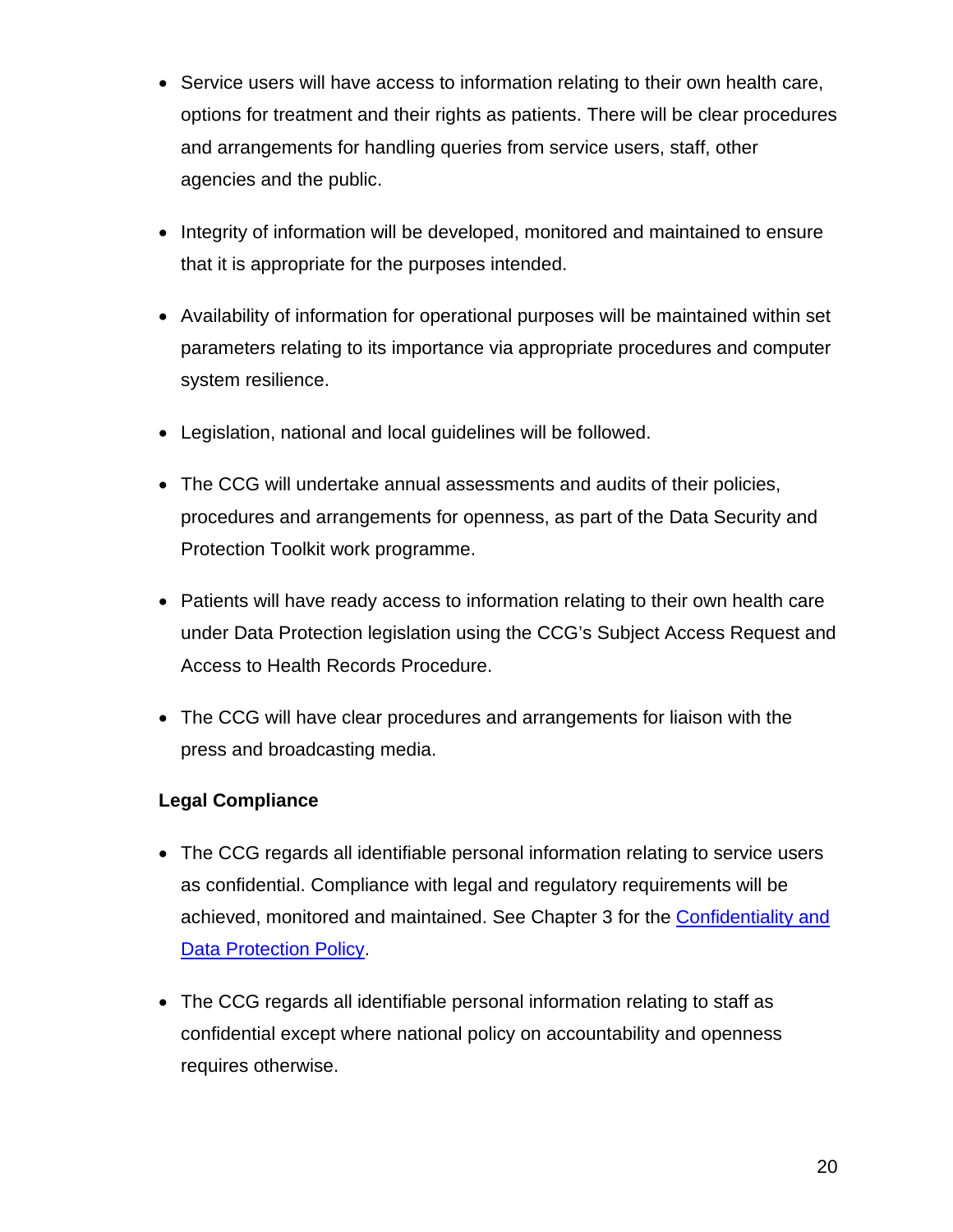- The CCG will establish and maintain policies to ensure compliance with Data Protection legislation, Human Rights Act 1998, Freedom of Information Act 2000 and Environmental Information Regulations 2004 and the Common Law Duty of Confidentiality and associated guidance.
- Data Security awareness training will be mandatory for all staff. This will include awareness and understanding of the Caldicott Principles, confidentiality, information security (including Cyber security) and data protection. Data Security awareness will be included in induction training for all new staff and as part of the annual mandatory training programme. The necessity and frequency of any further bespoke training will be Personal Development Review (PDR) based.
- The CCG will undertake annual assessments and audits of their compliance with legal requirements as part of the aannual aassessment against the Data Security and Protection Toolkit and in line with changes and developments in legislation and guidance.
- Information risk assessment, in conjunction with overall priority planning of organisational activity will be undertaken to determine appropriate, effective and affordable information governance controls are in place.
- The CCG will work with partner NHS health and care bodies and other agencies to put in place appropriate information sharing agreements to support the appropriate, secure and lawful sharing of personal identifiable information with other agencies, taking account of relevant legislation (e.g. Data Protection legislation, Health and Social Care (Safety and Quality) Act 2015, Crime and Disorder Act 1998, Children Act 2004, Confidentiality Codes of Practice and Caldicott Principles, Health Service (Control of Patient Information) Regulations 2002).
- The CCG will work in collaboration with the Local Counter Fraud Specialists and other related agencies to support their work in detecting and investigating fraudulent activity across the NHS ensuring that a statutory basis for disclosure of personal identifiable information exists.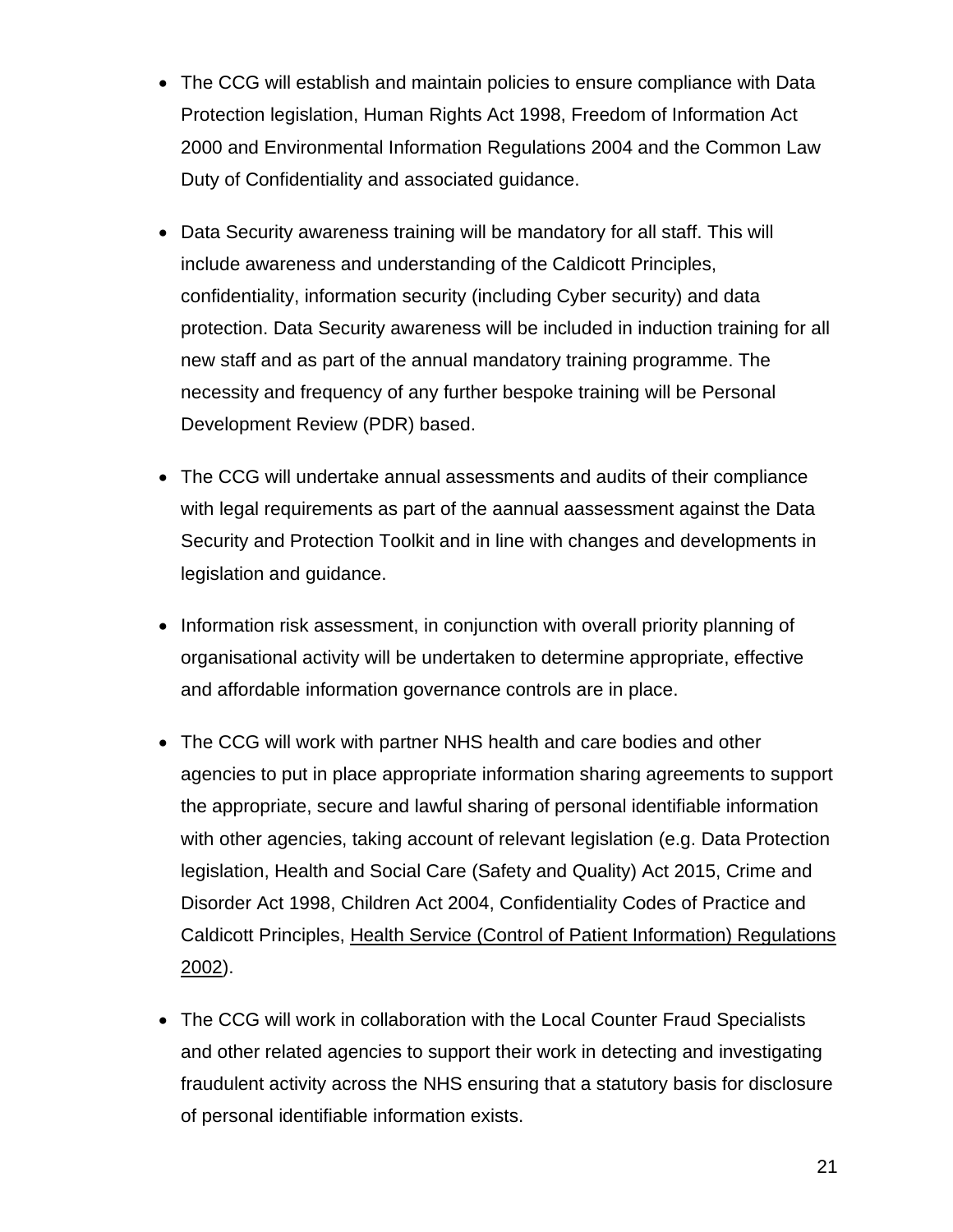# <span id="page-21-0"></span>**2.3 Information Security**

- The CCG will establish and maintain operational policies for the effective and secure management of its information assets and resources such as the Information Security Policy (incorporating Network Security).
- The CCG will undertake annual assessments and audits of information security including cyber security arrangements as part of the annual assessment against the Data Security and Protection Toolkit and in line with changes and developments in legislation and guidance.
- The SIRO will take ownership of the risk assessment process for information and cyber security risk, including review of an annual information risk assessment to support and inform the Statement of Internal Control. The SIRO will assign responsibility to Information Asset Owners to manage information risk. An annual SIRO report will be issued to the Quality, Performance and Governance Committee as part of the Information Governance Report.
- Audits will be undertaken or commissioned to assess information and IT security arrangements.
- The CCG will promote effective confidentiality and information security (including cyber security) practice to their staff through policies, procedures and training.
- The CCG will ensure that the security of the information they hold complies with national guidelines and codes of practice.
- Information Governance and IT security related incidents, including cyber security incidents (including but not limited to, physical destruction or damage to the organisation's computer systems, loss of systems availability and the theft, disclosure or modification of information due to intentional or accidental unauthorised actions) must be reported and managed through the CCGs Incident Reporting Policy. An information governance incident of sufficient scale or severity which meets the threshold for reporting to the ICO as set out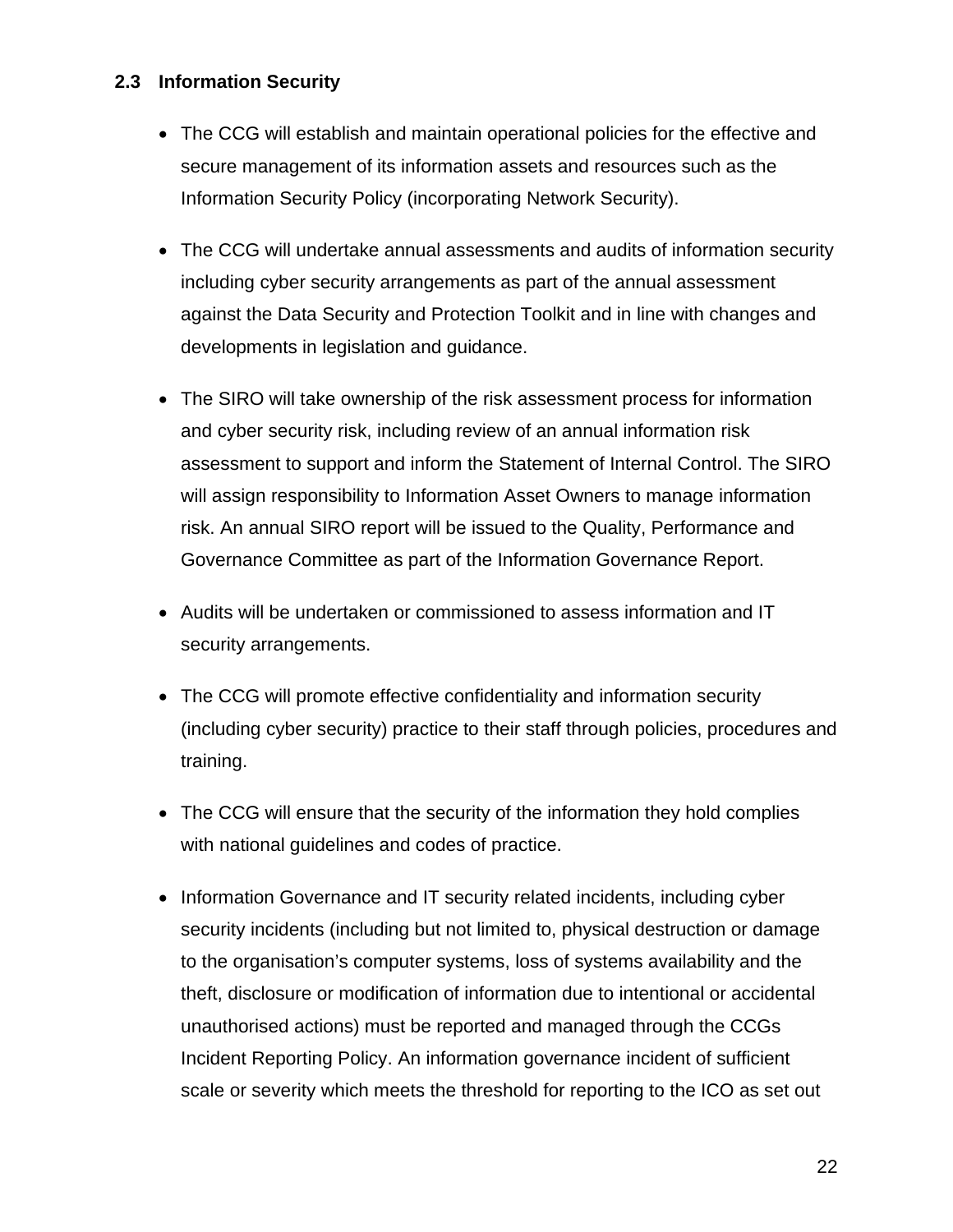in the 'Breach Assessment Grid' within the NHS Digital Guide to the Notification of Data Security and Protection Incidents (July 2018) will be:

- o Notified immediately to the CCG's SIRO and Caldicott Guardian;
- o Reported to the Department of Health, Information Commissioners Office and other regulators via STEIS and the NHS Digital Incident Reporting Tool;
- o Investigated and reviewed in accordance with the guidance in the NHS Digital incident guidance;
- o Reported publicly through the CCG's Annual Report.
- The CCG will aim to protect the organisations' information assets from all known threats, whether internal or external, deliberate or accidental.
- The CCG will gain assurance (for example through independent audit or evidence of completed external assessments/industry standard certifications) from IT service providers as to the integrity of the CCG's IT systems and that controls are in place to reduce exposure to potential cyber-crime and through maintenance of robust information and network security practices.
- The CCG will implement pseudonymisation and anonymisation of personal data where appropriate to further restrict access to confidential information.
- The CCG will locally implement guidance published by the Information Governance Alliance, NHS Digital, NHS England and the Information Commissioner's Office.

# <span id="page-22-0"></span>**2.4 Clinical Information Assurance, Quality Assurance and Records Management**

- The CCG will establish and maintain operational policies for information quality assurance and the effective management of records.
- Audits will be undertaken or commissioned of the CCG's data quality and records management arrangements.
- Managers will be expected to take ownership of, and seek to improve, the quality of data within their services.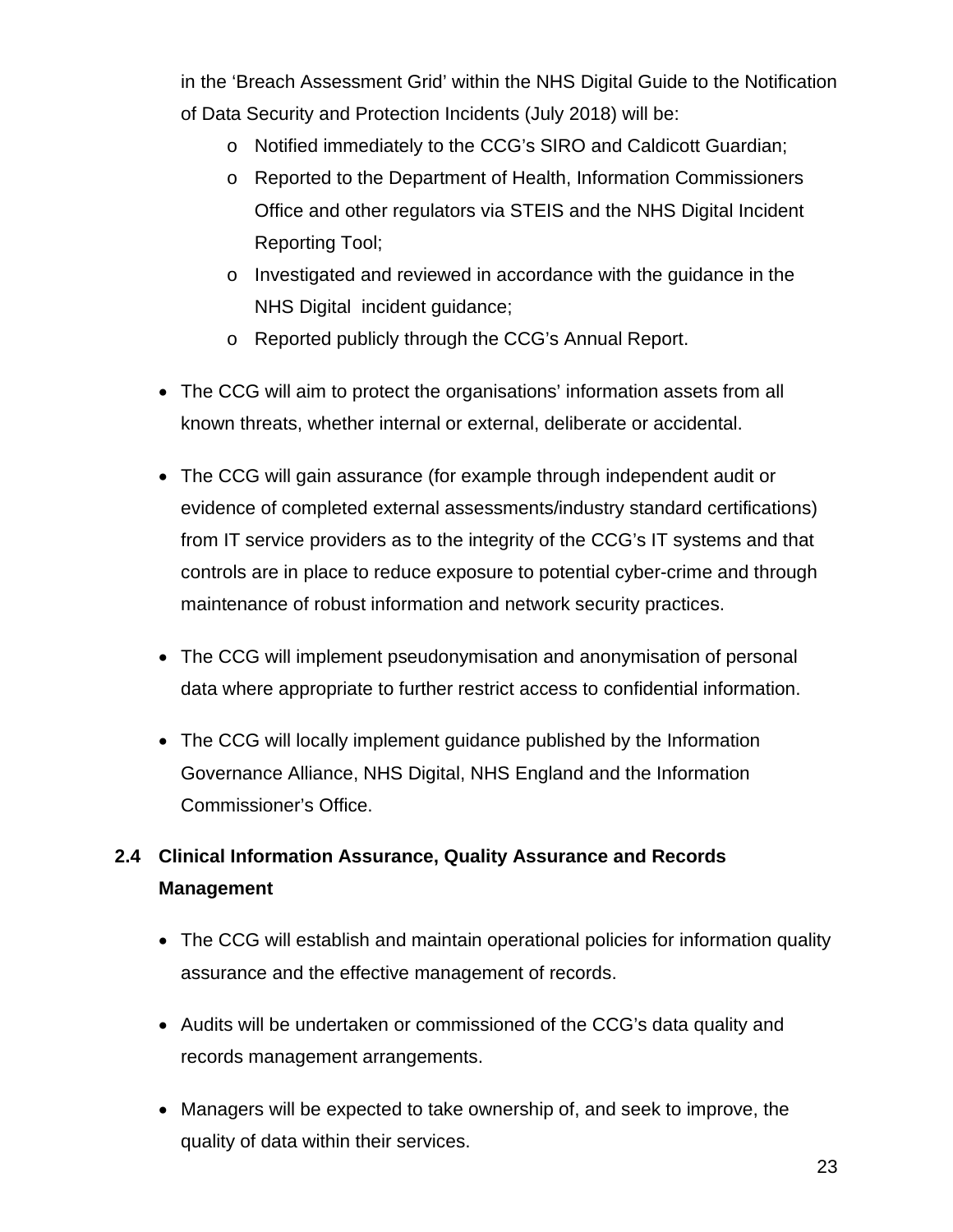- Wherever possible, information quality will be assured at the point of collection.
- The CCG will promote data quality through policies, procedures, the Information Governance Handbook and awareness training.
- All new projects, processes and systems (including software and hardware) which are introduced must meet confidentiality and data protection requirements. To enable the organisations to meet the requirements of the law and address privacy concerns and information risk a Data Protection Impact Assessments (DPIA) must be undertaken when appropriate.
- The CCG will continue to implement the Records Management and Information Lifecycle Policy which covers all aspects of records management and is consistent with the NHS Records Management Code of Practice for Health and Social Care.

# <span id="page-23-0"></span>**2.5 Third Party Contracts and Clinical Services**

- The CCG will take all reasonable steps to ensure that contracts with third parties providing services to and on behalf of the CCG include appropriate, detailed and explicit requirements regarding confidentiality and data protection to ensure that Contractors are aware of their information governance obligations;
- In accordance with the NHS Standard Contract, all clinical services commissioned by or on behalf of the CCG will be required to:
	- o Have a suitable contract in place to form a joint data controller relationship regarding the information required to effectively monitor commissioned services;
	- o Ensure the services commissioned meet the requirements of Data Protection legislation when providing services including, but not limited to, fair processing. Additionally, where relevant, to pay a data protection fee to the Information Commissioner (under the requirements of the Digital Economy Act 2017);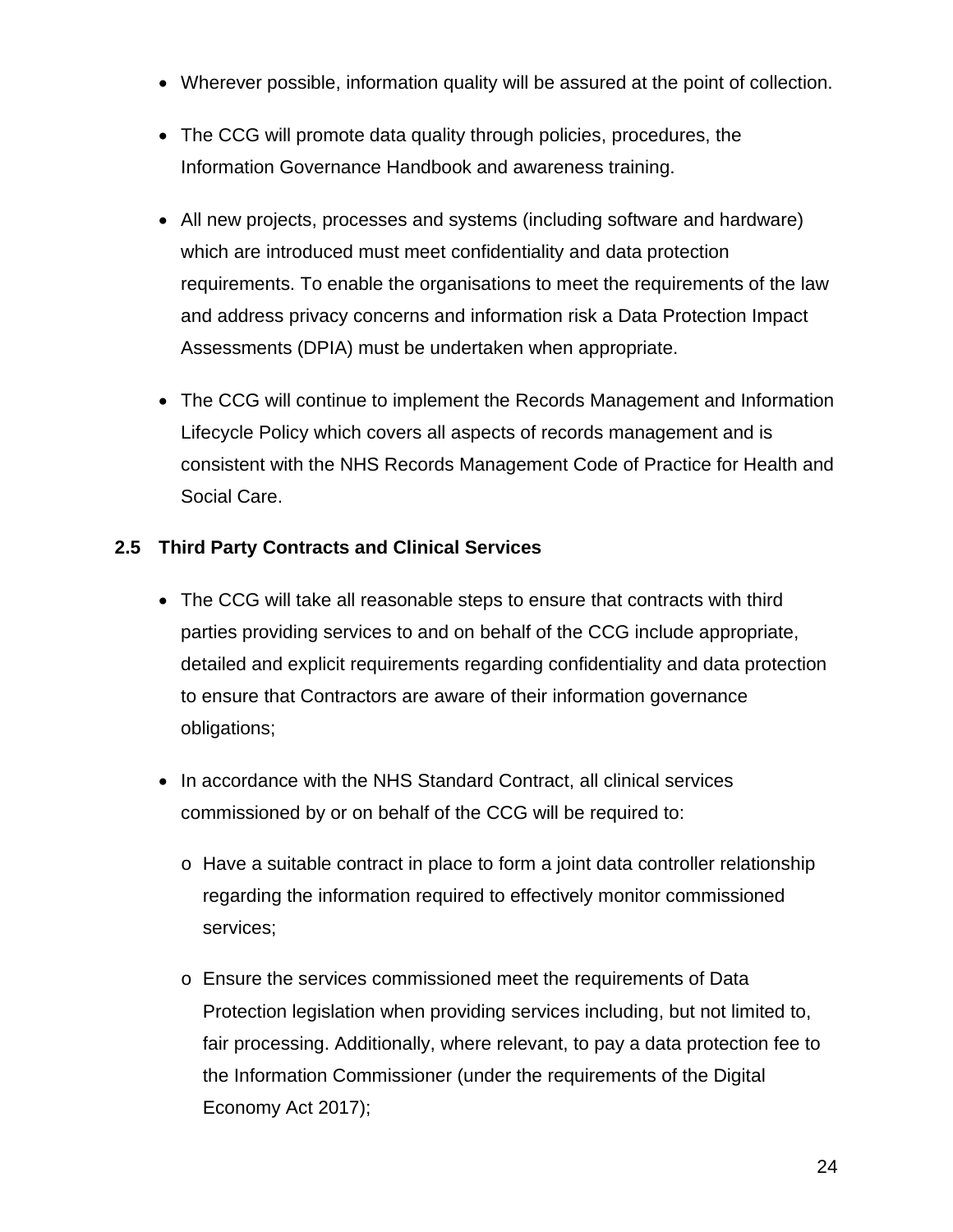- o Complete the Data Security and Protection Toolkit and if requested, undertake an independent audit, to be disclosed to the CCGs in order to provide further assurance they have met expected requirements;
- o Ensure that where any serious IG incidents occur that they are reported to the CCG via routes determined within the contract;
- o Set out expectations regarding providing information in relation to requests for information made under the Freedom of Information Act;
- o Ensure inclusions regarding Exit Plans are addressed following transfer of services or decommission of service e.g. passing on data / deletion/ retention of data at end of the contract.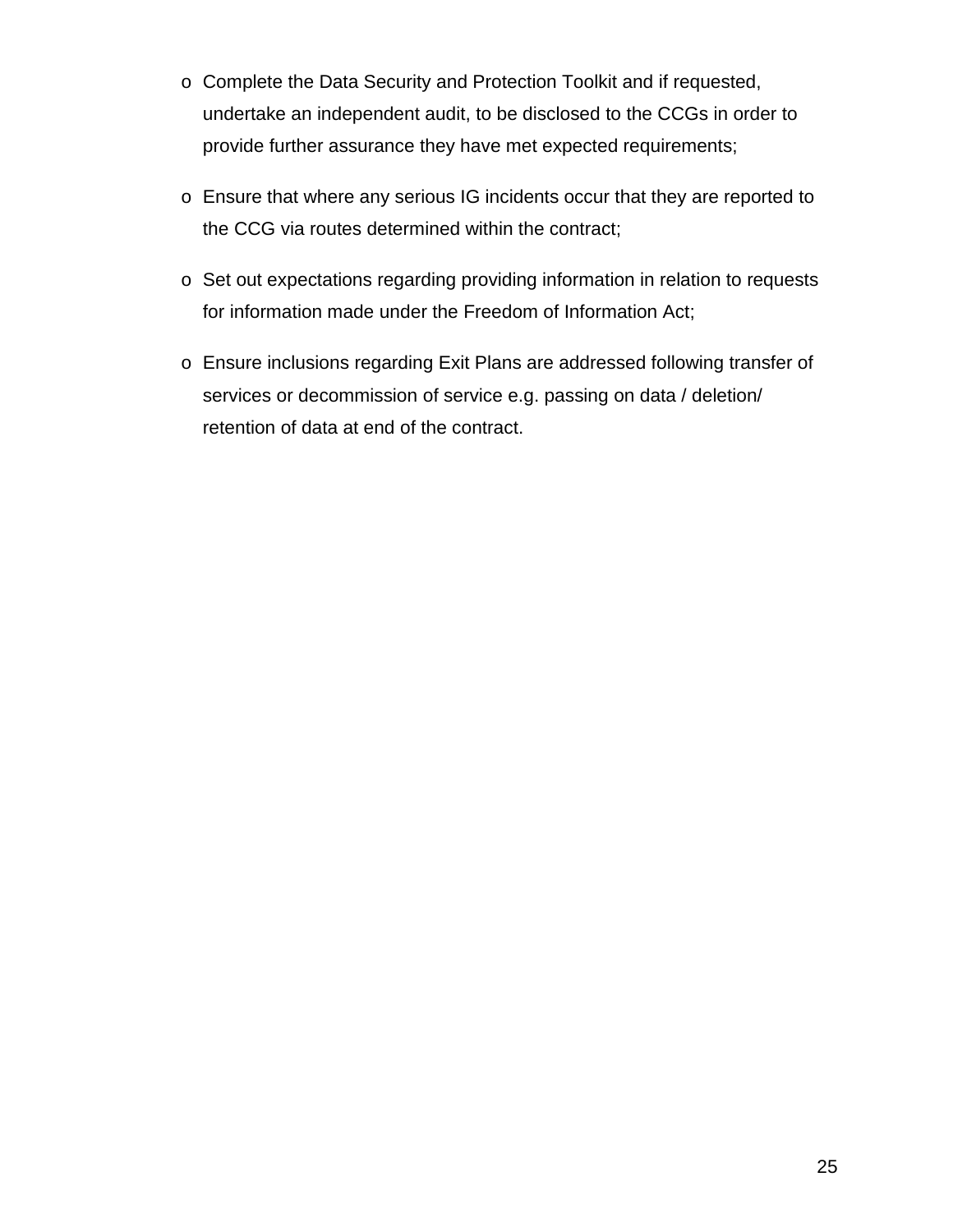### <span id="page-25-0"></span>**2.6 Information Governance Management Framework**

### **1. Organisational Chart**



**The lines of responsibility and accountability are described in the narrative within Section 1.3 [\(Accountability\)](#page-10-1) of Chapter 1 of this policy book and within 2.7 [\(Outline of Key Roles and Responsibilities\)](#page-26-1) below.**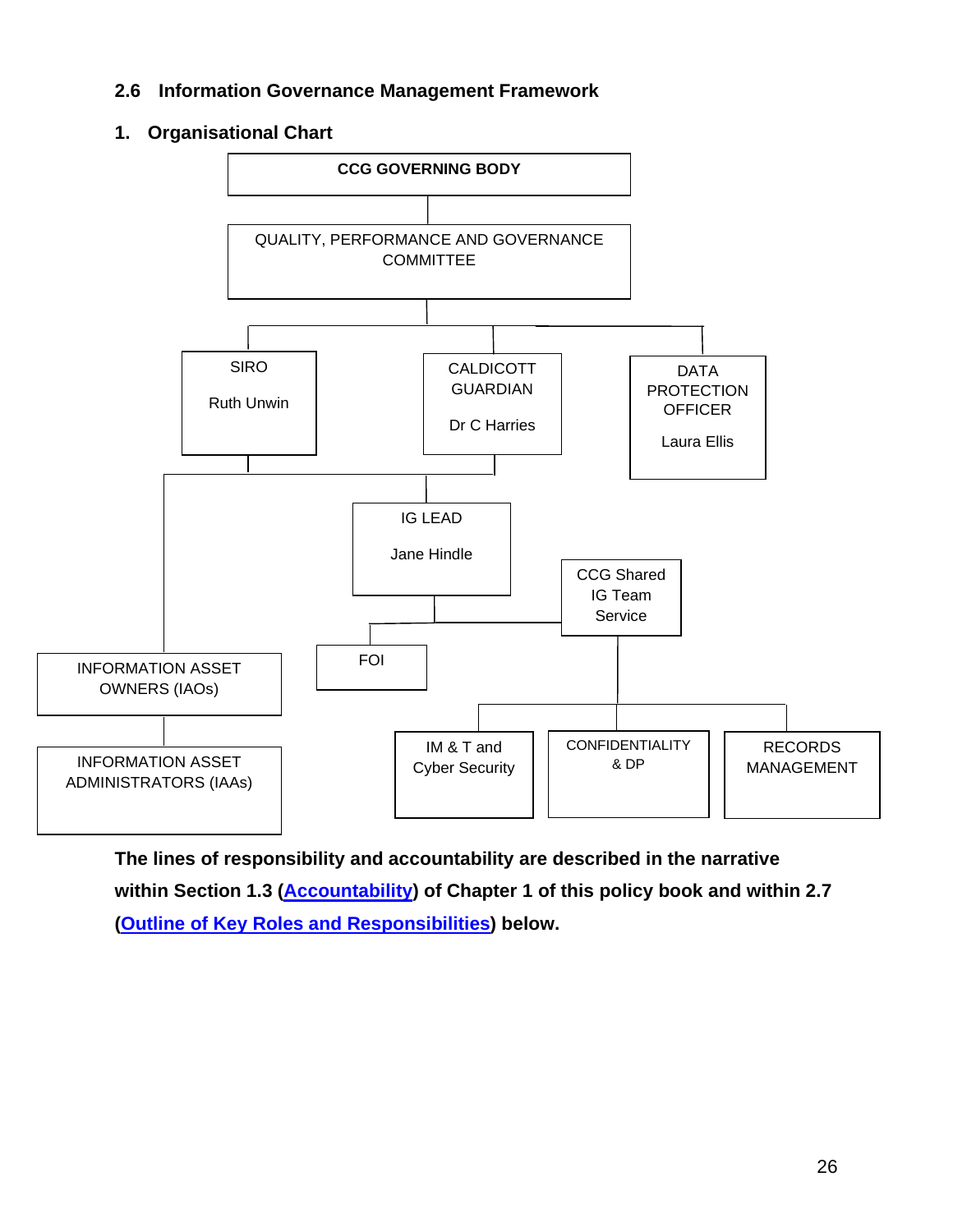# <span id="page-26-1"></span><span id="page-26-0"></span>**2.7 Outline of Key Roles and Responsibilities**

### **The Caldicott Guardian will:**

- ensure that the CCG satisfies the highest practical standards for handling identifiable/confidential information
- act as the 'conscience' of the CCG
- facilitate and enable information sharing and, supported by expert advice from the Information Governance Team, advise on options for lawful and ethical processing of information
- represent and champion Information Governance requirements and issues at executive level
- ensure that confidentiality issues are appropriately reflected in organisational strategies, policies and working procedures for staff
- oversee all arrangements, protocols and procedures where confidential patient information may be shared with external bodies both within, and outside of the NHS.

The Caldicott Guardian has a strategic role which involves representing and championing confidentiality and information sharing requirements and issues at senior management level and, where appropriate, at a range of levels within the organisation's overall governance framework.

# **Caldicott Function**

Support to the Caldicott function will be undertaken by the DPO together with the Information Governance Team.

# **The key responsibilities of the Caldicott function are to:**

- Support the Caldicott Guardian (See [Appendix A](#page-131-1) in Chapter 8 of this book).
- Ensure the Information Governance work programme is successfully coordinated and implemented.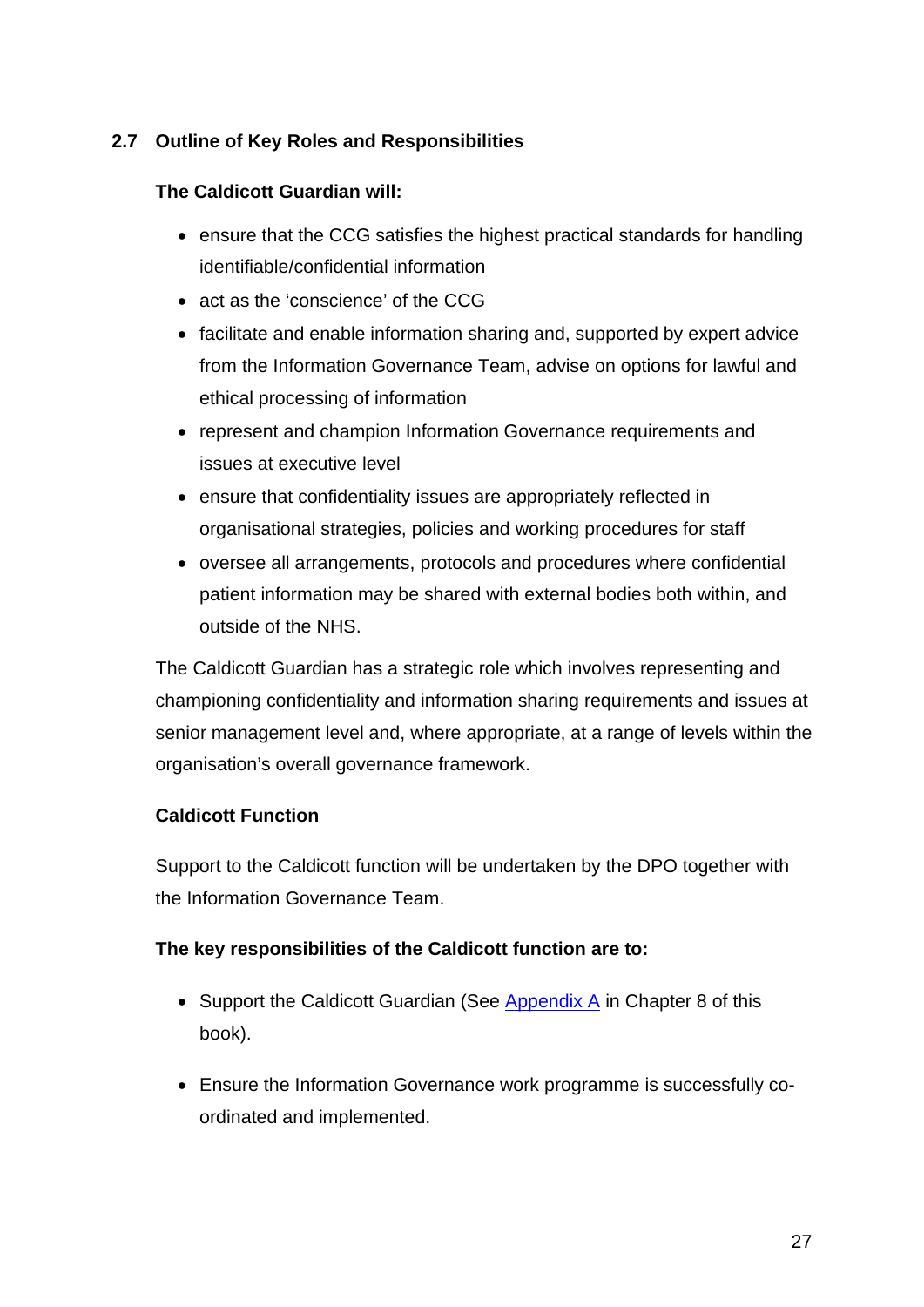- Ensure compliance with the principles contained within the Confidentiality Code of Practice for Health and Social Care and that staff are made aware of individual responsibilities through policy, procedure and training.
- Provide support on the lawful and appropriate disclosure of personal information.
- Complete the Data Security and Protection Toolkit, contributing to the annual assessment.
- Provide routine reports to senior management on Confidentiality and Data Protection issues, as required.
- Review information sharing agreements for approval.

# **The Senior Information Risk Owner (SIRO) will:**

- be an Executive Director.
- take overall ownership of each organisation's approach to managing information risk.
- act as champion for information risk within the CCG's executive function and provide advice to the Accountable Officer on the content of the CCG's Statement of Internal Control in regard to information risk.
- act as the person with overall responsibility for data security, in line with the Data Security and Protection Toolkit.
- understand how the strategic business goals of the CCG and how other client organisations' business goals may be impacted by information risks, and how those risks may be managed.
- implement and lead the information security risk assessment and management processes within the organisations.
- advise each Governing Body on the effectiveness of information risk management across the organisation.
- receive training to ensure they remain effective in their role as SIRO.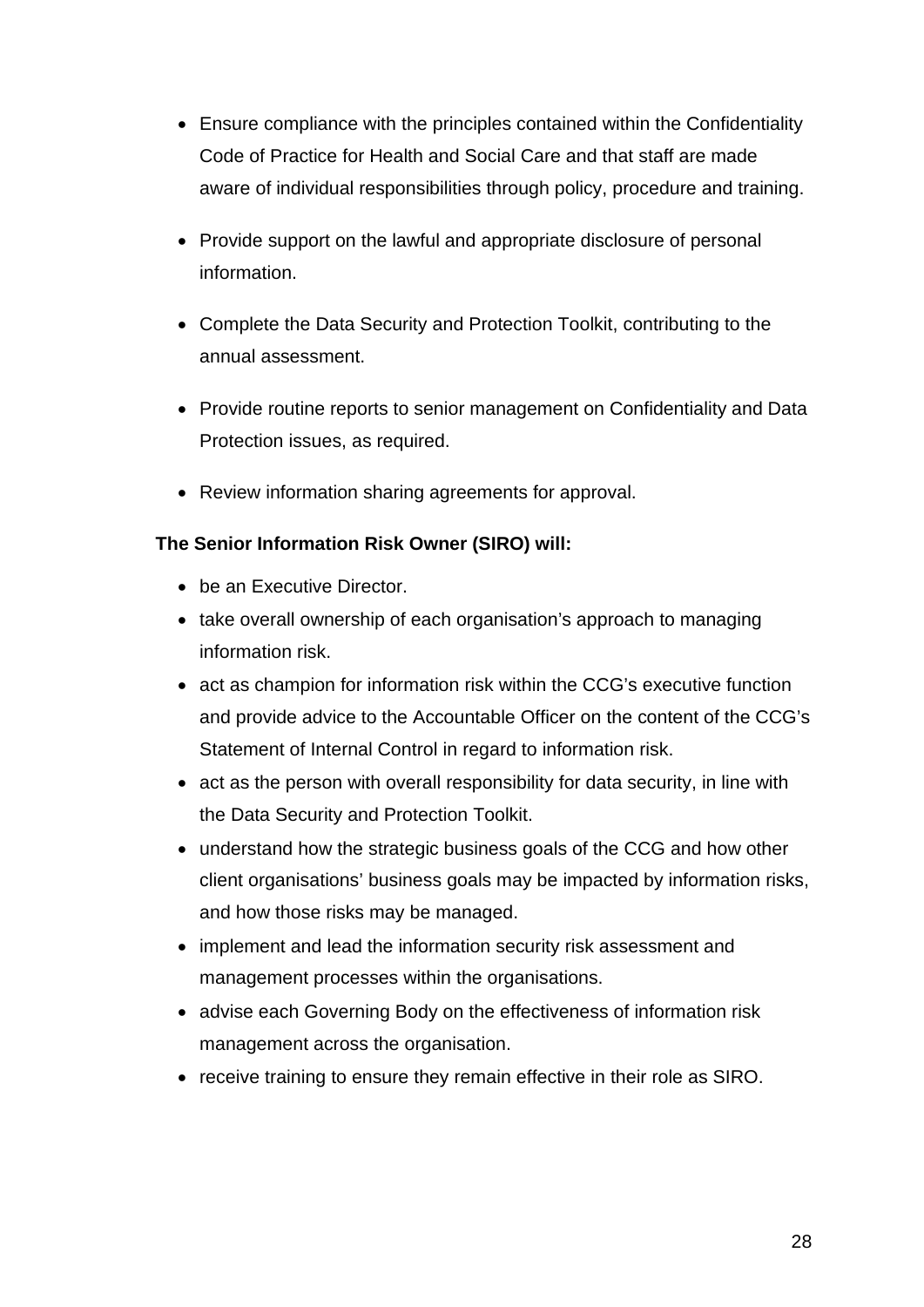# **The Data Protection Officer will:**

- Monitor CCG compliance with the Data Protection legislation.
- Provide advice and assistance with regards to the completion of Data Protection Impact Assessments.
- Act as a contact point for the Information Commissioner's Office (ICO), members of the public and CCG staff on matters relating to UK GDPR and the protection of personal information.
- Provide routine documented reports to the Quality, Performance and Governance Committee and Governing Body on the organisation's state of compliance.
- Assist in implementing essential elements of the UK GDPR such as the principles of data processing, data subjects' rights, Data Protection impact assessments, records of processing activities, security of processing and notification and communication of data breaches.

# **The Information Governance Lead will:**

- Ensure that there is top level awareness and support for information governance resourcing and implementation of improvements.
- Act as the organisational lead for Data Protection including subject access request, Freedom of Information, Information Security and Records Management.
- Work with the Information Governance Team to:
	- o Maintain an oversight of information governance issues within the CCG.
	- o Maintain comprehensive and appropriate documentation that demonstrates commitment to and ownership of information governance responsibilities.
	- o Provide direction in formulating, establishing and promoting IG policies.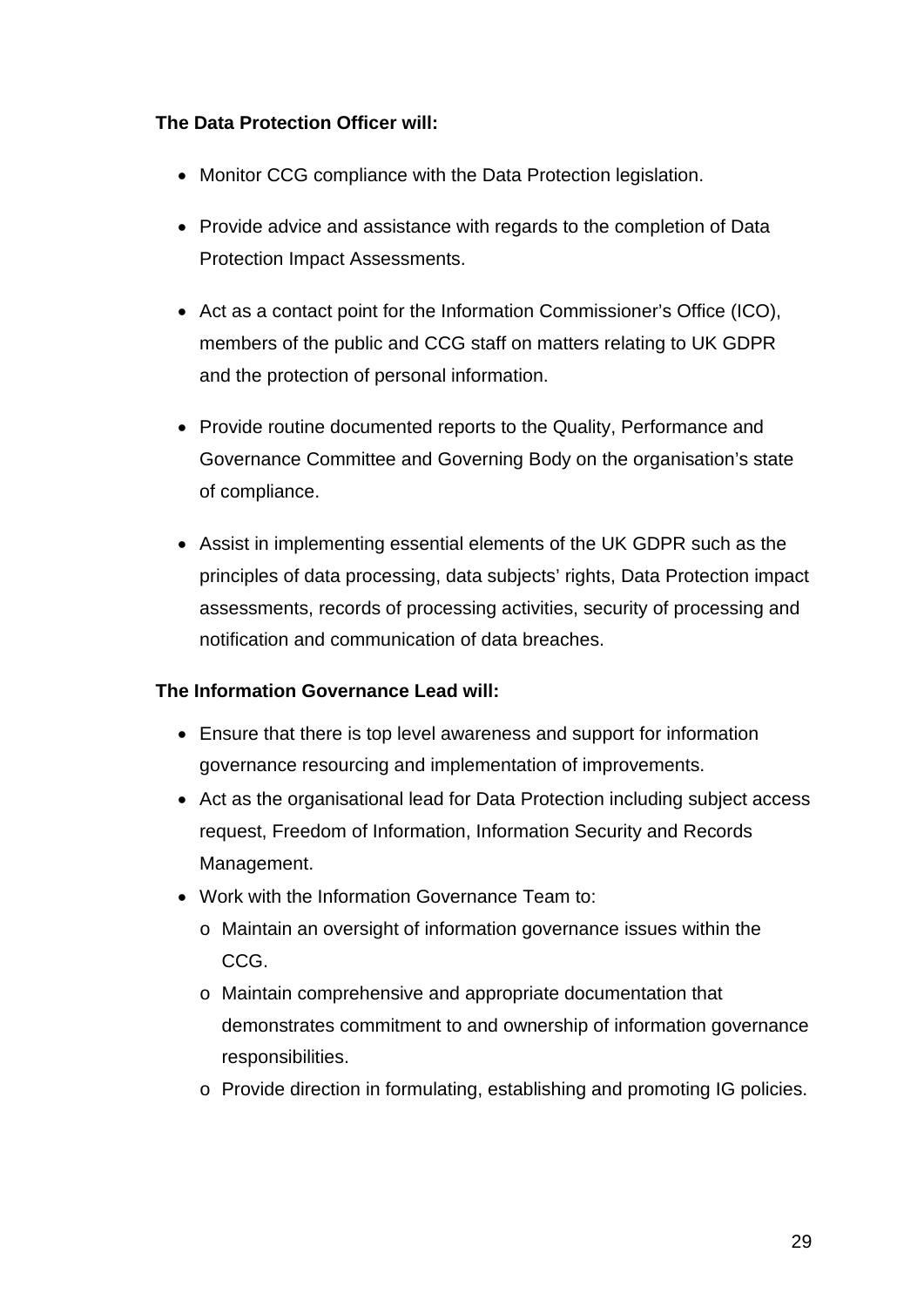- o Ensure appropriate IG training is made available to staff, completed as necessary and monitored and that IG training requirements are included in overall mandatory and statutory training matrices.
- o Ensure that evidence is collated and uploaded to the Data Security and Protection Toolkit website and that the assessment is submitted by the annual deadline.
- o Ensure that IAOs, managers and team leaders are aware of the requirements of this policy.
- o Review and audit all procedures relating to this policy where appropriate on an ad-hoc basis.

# **Information Asset Owners (IAO) will:**

- know what information comprises or is associated with the asset, and understand the nature and justification of information flows to and from the asset.
- know who has access to the asset, whether system or information, and why, and ensure access is monitored and compliant with policy.
- understand and address risks to the asset, and provide assurance to the SIRO.
- Ensure that privacy impact assessment is undertaken in relation to new business processes and systems that may impact on the privacy of individuals and in relation to changes introduced to business processes and systems.
- <span id="page-29-0"></span>• Assist in the development of business continuity management arrangements for key information assets.

### **2.8 Resources**

### **Information Governance Support**

The Information Governance team provides expert advice and guidance to staff on all elements of Information Governance. The team will provide the following support to the Wakefield CCG:

• advice and quidance on information governance.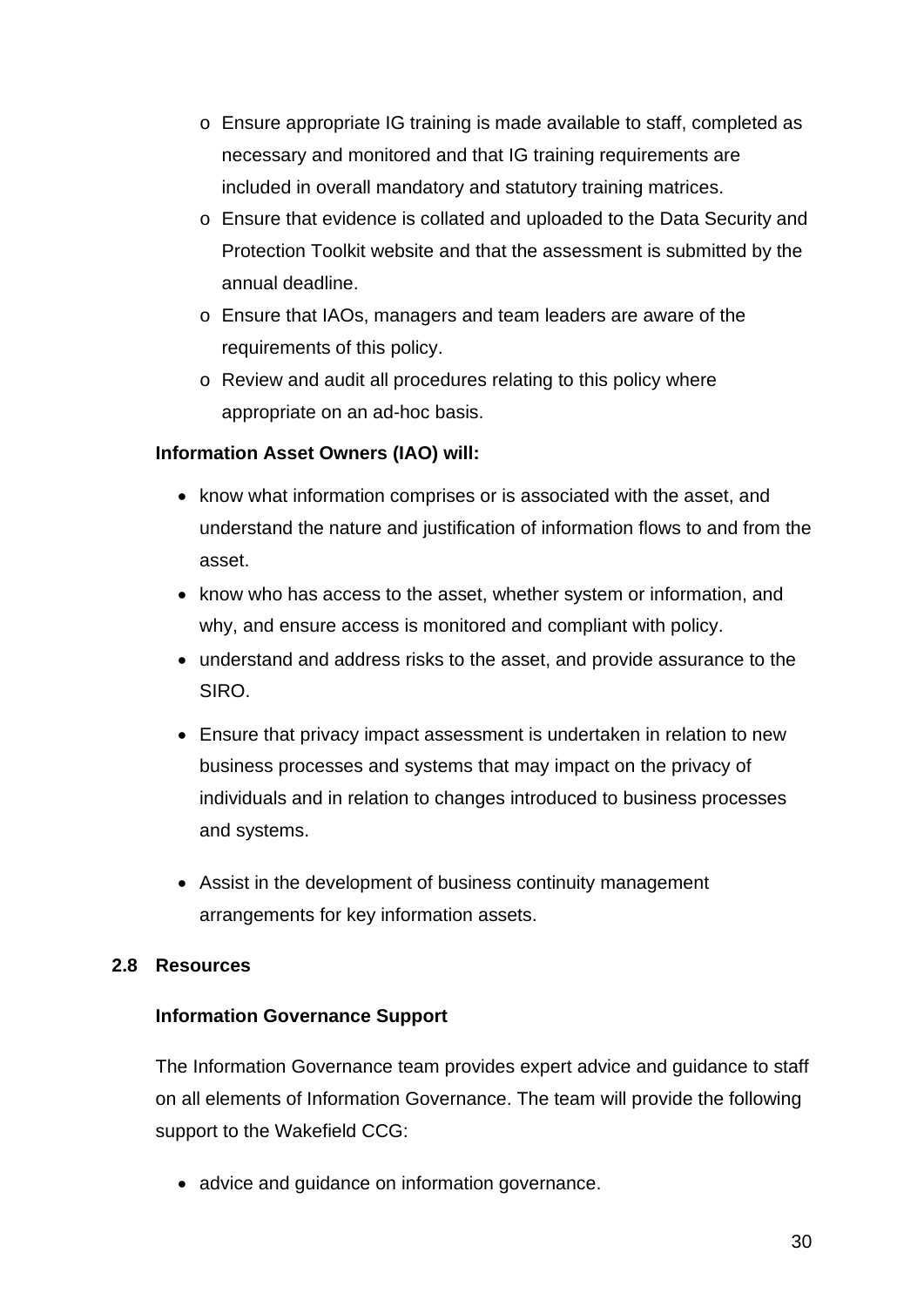- advice and template resources relating to the Data Security and Protection Toolkit requirement.
- ensure the consistency of information governance across the organisation.
- develop information governance policies and procedures.
- establish protocols on how information is to be shared.
- develop information governance awareness and training programmes.
- support organisational compliance with Data Protection, Freedom of Information and other information security related legislation.
- implement Information Governance Alliance, NHS England, NHS Digital and Department of Health information governance policy, guidance and codes of practice.
- provide support to the Data Protection Officer, Caldicott Guardian, SIRO, IG Lead and IAOs.

The Information Governance Team hold professional certification in Data Protection and Freedom of Information. The team will support the CCGs in fulfilling the following specific roles:

**Information Security Lead** - The Information Security Lead is tasked with providing advice on all aspects of information security management, utilising their own expertise and, where necessary, external advice.

The ICT Service Provider will have a nominated Information Security Officer / Manager with appropriate duties and resources to act as a source of expertise for advice on information and cyber security.

**Corporate and Clinical Records Management Lead** - The Records Management Lead is tasked with providing advice on all aspects of records management, information quality and lifecycle of information, utilising their own expertise and, where necessary, external advice.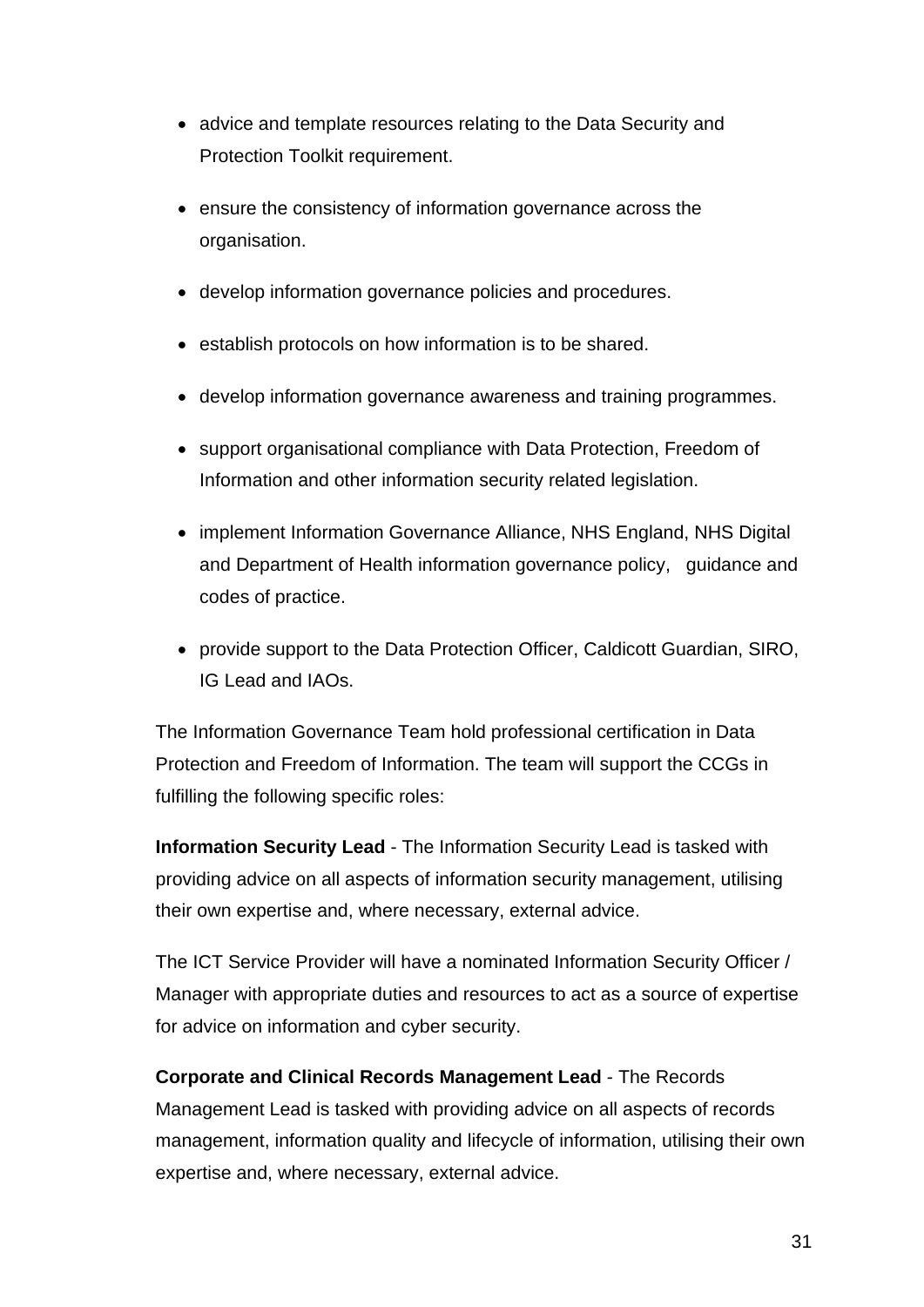### <span id="page-31-0"></span>**2.9 Governance Framework**

### **Staff Contracts**

All CCG staff contracts contain Information Governance related clauses within them. All staff are contractually obligated to take personal responsibility for data security and data protection.

### **Non-NHS Third Party Contract Confidentiality Clause**

Any non-NHS third party with whom the organisation contracts should include as a minimum a confidentiality clause within the contract for the service. All third party contractors who have access to CCG information assets or process personal information on behalf of the CCG to provide assurance that they, where relevant, pay a data protection fee to the Information Commissioner (under the requirements of the Digital Economy Act 2017) in relation to the processing of personal data and that they encrypt all portable computing devices to minimum standard required by the NHS.

### **Information Assets and Asset Owners**

Each information asset has been allocated an Information Asset Owner (IAO) and an Information Asset Administrator (IAA) and is managed in line with supporting operational policies and procedures. The Information Asset Owner will review their information asset entries on the Information Asset Register at least annually and undertake regular risk assessments of these information assets and report findings to the SIRO.

### **Information Governance Management Reporting and Policy Reviews**

The toolkit requires a number of standard items to be reported on a regular basis to the appropriate group with responsibility for specific Information Governance activities.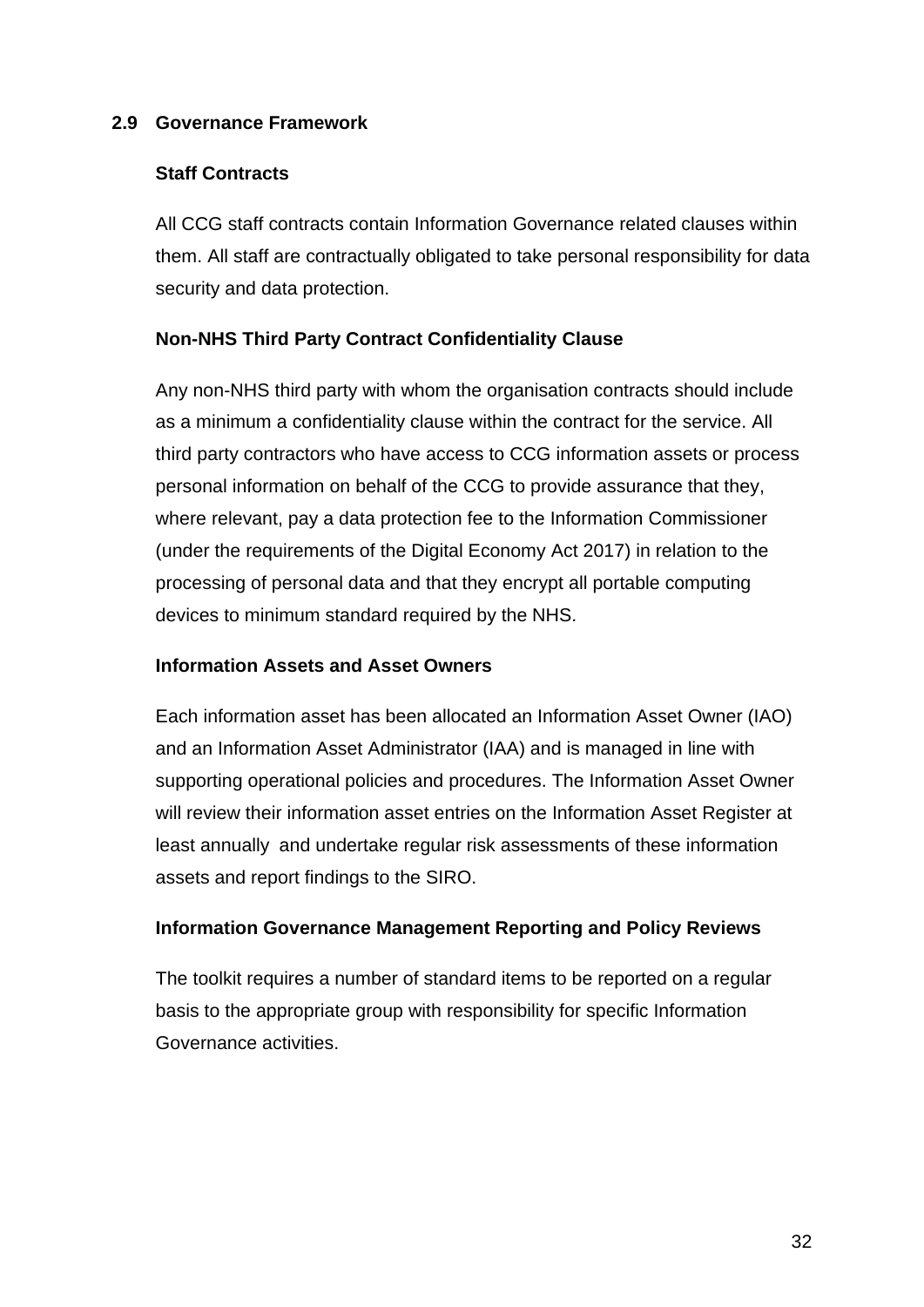| <b>IG Activity</b>   | Includes but not               | <b>Reported to:</b>         | <b>Completion</b> |
|----------------------|--------------------------------|-----------------------------|-------------------|
|                      | limited to:                    |                             | by;               |
| Completion of        | Regular updates on             | Quality, Performance        | Quarterly         |
| Data Security        | progress.                      | and Governance              |                   |
| and                  | <b>Final Toolkit</b>           | Committee                   |                   |
| Protection           | assessment outcome             |                             |                   |
| <b>Toolkit</b>       |                                |                             |                   |
| Assessment           |                                |                             |                   |
| Completion of        | Review and sign off of         | <b>IG Lead and SIRO</b>     | End of            |
| Data Security        | final assessment for           |                             | March each        |
| and                  | submission                     |                             | year              |
| Protection           |                                |                             |                   |
| <b>Toolkit</b>       |                                |                             |                   |
| Assessment           |                                |                             |                   |
| Completion of        | IG Update on progress          | Quality, Performance        | Quarterly         |
| Data Security        | against the DSPT               | and Governance              |                   |
| and                  |                                | Committee                   |                   |
| Protection           |                                |                             |                   |
| <b>Toolkit</b>       |                                |                             |                   |
| Assessment           |                                |                             |                   |
| IG work plans        | Operational actions            | <b>Quality, Performance</b> | July each         |
| sign off             | identified following gap       | and Governance              | year              |
|                      | analysis against latest        | Committee                   |                   |
|                      | version of the Data            |                             |                   |
|                      | <b>Security and Protection</b> |                             |                   |
|                      | <b>Toolkit</b>                 |                             |                   |
| Monitoring of        | Included in the                | Quality, Performance        | Quarterly         |
| <b>Data Security</b> | workforce update report        | and Governance              |                   |
| Training             |                                | Committee                   |                   |
| Compliance           |                                |                             |                   |
|                      |                                |                             |                   |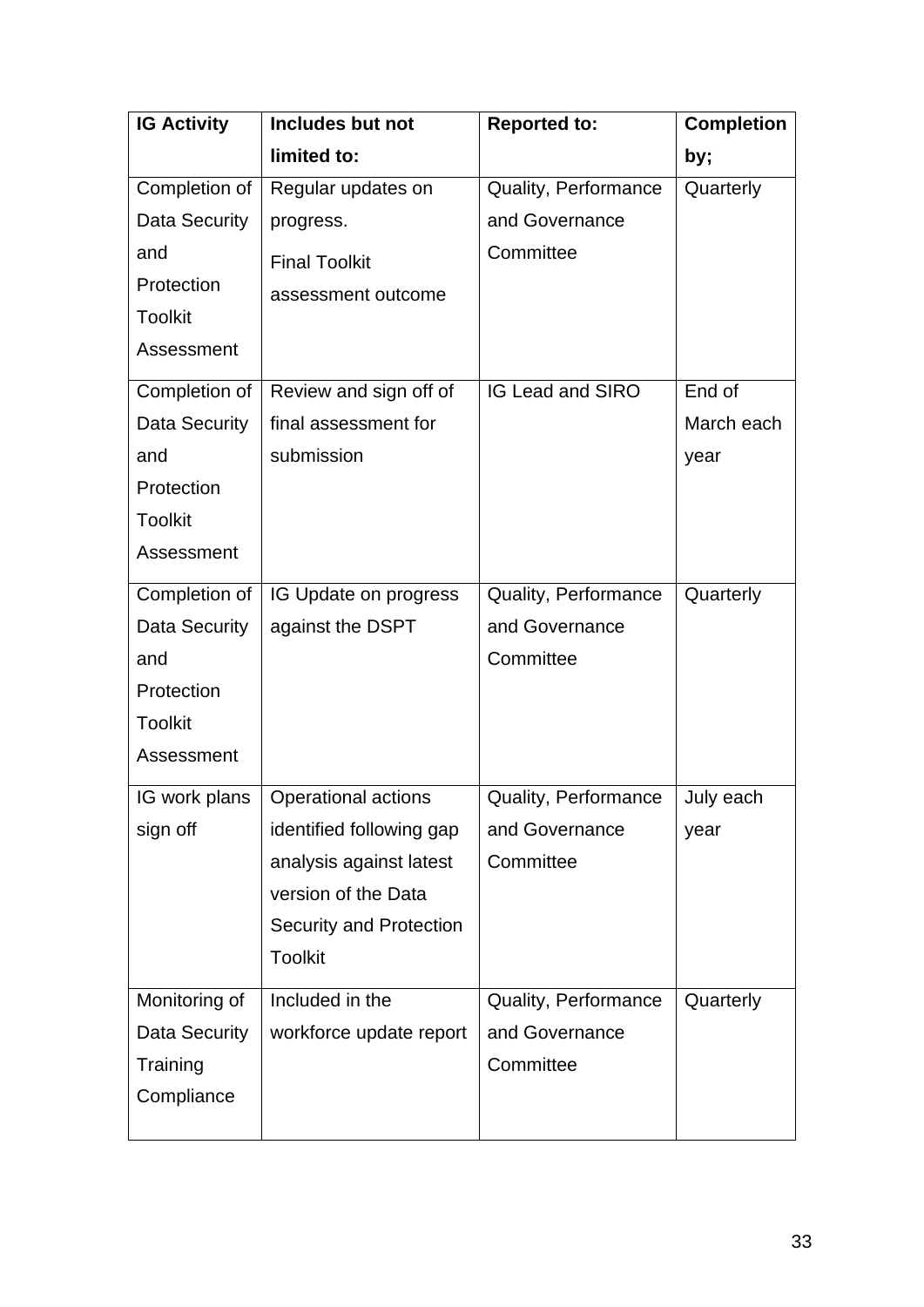| <b>IG Activity</b> | Includes but not            | <b>Reported to:</b>  | <b>Completion</b> |
|--------------------|-----------------------------|----------------------|-------------------|
|                    | limited to:                 |                      | by;               |
| <b>IG Update</b>   |                             | Quality, Performance | Quarterly         |
| and IG work        |                             | and Governance       |                   |
| plans              |                             | Committee            |                   |
| progress           |                             |                      |                   |
| reports            |                             |                      |                   |
| IG and cyber       | Included in Integrated      | Quality, Performance | Quarterly         |
| security           | <b>Governance Report</b>    | and Governance       |                   |
| incidents          |                             | Committee            |                   |
| Confidentiality    | Included in Information     | Quality, Performance | Quarterly         |
| and Data           | Governance Report,          | and Governance       |                   |
| Protection         | Caldicott issues,           | Committee            |                   |
| Assurance          | Confidentiality and Data    |                      |                   |
| Updates            | <b>Protection by Design</b> |                      |                   |
|                    | Audits, data flow           |                      |                   |
|                    | mapping, information        |                      |                   |
|                    | sharing agreements          |                      |                   |
| Information        | Included in Information     | Quality, Performance | Quarterly         |
| <b>Risk</b>        | <b>Governance Report -</b>  | and Governance       |                   |
| Assurance          | summary of information      | Committee            |                   |
| <b>Updates</b>     | asset reviews, risk         |                      |                   |
|                    | assessments, access         |                      |                   |
|                    | reviews and information     |                      |                   |
|                    | system security             |                      |                   |
|                    | controls.                   |                      |                   |
| SIRO's             | Details of compliance,      | Quality, Performance | May each          |
| <b>Annual IG</b>   | Data Security and           | and Governance       | year              |
| Report             | <b>Protection toolkit</b>   | Committee            |                   |
|                    | Scores, information risk    |                      |                   |
|                    | management work and         |                      |                   |
|                    | details of IG incidents     |                      |                   |
|                    |                             |                      |                   |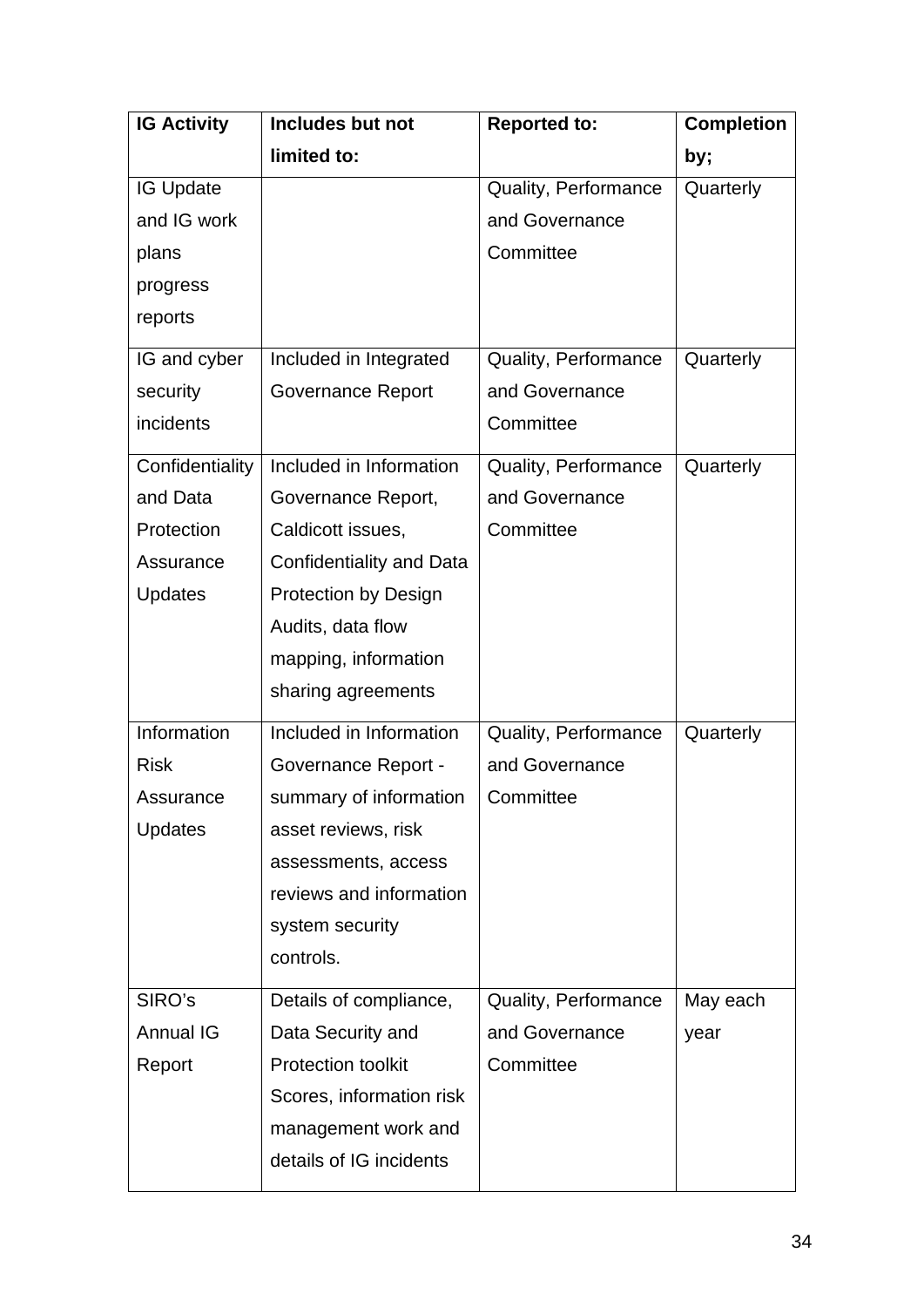| <b>IG Activity</b> | Includes but not           | <b>Reported to:</b>         | <b>Completion</b> |
|--------------------|----------------------------|-----------------------------|-------------------|
|                    | limited to:                |                             | by;               |
| Requests for       | Included in Information    | <b>Quality, Performance</b> | Quarterly         |
| Information        | <b>Governance Report -</b> | and Governance              |                   |
|                    | Numbers of FOI and         | Committee                   |                   |
|                    | <b>Subject Access</b>      |                             |                   |
|                    | Requests. Compliance       |                             |                   |
|                    | against timescales.        |                             |                   |
| Policy             | Details of changes to      | <b>Quality, Performance</b> | Rolling           |
| <b>Reviews</b>     | policy or best practices   | and Governance              | schedule          |
|                    |                            | Committee                   |                   |

# **Demonstrating compliance and accountability under Data Protection legislation**

The CCGs will ensure they are able to demonstrate compliance of Data Protection legislation through the implementation of policies, procedures and undertaking the following activities:

- Implementation of appropriate data security measures
- Establish data protection policies and procedures
- Undertake staff training
- Record processing activities
- Appoint Data Protection Officer
- Complete data flow mapping listing all flows of personal data
- Recording their lawful justification and retention periods
- <span id="page-34-0"></span>• Incorporating data protection measures by default (Privacy by Design)
- Conducting regular data protection impact assessments

# **2.10 IG Training**

# **Mandatory IG Training**

The NHS Operating Framework requires that all staff must undergo annual information governance training. The CCG will strive to meet this requirement.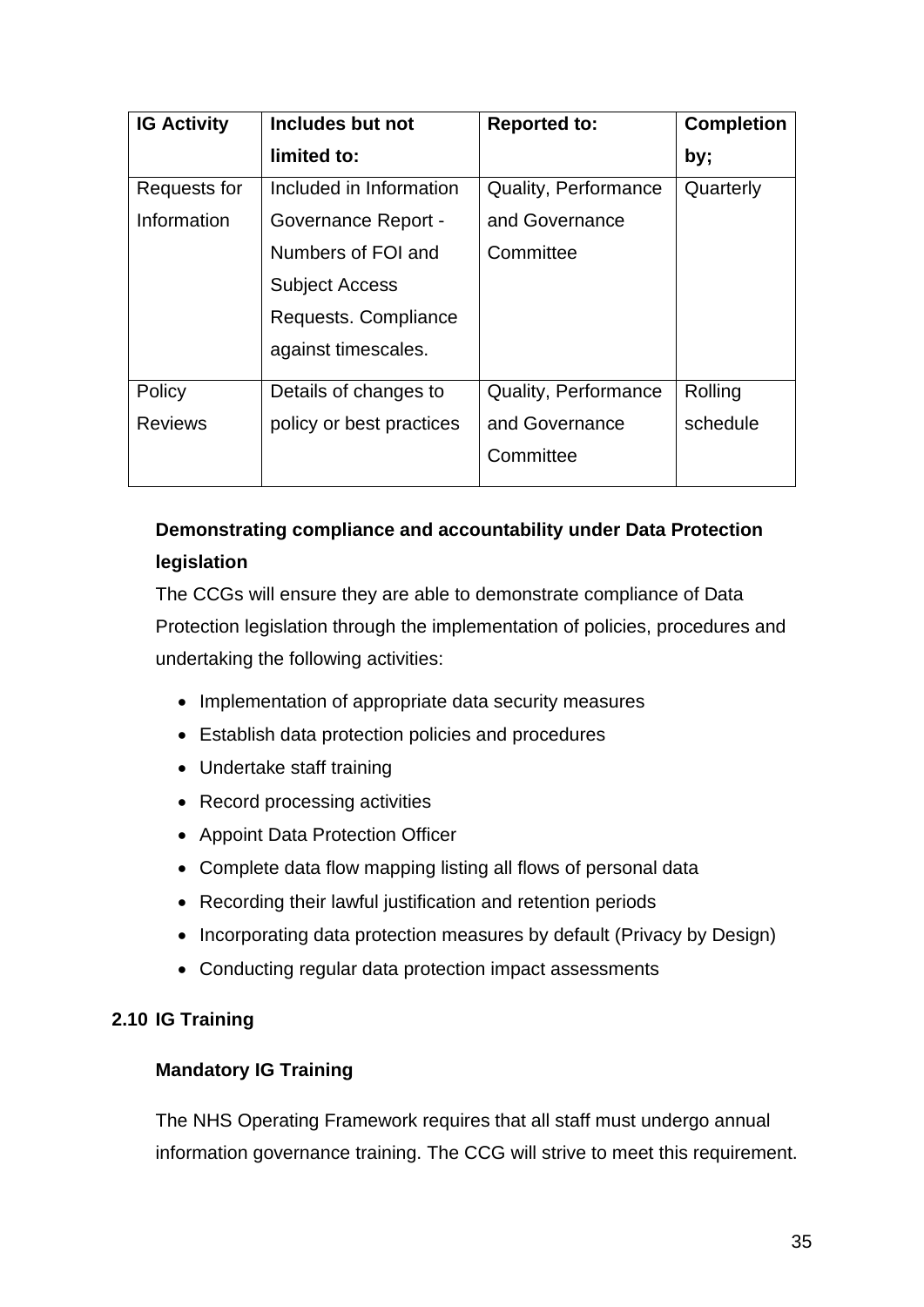The CCG includes information governance as part of its mandatory training for all staff annually. All new staff are required to complete the 'Data Security Awareness Level 1' training module on the ESR or e-Learning for Healthcare website when they first join the organisation unless they have completed appropriate Data Security training within the last year and can evidence this.

Staff awareness of IG will also be assessed by questions in the Annual IG Staff survey in order to provide assurance that the training is effective.

# **Role Specific Training**

Role specific training will be identified through the PDR processes. The CCG has identified additional training that those with specific responsibility relating to Information Governance and information risk management will be required to undertake. Those staff members will be informed of the additional training that they are required to complete. There will be specific training material available for Caldicott, SIRO and IG staff themselves. Appropriate staff must complete the training relevant to their roles. An Information Governance Handbook and an Information Asset Owner's Handbook are available for all staff to ensure that they are fully aware of their responsibilities. Learning will be undertaken via the online e-Learning for Healthcare website or through suitable alternatives such as specific themed workshops, workbooks, face-to-face training and support materials.

# **Ad hoc Training**

In addition to the above requirements, any member of staff involved in an Information Governance related incident may be required to undertake additional training. The training to be undertaken will depend on the type of incident and the outcomes of any investigations into the incident.

# **IT Service Provider**

The CCG's IT service provider is responsible for the provision of annual mandatory training, role specific and advanced data security training for its staff.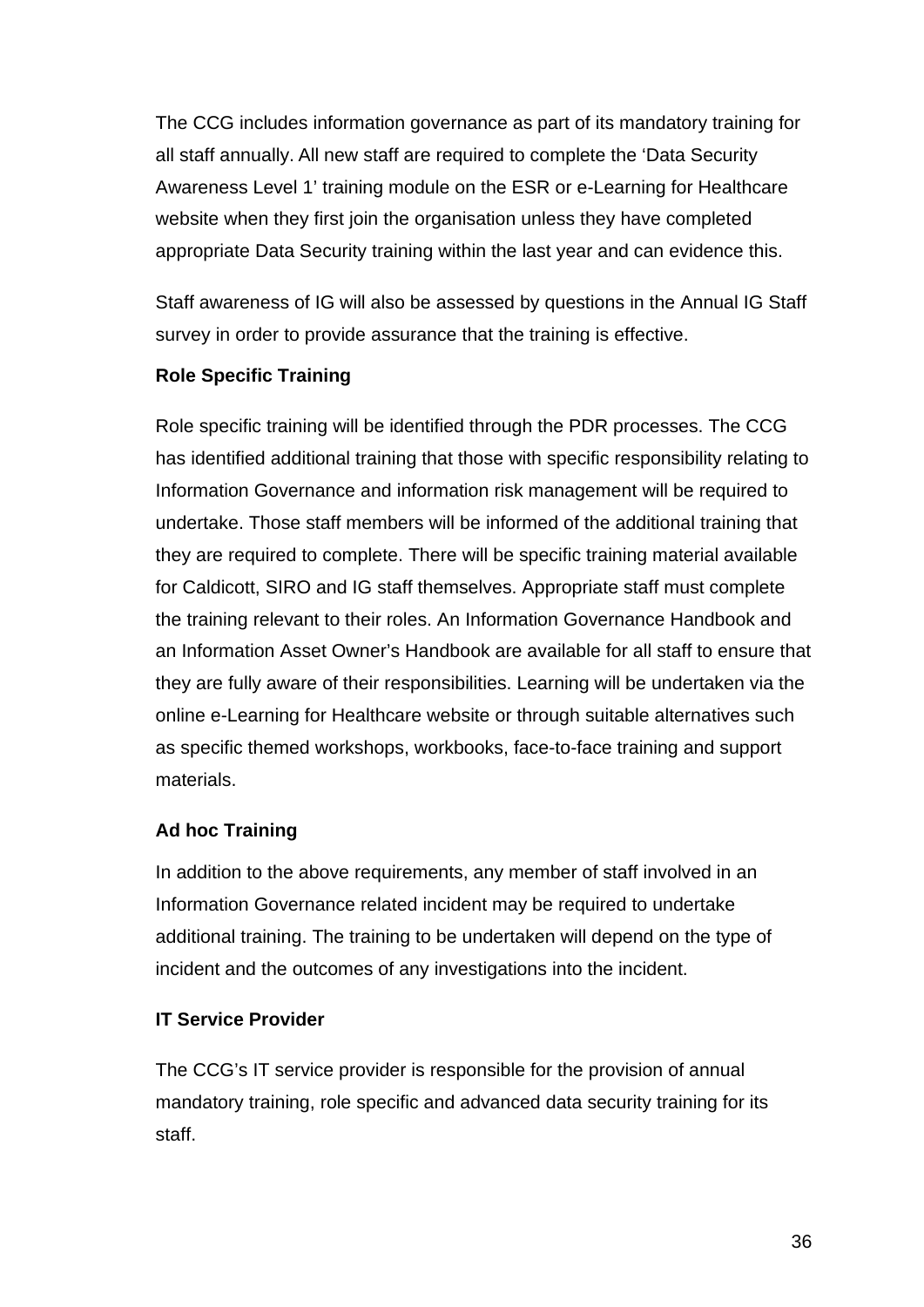# **Training Needs Analysis**

Training needs are monitored by line managers through the annual appraisal process. The training matrix below identifies mandatory and recommended IG training modules.

| <b>Staff Group</b> | Level        | <b>Training</b>          | <b>Module/Cours</b>  | <b>Method of</b> | <b>Frequency</b> |
|--------------------|--------------|--------------------------|----------------------|------------------|------------------|
|                    |              | <b>Objective/Aim</b>     | e Name               | <b>Delivery</b>  | of Training      |
| New starters       | <b>Basic</b> | To ensure new            | <b>Data Security</b> | E-learning       | Within 1         |
|                    | Level        | starters to the          | Awareness            |                  | month of         |
|                    |              | <b>CCGs are informed</b> | Level 1              |                  | starting         |
|                    |              | of their                 |                      |                  | date             |
|                    |              | responsibilities to      |                      |                  |                  |
|                    |              | maintain good            |                      |                  |                  |
|                    |              | Information              |                      |                  |                  |
|                    |              | Governance.              |                      |                  |                  |
| Governing          | <b>Basic</b> | Governing Body           | Data Security        | E-learning       | Annually         |
| <b>Body</b>        | Level        | members whose            | Awareness            | or               |                  |
|                    |              | roles do not require     | Level 1              | classroom        |                  |
|                    |              | them to access           |                      | based            |                  |
|                    |              | person identifiable      |                      | session*         |                  |
|                    |              | data (PID), but do       |                      |                  |                  |
|                    |              | have access to           |                      |                  |                  |
|                    |              | business and             |                      |                  |                  |
|                    |              | safeguarding             |                      |                  |                  |
|                    |              | confidential and         |                      |                  |                  |
|                    |              | sensitive                |                      |                  |                  |
|                    |              | information.             |                      |                  |                  |
|                    |              | All Governing Body       |                      |                  |                  |
|                    |              | members that have        |                      |                  |                  |
|                    |              | previously               |                      |                  |                  |
|                    |              | completed the            |                      |                  |                  |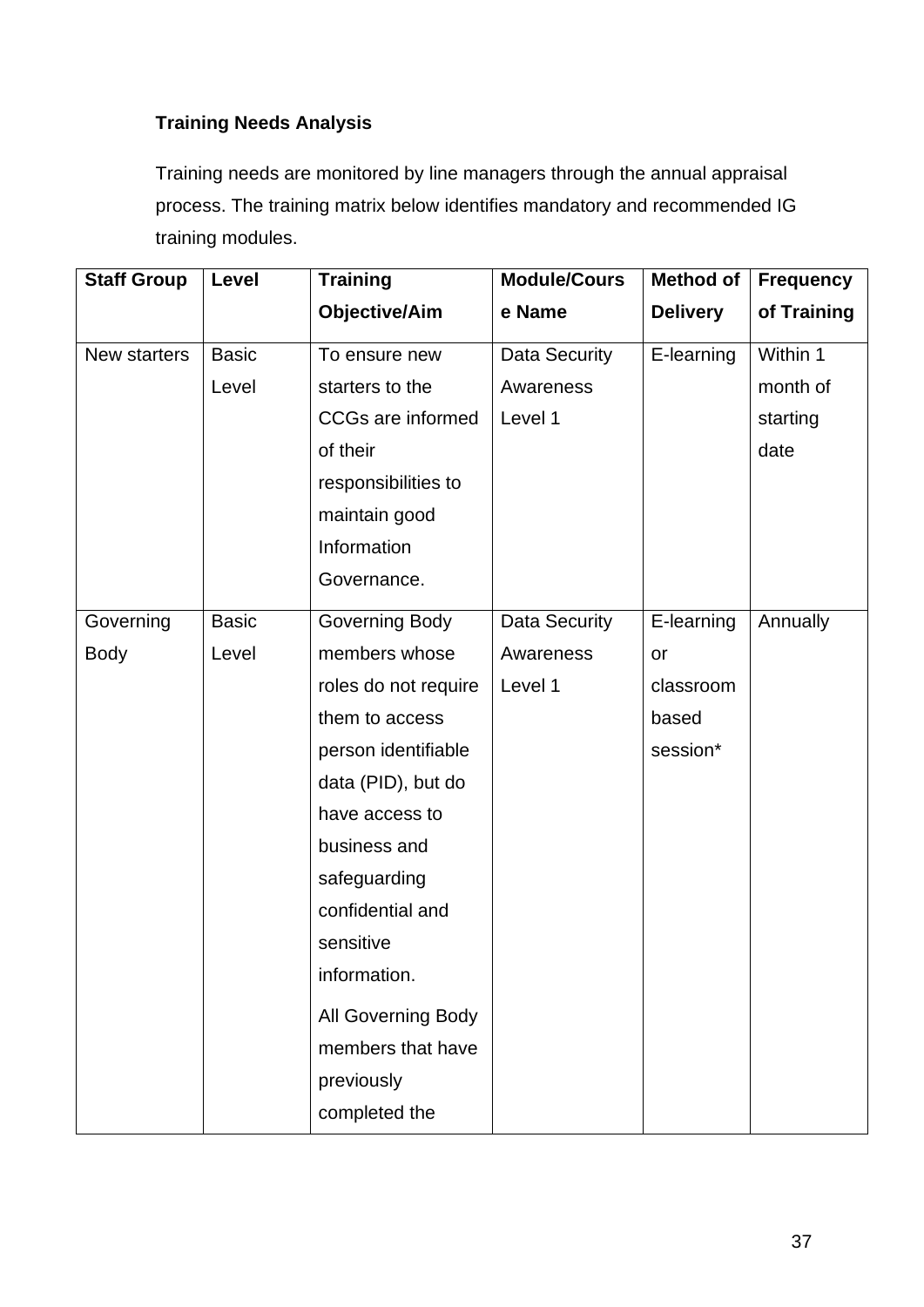| <b>Staff Group</b> | Level        | <b>Training</b>      | <b>Module/Cours</b>   | <b>Method of</b> | <b>Frequency</b> |
|--------------------|--------------|----------------------|-----------------------|------------------|------------------|
|                    |              | <b>Objective/Aim</b> | e Name                | <b>Delivery</b>  | of Training      |
|                    |              | introductory         |                       |                  |                  |
|                    |              | module.              |                       |                  |                  |
| <b>All Staff</b>   | <b>Basic</b> | A foundation level   | Data Security         | E-learning       | Annually         |
|                    | Level        | module aimed at all  | Awareness             | or               |                  |
|                    |              | staff to inform them | Level 1               | classroom        |                  |
|                    |              | about good           |                       | based            |                  |
|                    |              | Information          |                       | session*         |                  |
|                    |              | Governance.          |                       |                  |                  |
| Records            | <b>Basic</b> | A foundation level   | Practitioner          | E-learning       | 3 yearly         |
| Management         | Level        | module designed to   | level Access to       | or               |                  |
| staff              |              | provide practical    | <b>Health Records</b> | workbook,        |                  |
|                    |              | information to       | or specialist         | classroom        |                  |
|                    |              | enable               | training              | based            |                  |
|                    |              | understanding of     | workshops             | session          |                  |
|                    |              | the importance of    | (externally/          |                  |                  |
|                    |              | good records         | internally            |                  |                  |
|                    |              | management.          | sourced)              |                  |                  |
| Information        | Essential    | Accountability for   | Practitioner          | E-learning,      | 3 yearly         |
| Governance         | Level        | leading on Records   | level Access to       | workbook         |                  |
| - Records          |              | Management and       | <b>Health Records</b> | or               |                  |
| Management         |              | acting as a source   | or specialist         | classroom        |                  |
| $leads -$          |              | of knowledge/        | training              | based            |                  |
| corporate          |              | advice to            | workshops             | session          |                  |
| and clinical       |              | successfully co-     | (externally/inter     |                  |                  |
|                    |              | ordinate and         | nally sourced)        |                  |                  |
|                    |              | implement the        |                       |                  |                  |
|                    |              | information quality  |                       |                  |                  |
|                    |              | and records          |                       |                  |                  |
|                    |              | management           |                       |                  |                  |
|                    |              | agenda.              |                       |                  |                  |
|                    |              |                      |                       |                  |                  |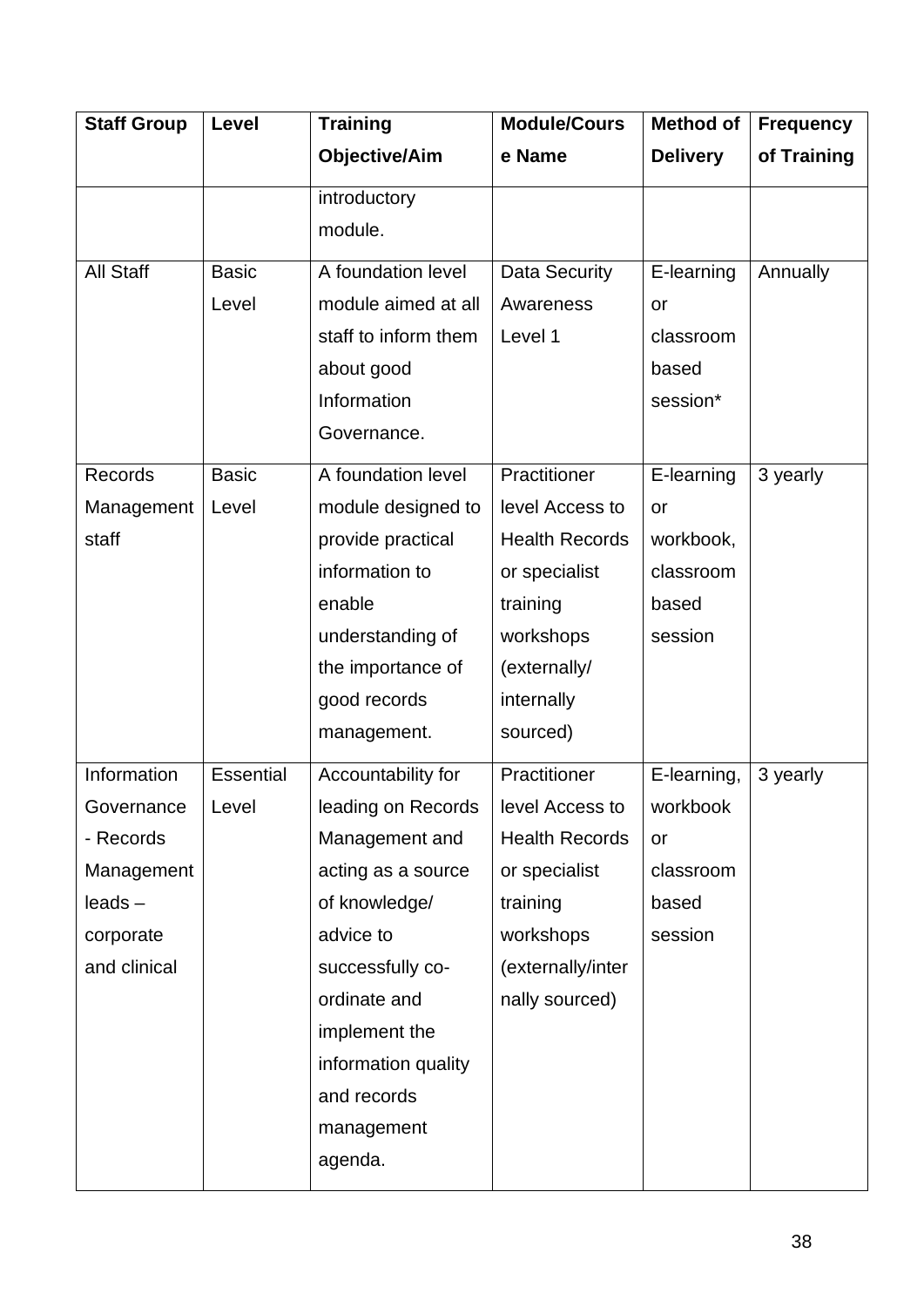| <b>Staff Group</b> | Level            | <b>Training</b>         | <b>Module/Cours</b>   | <b>Method of</b> | <b>Frequency</b> |
|--------------------|------------------|-------------------------|-----------------------|------------------|------------------|
|                    |                  | <b>Objective/Aim</b>    | e Name                | <b>Delivery</b>  | of Training      |
| <b>Staff</b>       | <b>Essential</b> | Practitioner level to   | Practitioner          | E-learning,      | 3 yearly         |
| handling           | Level            | support staff           | level Access to       | Workbook         |                  |
| Subject            |                  | dealing with            | <b>Health Records</b> | or               |                  |
| Access             |                  | <b>Subject Access</b>   | or specialist         | Classroom        |                  |
| Requests           |                  | Requests or             | training              | <b>or</b>        |                  |
|                    |                  | <b>Access to Health</b> | workshops             | individual       |                  |
|                    |                  | Record                  | (externally/inter     | session *        |                  |
|                    |                  | responsibilities        | nally sourced)        |                  |                  |
| Information        | Essential        | An introductory         | <b>NHS</b>            | E-learning       | 3 yearly         |
| Asset              | Level            | module that             | Information           | for              |                  |
| Owners             |                  | describes key           | <b>Risk</b>           | Healthcare       |                  |
| (IAOs)             |                  | responsibilities for    | Management            | website,         |                  |
|                    |                  | the SIRO and IAO        | for SIROs and         | <b>IAO</b>       |                  |
|                    |                  | roles, and outlines     | <b>IAOs</b>           | Handbook,        |                  |
|                    |                  | the structures          |                       | Classroom        |                  |
|                    |                  | required within         |                       | or               |                  |
|                    |                  | organisations to        |                       | workbook,        |                  |
|                    |                  | support those staff     |                       | individual       |                  |
|                    |                  | with SIRO or IAO        |                       | session*         |                  |
|                    |                  | duties.                 |                       |                  |                  |
| <b>SIRO</b>        | Expert           | Accountability for      | <b>NHS</b>            | e-learning       | 3 yearly         |
|                    | Level            | organisational          | Information           | for              |                  |
|                    |                  | information risk. A     | <b>Risk</b>           | Healthcare       |                  |
|                    |                  | foundation level        | Management            | website or       |                  |
|                    |                  | module intended to      | for SIROs             | classroom/       |                  |
|                    |                  | assist staff whose      |                       | workbook/        |                  |
|                    |                  | roles involve           |                       | individual       |                  |
|                    |                  | responsibility for      |                       | session*         |                  |
|                    |                  | the confidentiality,    |                       |                  |                  |
|                    |                  | security and            |                       |                  |                  |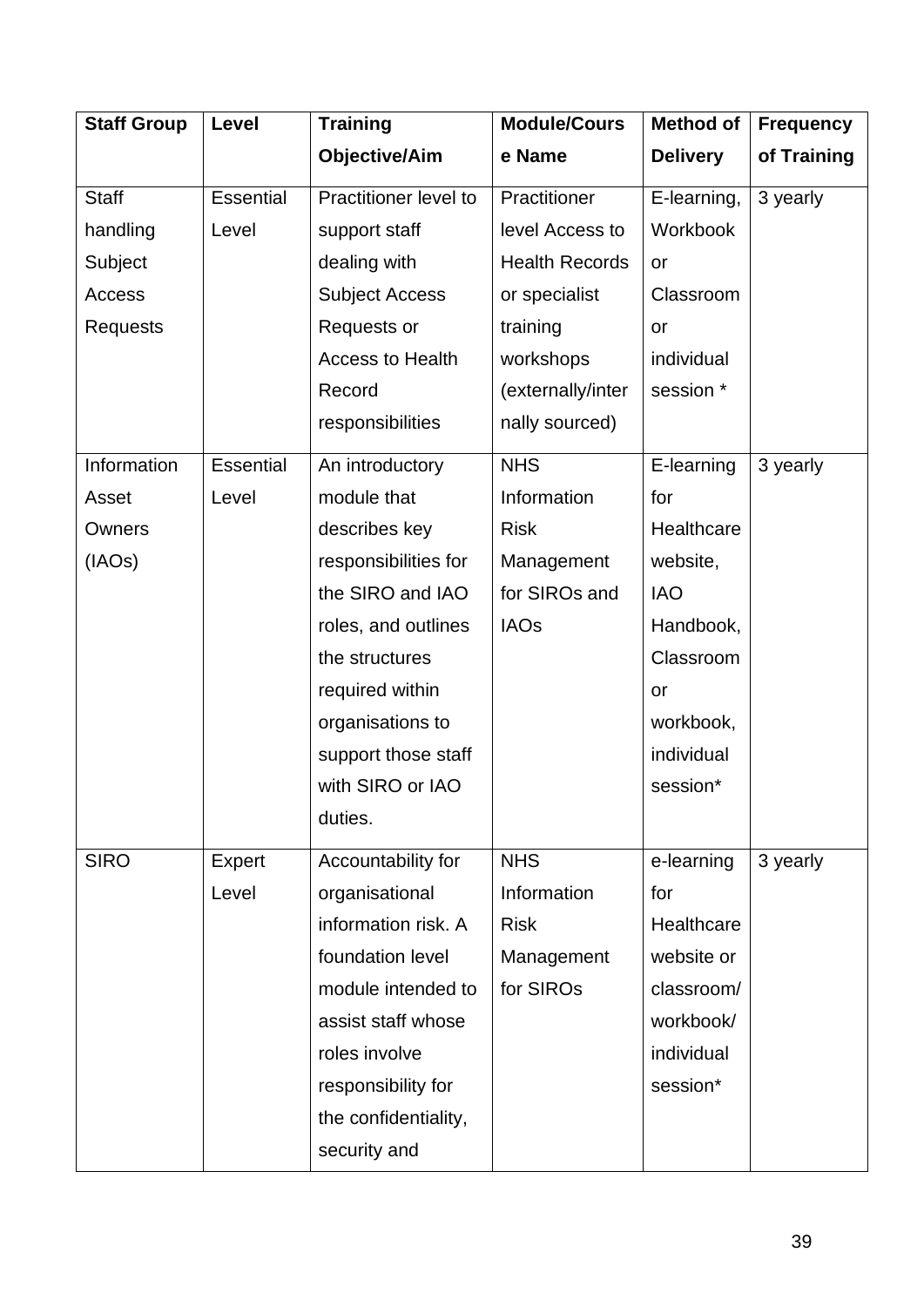| <b>Staff Group</b> | Level  | <b>Training</b>            | <b>Module/Cours</b>    | <b>Method of</b> | <b>Frequency</b> |
|--------------------|--------|----------------------------|------------------------|------------------|------------------|
|                    |        | <b>Objective/Aim</b>       | e Name                 | <b>Delivery</b>  | of Training      |
|                    |        | availability of            |                        |                  |                  |
|                    |        | information assets,        |                        |                  |                  |
|                    |        | in understanding           |                        |                  |                  |
|                    |        | and fulfilling their       |                        |                  |                  |
|                    |        | duties.                    |                        |                  |                  |
| Caldicott          | Expert | A practitioner level       | <b>The Caldicott</b>   | e-Learning       | 3 yearly         |
| Guardian           | Level  | module aimed at            | Guardian in the        | for              |                  |
|                    |        | newly appointed            | <b>NHS and Social</b>  | Healthcare       |                  |
|                    |        | <b>Caldicott Guardians</b> | Care                   | website          |                  |
|                    |        | and those needing          |                        | (e-              |                  |
|                    |        | to know more about         |                        | learning)        |                  |
|                    |        | the role of the            | Patient                | or               |                  |
|                    |        | <b>Caldicott Guardian</b>  | Confidentiality        | classroom/       |                  |
|                    |        |                            |                        | individual       |                  |
|                    |        |                            |                        | session          |                  |
| Information        | Expert | In depth                   | Information            | Specialist       | Once only        |
| Governance         | Level  | understanding of           | Security               | course           |                  |
| Support            |        | the Data Protection        | Examination            | providers        |                  |
|                    |        | legislation and            | Board (ISEB)           |                  |                  |
|                    |        | information security       | <b>Data Protection</b> |                  |                  |
|                    |        |                            | and Information        |                  |                  |
|                    |        |                            | Security               |                  |                  |
|                    |        |                            | courses.               |                  |                  |
|                    |        |                            |                        |                  |                  |
| Data               | Expert | A good level of            | Online                 | e-learning,      | 3 yearly         |
| Protection         | Level  | understanding of           | guidance               | workbook         |                  |
| Officer            |        | data protection            | material and/ or       | or               |                  |
| (DPO)              |        | legislation                | specialist             | specialist       |                  |
|                    |        |                            | courses                |                  |                  |
|                    |        |                            |                        |                  |                  |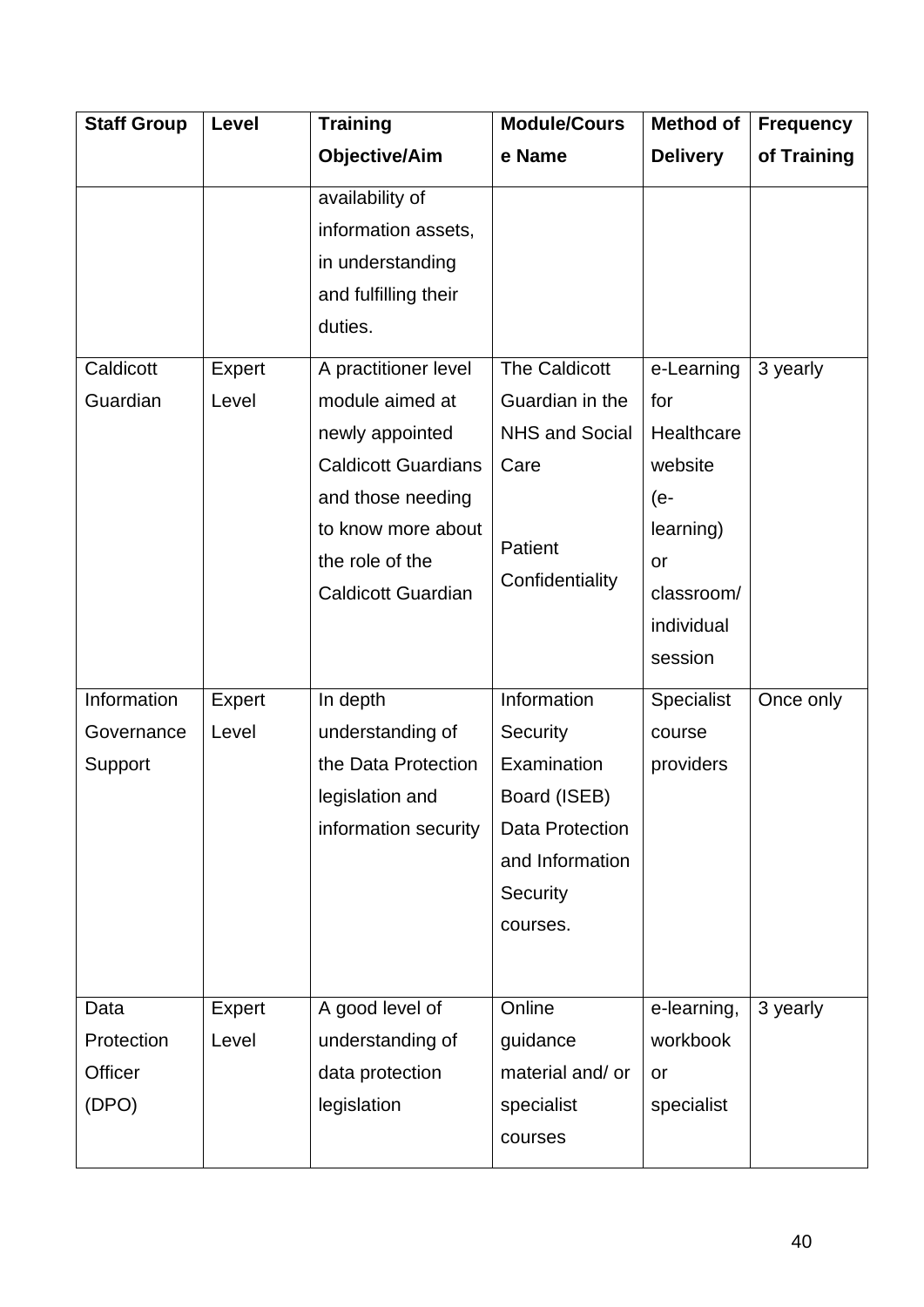| <b>Staff Group</b> | Level | <b>Training</b><br><b>Objective/Aim</b> | <b>Module/Cours</b><br>e Name | <b>Method of</b><br><b>Delivery</b> | <b>Frequency</b><br>of Training |
|--------------------|-------|-----------------------------------------|-------------------------------|-------------------------------------|---------------------------------|
|                    |       |                                         |                               | training<br>provider                |                                 |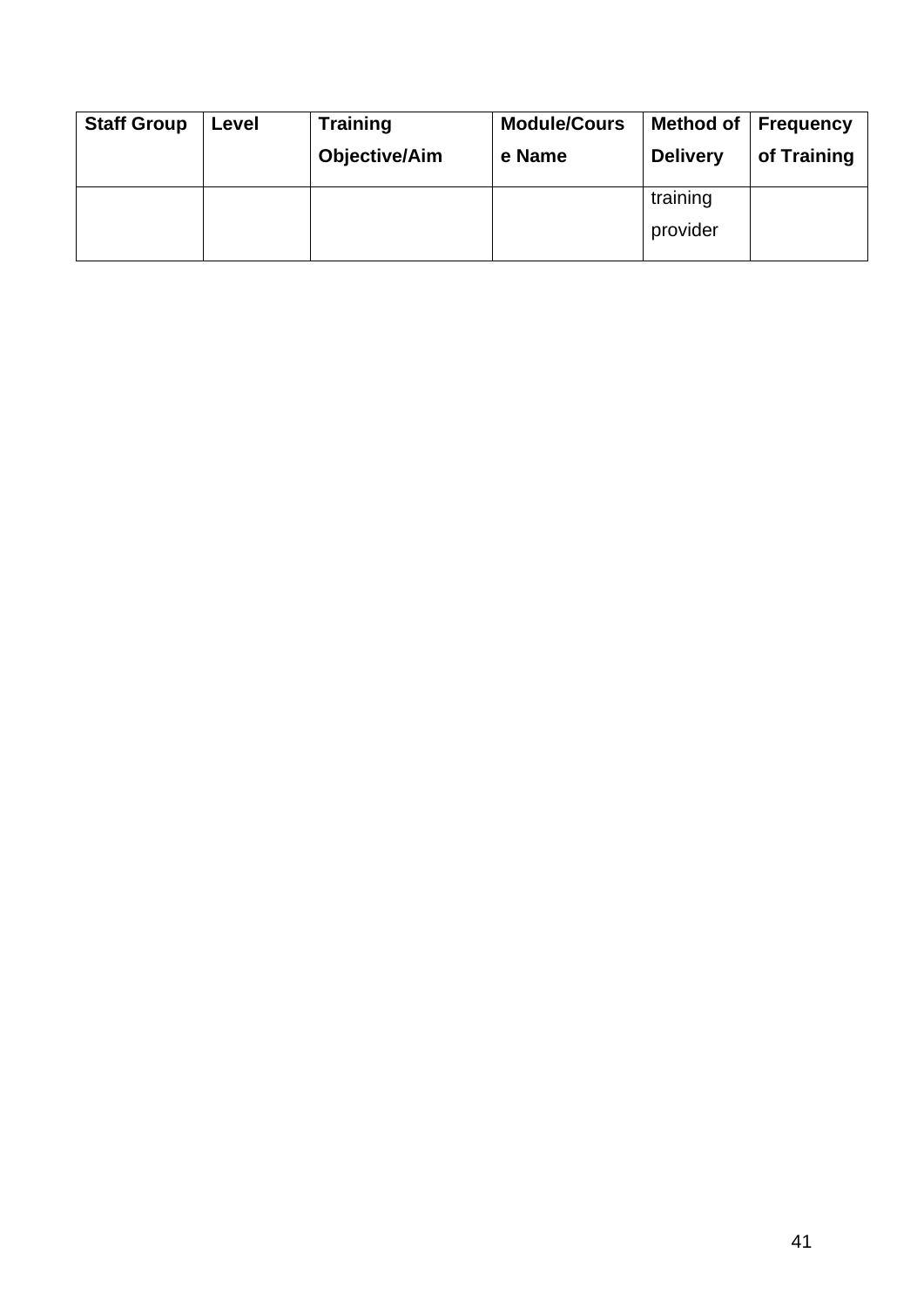The effectiveness of the training will be demonstrated in a number of ways:

| <b>Measure</b>   | <b>Detail</b>                                                       |
|------------------|---------------------------------------------------------------------|
| Reactive         | Training feedback forms assessing the trainers' performance as      |
| Evaluation       | well as whether training objectives were met, are provided at all   |
|                  | class room based learning events.                                   |
| Evaluating       | Increase in knowledge after the training is measured by post        |
| Learning         | training assessment test (either online assessment test or paper    |
|                  | based assessment test). 80% is the pass mark for the                |
|                  | assessments. Successful achievement of the assessment test is       |
|                  | recorded against the learners training record.                      |
| <b>Behaviour</b> | The extent to which Information Governance training has been put    |
|                  | into practice will be subjectively measured by:                     |
|                  | 1. The results of regular staff IG compliance checks.               |
|                  | 2. Staff IG awareness survey (typically administered via            |
|                  | questionnaire).                                                     |
|                  | Numbers of Information Governance related incidents and risks<br>3. |
|                  | reported.                                                           |

# **2.11 Information Security Incidents**

Information security incidents are any event that has resulted or could have resulted in the disclosure of confidential information to an unauthorised individual, the integrity of the system or data put at risk or the availability of the system or information being put at risk. Incidents may include cyber-attacks, theft, misuse or loss of equipment containing confidential information or other incidents that could lead to unauthorised access to data all of which will have an adverse impact to patients and to the organisation e.g.

- embarrassment to the patient/patients/organisation
- threat to personal safety or privacy
- legal obligation or penalty
- loss of confidence in the organisation
- financial loss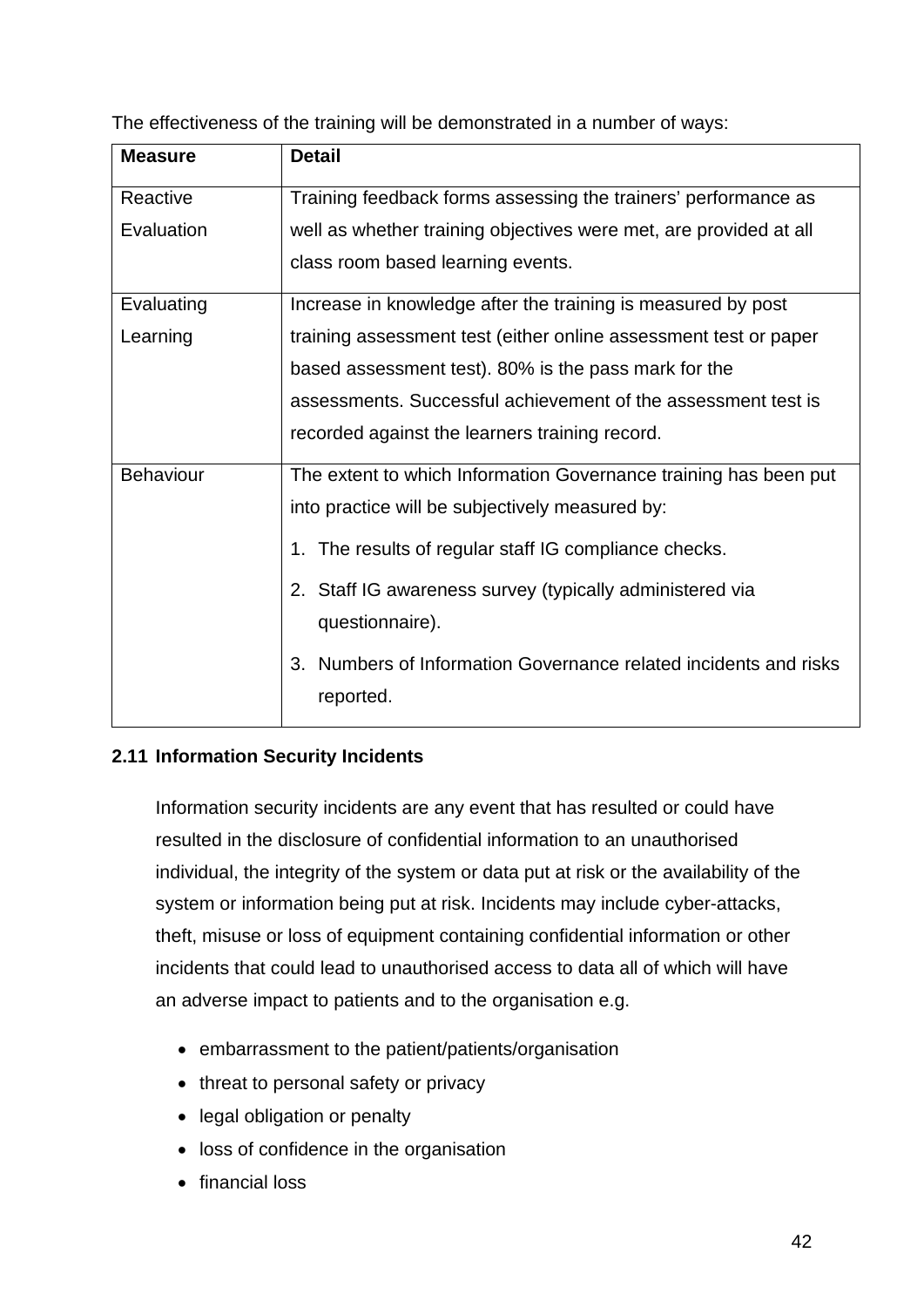# • disruption of activities

Whenever an incident, near miss or hazard occurs it must be reported using the incident reporting system. Information security incidents will be highlighted to the CCG IG Lead and Information Governance Team for investigation and advice. Under UK GDPR, where a data breach is likely to result in a risk to the rights and freedoms of the individual, incidents must be reported to the Information Commissioner's Office within 72 hours.

All ICT security and cyber incidents should be reported to the Health Informatics Service Desk upon detection to obtain support with preserving data, preventing an incident being prolonged, and enabling an audit trail and technical investigations to commence without delay. These will be highlighted to the IG Lead and Information Governance Team. The service desk will advise of any additional steps that are required to make the information secure, including initiating policy and procedure.

The CCGs have an overarching Incident Reporting Framework which includes a section about taking into account NHS Digital's 'Guide to the Notification of Data Security and Protection Incidents'. The IG Team will use the criteria within the guidance document to work out the seriousness of a reported incident.

Where the incident is assessed that it is (at least) likely that some harm has occurred and that the impact is (at least) minor, the incident is reportable via the DSPT online incident reporting tool where full details will be automatically emailed to the ICO and the NHS Digital Data Security Centre. A summary of these incidents will be included in the Statement of Internal Control.

# **2.12 Communication**

#### **Communication with Staff**

The Information Governance operational policies and procedures will be made available in electronic format and will be located on the Intranet. Any updates/ new policies / procedures are approved by the Quality, Performance and Governance Committee and are communicated to staff via the intranet.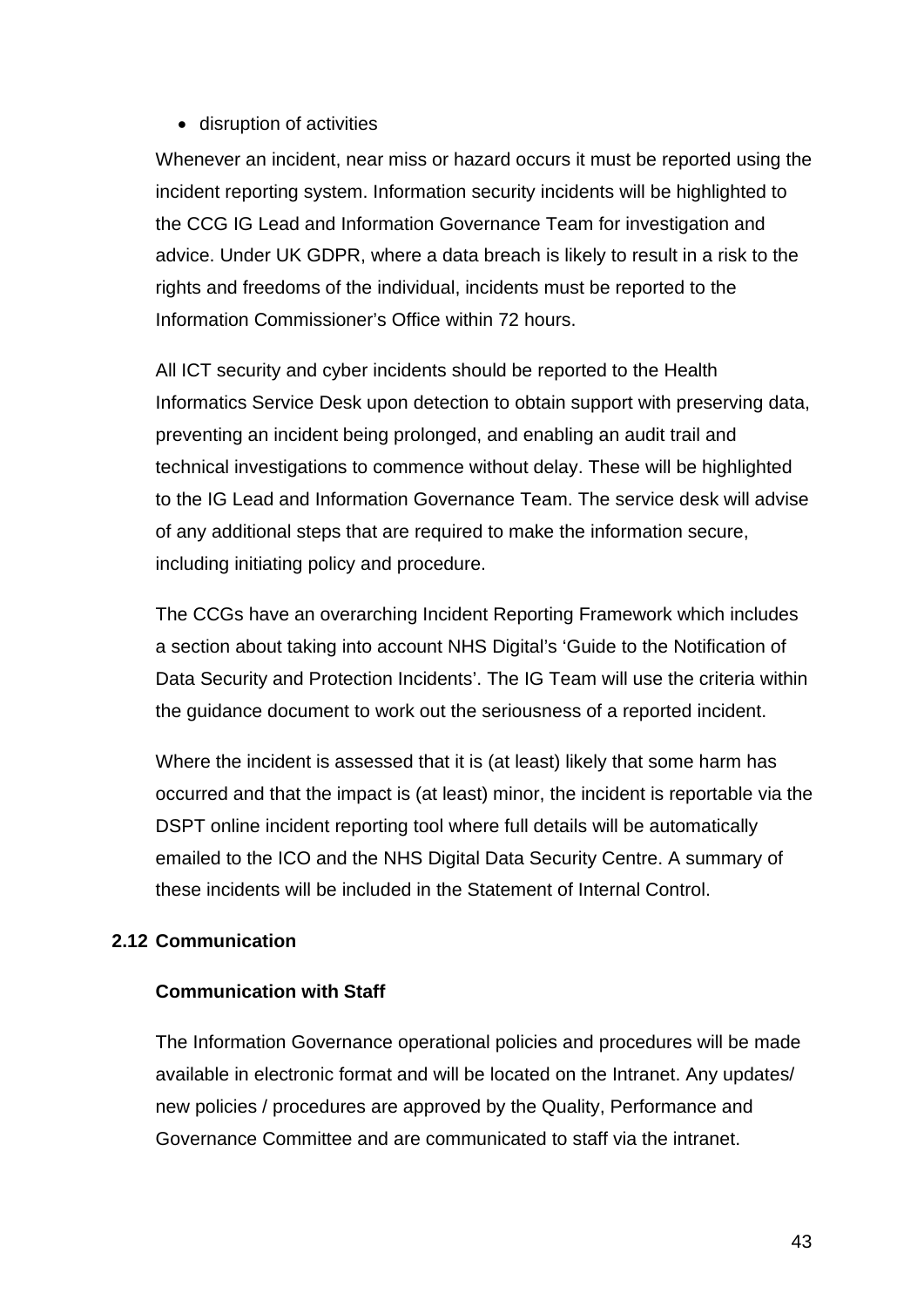Information Governance email alerts will be issued by the Information Governance Team as appropriate and authorised by the IG Lead.

Every new member of staff will be issued with the Information Governance User Handbook about handling personal and confidential information as part of the recruitment process.

The Information Governance Team will continue to raise the profile and understanding of information governance through mandatory and ad hoc training, information governance alerts, staff newsletters, emails, intranet sites and staff briefings.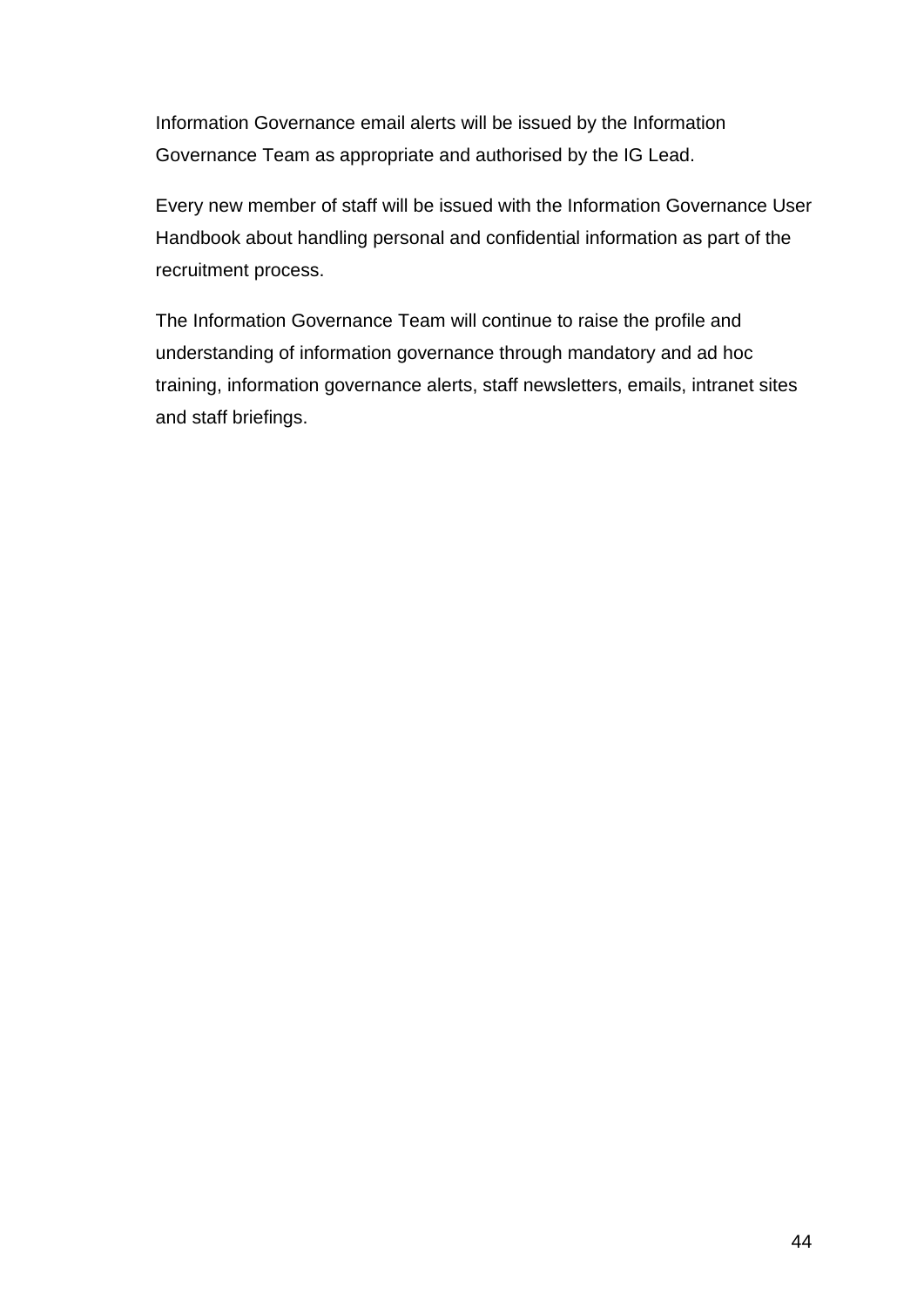# **Chapter 3: Confidentiality and Data Protection Policy**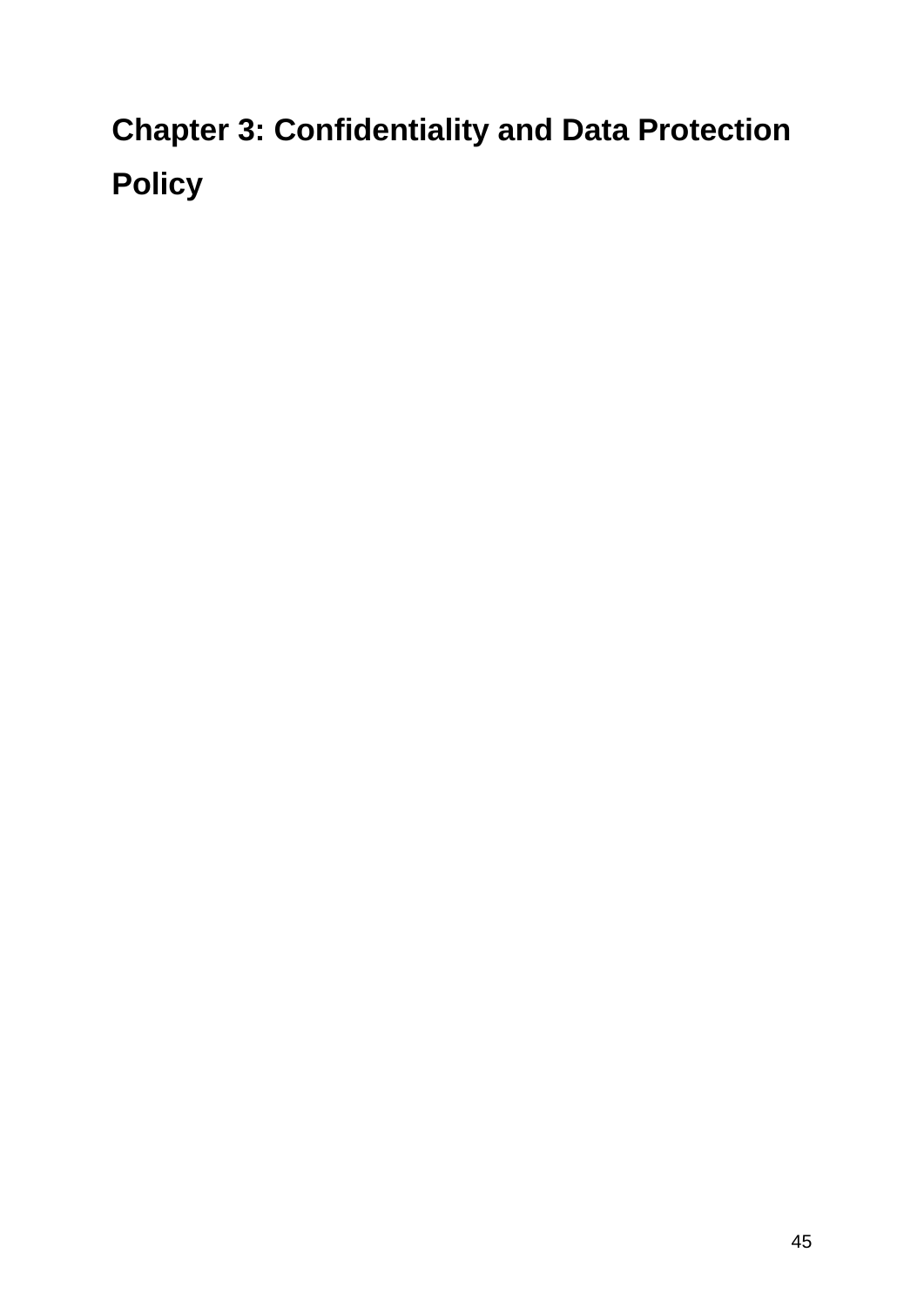# **3.1 Introduction**

The CCG is committed to the principles of both accountability and transparency which are enshrined within the UK General Data Protection Regulation and Data Protection Act 2018, in relation to its data processing activities.

The CCG recognises the importance of reliable information, both in terms of the clinical management of individual patients and the efficient management of services and resources. The CCG also recognise the duty of confidentiality owed to patients, families, staff and business partners with regard to all the ways in which it processes, stores, shares and disposes of information.

All staff working, employed by, or providing services to the CCG are bound by a legal duty of confidence to protect personal information they may come into contact with during the course of their work. This is not just a requirement of their contractual responsibilities but also a requirement within the UK General Data Protection Regulation and Data Protection Act 2018 and, for health and other professionals, through their own professions' Codes of Conduct.

The CCG places great emphasis on the need for the strictest confidentiality and information security in respect of personal data and special category data (sensitive personal data). This applies to manual and computer records and conversations about service users' treatments. Everyone working for the CCG is under a legal duty to keep service users' information, held in whatever form, confidential and secure. Service users who feel that confidence has been breached may issue a complaint under the CCG complaints procedure or they could take legal action.

#### **3.2 Aims and Objectives**

The aim of this policy is to ensure that all staff understand their obligations with regard to any information which they come into contact with in the course of their work and to provide assurance to the Governing Bodies that such information is dealt with legally, securely, efficiently and effectively.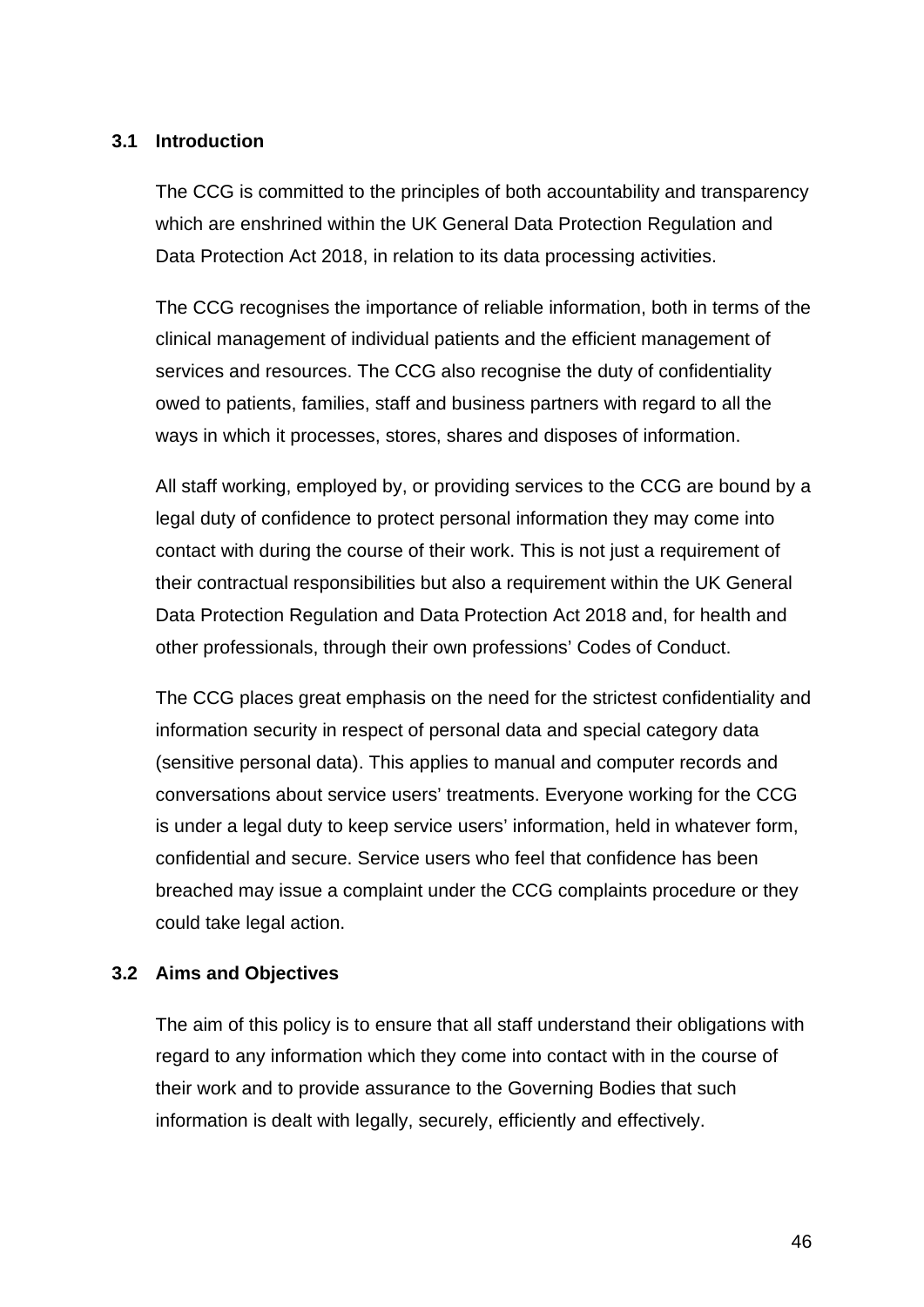The CCG will establish, implement and maintain procedures linked to this policy to ensure compliance with the requirements of the UK General Data Protection Regulation, Data Protection Act 2018 and other related legislation and guidance and to support the assertions of the NHS Digital Data Security and Protection Toolkit.

This policy supports the CCG in its role as commissioner of health services and will assist in the secure and confidential sharing of personal information (personal data and special category data) with its partner agencies.

# **3.3 Scope**

This policy covers:

all aspects of information within the organisations, including (but not limited to):

- Patient/Client/Service User information
- Personnel/Staff information
- Organisational and business sensitive information
- Structured and unstructured record systems paper and electronic
- Photographic images, digital or video recordings including CCTV
- All information systems purchased, developed and managed by/or on behalf of, the organisation
- CCG information held on paper, floppy disc, CD, USB/Memory sticks, computers, laptops, tablets, mobile phones, smartphones and cameras.

The processing of all types of information, including (but not limited to):

- Transmission of information verbal, fax, e-mail, post, text and telephone
- Sharing of information for clinical, operational or legal reasons
- The storage and retention of information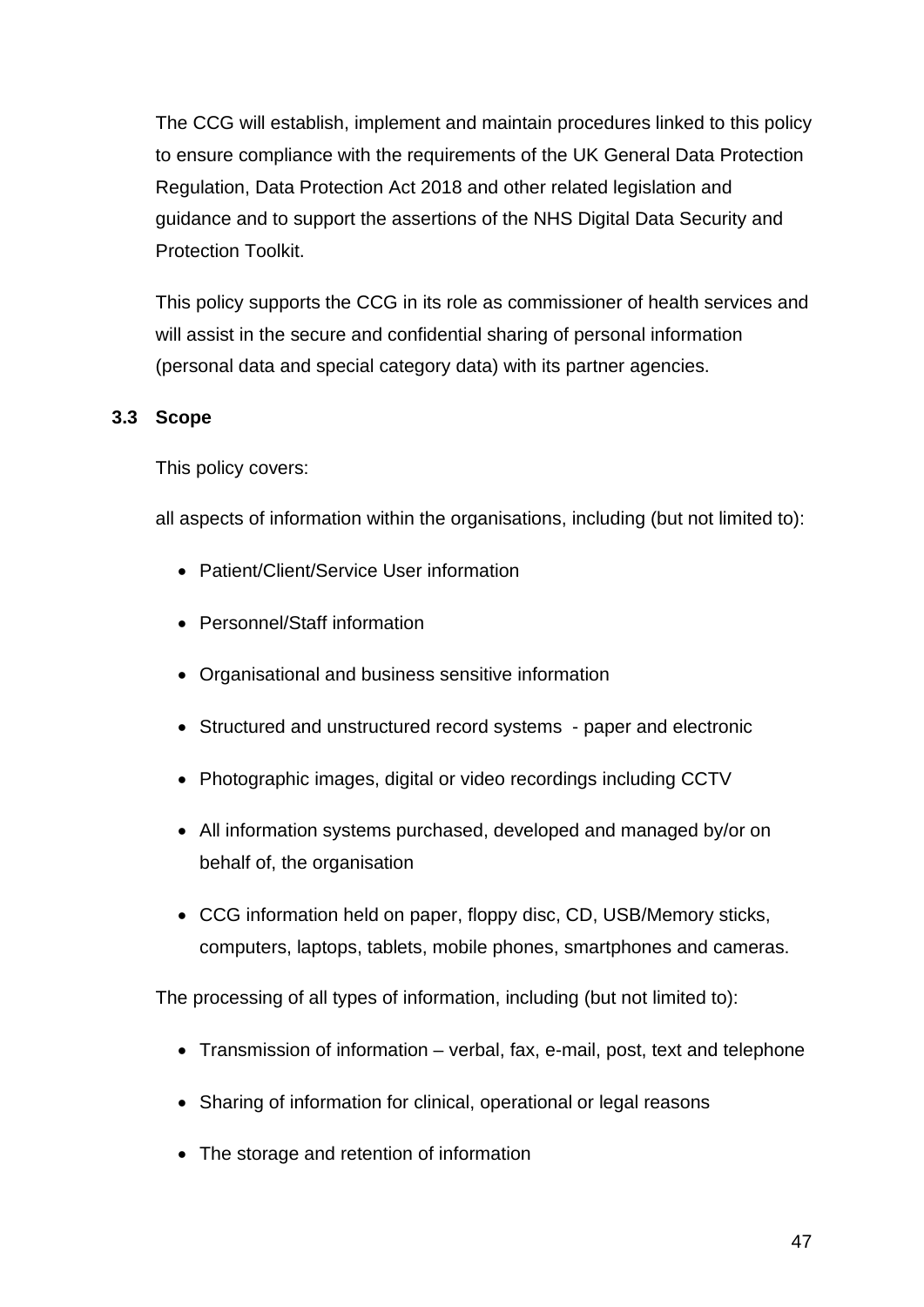• The destruction of information

Confidentiality and Data Protection within member practices' premises is the responsibility of the owner/partners. However, the CCG is committed to supporting member practices in their management of information risk and will provide advice, share best practice and provide assistance when appropriate.

The CCG recognises the changes introduced to information management as a result of the Health and Social Care Act 2012 and will continue to work with national bodies and partners to ensure the continuing safe use of information to support services and clinical care.

# **3.4 Confidentiality Codes of Practice, Guidance and Legislation**

The purpose of this section is to set out the key legislation, codes of practice and guidance which everyone working for the CCG is responsible for observing, to ensure that information (in particular personal information) is managed in line with confidentiality, privacy and security requirements.

# **UK General Data Protection Regulation and Data Protection Act 2018 - Data Protection Principles**

All information and data which can identify a living individual, held in any format (visual/ verbal / paper / electronic / digital media etc.) is safeguarded by data protection legislation. The legislation includes six principles which set out the main responsibilities for the CCGs in relation to data protection law.

- a) processed lawfully, fairly and in a transparent manner in relation to individuals;
- b) collected for specified, explicit and legitimate purposes and not further processed in a manner that is incompatible with those purposes; further processing for archiving purposes in the public interest, scientific or historical research purposes or statistical purposes shall not be considered to be incompatible with the initial purposes;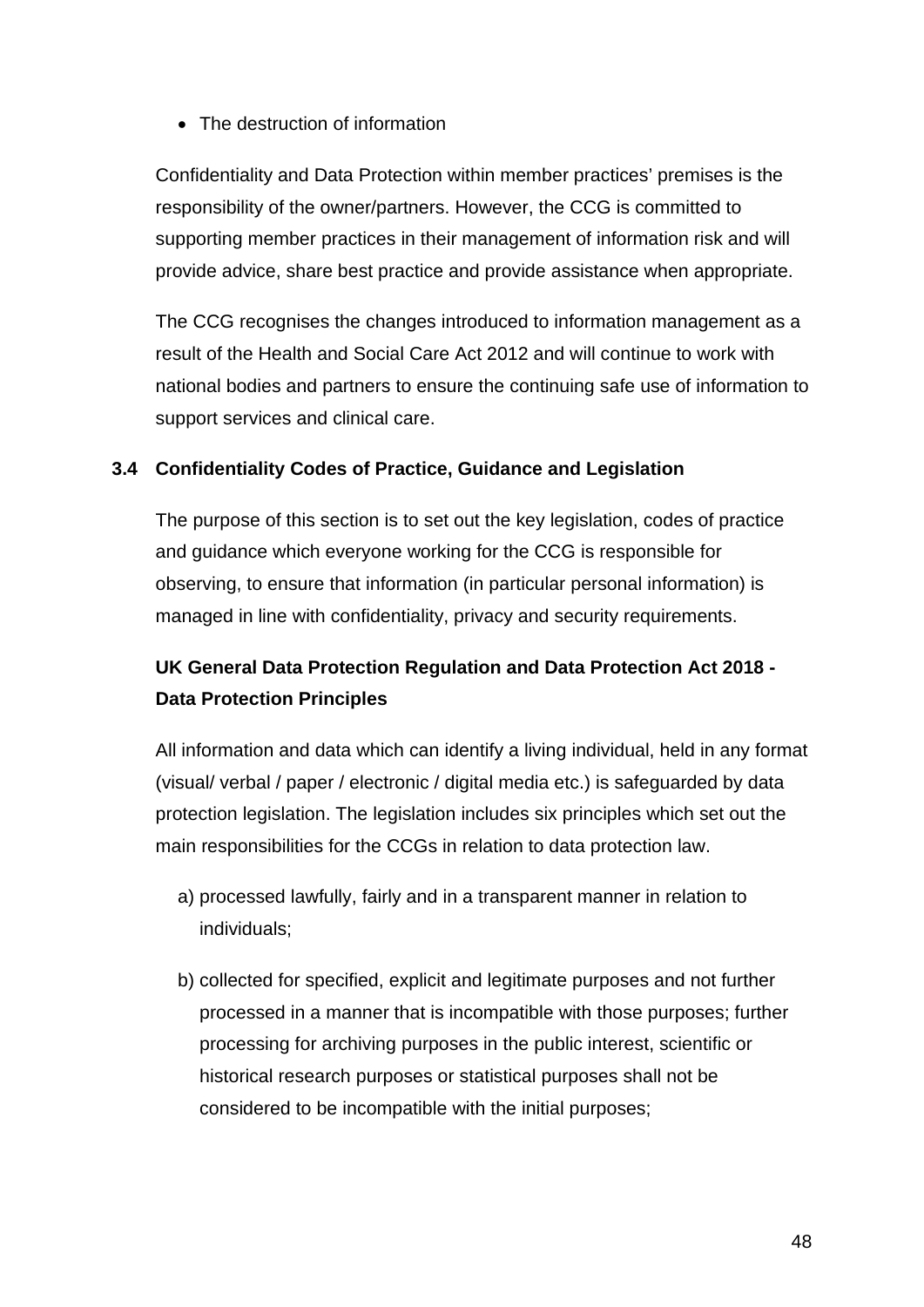- c) adequate, relevant and limited to what is necessary in relation to the purposes for which they are processed;
- d) accurate and, where necessary, kept up to date; every reasonable step must be taken to ensure that personal data that are inaccurate, having regard to the purposes for which they are processed, are erased or rectified without delay;
- e) kept in a form which permits identification of data subjects for no longer than is necessary for the purposes for which the personal data are processed; personal data may be stored for longer periods insofar as the personal data will be processed solely for archiving purposes in the public interest, scientific or historical research purposes or statistical purposes subject to implementation of the appropriate technical and organisational measures required by the UK GDPR in order to safeguard the rights and freedoms of individuals; and
- f) processed in a manner that ensures appropriate security of the personal data, including protection against unauthorised or unlawful processing and against accidental loss, destruction or damage, using appropriate technical or organisational measures.

# **Human Rights Act 1998**

Article 8 of the Human Rights Act 1998 established a right to respect for private and family life, home and correspondence. This reinforces the duty to protect privacy of individuals and preserve the confidentiality of their health and social care records.

There should be no interference with the exercise of this right except as is in accordance with the law and is necessary in a democratic society in the interests of national security, public safety, the economic well-being of the country, for the prevention of disorder or crime, for the protection of health or morals, or for the protection of the rights and freedoms of others.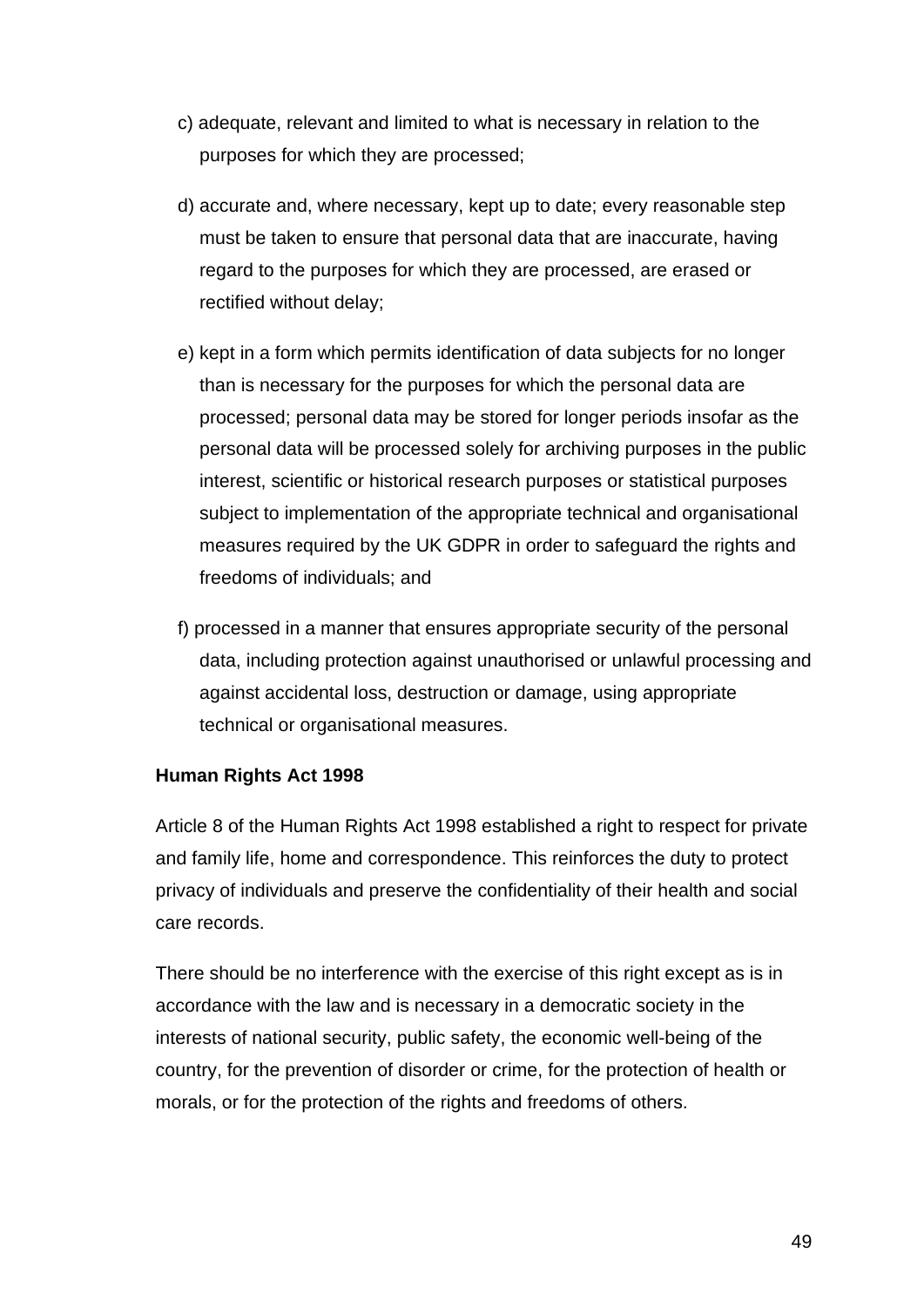# **Common Law Duty of Confidentiality**

This duty is derived from case law and a series of court judgements based on the key principle that information given or obtained in confidence should not be used or disclosed further except as originally understood or with subsequent consent.

In some instances, judgements have been given which recognise a public interest in disclosure but these are on a case by case basis. United Kingdom courts rely extensively on this duty of confidentiality coupled with the Human Rights Act 1998 in making decisions on breaches of confidence.

The duty of confidentiality owed to a deceased service user should be viewed as being consistent with the rights of living individuals.

# **Caldicott Principles**

The Caldicott Principles should be proactively applied to the handling of all patient identifiable information by the CCGs:

# **Justify the purpose(s)**

Every proposed use or transfer of personal confidential data within or from an organisation should be clearly defined, scrutinised and documented with continuing uses regularly reviewed, by an appropriate guardian.

# **Don't use personal confidential data unless it is absolutely necessary**

Personal Confidential data items should not be included unless it is essential for the specified purpose(s) of that flow. The need for patients to be identified should be considered at each stage of satisfying the purpose(s).

# **Use the minimum necessary personal confidential data**

Where use of personal confidential data is considered to be essential, the inclusion of each individual item of data should be considered and justified so that the minimum amount of personal confidential data is transferred or accessible as is necessary for a given function to be carried out.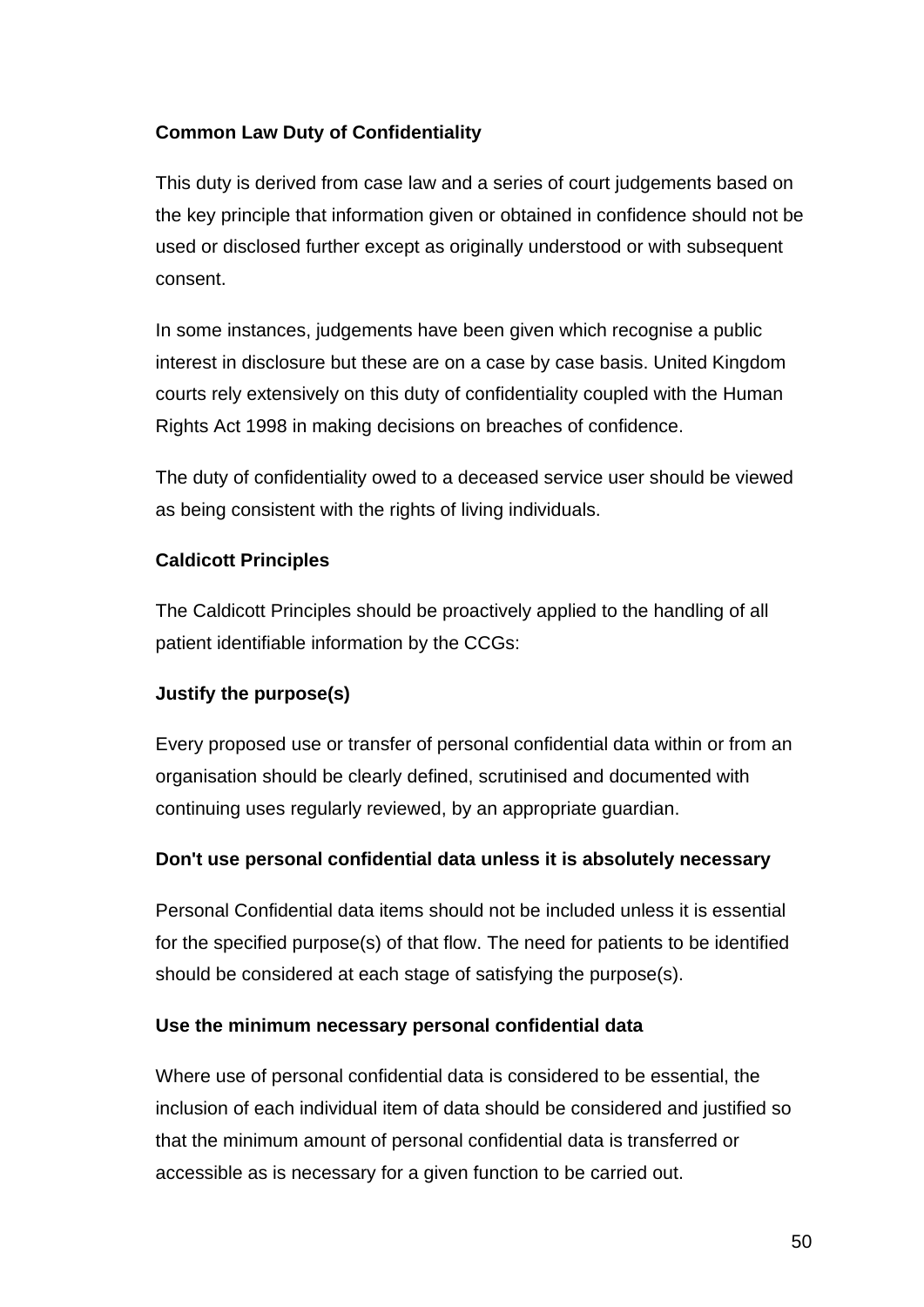# **Access to personal confidential data should be on a strict need-to-know basis**

Only those individuals who need access to personal confidential data should have access to it, and they should only have access to the data items that they need to see. This may mean introducing access controls or splitting data flows where one data flow is used for several purposes.

# **Everyone with access to personal confidential data should be aware of their responsibilities**

Action should be taken to ensure that those handling personal confidential data - both clinical and non-clinical staff - are made fully aware of their responsibilities and obligations to respect patient confidentiality.

# **Understand and comply with the law**

Every use of personal confidential data must be lawful. Someone in each organisation handling personal confidential data should be responsible for ensuring that the organisation complies with legal requirements.

# **The duty to share information can be as important as the duty to protect patient confidentiality**

Health and Social Care professionals should have the confidence to share information in the best interests of their patients within the frameworks set out by these principles. They should be supported by the policies of their employers, regulators and professional bodies.

# **NHS Digital Guidance**

The Health and Social Care Information Centre (now NHS Digital) is responsible for facilitating the management and sharing of data across the reconfigured NHS to support both operational and other functions such as planning, research and assessments. NHS Digital produced a Code of Practice: 'A Guide to Confidentiality in Health and Social Care' in September 2013: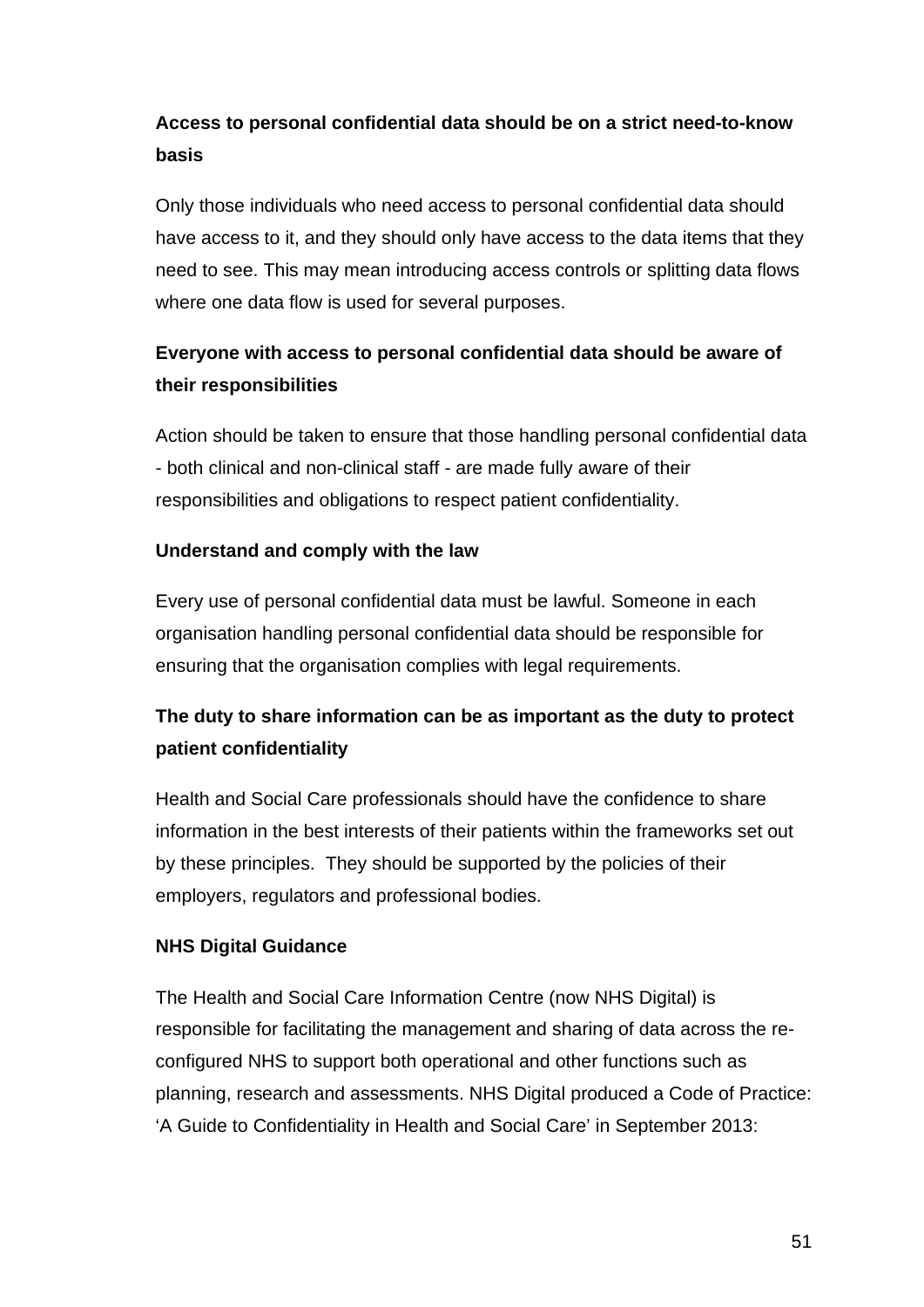- 1. Confidential information about service users or patients should be treated confidentially and respectfully.
- 2. Members of a care team should share confidential information when it is needed for the safe and effective care of individuals.
- 3. Information that is shared for the benefit of the community should be anonymised.
- 4. An individual's right to object to the sharing of confidential information about them should be respected.
- 5. Organisations should put policies, procedures and systems in place to ensure the confidentiality rules are followed.

# **The NHS Care Record Guarantee and Social Care Record Guarantee for England**

The NHS Care Record Guarantee and Social Care Record Guarantee for England set out the rules that govern how individual care information is used in the NHS and Social Care. They also set out what control the individual can have over this.

Individuals' rights regarding the sharing of their personal information are supported by the Care Record Guarantees, which set out high-level commitments for protecting and safeguarding service user information, particularly in regard to: individuals' rights of access to their own information, how information will be shared (both within and outside of the organisation) and how decisions on sharing information will be made.

# **Health and Social Care (Safety and Quality) Act 2015**

The 2012 Act introduced changes regarding access to patient confidential data and placed particular restrictions on access to patient data by commissioning organisations and their support organisations. The 2015 Act introduced provision about the safety of health and social care services in England, about the integration of information relating to users of health and social care services in England and about the sharing of information relating to an individual for the purposes of providing that individual with health or social care services in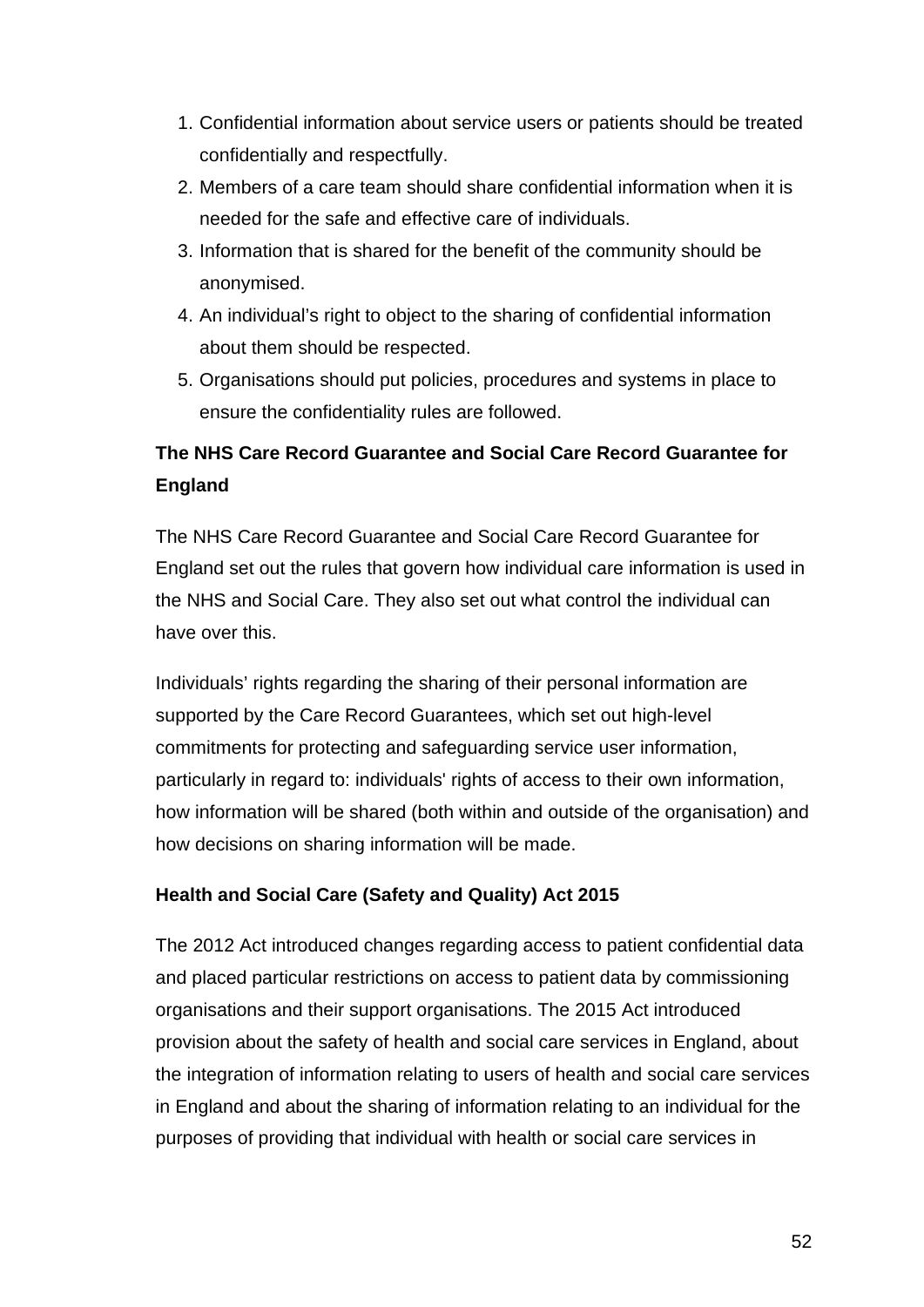England. In particular it introduced a duty to share the NHS number for direct care purposes.

# **NHS Act 2006**

Section 251 of the NHS Act 2006 allows the Common Law Duty of Confidentiality to be set aside by the Secretary of State for Health in specific circumstances where anonymised information is not sufficient and where patient consent is not practicable. Regulations under the Act support the sharing and use of information for defined commissioning activities and support NHS structure subject to safeguards.

# **Computer Misuse Act 1990**

This Act makes it illegal to access data or computer programs without authorisation and establishes three offences:

- Access to data or programs held on computer without authorisation. For example, to view test results on a patient whose care you are not directly involved in or to obtain or view information about friends and relatives.
- Access data or programs held in a computer without authorisation with the intention of committing further offences, for example fraud or blackmail.
- Modify data or programs held on computer without authorisation.

# **Other legislation and guidance**

In addition to the main legal obligations and guidance there are a wide range of Acts and Regulations which govern the sharing of very specific types of data in such areas as;

- Safeguarding Children
- Sexually Transmitted Diseases
- Terminations, Assisted Conception
- Registration of Births and Deaths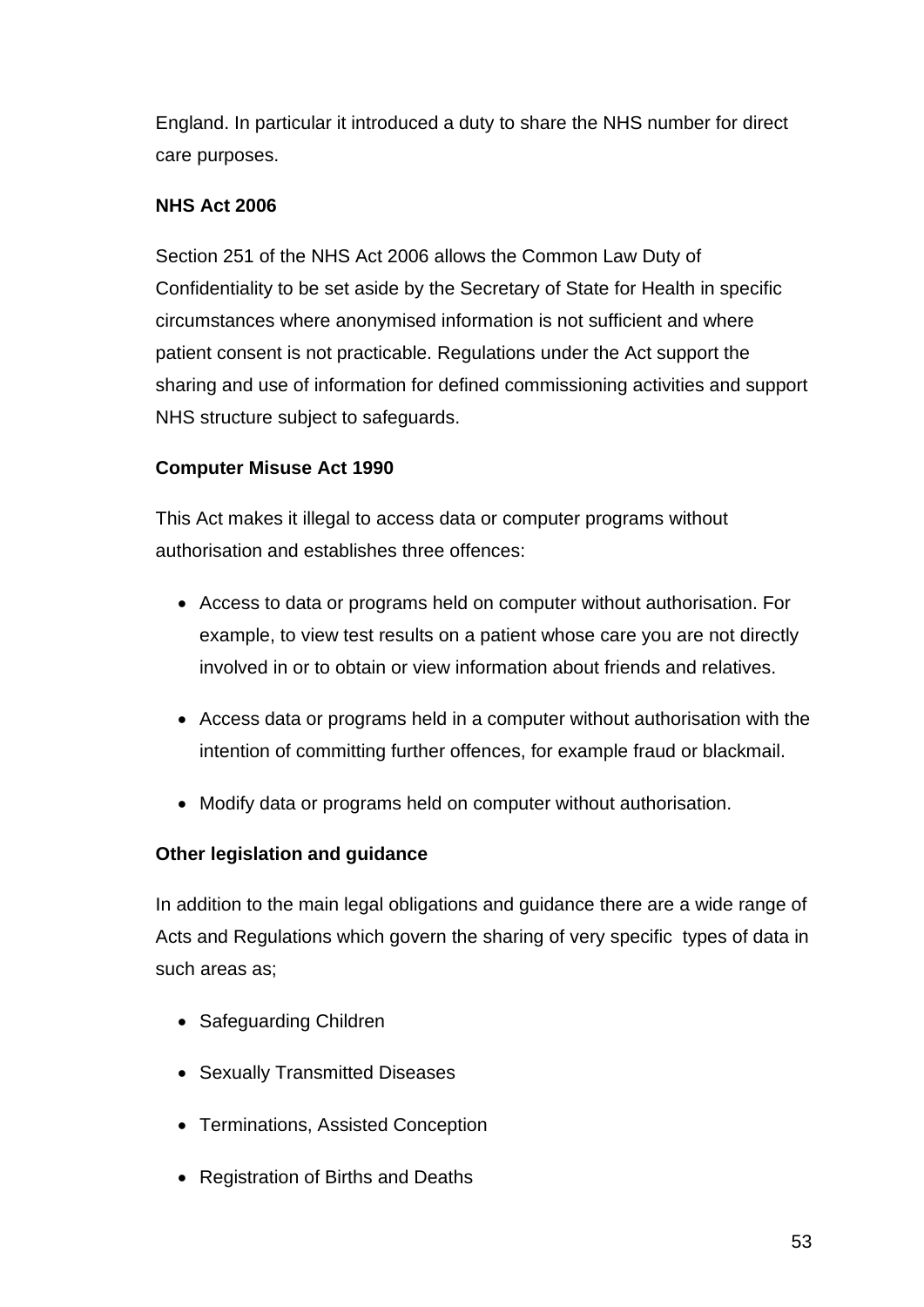- Criminal Investigations
- Terrorism
- Communicable Diseases

This is not an exhaustive list and further guidance can be obtained from each organisation's Caldicott Guardian, SIRO or the Information Governance Team.

Section 251 of the NHS Act 2006 allows the Common Law Duty of Confidentiality to be set aside by the Secretary of State for Health in specific circumstances where anonymised information is not sufficient and where patient consent is not practicable.

All staff are bound by the codes of conduct produced by their professional regulatory body (where relevant), by the policies and procedures of the organisation and by the terms of their employment contract.

The Department of Health Records Management Code of Practice for Health and Social Care sets out guidance for the creation, processing, sharing, storage, retention and destruction of records.

# **3.5 Principles and Procedures**

The purpose of this section is to set out the principles, operational procedures and process which support compliance with data protection and confidentiality law. In summary these include:

- General Principles
- Individual's Rights
- Consent and Information Sharing
- Data Protection Impact Assessments
- Confidentiality and Data Protection by Design Audit Procedures
- Protecting Information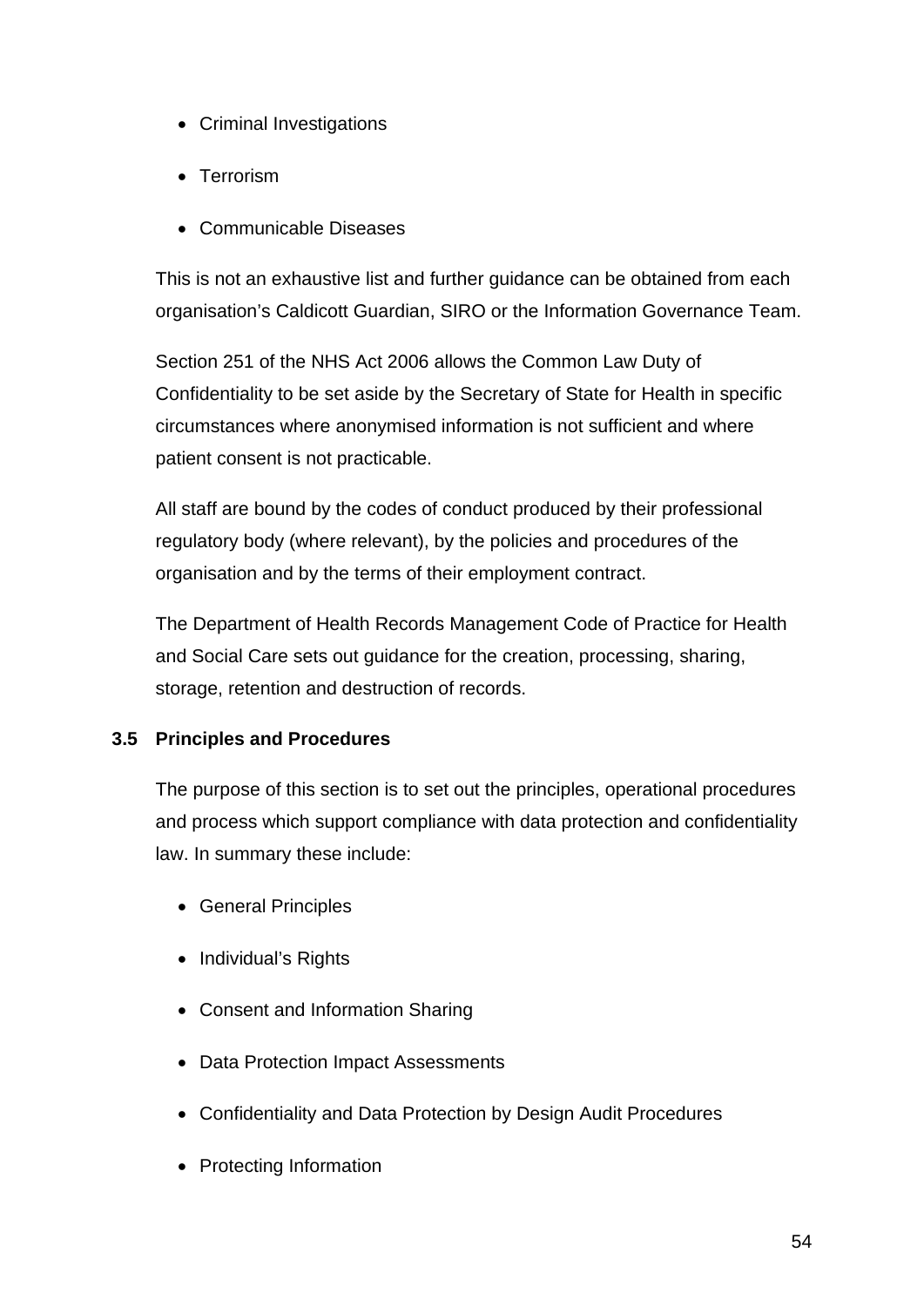- Personal Data Breaches
- Data Protection Fee
- Use of NHS Number

# **General Principles**

- The CCG is committed to the principles of accountability and transparency in their processing of personal data and special category data under the UK General Data Protection Regulation and Data Protection Act 2018.
- The CCG will maintain records on their data processing activities and will conduct regular reviews of the personal data processed and update records of data processing activities accordingly.
- The CCG will regard all identifiable personal information (personal data and special category data) relating to service users, staff and others coming into contact with the CCGs as confidential and compliance with the legal and regulatory framework will be achieved, monitored and maintained.
- The CCG regards all identifiable personal information (personal data and special category data) relating to staff as confidential except where national policy on accountability and openness requires otherwise.
- The CCG will establish and maintain policies and procedures to ensure compliance with the UK General Data Protection Regulation and Data Protection Act 2018, Human Rights Act, the common law duty of confidentiality, the Freedom of Information Act and Environmental Information Regulations and other related legislation and guidance.
- Awareness and understanding of all staff, with regard to responsibilities, will be routinely assessed and appropriate training and awareness provided.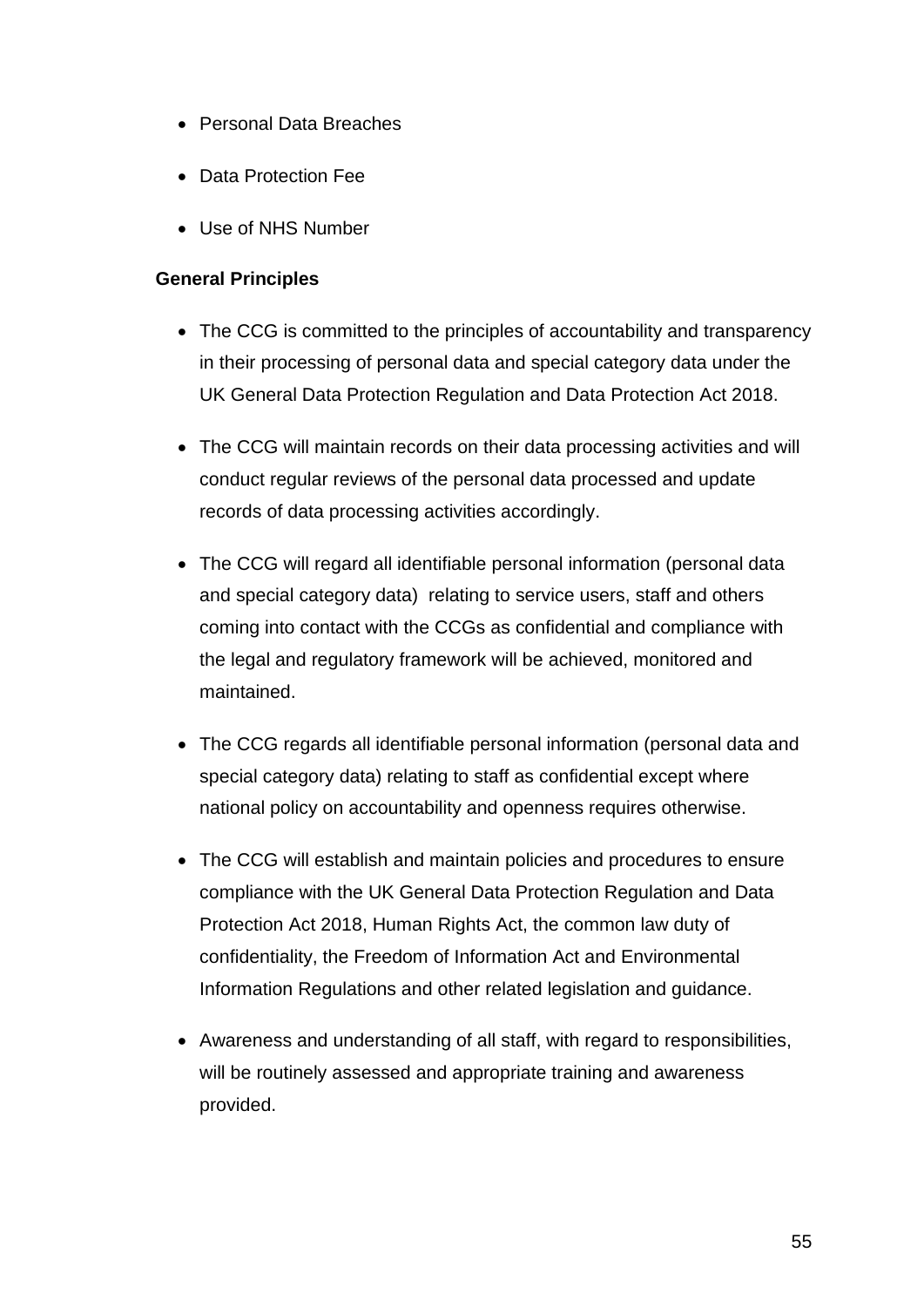- Risk assessment, in conjunction with overall priority planning of organisational activity will be undertaken to determine appropriate, effective and affordable confidentiality and data protection controls are in place.
- The CCG will adhere to any relevant Codes of conduct and certifications that cover the CCG's data processing activities in order to demonstrate compliance with the requirements of the UK General Data Protection Regulation (Articles 40 and 42) and Data Protection Act 2018.

# **3.6 Individuals Rights**

The CCG acknowledges the rights that individuals have in respect to their personal information (personal data and special category data) processed by the CCG and will take steps to ensure these are managed in accordance with the requirements of the UK General Data Protection Regulation and Data Protection Act 2018.

# **The Right to be Informed**

The CCG will ensure privacy notices are intelligible and easily accessible and meet the requirements of the UK General Data Protection Regulation and Data Protection Act 2018. The CCG will make Privacy Notices available at the time of collection of the personal data and where personal data is obtained through other sources; the CCG will provide individuals with privacy information within a reasonable period of time and no later than one calendar month.

Where relevant the CCG will ensure privacy notices are written in a language children will understand.

The CCG will maintain a comprehensive privacy notice on its public website.

Please contact the CCG's IG Team for advice on the process to follow for providing information about processing and individuals' rights at the correct time.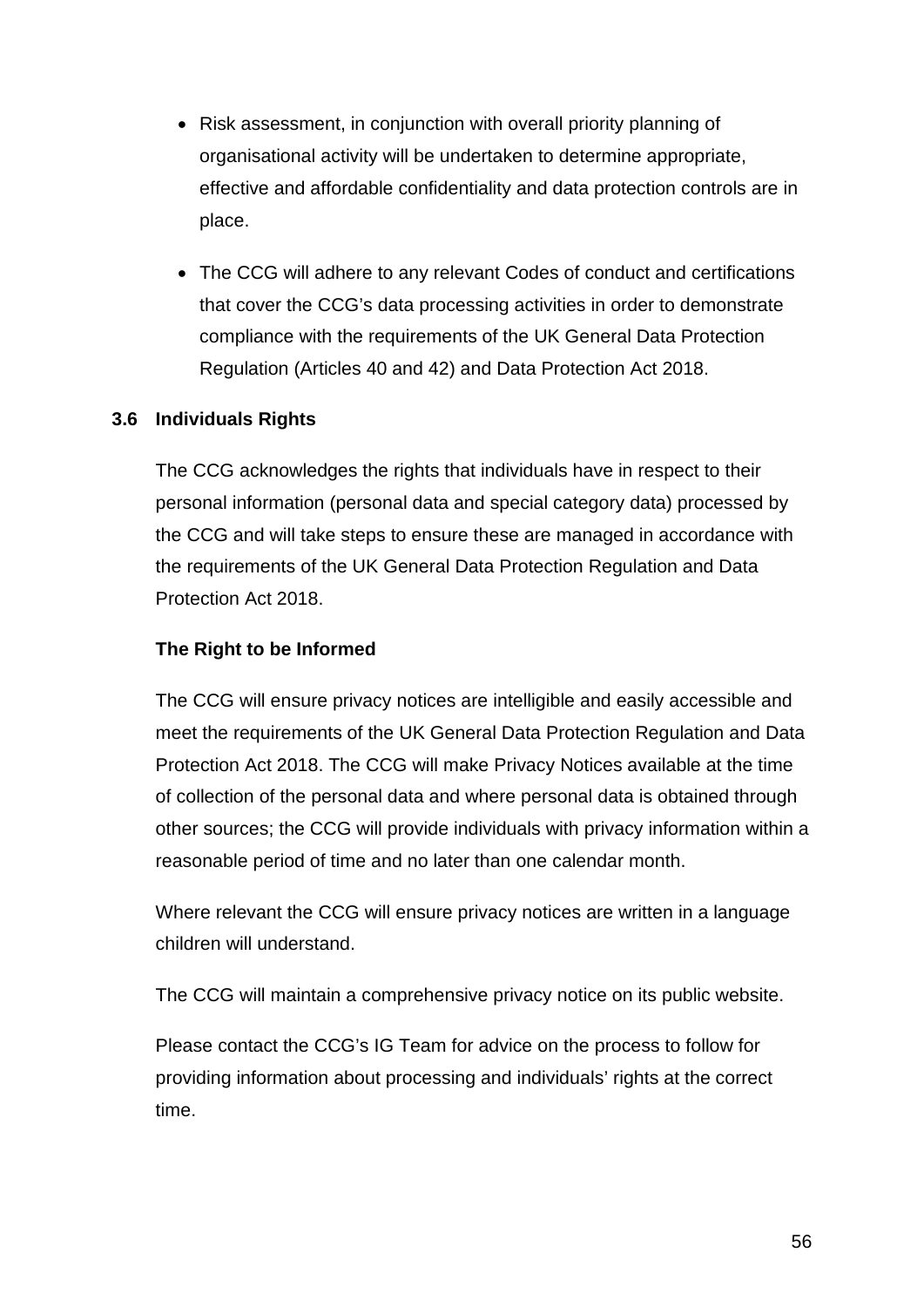# **The Right of Access**

Individuals have a right of access to information held about them by the CCG in line with the UK General Data Protection Regulation and Data Protection Act 2018.

The procedure for the management of the right of access is set out in the Subject Access Request and Access to Health Record Procedure (within the Records Management and Information Lifecycle Policy and Procedure). This procedure also provides guidance in relation to requests for the records of deceased individuals under the Access to Health Records Act 1990 and for dealing with requests for information from the police.

All staff should familiarise themselves with the Subject Access Request and Access to Health Record Procedure which should be followed for all requests for personal data.

Access to corporate information and records will be in accordance with CCGs' Freedom of Information Act and Environmental Information Regulations Policy.

# **The Right to Rectification**

The UK General Data Protection Regulation and Data Protection Act 2018 provides individuals with the right to have their personal data rectified if it is inaccurate or incomplete.

A request under the right to rectification may sometimes follow a subject access request.

The outline process for managing requests for personal data to be rectified is set out in Chapter 6 of the Information Governance Procedures Book.

# **The Right to Erasure**

The UK General Data Protection Regulation and Data Protection Act 2018 provides individuals with the right to erasure which is also known as the 'right to be forgotten'. The right to erasure is not an absolute 'right to be forgotten'. In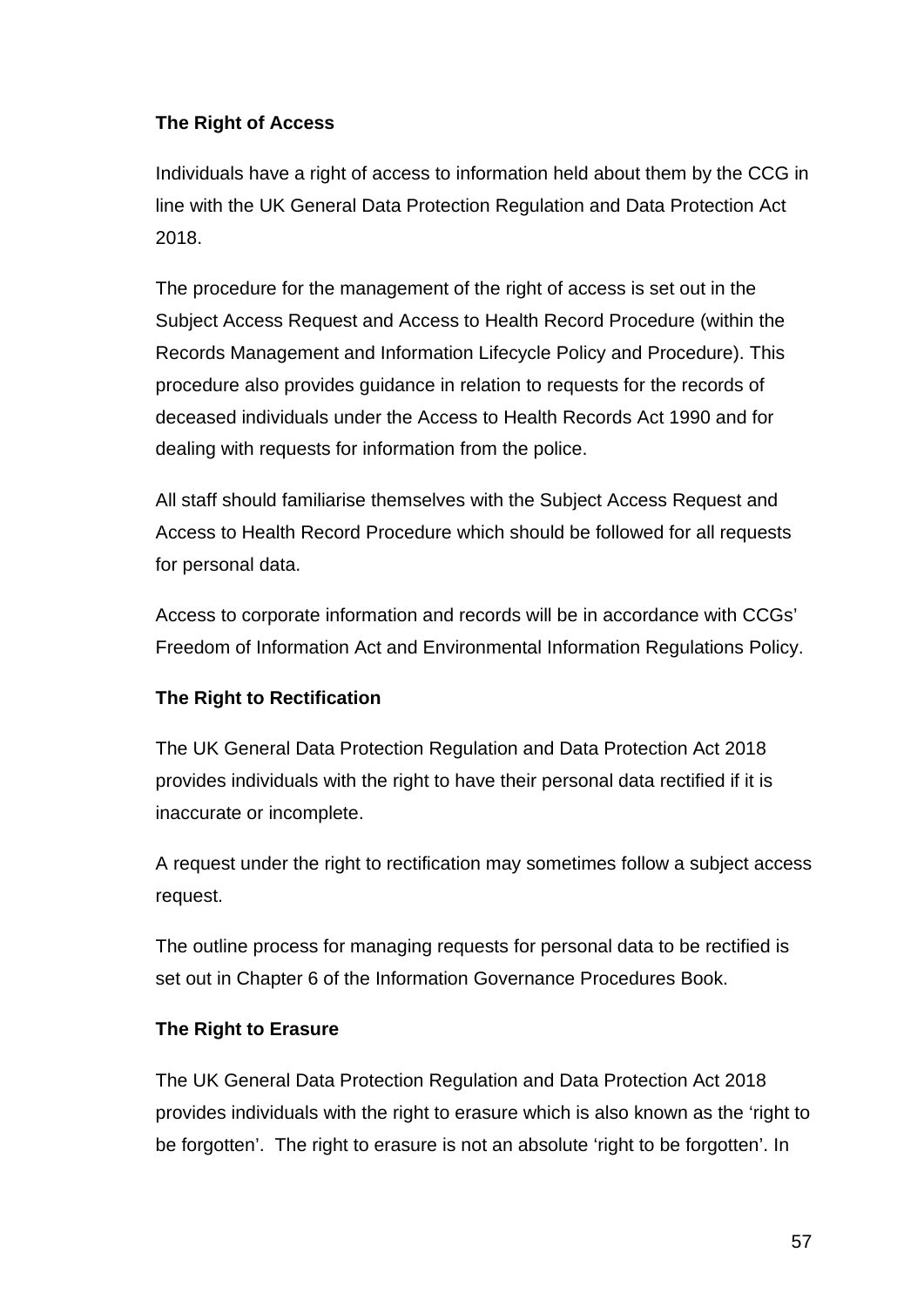law individuals only have a right to have personal data erased and to prevent processing in specific circumstances. Individuals have the right if:

- the personal data is no longer necessary for the purpose which the CCG originally collected or processed it for;
- the CCG is relying on consent as the lawful basis for holding the data, and the individual withdraws their consent;
- the CCG is relying on legitimate interests as the basis for processing, the individual objects to the processing of their data, and there is no overriding legitimate interest to continue this processing;
- the CCG is processing the personal data for direct marketing purposes and the individual objects to that processing;
- the CCG have processed the personal data unlawfully (i.e. in breach of the lawfulness requirement of the 1st principle);
- the CCG have to do it to comply with a legal obligation; or
- the CCG have processed the personal data to offer information society services to a child.

The CCG may refuse to comply with a request for erasure where the personal data is processed for the following reasons:

- to exercise the right of freedom of expression and information;
- to comply with a legal obligation;
- for the performance of a task carried out in the public interest or in the exercise of official authority;
- for archiving purposes in the public interest, scientific research historical research or statistical purposes where erasure is likely to render impossible or seriously impair the achievement of that processing; or
- for the establishment, exercise or defence of legal claims.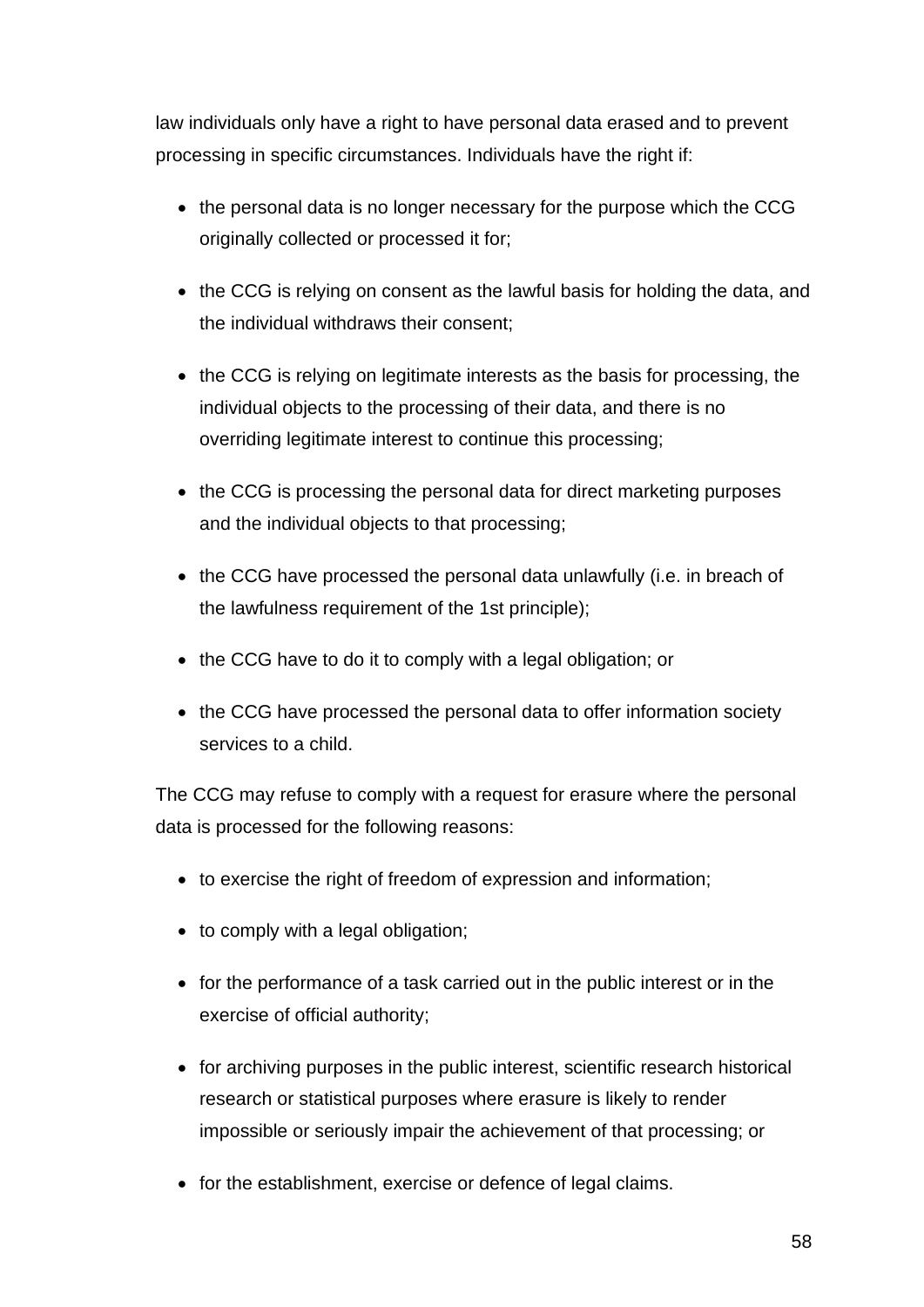There are two circumstances where the right to erasure will not apply to special category data:

- if the processing is necessary for public health purposes in the public interest (e.g. protecting against serious cross-border threats to health, or ensuring high standards of quality and safety of health care and of medicinal products or medical devices); or
- if the processing is necessary for the purposes of preventative or occupational medicine (e.g. where the processing is necessary for the working capacity of an employee; for medical diagnosis; for the provision of health or social care; or for the management of health or social care systems or services).

The outline process for managing requests for personal data to be erased is set out in Chapter 6 of the Information Governance Procedures Book.

# **The Right to Restrict Processing**

The UK General Data Protection Regulation and Data Protection Act 2018 provides individuals with a right to 'block' or suppress processing of their personal data. In law there are some specific circumstances where the CCG is required to restrict the processing of personal data, some of which relate to other 'rights' exercised by the individual. The right applies in the following circumstances:

- the individual contests the accuracy of their personal data and you are verifying the accuracy of the data;
- the data has been unlawfully processed (i.e. in breach of the lawfulness requirement of the first principle of the UK GDPR) and the individual opposes erasure and requests restriction instead;
- you no longer need the personal data but the individual needs you to keep it in order to establish, exercise or defend a legal claim; or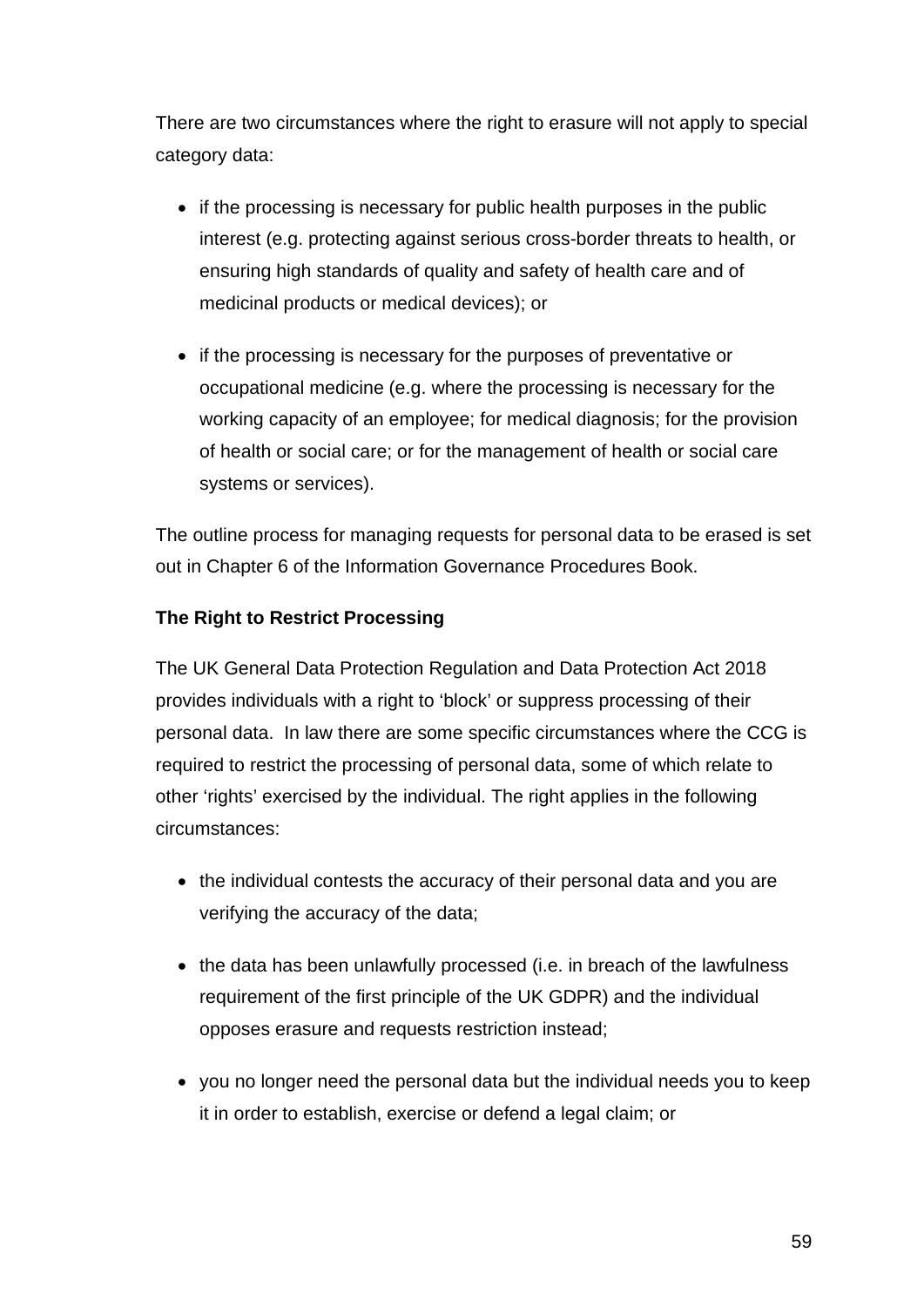• the individual has objected to you processing their data under Article 2 and you are considering whether your legitimate grounds override those of the individual.

The outline process for managing requests for personal data to be erased is set out in Chapter 6 of the Information Governance Procedures Book.

# **The Right to Data Portability**

The right to data portability allows individuals to obtain and reuse their personal data for their own purposes across different services. It allows them to move, copy or transfer personal data easily from one IT environment to another in a safe and secure way, without hindrance to usability. The right to data portability only applies:

- to personal data an individual has provided to a controller;
- where the processing is based on the individual's consent or for the performance of a contract; and
- when processing is carried out by automated means.

The CCG will provide the personal data in a structured, commonly used and machine readable format and provide the information free of charge.

The outline process for managing requests for data portability is set out in Chapter 6 of the Information Governance Procedures Book.

# **The Right to Object**

Individuals have the right to object to the processing of their personal data when it is processed on the grounds of 'legitimate interests' or the 'performance of a task' in the public interest/exercise of official authority (including profiling), when it is processed for direct marketing or processed for the purposes of scientific/historical research and statistics. There are particular conditions attached to each of the above.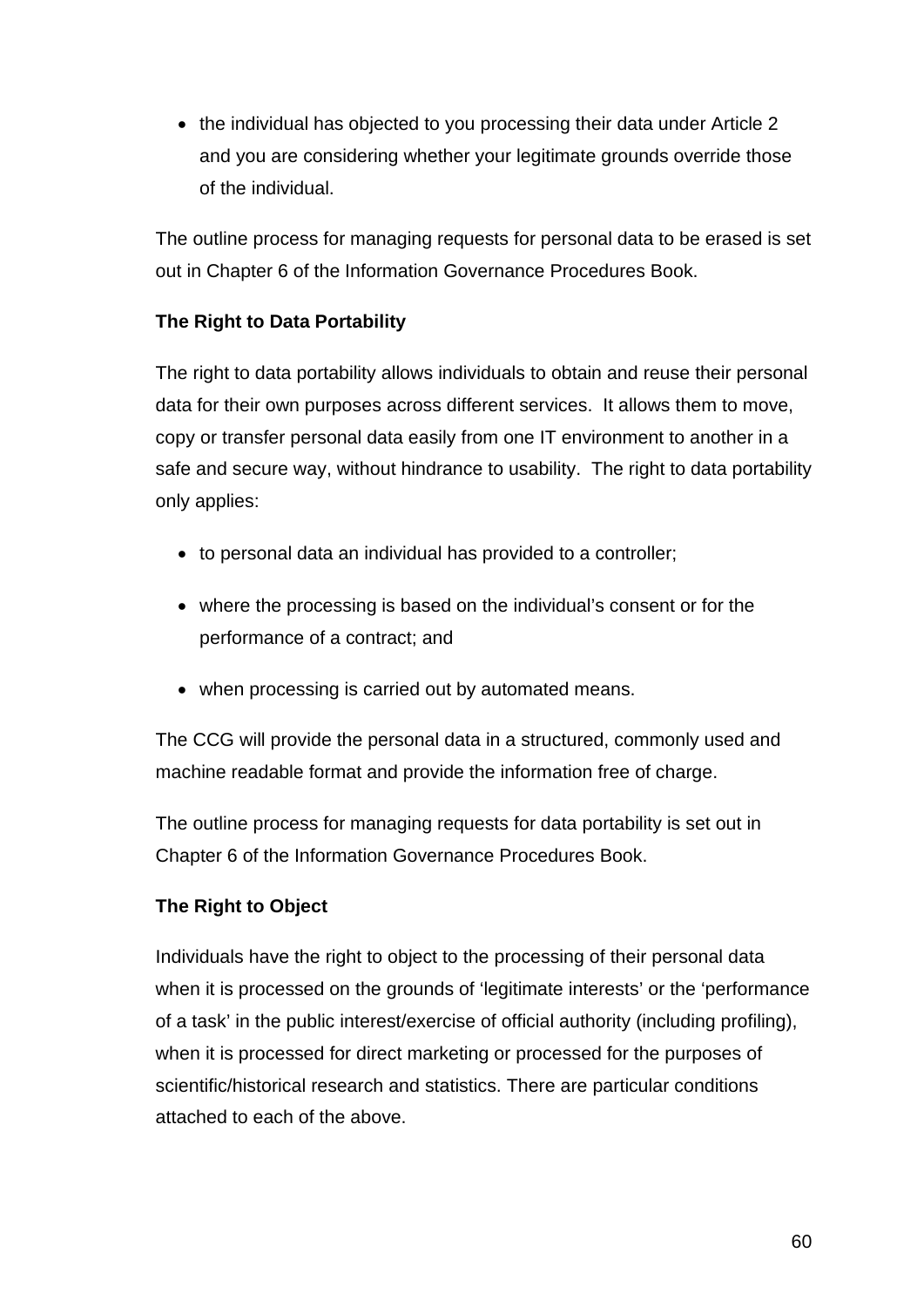In relation to the above grounds for processing and purposes of use, the CCG will inform individuals of their right to object 'at the point of first communication' and in privacy notices.

The outline process for managing requests under the right to object is set out in Chapter 6 of the Information Governance Procedures Book.

The NHS has introduced a new data opt-out provision. This allows people to opt out of their confidential patient information being used for research and planning. If a patient wants to change their choice, they should use the new national data opt-out service to do this. You can find out more about the service at [nhs.uk your data](https://www.nhs.uk/your-nhs-data-matters/) matters

The procedure for compliance with the National Data Out-Out is set out in Chapter 6 of the Information Governance Procedures Book.

# **Rights in Relation to Automated Decision Making and Profiling**

In the event that the CCG carries out any processing deemed to involve automated decision making about an individual (making a decision solely by automated means without any human involvement) or undertakes any profiling activity (automated processing of personal data to evaluate certain things about an individual), it will take steps to ensure the individual's right is managed in accordance with the requirements of the UK General Data Protection Regulation and Data Protection Act 2018.

# **3.7 Consent and Information Sharing**

# **Consent to Process Personal Data**

The CCG will establish, record and inform individuals about the lawful basis that it is relying on to process personal data. Where appropriate the CCG will also test whether consent should be obtained to meet confidentiality requirements under common law.

In certain circumstances individuals will be unable to provide their own consent as they do not have the capacity to do so. In such situations a person acting as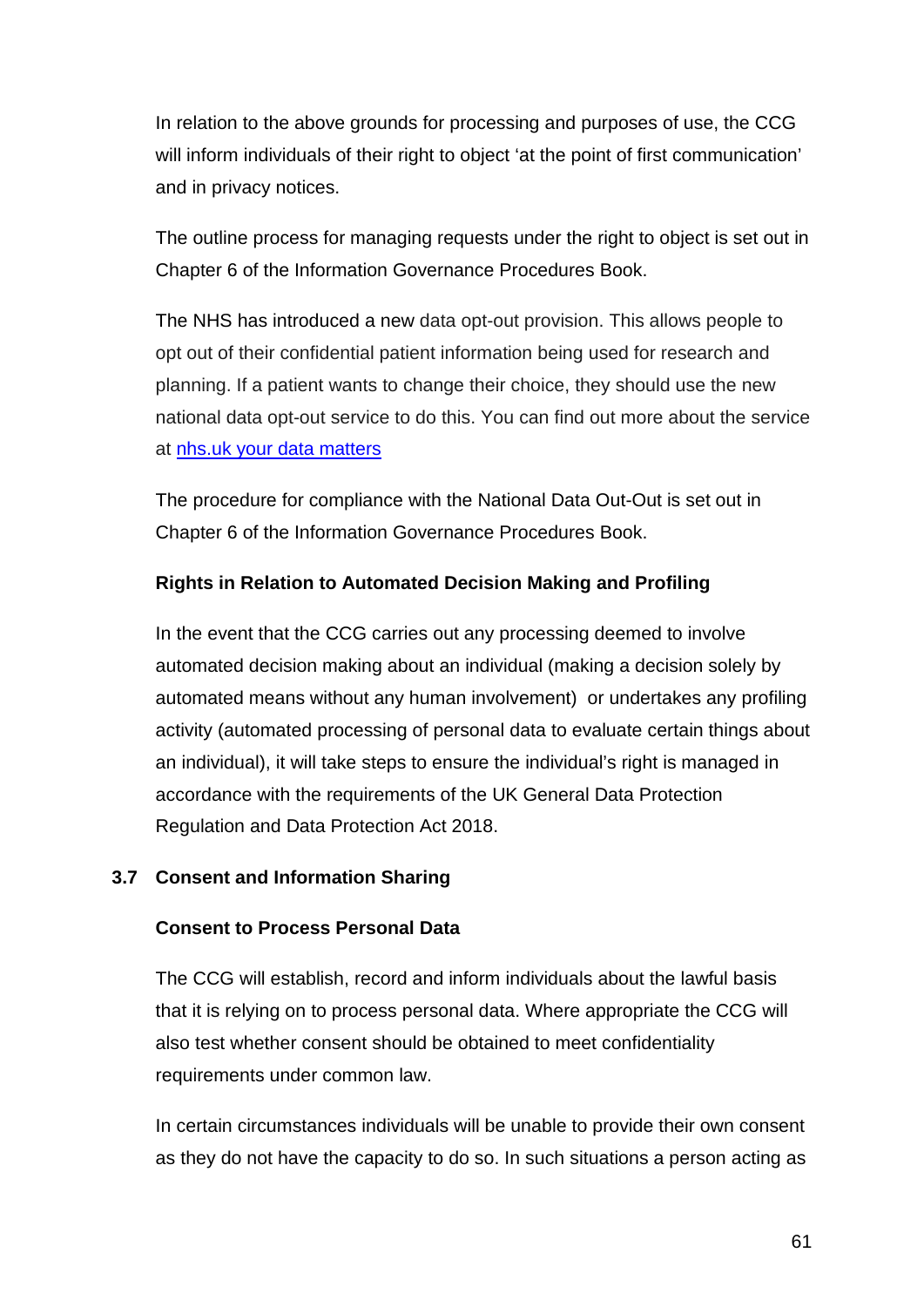an advocate may be involved in decisions relating to the use and processing of personal information. This includes:

- Persons appointed by the Court of Protection
- Persons holding a registered Lasting Power of Attorney for health and welfare and those with a Deputyship Order in place

For further advice on the need to obtain consent, seek advice from the IG team.

# **Sharing Confidential Personal Information without Consent**

Whilst the default position is that we must not share confidential personal information without consent, there may be occasions when we are required to do so, even though this is against the known wishes of the individual.

# **Exceptional Circumstances**

There are only three exceptional circumstances that disclosure without consent in an individual with capacity may be justified. These are where:

- 1. Statute law requires e.g. disclosures to the coroner, disclosures to the DVLA where an individual is medically unfit to drive, investigations into fraud in the NHS;
- 2. There is a court order (ordering the disclosure);
- 3. Disclosure may be necessary in the public interest where a failure to disclose information may expose others to risk of death or serious harm.

# **The duty to share information can be as important as the duty to protect patient confidentiality.**

#### **Actions to take:**

- Discuss the request with the Caldicott Guardian and/or the DPO.
- Disclose only that information which is necessary or prescribed by law.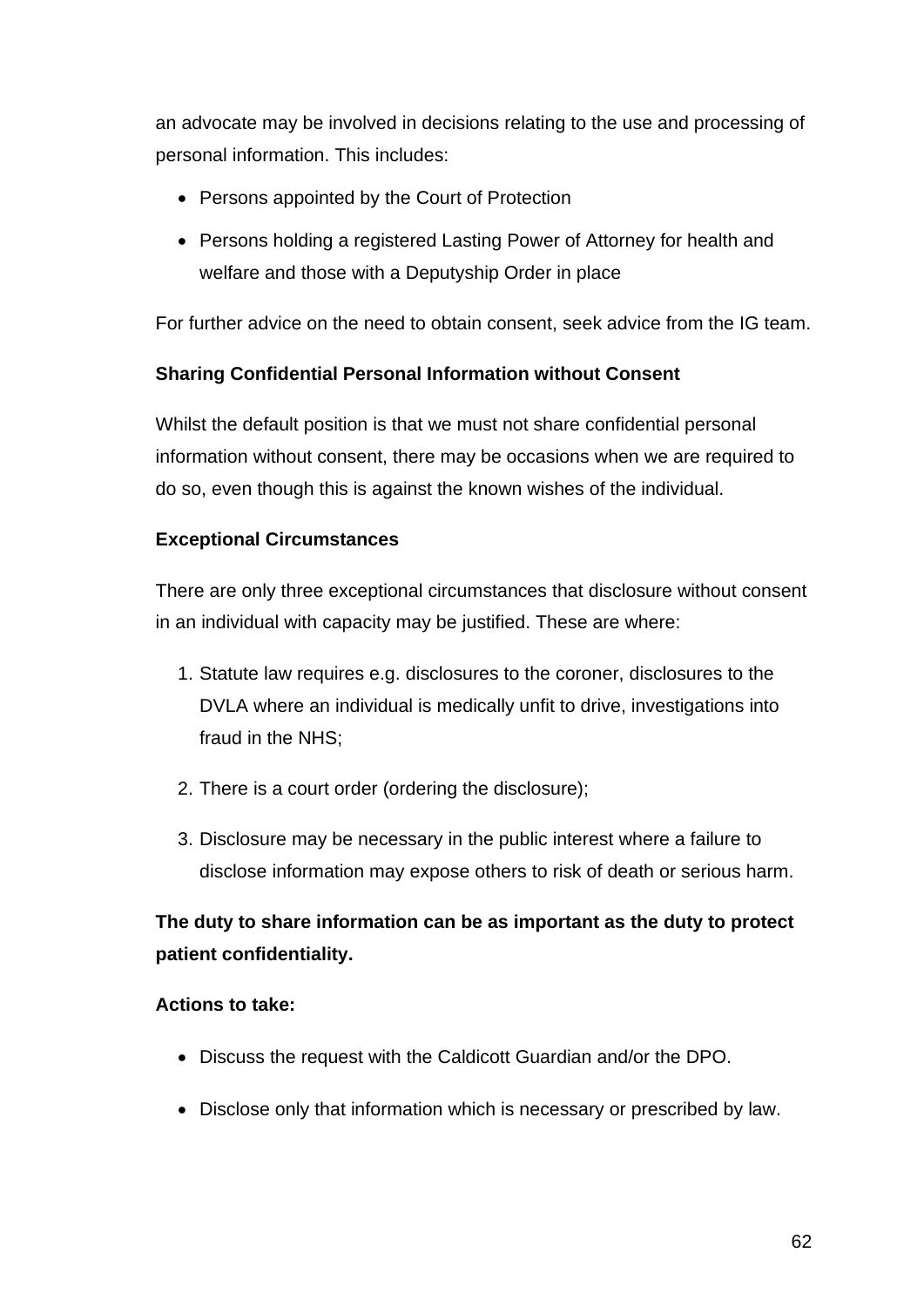- Ensure recipient is aware that they owe a duty of confidentiality to the information.
- Document and justify the decision to release the information.
- Take advice in relation to any concerns you may have about risks of significant harm if information is not disclosed.
- If the request is from the police or another enforcement agency ask for the appropriate request form in line with the Access to Records Procedure. This should clearly evidence the legal power or duty under which the police are making the request.
- Follow any locally agreed Information Sharing Protocols and national guidance.
- Information may also be shared with Local and National Counter Fraud specialists in relation to any actual or suspected fraudulent activity.

# **Using and Disclosing Confidential Patient Information for Direct Healthcare**

Consent to share personal information for direct care is usually on the basis of implied consent, which may also cover administrative purposes where the individual has been informed or it is otherwise within their reasonable expectations. When information sharing is needed for direct healthcare patients should still be informed about;

- The use and disclosure of their healthcare information and records
- The choices that they have and the implications of choosing to limit how information may be used or shared;
- The breadth of the sharing necessary when care is to be provided by partner agencies and organisations;
- The potential use of their records for the clinical governance and audit of the care they have received.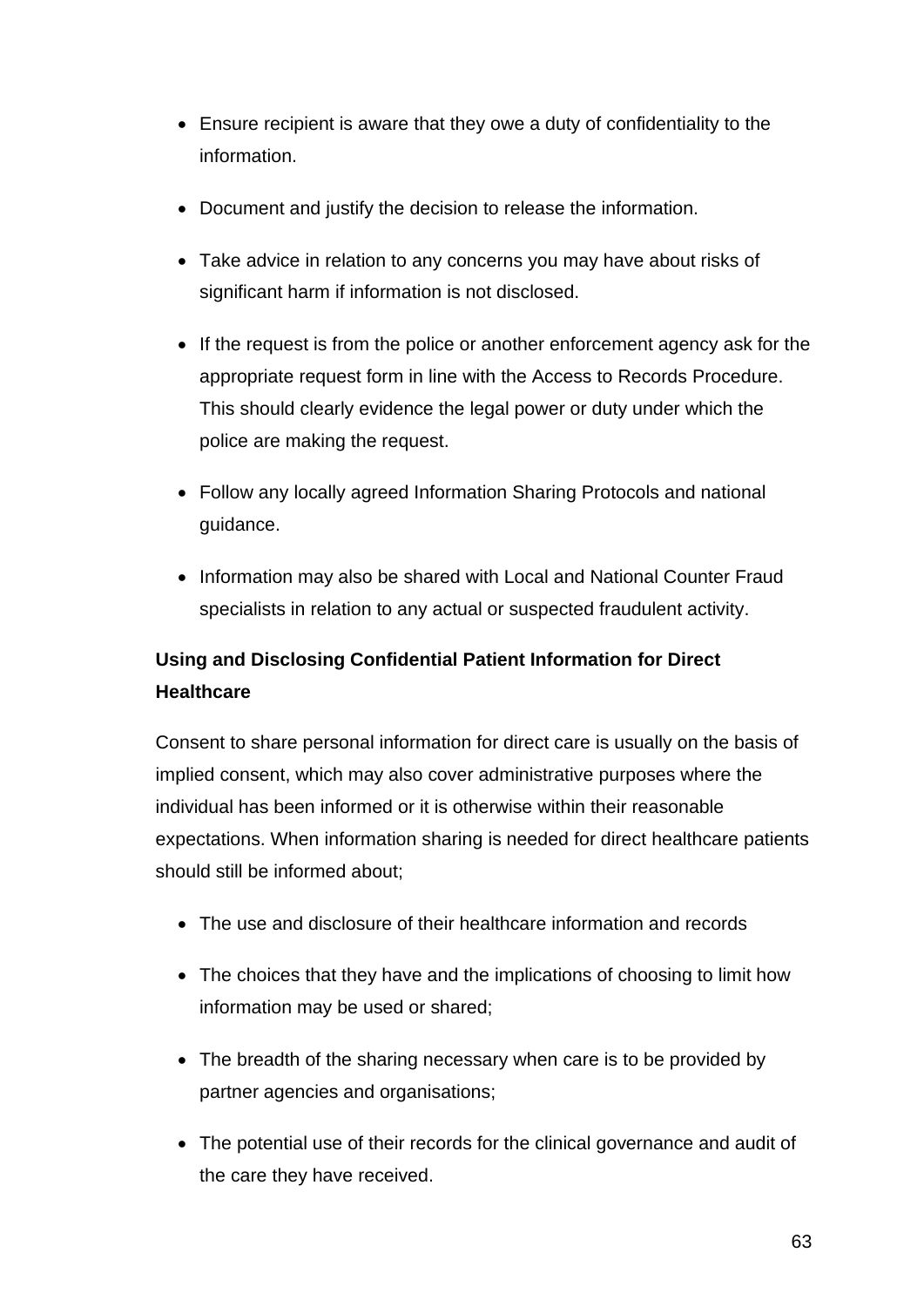Under the UK General Data Protection Regulation and Data Protection Act 2018 for processing of personal data in the delivery of direct care and for administrative purposes, the following conditions of lawful processing that are available to all publicly funded health and social care organisations in the delivery of their functions will apply:

- UK GDPR Article 6 (1) (e) 'for the performance of a task carried out in the public interest or in the exercise of official authority, and
- UK GDPR Article 9 (2) (h) 'medical diagnosis, the provision of health or social care or treatment or the management of health or social care systems'.

# **Personal Data Relating to Children**

Where processing is likely to involve children's personal data, the CCG will ensure relevant privacy notices are written so that they are able to understand what will happen to their personal data and the rights they have.

The CCG will undertake Data Protection Impact Assessments where data processing is likely to involve the processing of children's data and is likely to result in a high risk to the rights and freedoms of children.

# **Using and Disclosing Confidential Staff Information**

Consent to disclose can usually be taken to be implied when the information sharing is needed for direct communications related to their role, salary payment and pension arrangements. Staff should be made aware that disclosures may need to be made for legal reasons, to professional regulatory bodies and in response to certain categories of Freedom of Information Request where the Public Interest in Disclosure is deemed to override confidentiality considerations.

#### **Using and Disclosing Corporate and Business Information**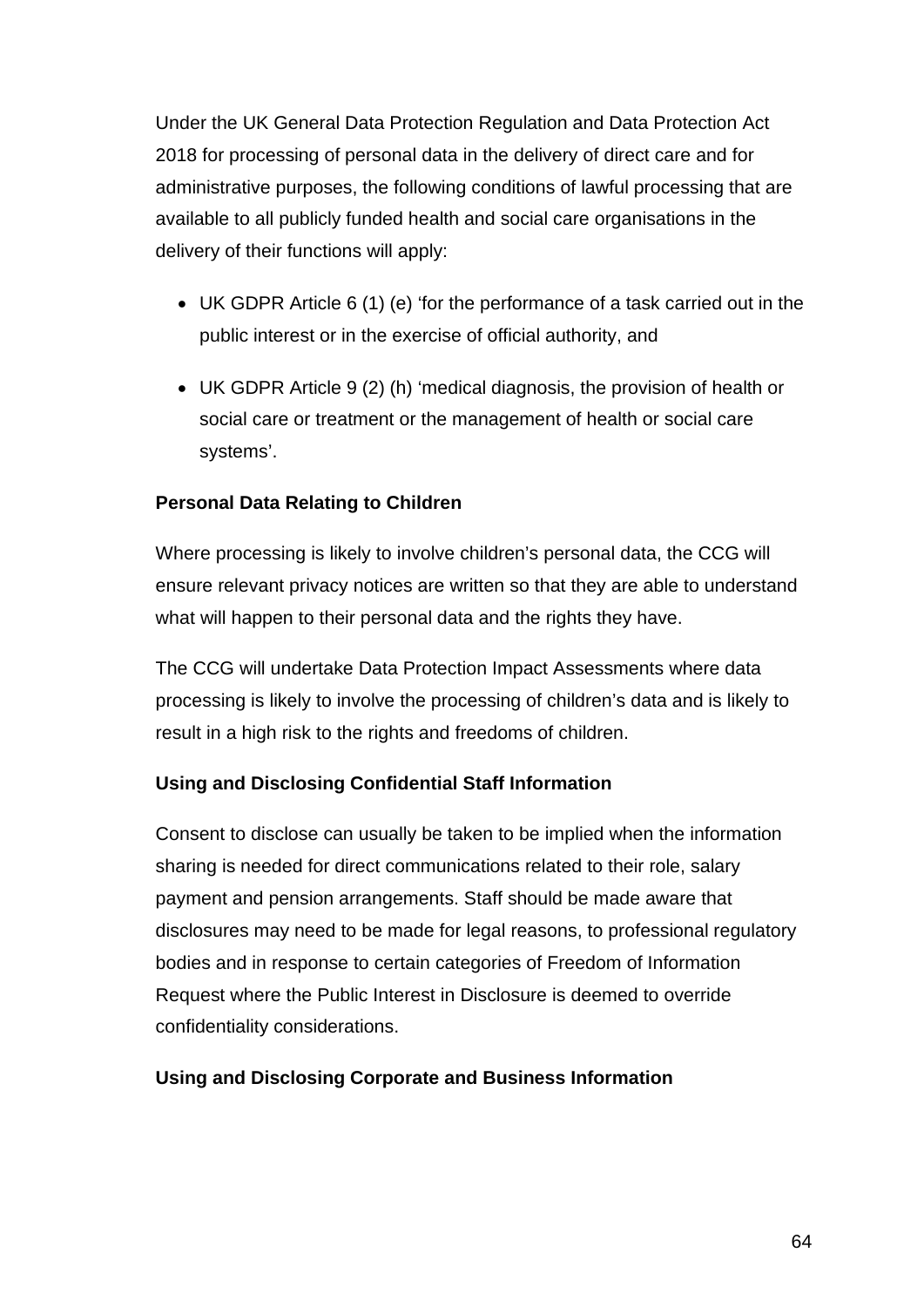All staff should consider all information which they come into contact with through the course of their work as confidential and it should only be disclosed, when appropriate, through the proper processes.

#### **Information Sharing Agreements**

The organisation will ensure that information sharing takes place within a structured and documented process and in line with the Information Commissioner's Data Sharing Code of Practice and the additional safeguards introduced by the Health and Social Care Act 2012.

The CCG is a signatory to the Information Sharing Protocols which should be followed at all times.

Where appropriate the CCG will ensure they are proactive in putting specific information sharing agreements in place to support information governance and transparency requirements.

#### **3.8 Data Protection by Design and Default**

It is a requirement of the UK General Data Protection Regulation and Data Protection Act that organisations put in place appropriate technical and organisational measures to implement the data protection principles and safeguard individual's rights. This is known as 'data protection by design and by default'.

All new projects, processes and systems (including software and hardware) must meet data protection by design and meet confidentiality requirements. To enable the CCGs to identify and minimise any data protection risks, a Data Protection Impact Assessment (DPIA) must be undertaken when processing of personal data is likely to result in a 'high risk to individuals'. A DPIA will:

- Identify privacy risks to individuals and fix problems at an early stage
- Demonstrate compliance with the CCG's data protection obligations
- Meet an individual's expectations of privacy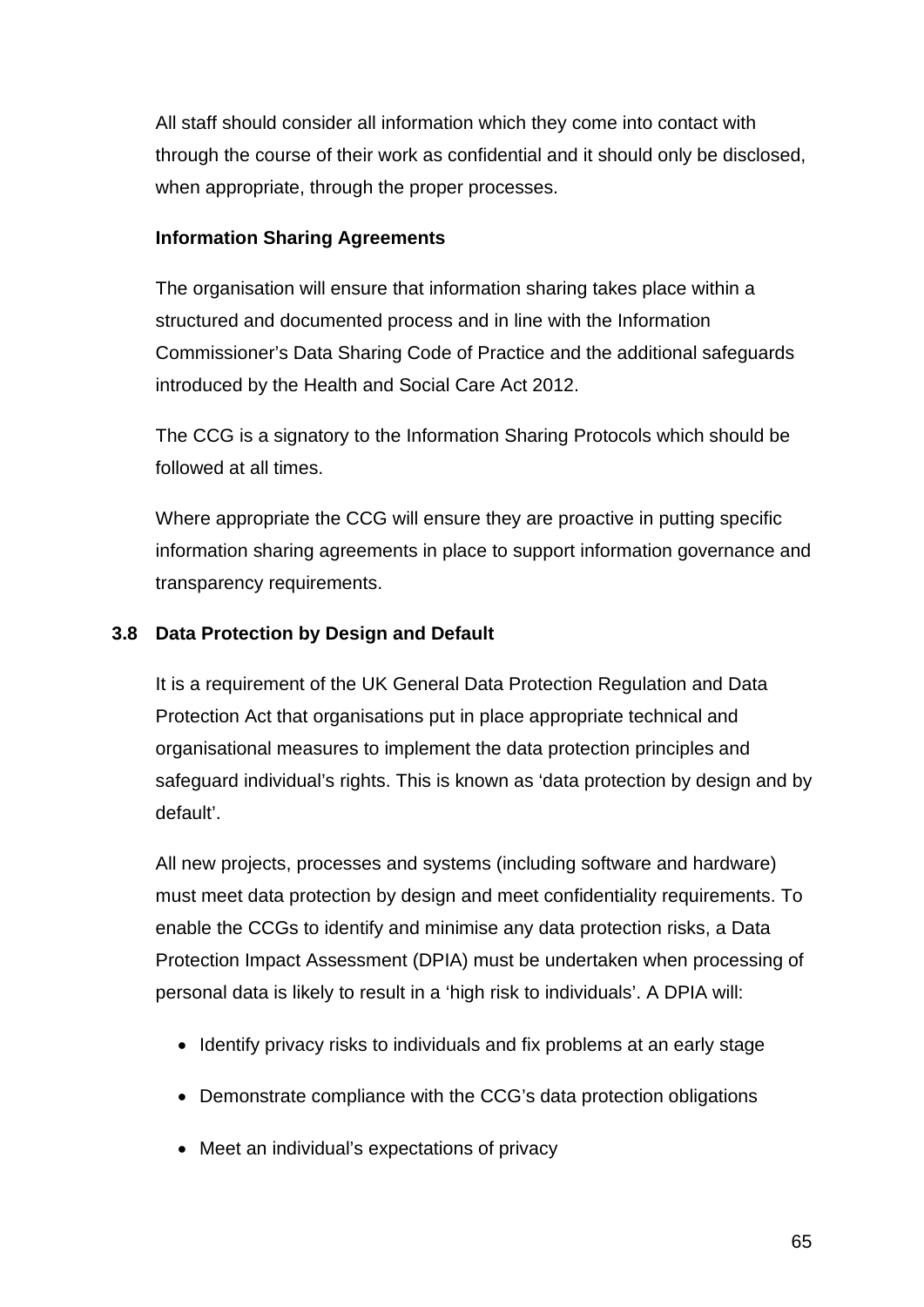• Help avoid reputational damage which might otherwise occur

All staff should ensure they are familiar with the contents of this procedure.

Please refer to the Safe Haven and Pseudonymisation Guidelines and Procedure for further information which can be found in the Information Governance Procedures Book.

# **3.9 Confidentiality and Data Protection by Design Audit Procedures**

In order to provide assurance that access to confidential person identifiable information is gained only by those individuals that have a legitimate right of access to the information, the CCG ensures that access to person identifiable information is monitored on a regular basis.

Confidentiality and Data Protection by Design Audits focus not just on controls within electronic information management systems, but also on physical access to paper based information. Audits may identify whether confidentiality has been breached, or put at risk through deliberate misuse of a system, or as a result of weak, non-existent or poorly applied controls.

Regular audits will be carried out in line with the Confidentiality and Data Protection by Design Audit Procedures which can be found in the Information Governance Procedures Book.

# **3.10 Working with Confidential Information**

Staff must follow good practice principles and comply with appropriate legislation when working with confidential information:

- Discussions on confidential matters should take place where they cannot be overheard. Take care in public places and at social events.
- Confidential information should never be left open and unattended on a desk.
- Confidential information not in use should be locked away securely.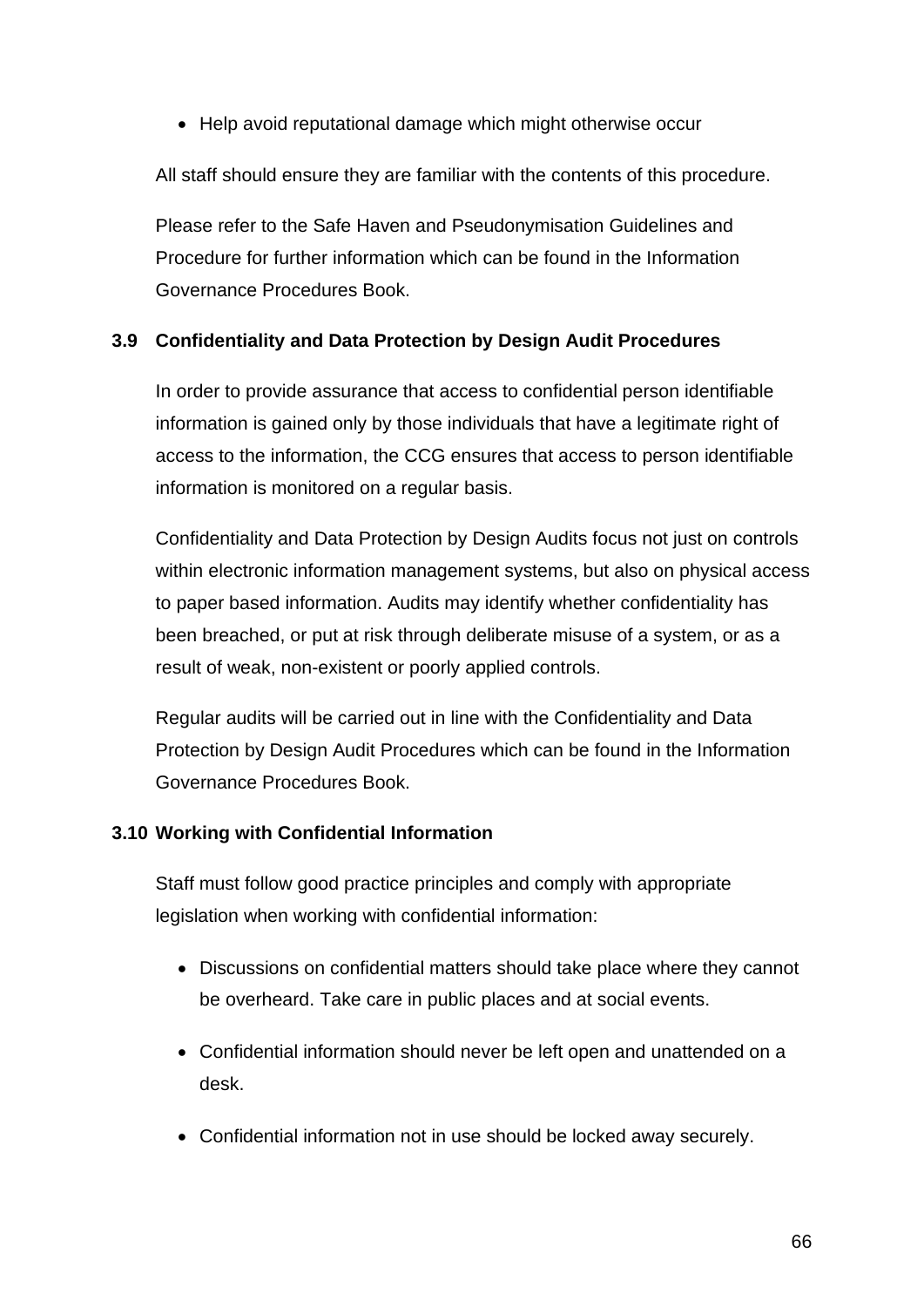- Storage systems should be secure and be kept locked at all times.
- All information assets held should be recorded on the Information Asset Register.
- Access to confidential information should be limited to the minimum necessary.
- Consent to share confidential information should be recorded and the sharing limited to that which was agreed.
- Use sealed envelopes marked confidential when sharing confidential information with internal colleagues.
- Confidential paper records must not be taken outside of the workplace except in line with an agreed protocol or procedure.
- Comply with the organisation's procedures for disposal of confidential electronic or paper information.
- Comply with the organisation's policies and procedures on all aspects of information security and seek advice if you are unsure.
- Work related information or images should not be uploaded to social media sites.
- Confidential information must not be given out over the phone except in line with an agreed protocol or procedure.

Additional guidance when working with electronic equipment:

- Ensure you have read and understood the organisation's information security policies and procedures.
- Computer screens should be locked whenever you are away from your device.
- Log off when you have finished using a computer.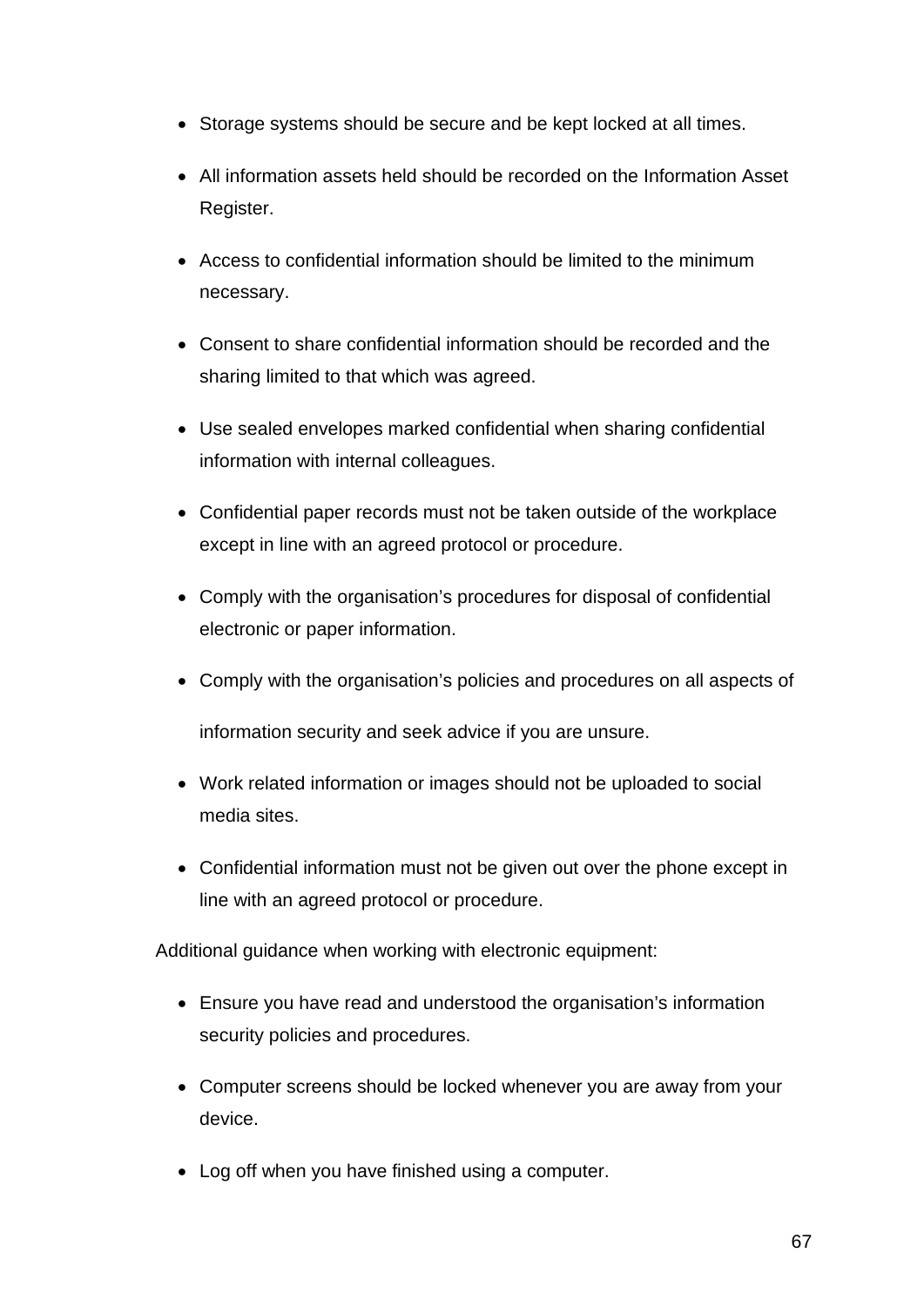- Always remove a Smartcard when you are away from your desk even for a few minutes.
- Restrict access to confidential information which is stored on the server.
- All portable media equipment must be encrypted including memory sticks.
- Downloading confidential information to a non NHS portable device is forbidden.
- Retain confidential information in line with business requirements and record retention schedules.
- Seek advice on fully deleting computer data if you are unsure.
- Follow password guidance and change passwords regularly.
- NEVER share a password or Smartcard with anyone or accept an instruction to do so.
- Electronic equipment must only be disposed of via The Health Informatics Service.
- Portable devices must not be left unattended and on display e.g. in the foot well of a car or passenger seat.
- Keep back-up tapes, memory sticks etc. separate to your mobile device.
- Password protect mobile devices with a strong password.
- Mobile storage devices must only be used in line with agreed local procedures.
- Information should only be kept on encrypted mobile devices for short term operational reasons and this should be backed up to a server regularly.

All staff are personally responsible for ensuring the safe processing of information.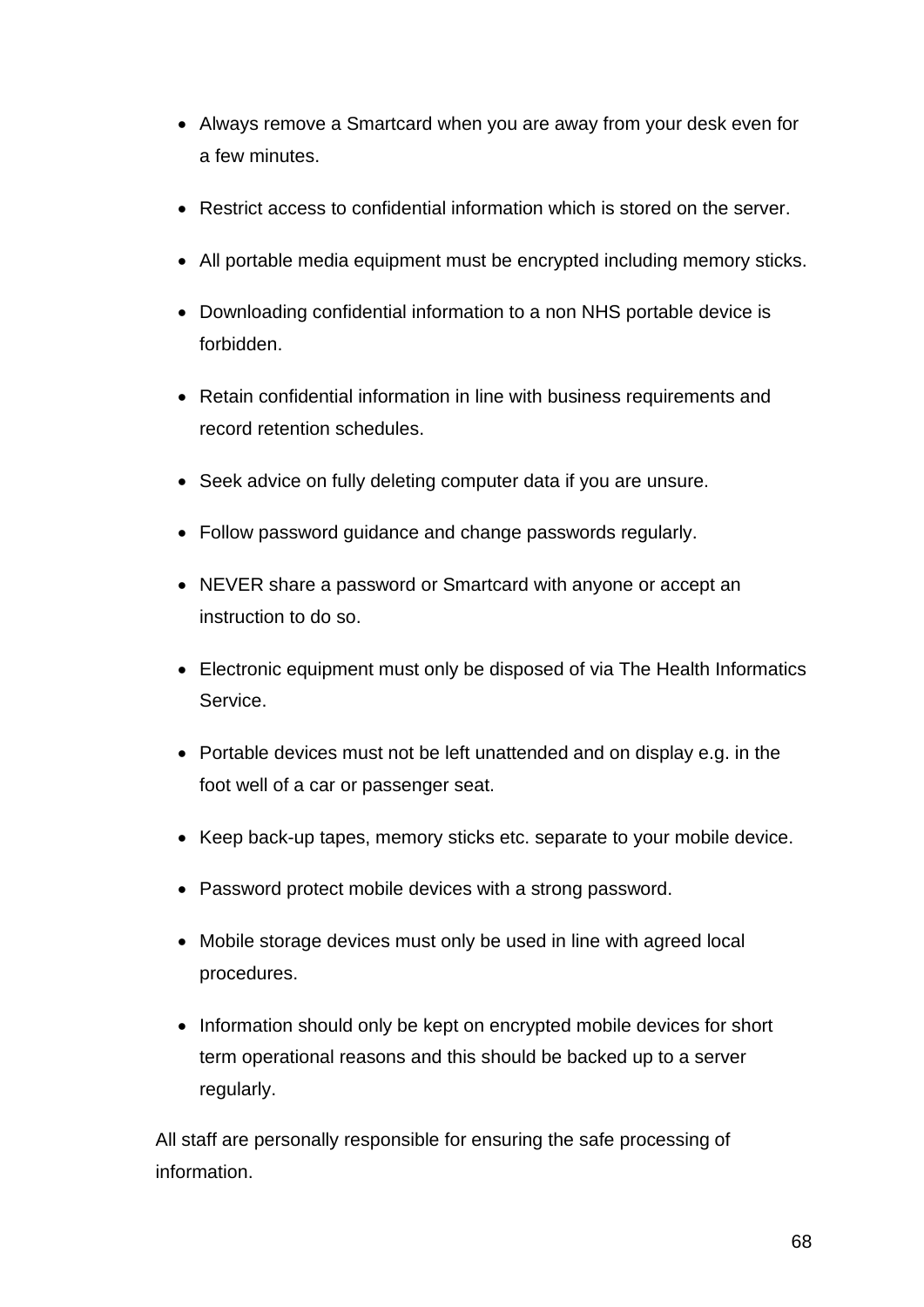# **3.11 Transferring Information**

All paper transfers of confidential information must be secure:

- If your department needs to routinely transfer confidential information internally or externally ensure that there is an agreed protocol for such transfers.
- Only use sealed envelopes for confidential information.
- Fully address envelopes and mark them private and confidential regardless of how they are to be transferred.
- Large or particularly sensitive files should be double enveloped and sent recorded delivery, hand delivered or a courier should be used.
- Follow up transfers of sensitive confidential information to check receipt.
- Keep confidential information being transported by car out of sight. Ensure it is not left unattended or in the car overnight.
- Special consideration is needed for transfer of information outside the European Economic Area. Please contact the Information Governance Team for further advice.

All electronic transfers of confidential information must be secure:

- Follow all Information Security policies and procedures including the guidance within the IG User Handbook.
- Seek advice from the Information Governance Team or the DPO, if you have any concerns as to the disclosure and/or security of transfer arrangements.
- Emails users must follow the E-Communications and Social Media Policy and Procedure and best practice guidance on transmitting confidential information.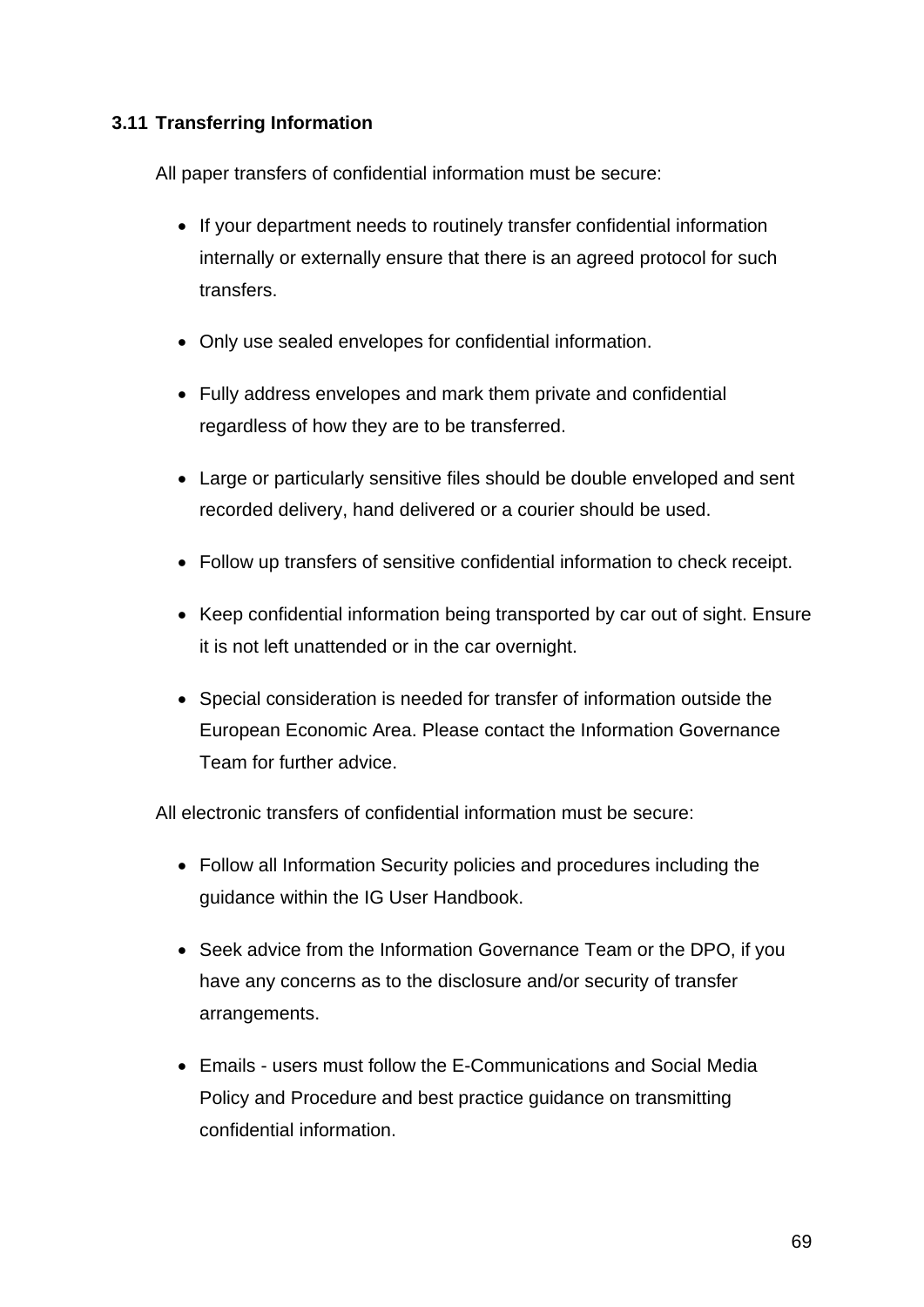- Only use approved NHS e mail accounts. Confidential patient and staff information may only be transferred using NHS Mail or an approved method of encryption.
- Ensure you do not send confidential information to a personal e mail address. If a member of the public makes a request to correspond by email e.g. complaints or individual funding request correspondence, using their non-secure email address, it is the responsibility of the member of staff to ensure the member of public is provided with a clear explanation of the risks of using unsecure email addresses and consent must be obtained.
- Do not forward emails containing offensive information. Contact the Service Desk (THIS) for advice.
- Where there is a business requirement to download or transfer confidential data, seek advice from the Information Governance Team in the first instance who will advise if the approval of the DPO is required.
- Confidential information should only be transmitted by fax where there is no secure alternative method of transfer available. A cover sheet should be used at all times giving names and contact details of both sender and recipient.
- Check fax numbers regularly, programme them in where possible; send a test fax before sending confidential information and ring to check receipt of all faxes sent.
- Ensure the fax will be received in a safe haven or that a named individual is there to collect it immediately.
- Ensure confidential correspondence is not left unattended on the fax machine if there is a delay in transmission.

Please refer to the Safe Haven and Pseudonymisation Guidelines and Procedure for further information which can be found in the Information Governance Procedures Book.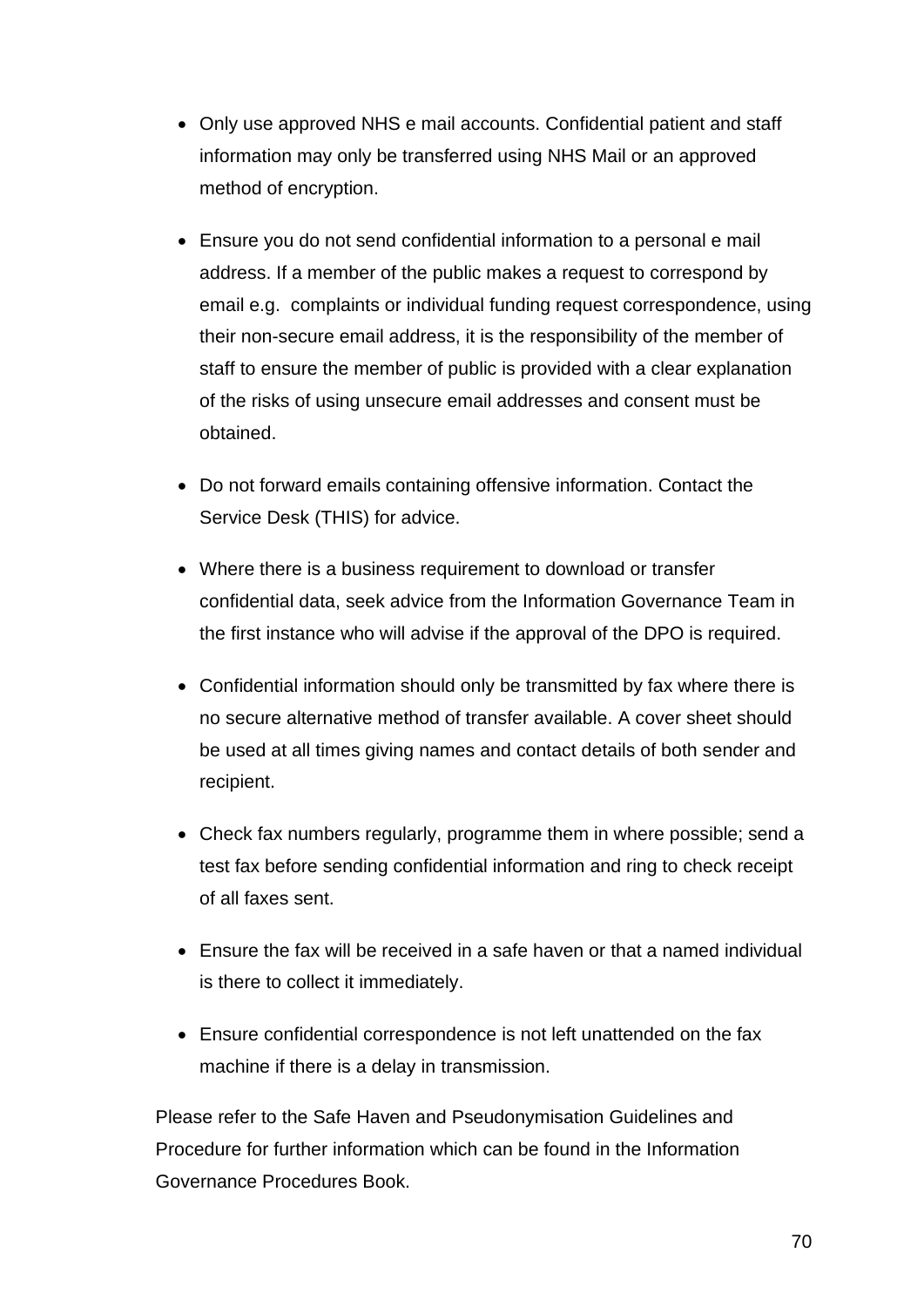#### **3.12 Anonymisation and Managing Data Protection Risk**

Data protection law does not apply to data rendered anonymous in such a way that the data subject is no longer identifiable. Fewer legal restrictions apply to anonymised data. Anonymisation is of particular relevance, given the increased amount of information being made publicly available through the Government's Open Data agenda. The Protection of Freedoms Act 2012 enhances access to information by requiring a public authority to consider data held in a dataset that is not already published. Where the Freedom of Information Act 2000 requires the publication of a dataset the CCG is required to release it in a form that is reusable.

The CCG will ensure that data released under the Freedom of Information Act 2000 and Government's Open Data Agenda are fully anonymised. All staff will adhere to the Information Commissioner's 'Anonymisation Code of Practice' which describes the steps an organisation must take to ensure that anonymisation is conducted effectively, while retaining useful data.

#### **3.13 Personal Data Breaches**

All staff need to be aware of their responsibilities for keeping personal information secure and ensuring the confidentiality of such information held by the CCG. The duty of confidentiality is written into employment contracts.

A breach of confidentiality of information gained, whether directly or indirectly, in the course of duty may be a disciplinary offence which could result in dismissal and/ or prosecution. No employee shall knowingly misuse any information or allow others to do so. It is a disciplinary offence to access records/ information that you have no legitimate reason to view this includes, records about yourself, your family, friends, neighbours, acquaintances. If you do not have a legitimate reason to access, do not browse. Remember all transactions are auditable.

All actual, potential or suspected personal data breaches including breaches of confidentiality must be reported via the CCG's Incident Reporting Policy. All incidents involving patient data should additionally be reported to the Caldicott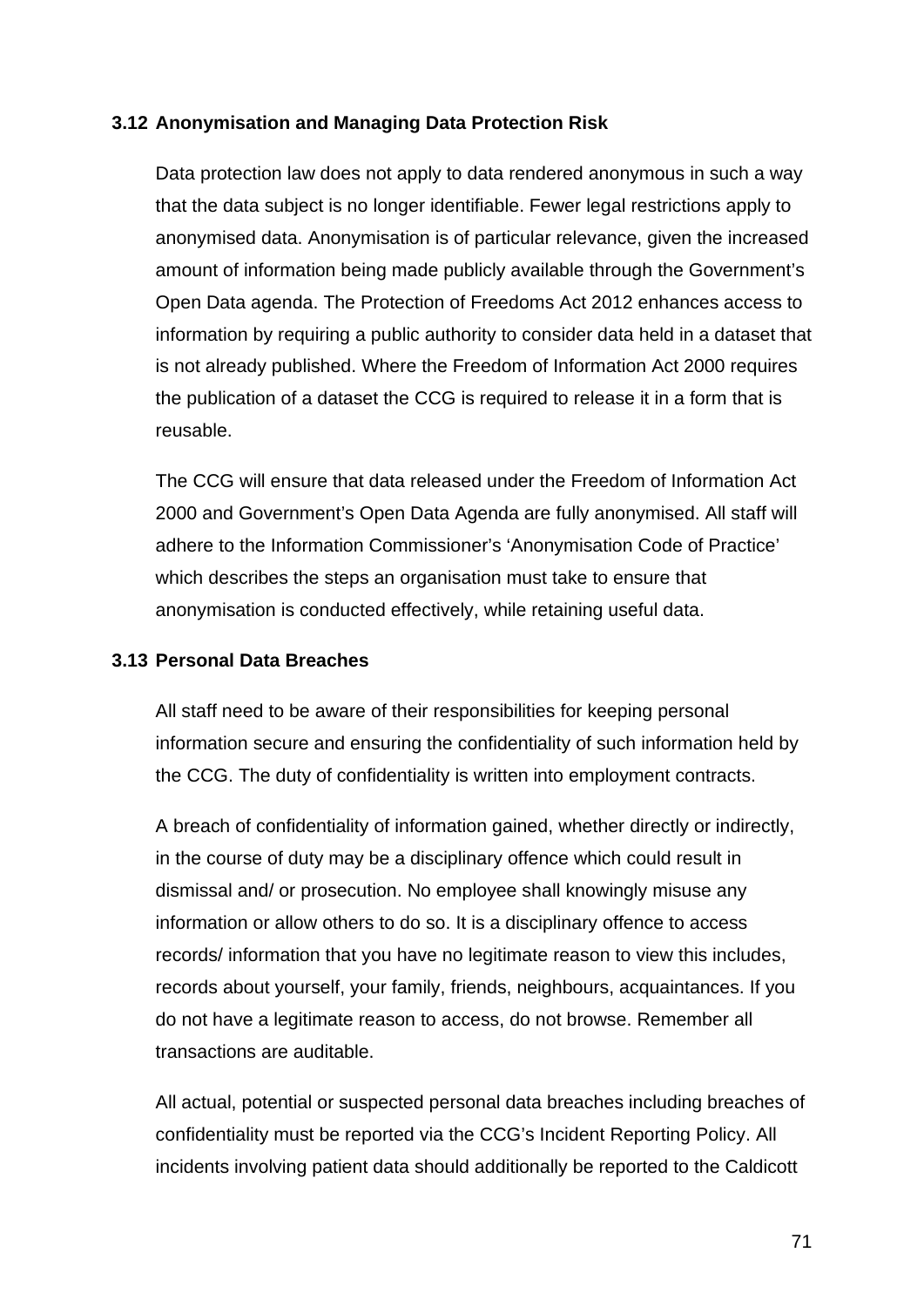Guardian. The DPO should consider whether serious breaches of confidentiality or those involving large numbers of individuals need to be reported to the Information Commissioner via the national process for reporting, managing and investigating information governance serious incidents. It is a legal requirement to report certain types of incident to the Information Commissioner's Office. Where this is required, it must be undertaken within 72 hours of becoming aware of the incident, where feasible.

# **What should be reported through the incident reporting process?**

Misuses of personal data and information security incidents must be reported so that steps can be taken to rectify the problem and to ensure that the same incident does not occur again. The following list gives some examples of personal data and information security related incidents which should be reported:

- Sharing of passwords.
- Unauthorised access to the computer systems either by staff or a third party.
- Unauthorised access to personal confidential information where the member of staff does not have a need to know.
- Disclosure of personal data to a third party where there is no justification and you have concerns that the disclosure is not in accordance with the Data Protection Act and the Confidentiality: NHS Code of Practice.
- Transferring or transmitting data in a way that breaches confidentiality.
- Leaving confidential information lying around in public area e.g. photocopier.
- Theft or loss of patient-identifiable or staff identifiable information.
- Disposal of confidential information in a way that breaches confidentiality i.e. disposing of patient record and or content of, in ordinary waste paper bin.

# **3.14 Data Protection Fee**

Under the Data Protection (Charges and Information) Regulations 2018 and as organisations that determines the purposes for processing personal data, the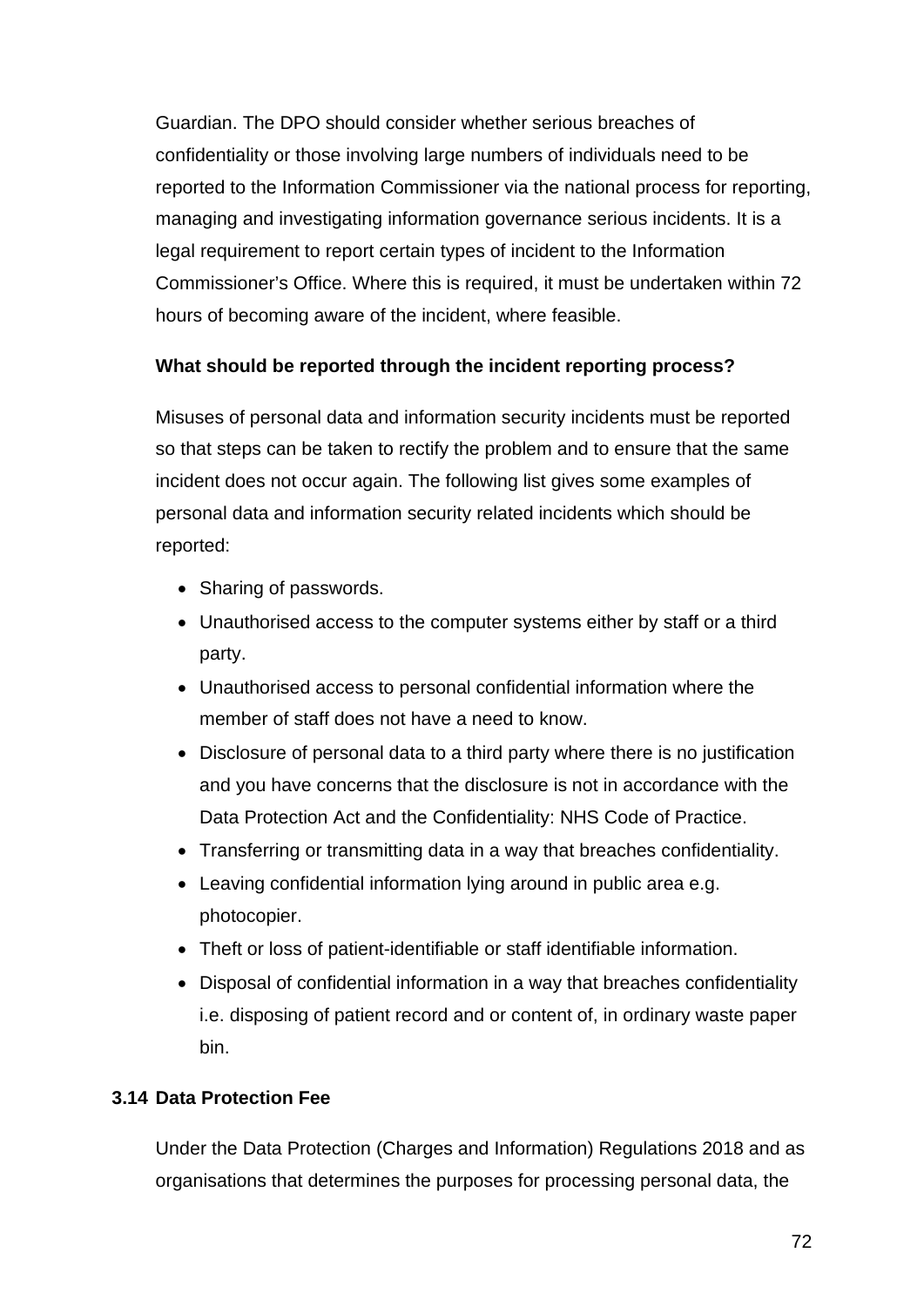CCGs will pay an annual fee to the Information Commissioner's Office. The DPO will ensure the annual fee is paid by the date due.

#### **3.15 Using NHS Numbers**

The NHS Number is the national, unique identifier that makes it possible to share patient and service user information across the NHS and social care safely, efficiently and accurately. The Health and Social Care (Safety and Quality) Act 2015 which places a legal obligation on organisations that commission or provide health care or adult social care to include a consistent identifier when processing patient and service user information for purposes that might facilitate the provision of health services and adult social care to individuals.

The CCG will ensure the NHS Number is used as consistent identifier for direct care purposes and that staff follow the NHS Number Principles of Find It, Use It and Share It.

Staff involved with recording service user data need to ensure that it is performed in a timely manner and that the details being recorded are checked with the source at every opportunity. In situations where data is shared between systems it is imperative that the source data be validated initially.

Staff must ensure all patient and service user identifiers including the NHS number are appropriately used and kept secure and confidential. Information sharing agreements or contracts should ensure that the confidentiality and security standards are clear and complied with. The Common Law Duty of Confidentiality and Data Protection legislation constraints continue to apply. If there is a legal basis for sharing information (e.g. consent) and the purpose is likely to facilitate care, then the information must be shared and where it would not require unreasonable effort the NHS Number must be included.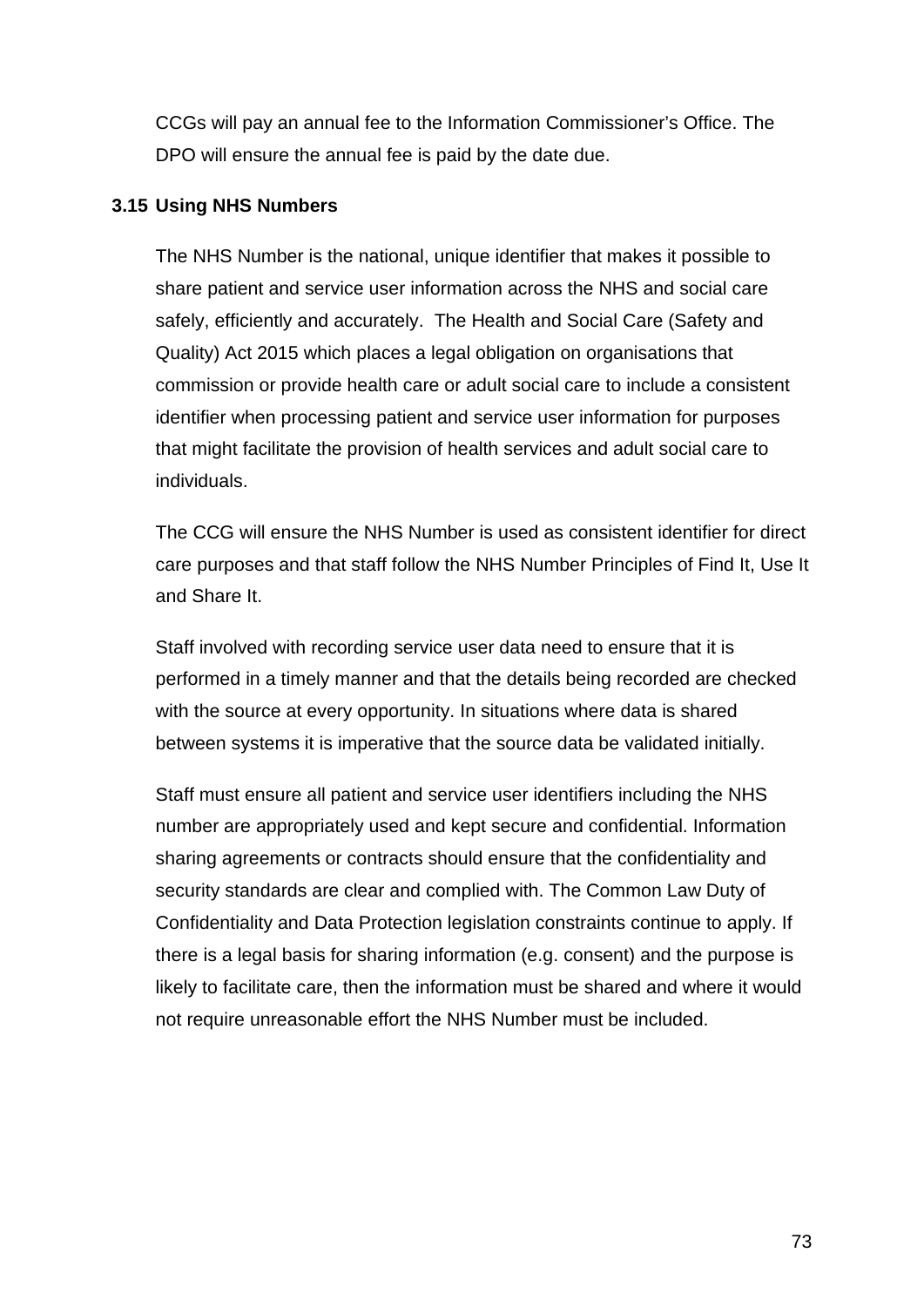# **Chapter 4: Information Security Policy (incorporating Network Security) RESTRICTED**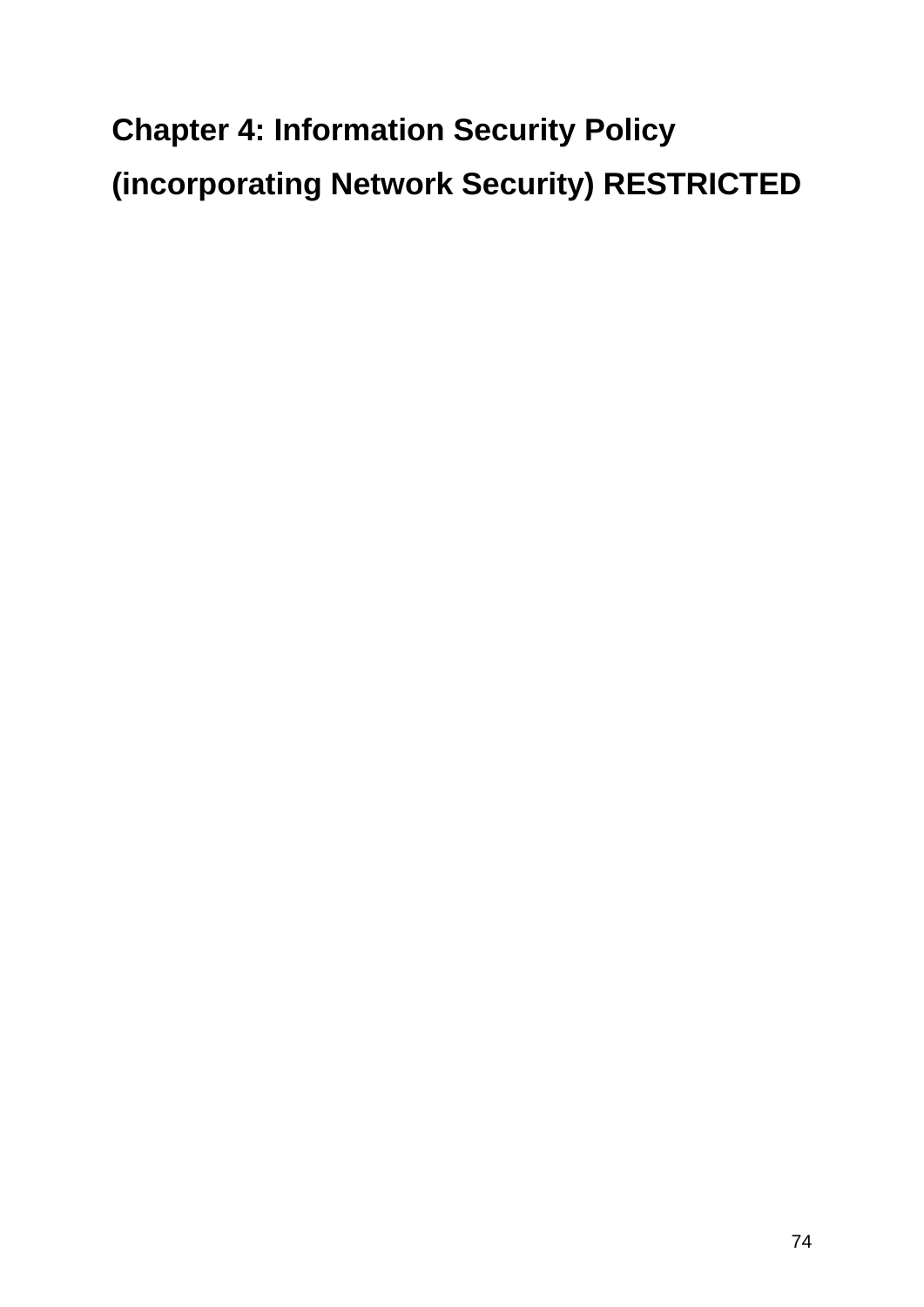# **Chapter 5: Electronic Communication and Social Media Policy**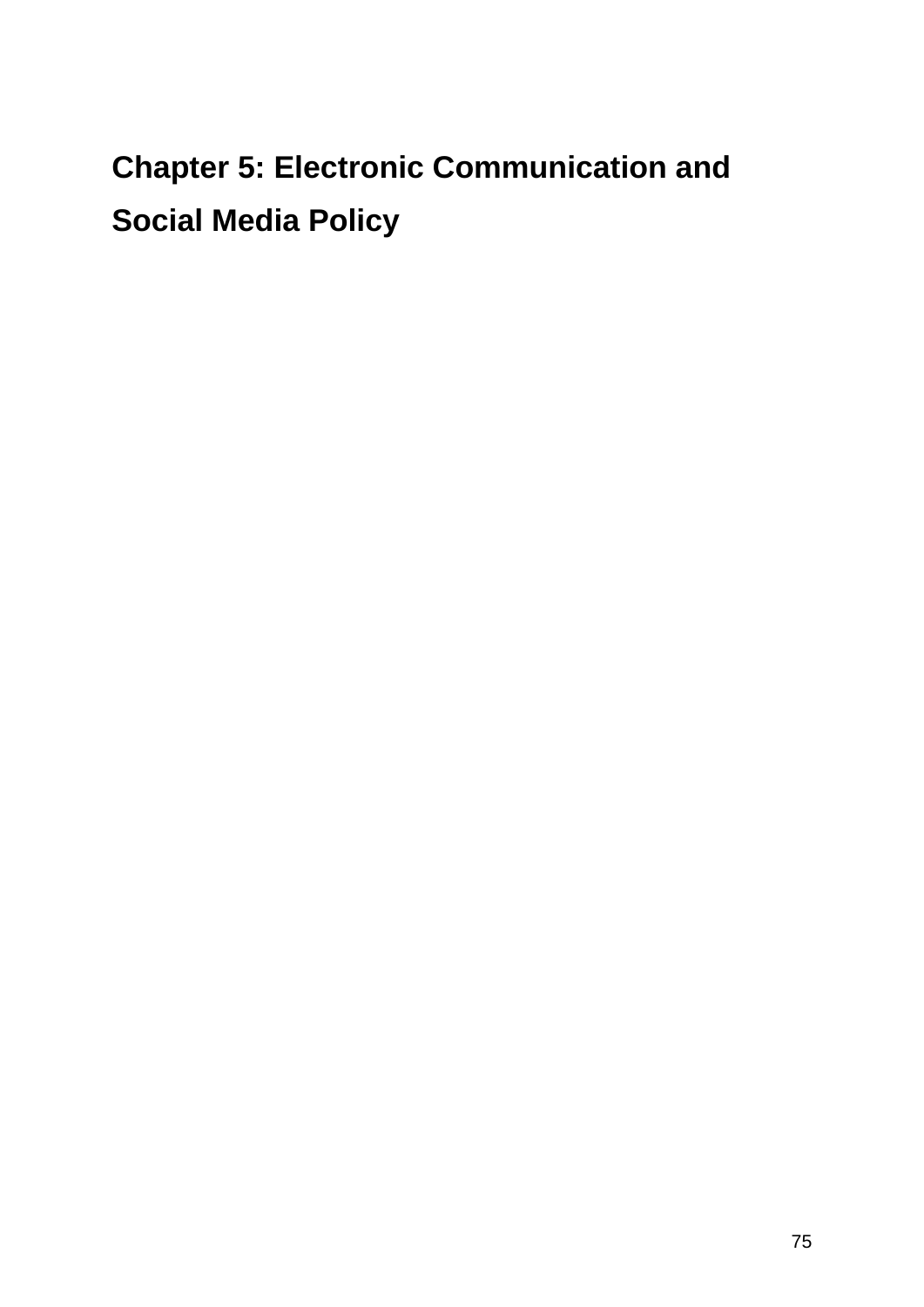#### **5.1 Introduction**

The CCG recognises that electronic communication and social media are now the usual and preferred methods of giving and receiving information in the workplace.

We are committed to making the best use of all available technology to improve the way we work and our ability to communicate and interact with the different communities we serve.

This policy is written to guide and support staff and Governing Body members including those on temporary or honorary contracts, secondments, pool staff and students on the explicit understanding that they will make both responsible and reasonable use of access to email, the internet and social media. Inappropriate use or excessive personal use in work time will be managed through the Disciplinary Policy and Procedure and may lead to appropriate disciplinary action being taken.

This policy clarifies expectations of CCG staff and associates when using social media for both business and personal use. It also focuses on the requirements when using the CCG's IT systems including email and internet.

#### **5.2 Aims and Objectives**

The aim of the Electronic Communication and Social Media Policy is to ensure all staff, Governing Body members and associates understand the principles for using email, the internet and social media in a lawful and responsible way.

Additionally, the aim is to give best practice guidance on using ecommunication tools safely and effectively at work and at home. The objective is to make sure that everyone connected with the CCG uses electronic communication and social media at work (and at home) in a way that protects the CCG and themselves from legal consequences including breach of confidentiality, cyber-crime and reputational damage.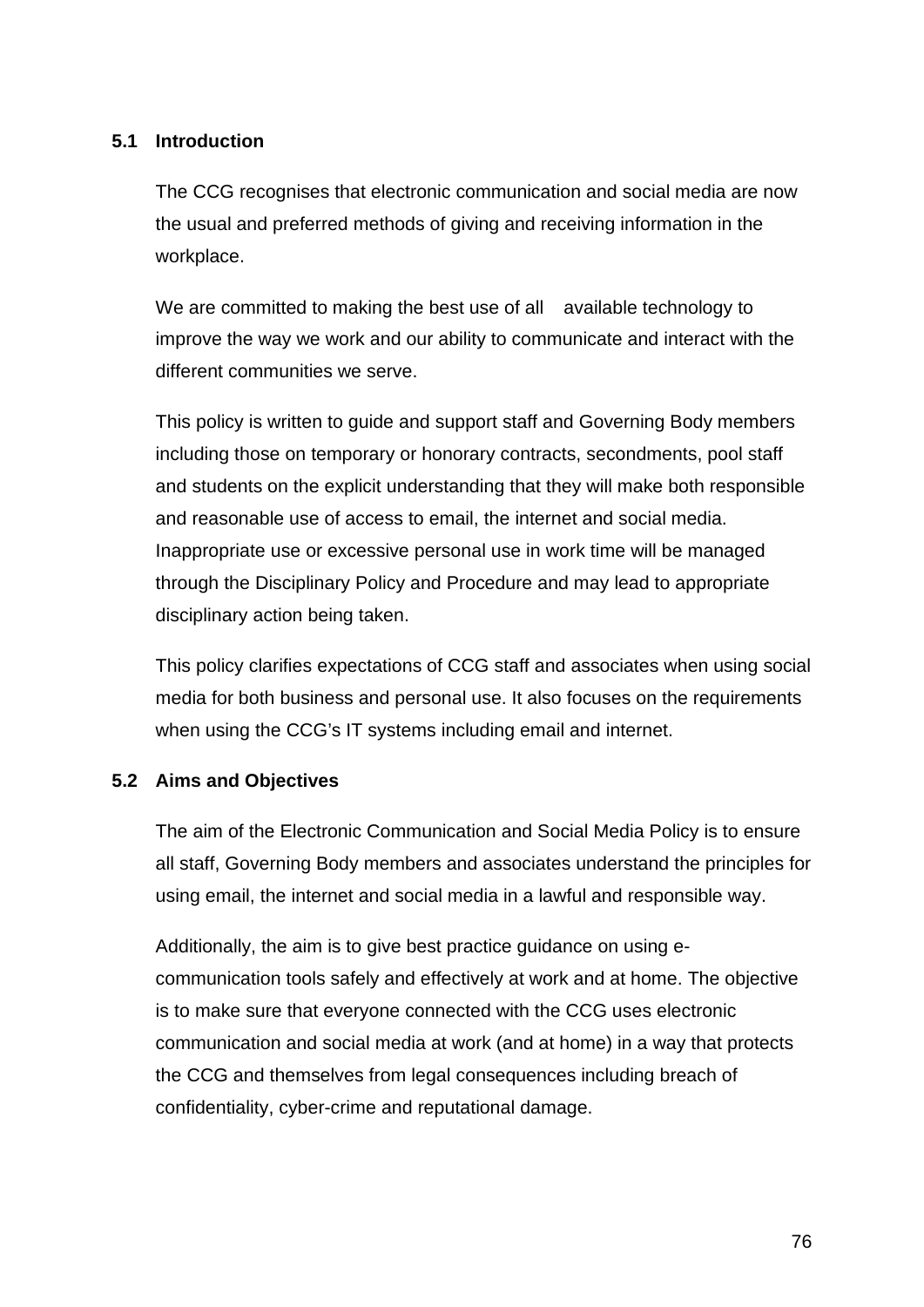#### **5.3 Responsibilities when using electronic communications**

Staff/Governing Body members/Associates who are given access to, and responsibility for, using some or all forms of electronic communication and/or social media are responsible for:

- Reading and acting on this policy and accompanying procedure
- Seeking advice, assistance and training where required
	- o The CCG's Communications Team should be the first port of call for all social media support and issues. For example; advice and training on how to use social media, and raising any potential concerns in regards to social media posts or content which relate to the work of the CCG or to its staff / Governing Body members. Should you identify a concern which relates to a member of the CCG staff or Governing Body, you should notify your line manager and it may be appropriate to seek HR advice. For more information, please see section 5.19 to 5.23 within this policy.
	- o For NHSmail support please visit the online resources at: digital.nhs.uk/services/NHSmail
	- o For internet support please contact The Health Informatics Service Desk team by email on: theservicedesk@this.nhs.uk or by telephone on: 0845 127 2600
- Following the guidance in the [appendices](#page-130-0) to this policy book (Chapter 8).
- Seeking appropriate authorisation from their line managers for blogs, posts and web pages on the CCG's intranet (Skyline) and on the CCG's website before publication. In addition, staff should also have relevant approval from line managers and the communications team to use CCG social media channels.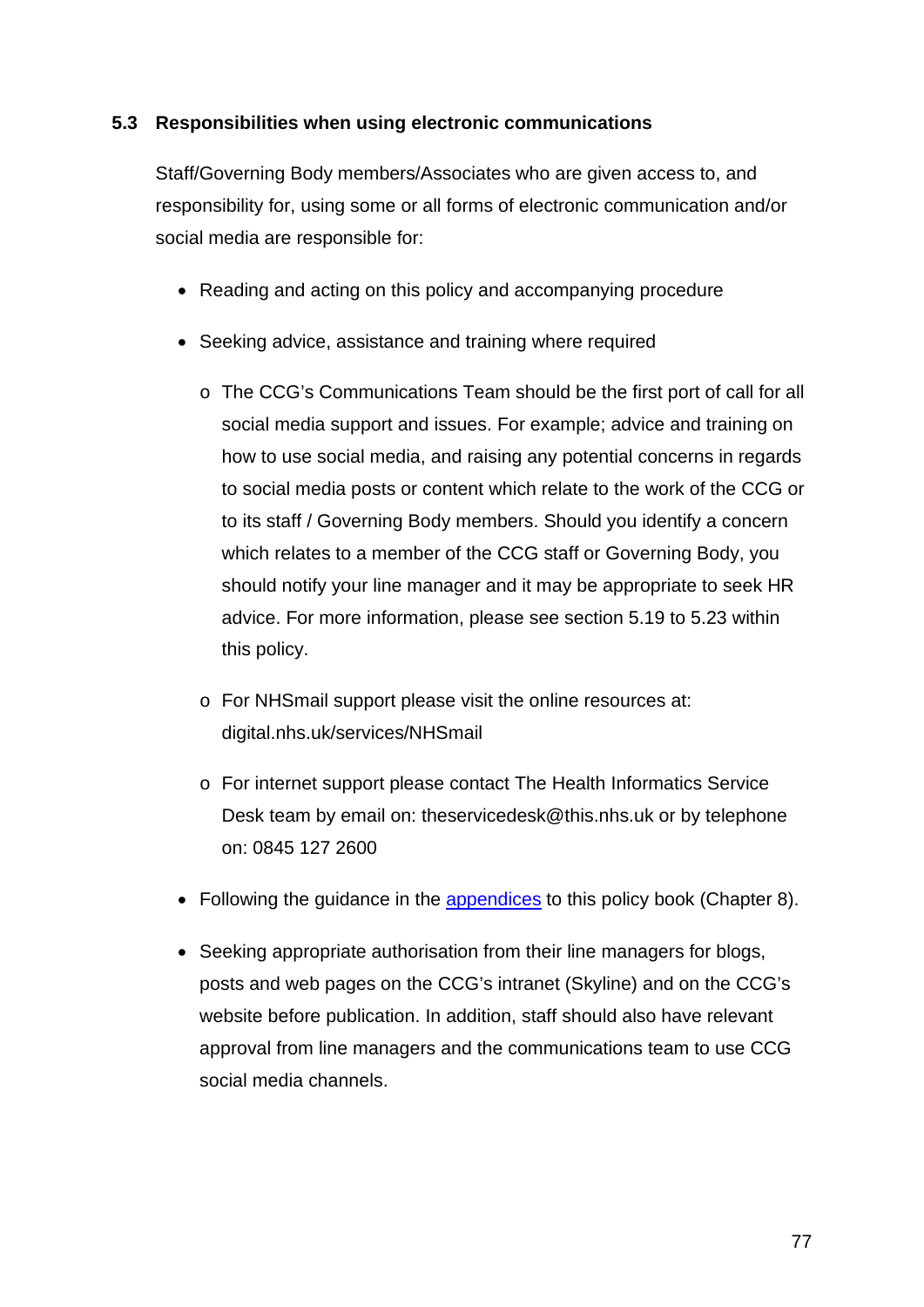#### **5.4 Principles for using E-communication Tools**

The principles set out below apply to online participation, whether for work related or personal use. They set out the standards of behaviour expected from all staff/Governing Body members (including those mentioned in section 5.1 of this policy) when using any form of electronic communication and/or social media.

Staff should be aware that their line manager has the right to withdraw internet access and/or manage their NHSmail mailbox (to access and read email) if their personal use of the internet (including social media) and email is not in compliance with this policy.

[Appendix C](#page-136-0) in Chapter 8 of this policy book defines key terms referred to in this section.

#### **5.5 Access to Email and the Internet**

The CCG utilise the NHSmail service provided through NHS Digital. All NHSmail accounts are owned by NHS Digital on behalf of the Secretary of State for Health in England.

Access to NHSmail and the Internet will be granted along with the network account. To set up a new account contact The Health Informatics Service Desk on 0845 1272600. The Application for Network Services form contains 'Terms of Use', which must be agreed to in order to use the network, NHSmail and Internet services.

New members of staff joining from an organisation which also uses NHSmail as the primary email account should have already made arrangements as part of the leaver process in their previous organisation for their NHSmail account to have been flagged as a leaver account by the NHSmail Local Organisation Administrator (LOA) in that organisation. On joining, the CCG LOA (The Health Informatics Service) will transfer the NHSmail account to NHS Wakefield CCG.

All staff and governing body members must read and agree to abide by the NHSmail Acceptable Use Policy before accessing and using NHSmail. If the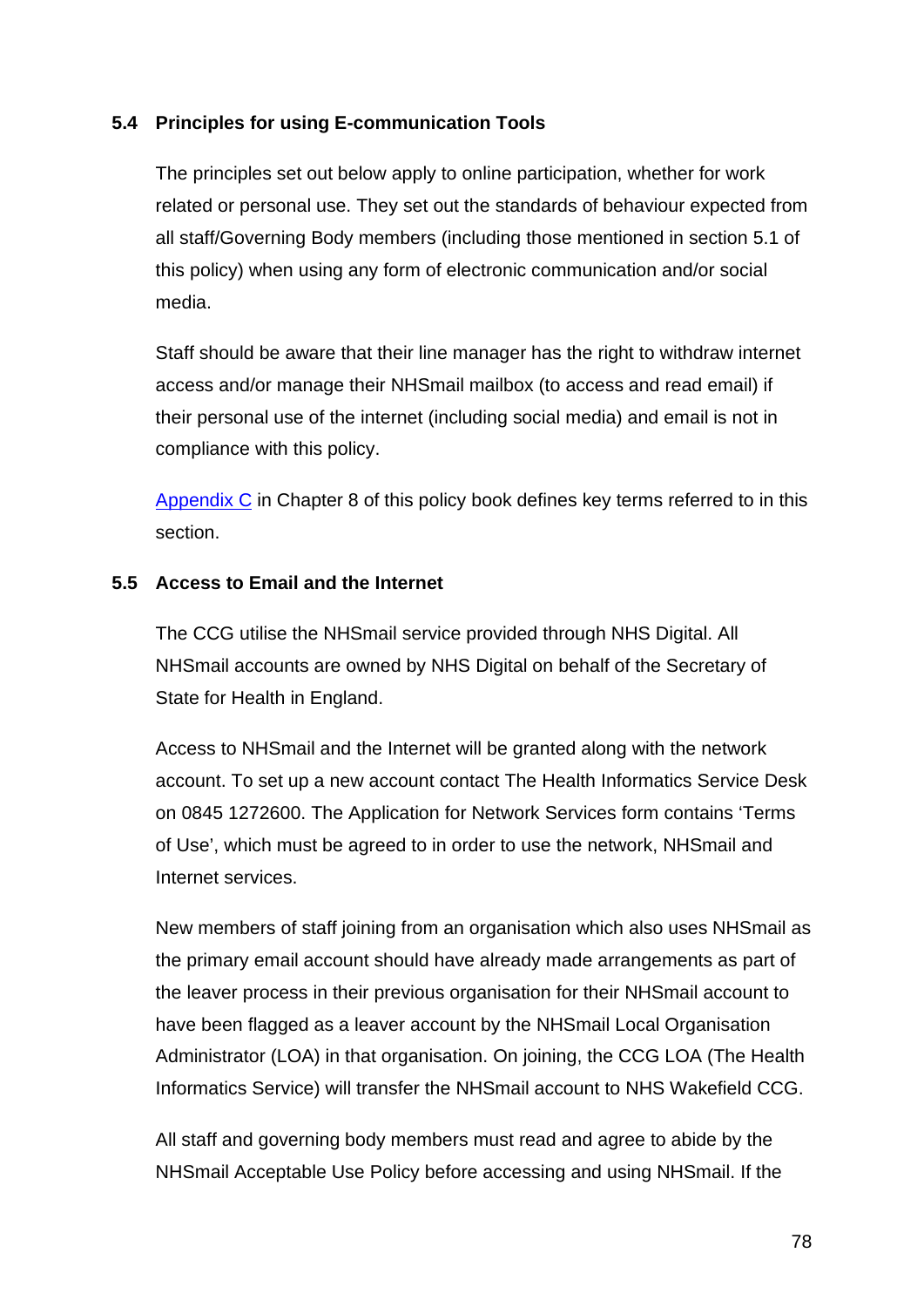Acceptable Use Policy is breached or operational requirements dictate, the NHSmail service reserves the right to withdraw access to the NHSmail service without notice

The NHSmail team reserve the right to update the Acceptable Use Policy as necessary.

Upon leaving the employment of the CCG, it is the line manager's responsibility to ensure that access to the internet is closed for the member of staff who is leaving the organisation and that their NHSmail account is flagged as a leaver account by the NHSmail LOA.

## **5.6 Preventing the Spread of Malicious Software (Viruses)**

Staff must take all reasonable steps to prevent the receipt and onward sharing by email of malicious software e.g. computer viruses. Staff must keep the computer network safe by:

- Being vigilant for emails from unexpected sources, especially with attachments/links to click on, or emails that appear to be from staff but are written in an unusual style e.g. bad grammar, poor spelling, and excessive use of punctuation
- Not opening unexpected emails or email attachments and making contact with the sender by telephone to verify that the email and its attachment are legitimate
- Ensuring passwords are of a strong password format i.e.
	- o Password must NOT include your username (pre-fix of your email address)
	- o Must contain a mix of uppercase letters (A-Z), lowercase letters (a-z), numbers (0-9), symbols (!"£\$%^&\*)
	- o Must be ten or more characters long
	- o Cannot be any of your ten previous passwords
	- o Spaces or commas cannot be used

If staff suspect that a computer or laptop may be infected with a virus or other malware then they should unplug the network cable, turn off the Wi-Fi or shut down the computer immediately and contact The Health Informatics Service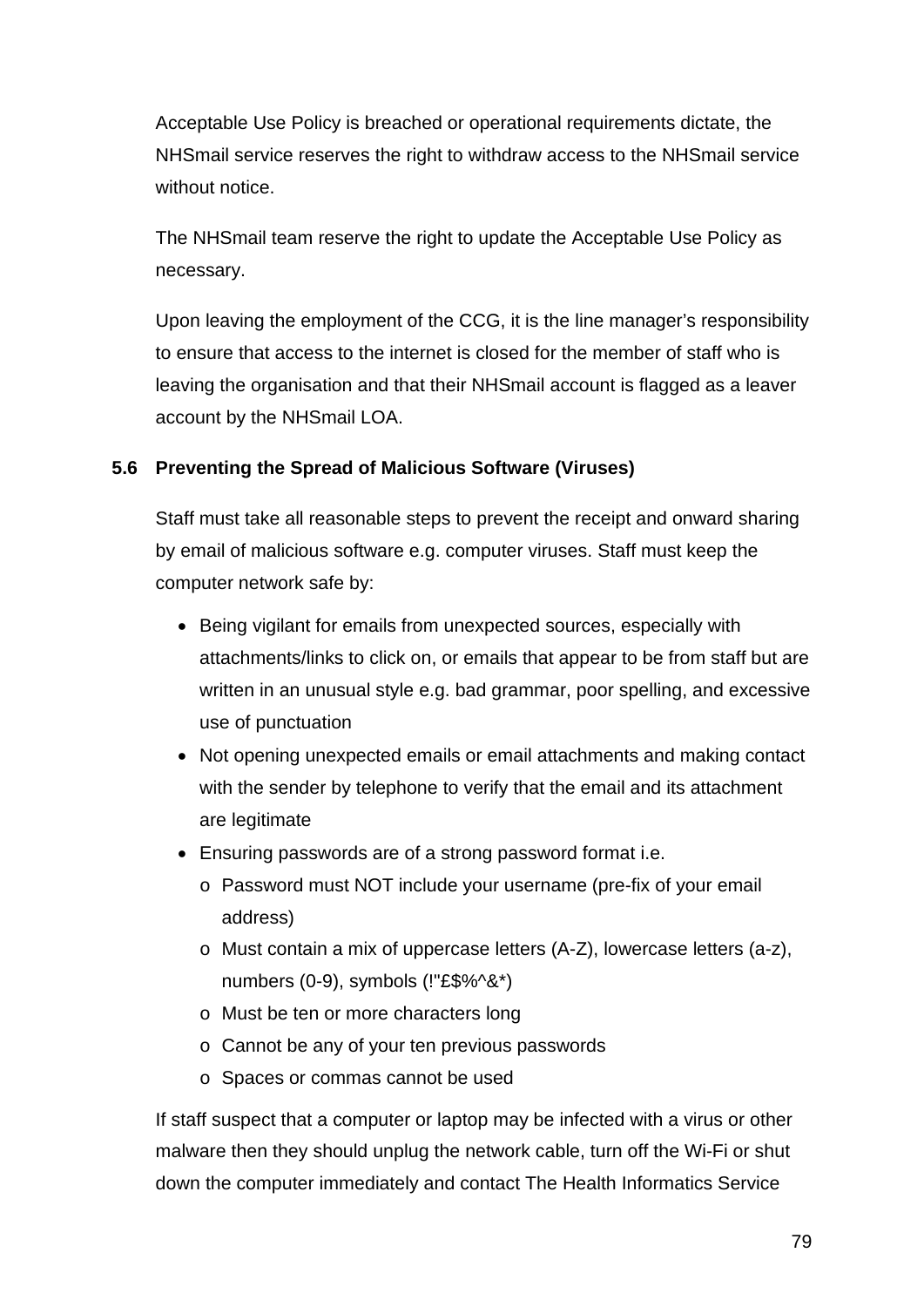Desk on 0845 1272600 as soon as possible. It is important they do not try to remove the problem themselves or forward any suspicious emails, unless the Service Desk advises this.

#### **5.7 Unacceptable Use of the Internet**

The Internet is an important e-communication tool for workplace collaboration. Staff/Governing Body members can additionally use CCG supported devices to access the internet and social media in their own time (i.e. lunchtimes and before/after work).

Internet use by staff/Governing Body members is supported as long as they **do not:** 

- Create, deliberately view, download or share (other than for properly authorised and lawful research) any offensive, defamatory, illegal images or data. This includes pornography and discriminatory material. If in doubt, individuals should seek advice from either their line manager or a member of the Information Governance Team.
- Create, download or share anything which breaches another person or organisation's copyright. This might include altering software programs, graphics etc. without the express permission of the owner or claiming someone else's work as your own.
- Use electronic communication channels to harass individuals or groups in any way.
- Deliberately download, upload or share viruses, malware, spam or other malicious data or encourage others to do so.
- Bring the CCG into disrepute by failing to adhere to the law or your professional staff code of conduct
- Use their position in the CCG to breach patient confidentiality and data. For example; using the internet to search for patient identifiable information.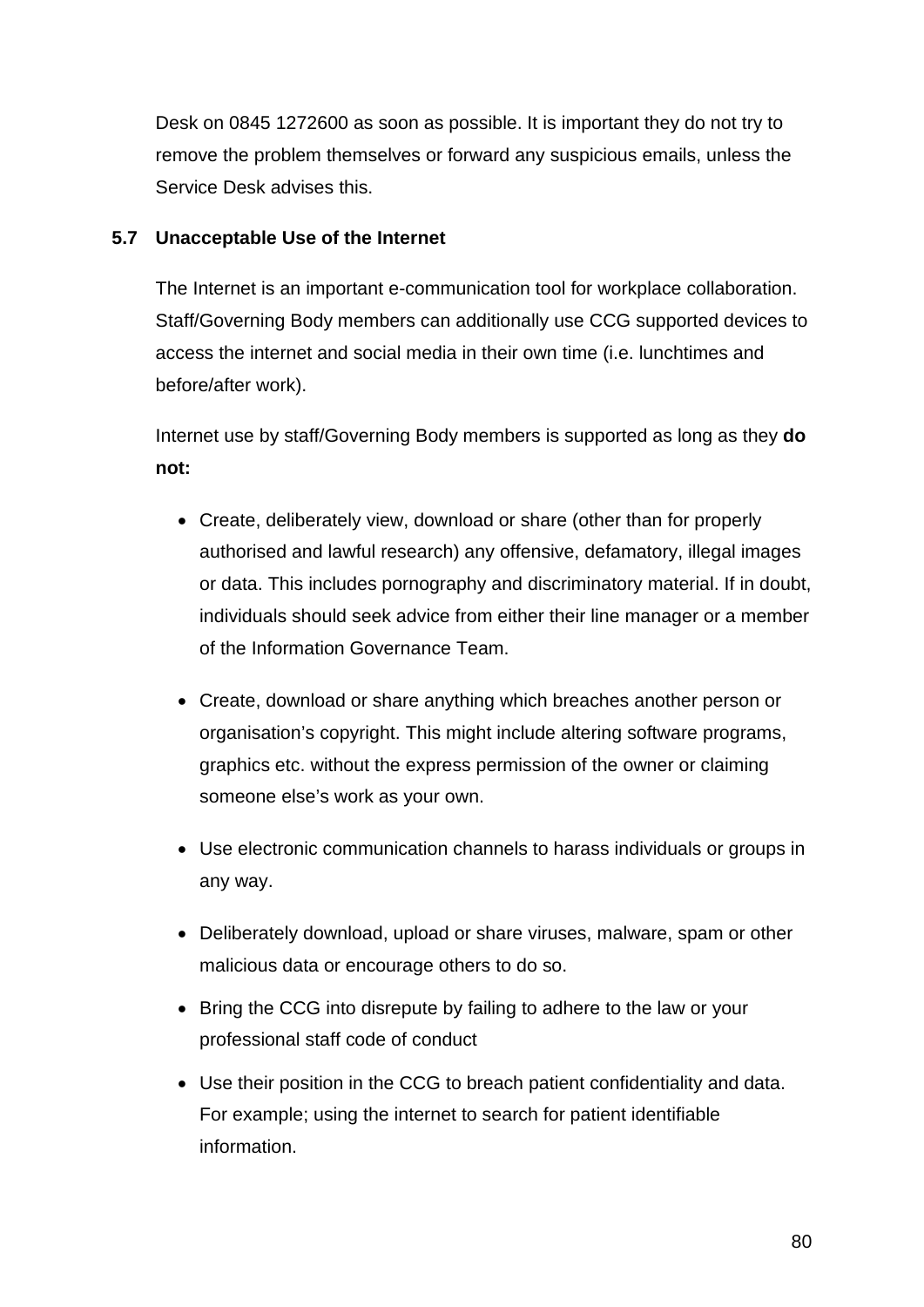#### **5.8 Unacceptable Use of E Mail and (Online Messaging)**

Although email (and online messaging software such as MS Teams or Skype for Business) or social media may feel less formal than other written communication, the law views it as being exactly the same, so individuals must not:

- Make or share libellous, defamatory, offensive, harassing, discriminatory, obscene or pornographic remarks or images. Individuals should take advice from their line manager or a member of the Information Governance Team if they are not sure that they are on the right side of the law.
- Share or forward confidential information without permission.
- Send attachments which they know contain a virus or other malware.
- Forge or attempt to forge messages or send messages using another person's email account.
- Send unencrypted emails containing confidential person identifiable information to insecure email accounts. The CCGs NHSmail email accounts are encrypted, and are therefore secure to send/receive personal confidential information. Individuals should ask a member of the Information Governance Team for support if they have any queries about the use of NHSmail for sending or receiving emails containing confidential person identifiable information or other confidential information e.g. commercially sensitive information.
- Use NHSmail email addresses to register for personal user accounts e.g. eBay, Groupon, personal social networking accounts.

Users of the NHSmail system must comply with the NHSmail Acceptable Use Policy.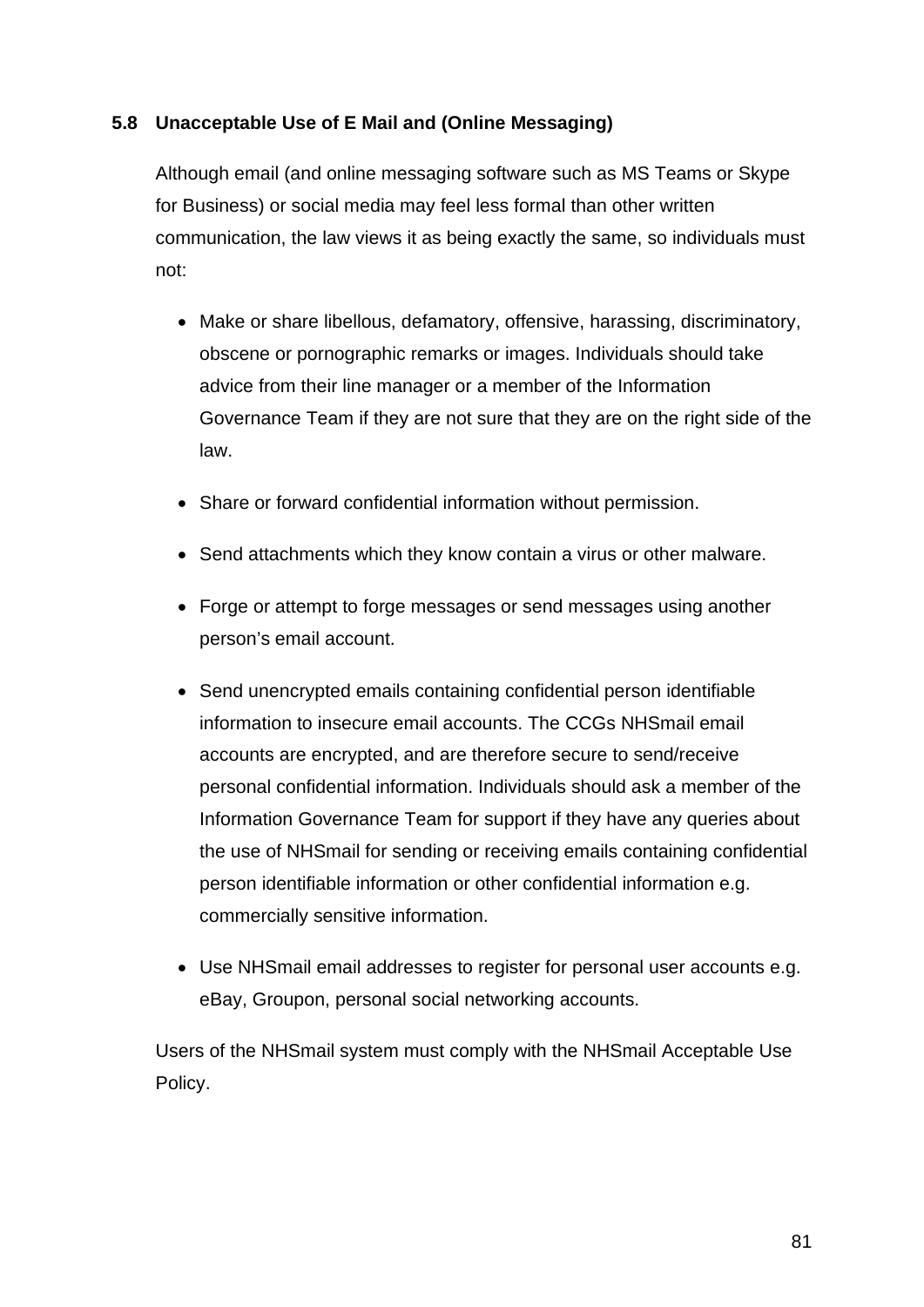#### **5.9 Third Party Access to NHSmail Accounts**

All email accounts and email content maintained on NHSmail are the property of the NHS.

The CCG reserves the right to enable third party access to email accounts in exceptional circumstances and without the prior explicit consent of the account holder i.e. to make arrangements to cover long term sickness leave. A request for access form (Appendix E) must be completed as access must be logged and authorised by the Chief Officer (or nominated deputy).

Ensure the access is time limited, with a clear window of time for the access e.g. half a day or a day, and confirming that THIS cuts off the access at the end of the window (and retaining that confirmation) and that an appropriate out of office message is added if access is a result of an individual's absence.

You should have no expectation of privacy for emails that you send or receive via the NHSmail service.

# **5.10 Emailing of Personal Confidential Information and Business Sensitive Information**

## **Using NHSmail to exchange Personal Confidential Information and Business Sensitive Information**

As email is generally deemed to be insecure it should not be treated as the standard way of communicating personal confidential information.

No unencrypted personal confidential information should be transferred by email unless there is a legal and justifiable purpose for doing so, appropriate authority, and the sending and receiving email addresses are secure, as described in the following paragraphs.

Where email is agreed as the most appropriate method of transfer for personal confidential information, it may be sent or received using the CCG email system (NHSmail)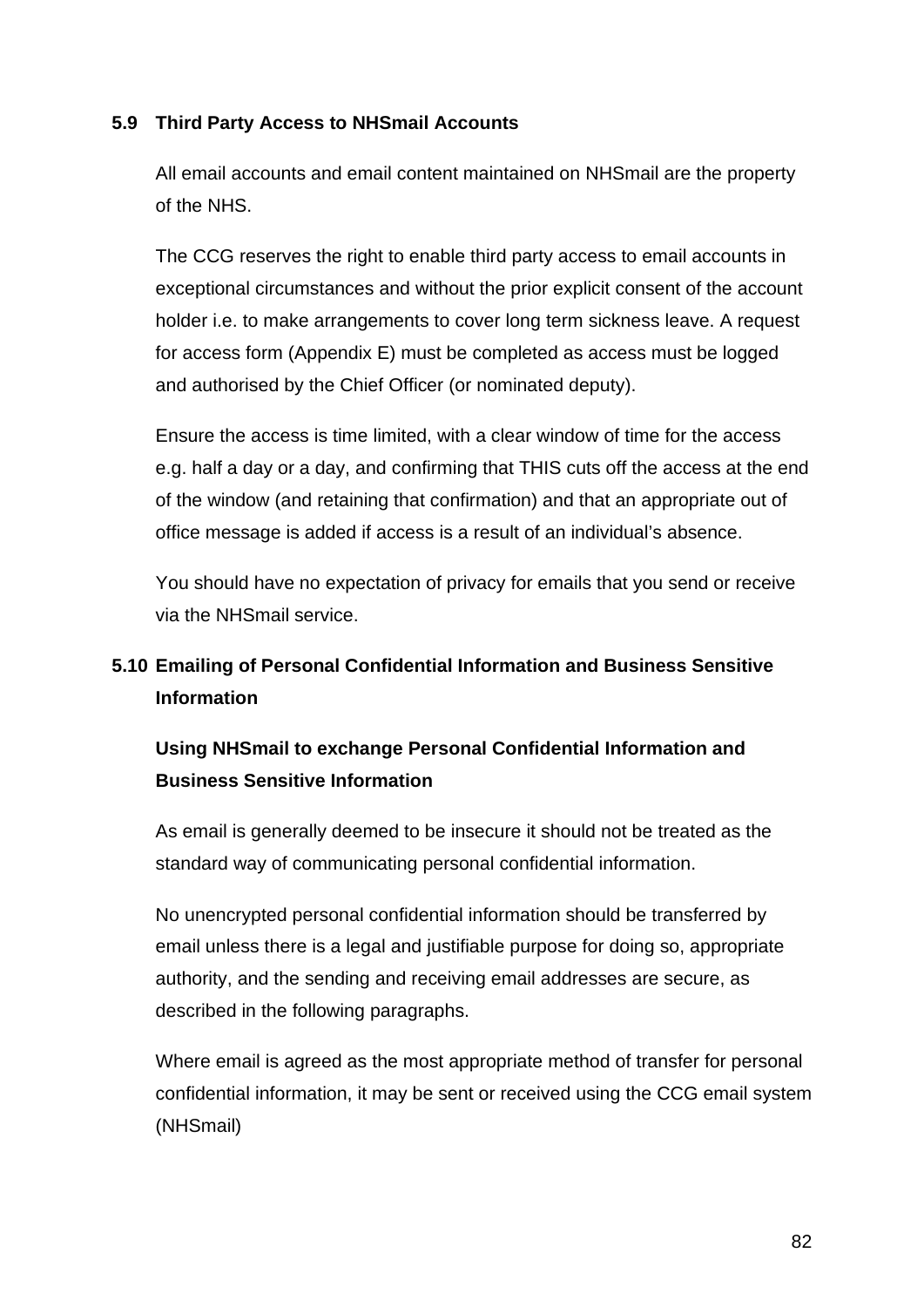NHSmail (.nhs.net) enables the safe and secure exchange of personal confidential information within the NHS and with local/central government.

#### **Between NHSmail addresses:-**

.nhs.net to .nhs.net is secure and encrypted

#### **Between NHSmail and Local/Central Government:-**

.nhs.net to .gov.uk is secure and encrypted

#### **Between NHSmail and other email accounts:-**

.nhs.net to nhs.uk or other email accounts is not guaranteed to be secure and encrypted.

## **Sending Personal Confidential Information between NHSmail and Local/Central Government**

Central Government have retired the secure email services known as Government Connect Secure Exchange (GCSX). This means that councils can no longer send and receive email through their GCSX mailboxes.

You should send and receive person identifiable or sensitive information from your **nhs.net mailbox** to council mailboxes ending in '**.gov.uk'**.

Do not assume that a staff member's name for their '**gov.uk'** mailbox is exactly the same name format as their former GCSX account. Please ensure you confirm the mailbox address before sending email to a new email address.

## **Sending Personal Confidential Information between NHSmail and other email accounts**

NHSmail includes functionality for securely sharing personal confidential information with non '.nhs.net' email accounts (e.g. @any nhs.uk etc.). This involves the recipient signing up to an encryption service to create a secure link between their email and an '.nhs.net' account.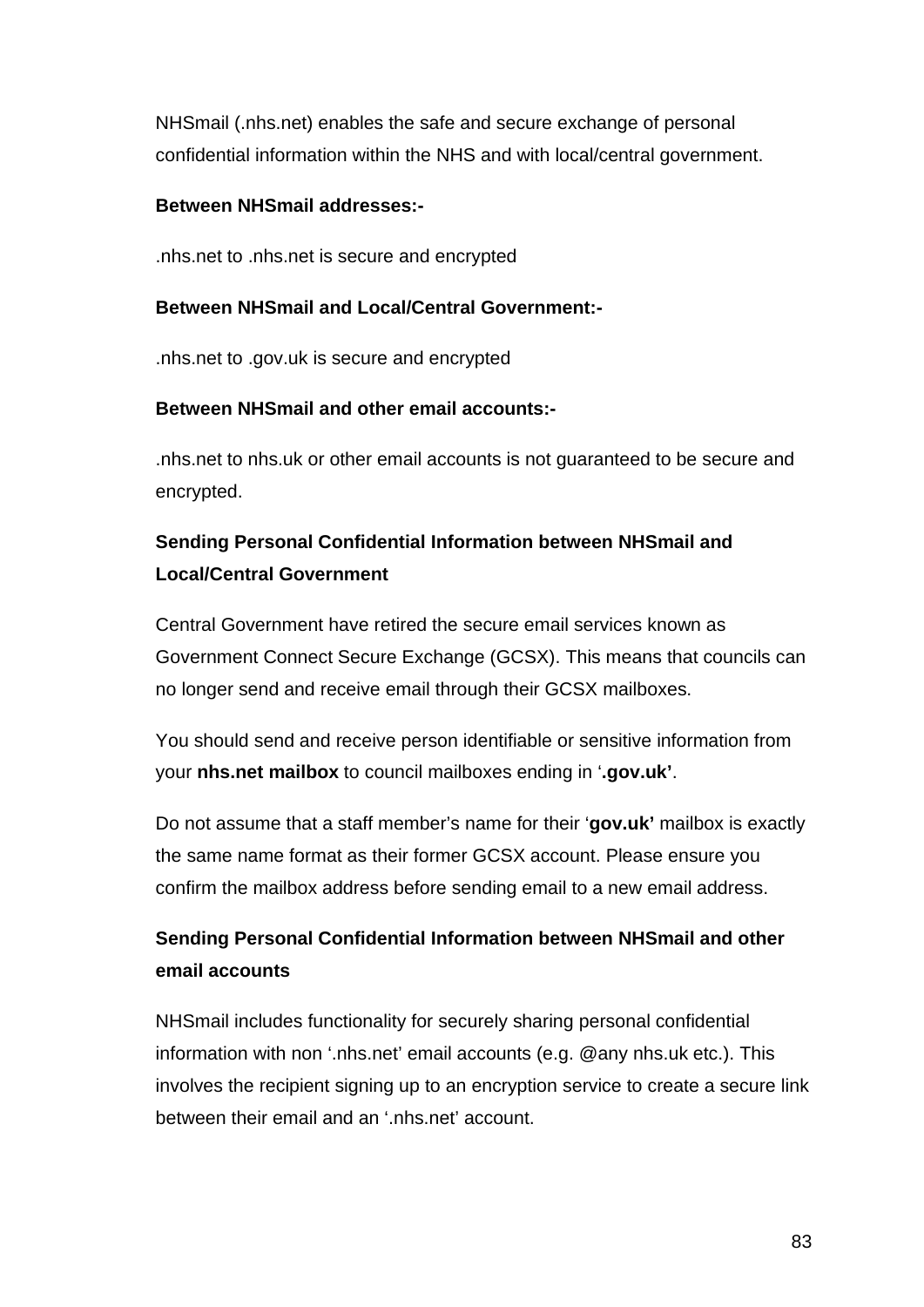In order to create this link for the first time the NHSmail user must send an email to the insecure address with **[secure]** in the subject field of the email. The word secure is not case-sensitive but it is essential that the word is placed in square brackets (these can be found next to the letter 'P' on a standard keyboard).

When a first encrypted email is received the recipient will be asked to complete a short sign up process to the encryption system. After doing this, the recipient will be able to read and reply to the email securely, as well as securely send and read any attachments.

From this time on, the recipient will be able to securely share personal confidential information with '.nhs.net' email account holders as long as any email containing personal confidential information has **[secure]** in the subject field.

Some non '.nhs.net' email domains in NHS organisations and partner organisations are now secure. For further information on sending and receiving secure emails to non '.nhs.net' email seek advice from the Information Governance Team.

Sending personal confidential information to free email accounts such as the following is prohibited without the explicit permission of the Data Protection Officer:

#### **[@yahoo.com, @gmail.com, @hotmail.com, @icloud.com, @live.com](mailto:@live.com)**

#### **Evaluating the Most Appropriate Method of Transfer**

Staff should evaluate whether email is the most appropriate method for transferring personal confidential information. Where staff are unsure they should gain approval from their line manager, who should seek advice from the Information Governance Team when necessary.

Factors that will influence whether email is a suitable approach include:

- The type of information
- Its intended use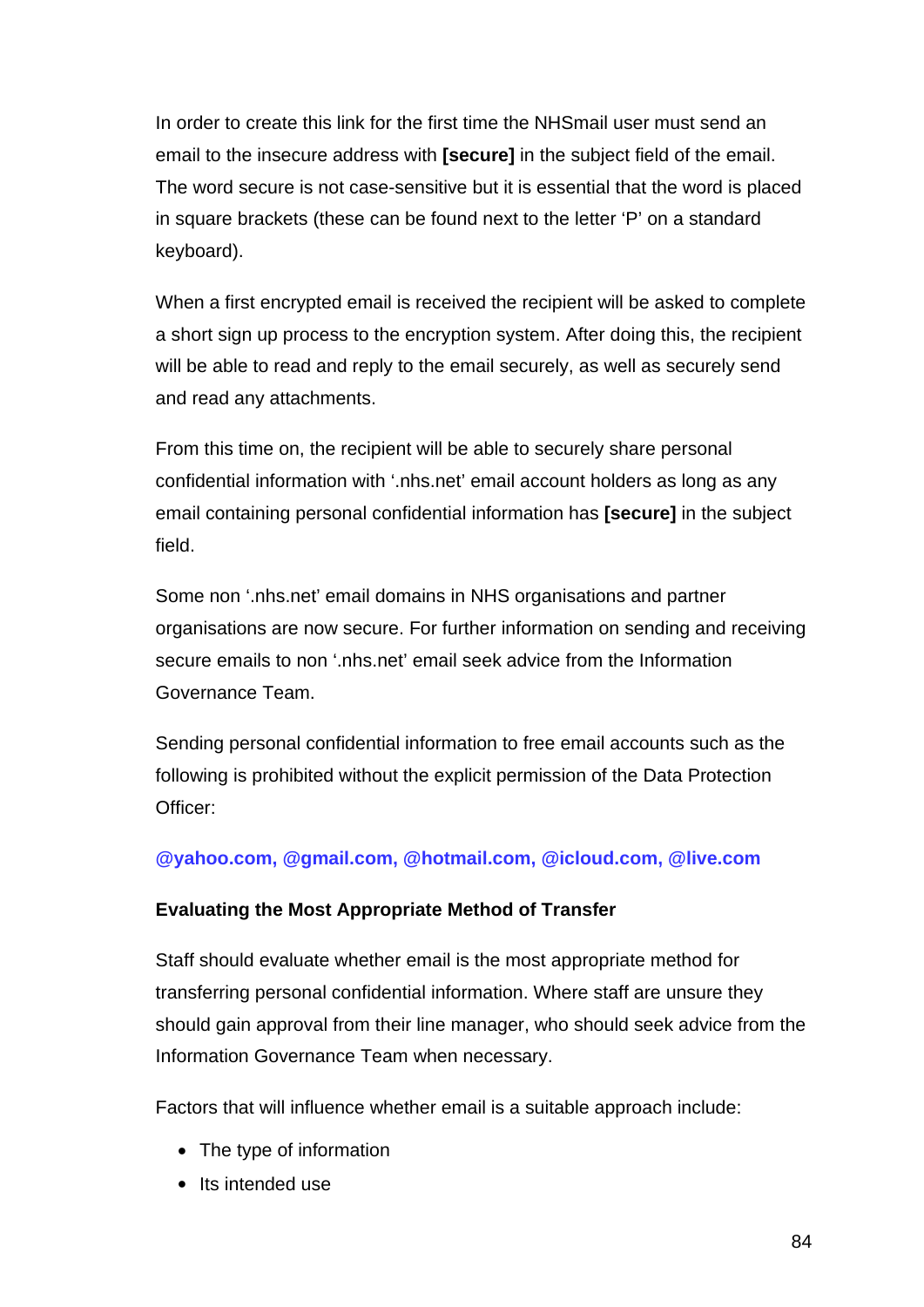- Intended frequency of transfer
- The intended recipient(s)
- Availability of common systems for sharing data (e.g. SystmOne)
- The size of the data to be transferred.

Some alternatives to sending personal confidential information via email are:

- Shared network drives.
- [THIS SafeDrop](https://safedrop.this.nhs.uk/) which allows large files or confidential data between different teams and external organisations without relying on email
- NHS Digital currently provides alternative file transfer services for specific purposes. These include:
	- o [Message Exchange for Social care and Health \(MESH\)](https://digital.nhs.uk/services/message-exchange-for-social-care-and-health-mesh)
	- o [Data Landing Platform \(DLP\)](https://digital.nhs.uk/services/data-landing-portal)
	- o [Strategic Data Collection Service Cloud \(SDCS Cloud\) -](https://digital.nhs.uk/data-and-information/data-collections-and-data-sets/data-collections/strategic-data-collection-service-sdcs) successor to **[SDCS](https://digital.nhs.uk/data-and-information/data-collections-and-data-sets/data-collections/strategic-data-collection-service-sdcs)**

If you receive unencrypted insecure personal confidential information from any email address or file transfer service you must report it to the Information Governance Team immediately. It may also be necessary to complete an incident form.

## **5.11 Keeping Personal Confidential Information Safe**

- You must never send personal, sensitive or confidential information to a non-secure email address unless it is encrypted.
- Ensure you do not include personal identifiable information in the email subject line field.
- Ensure that any exchange of personal confidential information is part of an agreed process. This means that both those sending and receiving the information know what is to be sent, what it is for and have agreed how the information will be treated.
- Make sure the information is shared only with the people who are authorised to have it. Emails containing personal confidential information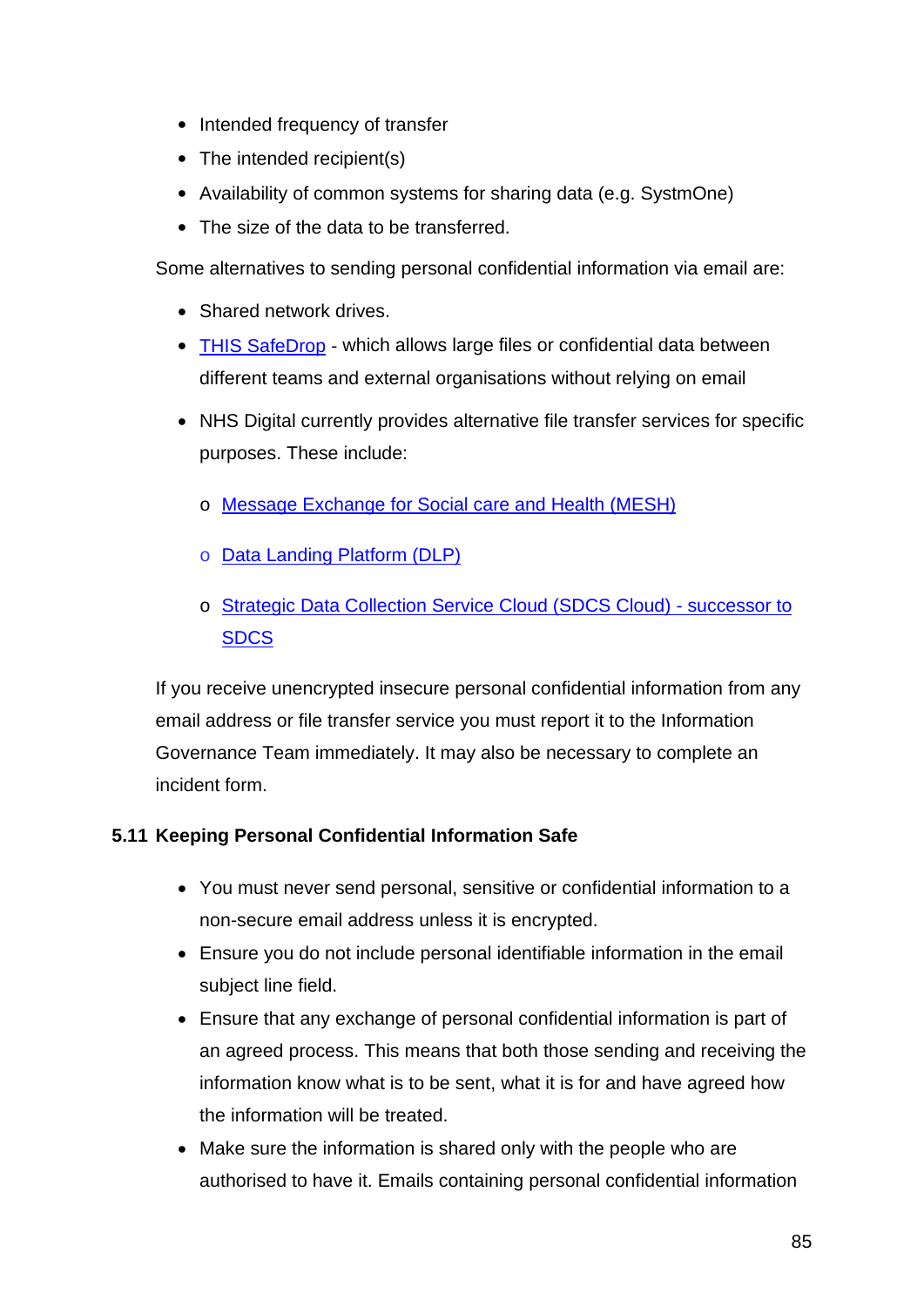should only be sent to those with a legitimate reason for receiving the information, and only minimal, relevant information should be shared. Caldicott and local information governance principles should apply whenever personal or sensitive information is exchanged.

- Consider whether information being transferred by file attachment could be protected from casual viewing by placing a password on the file being transferred. Speak to your line manager or the Information Governance Team for advice.
- Consider whether the information can be anonymised when sent by email. Anonymised information can be sent using the email system without using any protective measures.
- You must not hold sensitive or personal information in your calendar if your calendar may be accessed by other people. Seek advice from the Information Governance Team if you believe there is a business requirement to hold such information in a calendar.
- Where the email recipient is based outside the United Kingdom, seek advice from the Information Governance Team in the first instance.

#### **5.12 Personal Responsibility**

# **All staff are personally responsible for correctly addressing and for sending personal confidential information in a secure manner by email.**

It is your responsibility to check that you are sending email to the correct recipient, as there may be more than one person with the same name using the NHS mail service. Always check that you have the correct email address for the person you wish to send to – this can be done by checking their entry in the NHS Directory.

It is your responsibility to ensure your details in the NHS Directory are correct and up to date.

#### **5.13 Emailing Service Users**

Email can be an efficient communication method between staff and service users. The form in Appendix G should be used before communicating sensitive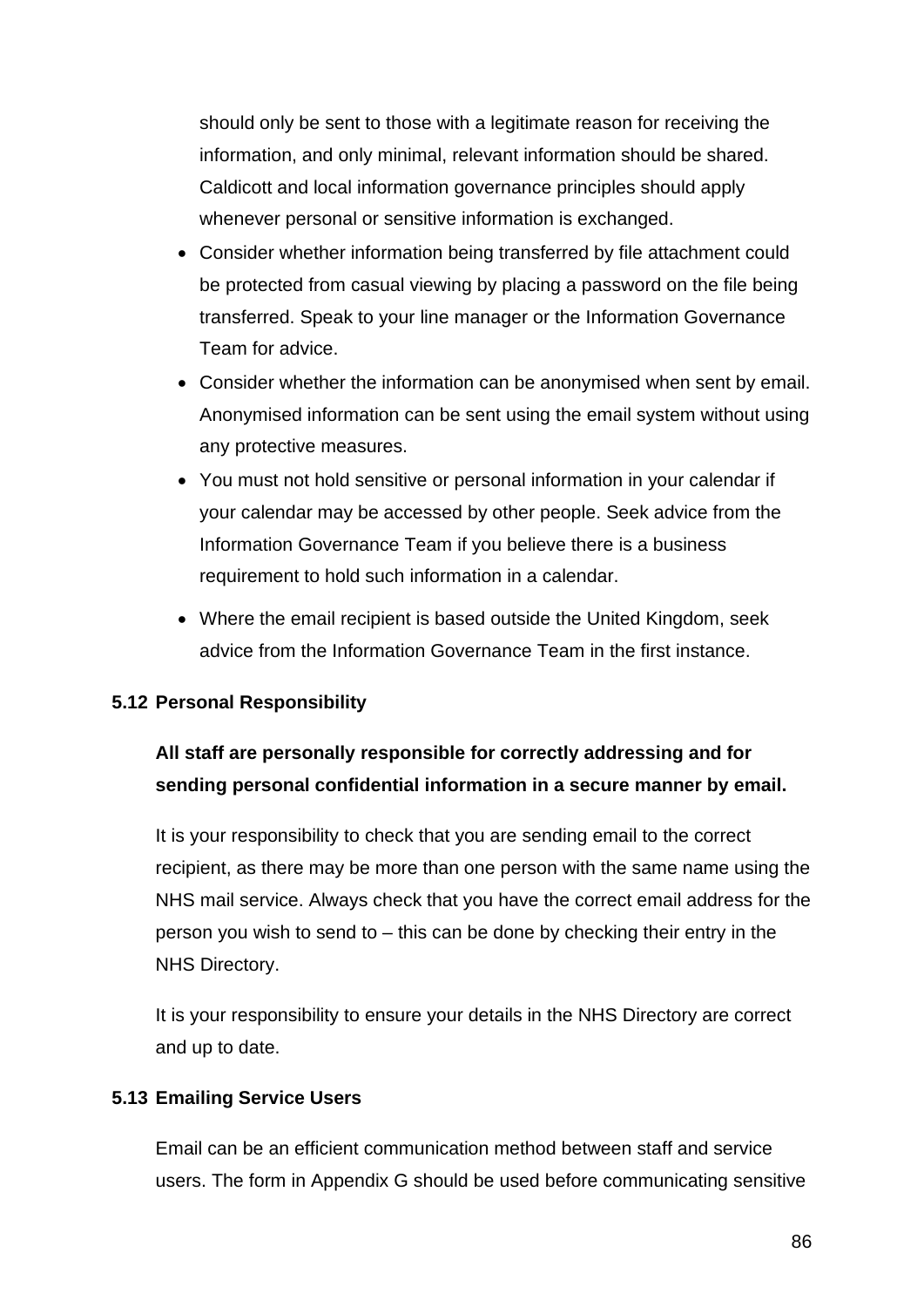personal information with service users by email, where service users have made a specific request to communicate via this method.

The risks associated with emailing service users include but are not limited to:

- Email to public internet email address (e.g. Jane@googelmail.com) is not secure at any point.
- A virus could spread personal and sensitive email to other computers
- If an attachment is used then a 'cached' copy of the correspondence will reside on the computer that the email is opened on (the service users) and may be able to be accessed by others who have access to their computer.

#### **5.14 NH mail and Home / Remote Working Responsibilities**

NHS mail may be used outside the NHS network on any computer with an internet connection, via a web based interface. However you are personally responsible for the information security and confidentiality of e-mail in your NHS mail account and must observe the following conditions when accessing NHS mail at home or other remote locations outside the NHS:-

- Log in at the NHSmail website: www.nhs.net
- **If using a non CCG organisation device you must ensure** the "This is a Private Computer" tick box option is **unticked.** This will enable you to safely view file attachments without them downloading to the computer device hard drive.
- Be aware that if you tick "This is a Private Computer" when logging in, this will enable file attachments to be downloaded to the computer and could put you and the organisation at risk. **Do not** download any confidential or other work related information to a non-organisation device.
- Only print confidential information when you are certain that you will always collect the printouts immediately and secure them
- Ensure that you are not overlooked by family members and others with no right to see the information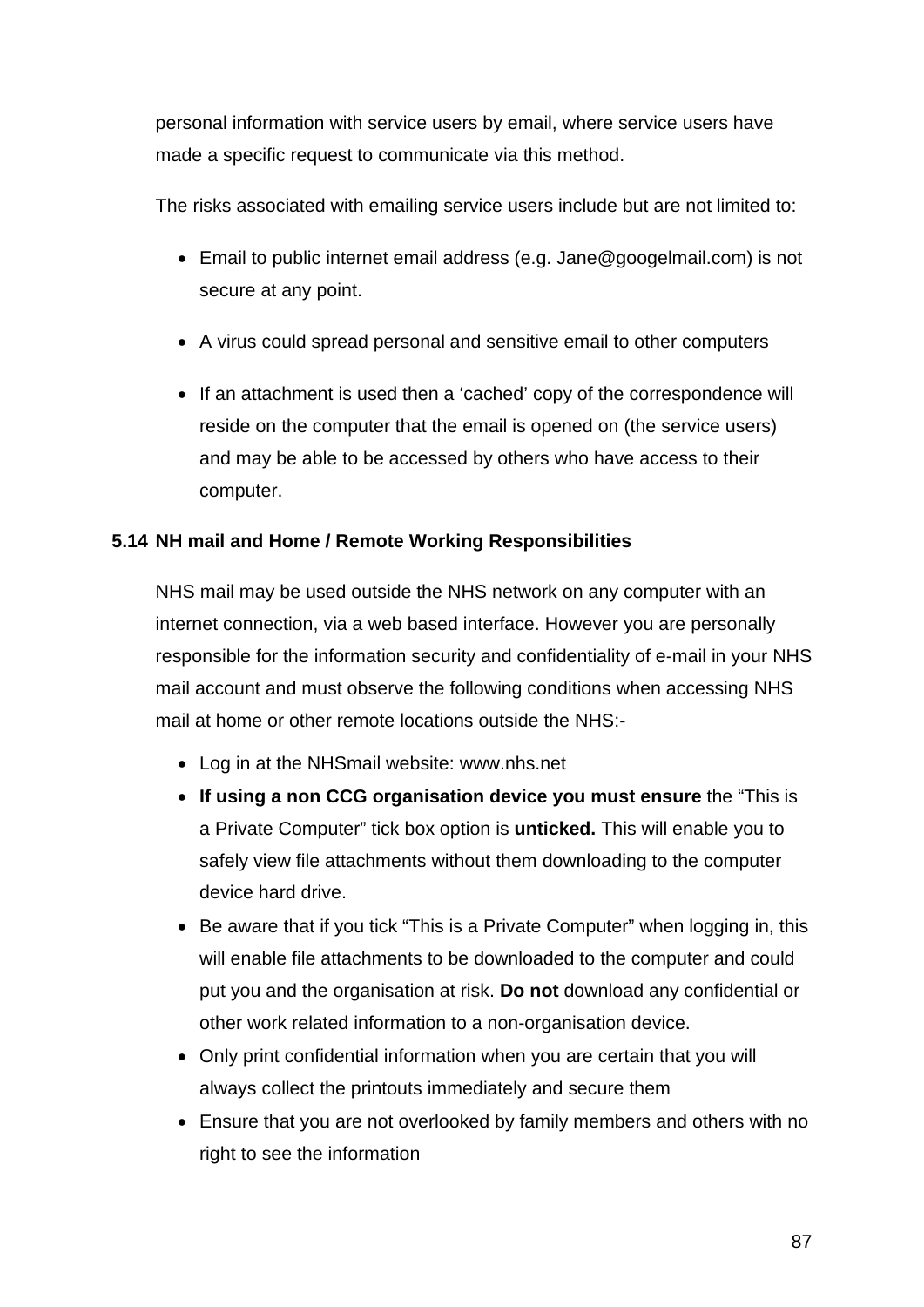- Do not record your password on a non-organisation device
- Log out of the NHSmail application when not in use
- Do not leave the NHSmail application logged in when unattended.

If you believe you have a specific requirement to work from home, please talk with your line manager in the first instance.

#### **5.15 NHS mail and Use of Mobile Devices**

Mobile phones, handsets or tablets that can be used to make phone calls, will have the technical ability to connect to NHSmail. In the context of this policy, a laptop computer is not defined as a mobile device.

You **must** obtain approval from the CCG to use a personal device with NHSmail to ensure you comply with local information governance requirements and NHS policy on encryption. Please speak to the Information Governance Lead in the first instance.

#### **5.16 Email Best Practice**

A well written and structured email helps to enhance and improve image and reputation (both at an individual and organisational level). Staff are encouraged to follow the best practice guidelines below:

- $\checkmark$  Include your name, job title and contact number(s);
- $\checkmark$  Use the spell checker!
- $\checkmark$  If you need a reply to your email by a particular date, say so;
- $\checkmark$  Only mark emails as important if they really are important;
- $\checkmark$  Check that you have addressed the email to the correct recipient(s) and/or distribution list. Take care when using the 'auto complete' feature to address emails as it can be easy to address the email to the wrong recipient(s);
- $\checkmark$  Don't clutter inboxes use to: and cc: wisely, ask yourself if that person really needs to see the email?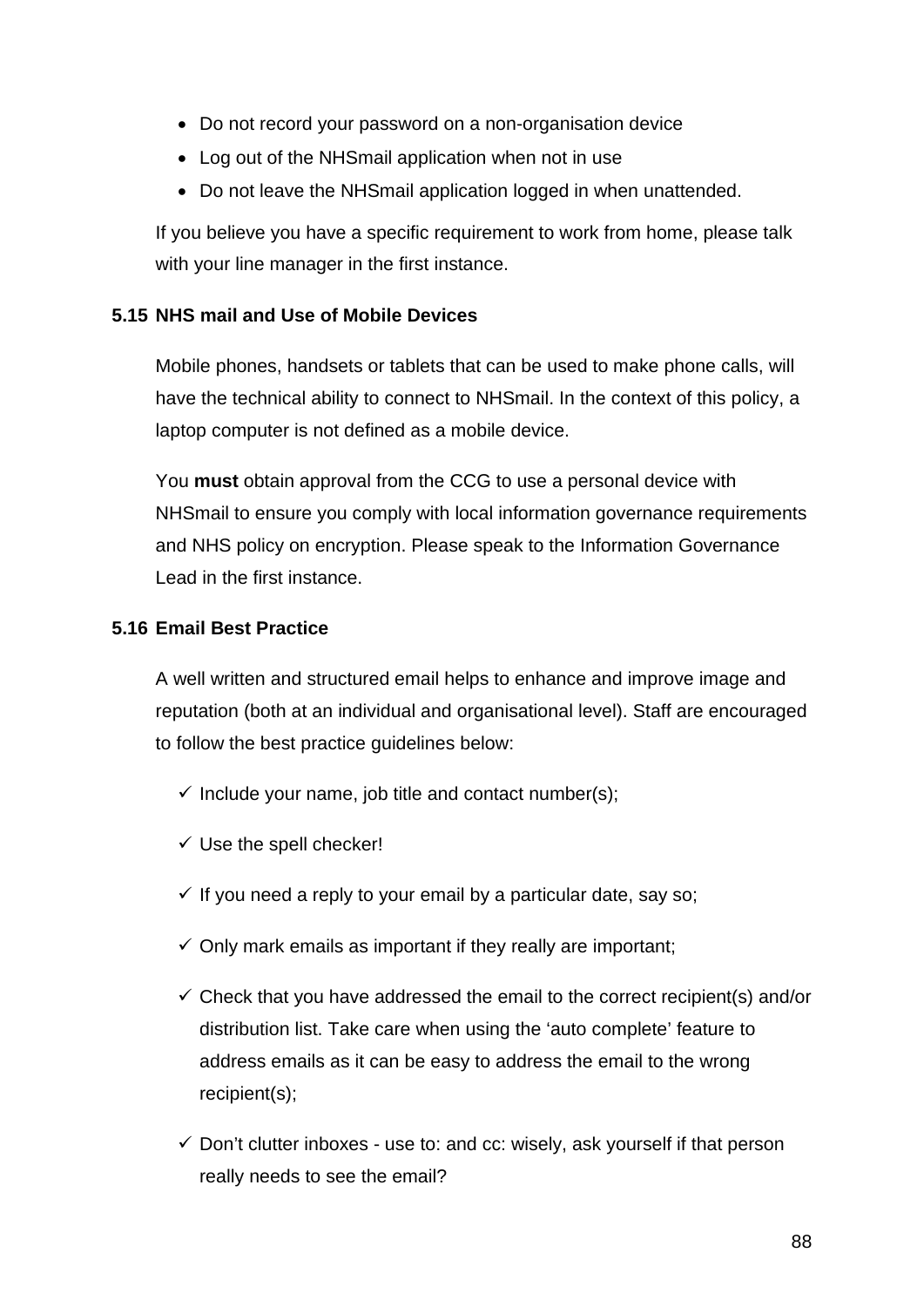- $\checkmark$  Answer emails as quickly as possible;
- $\checkmark$  Think before using 'Reply to all'. Only use 'Reply to all' if you really need your message to be seen by each person who received the original message.
- $\checkmark$  Only print emails if you really need to for work purposes;
- $\checkmark$  Use your 'out of office' when you know you won't be picking up messages for a while. Give your return date and an appropriate individual's name/number as a contact for anything urgent;
- $\checkmark$  Don't use your mailbox as an electronic filing cabinet. Manage your mailbox and delete any sent/received messages you don't need to retain and empty your 'deleted items' folder regularly;
- $\checkmark$  Where you identify emails which need to be retained in line with minimum record retention periods, these must be saved within the relevant corporate filing system (paper or electronic) and deleted from your mailbox. For further information please refer to the section called ['Emails](#page-114-0)  [as Records'](#page-114-0) in the Records Management and Information Lifecycle Policy at Chapter 6. If you are unsure how to save emails to the shared drive area, seek advice from your line manager. When moving your NHSmail account between health and care organisations, it is your responsibility to ensure any data relating to your role is archived appropriately and is not transferred to your new employing organisation in error.
- $\checkmark$  Be aware that emails saved in the 'Deleted Items' folder are classed as being reasonably accessible for the purposes of searches for information under the Freedom of Information Act.

#### **5.17 Text Messaging and WhatsApp**

Text messaging and the use of WhatsApp are becoming more common in the NHS, in particular for use in crisis communications.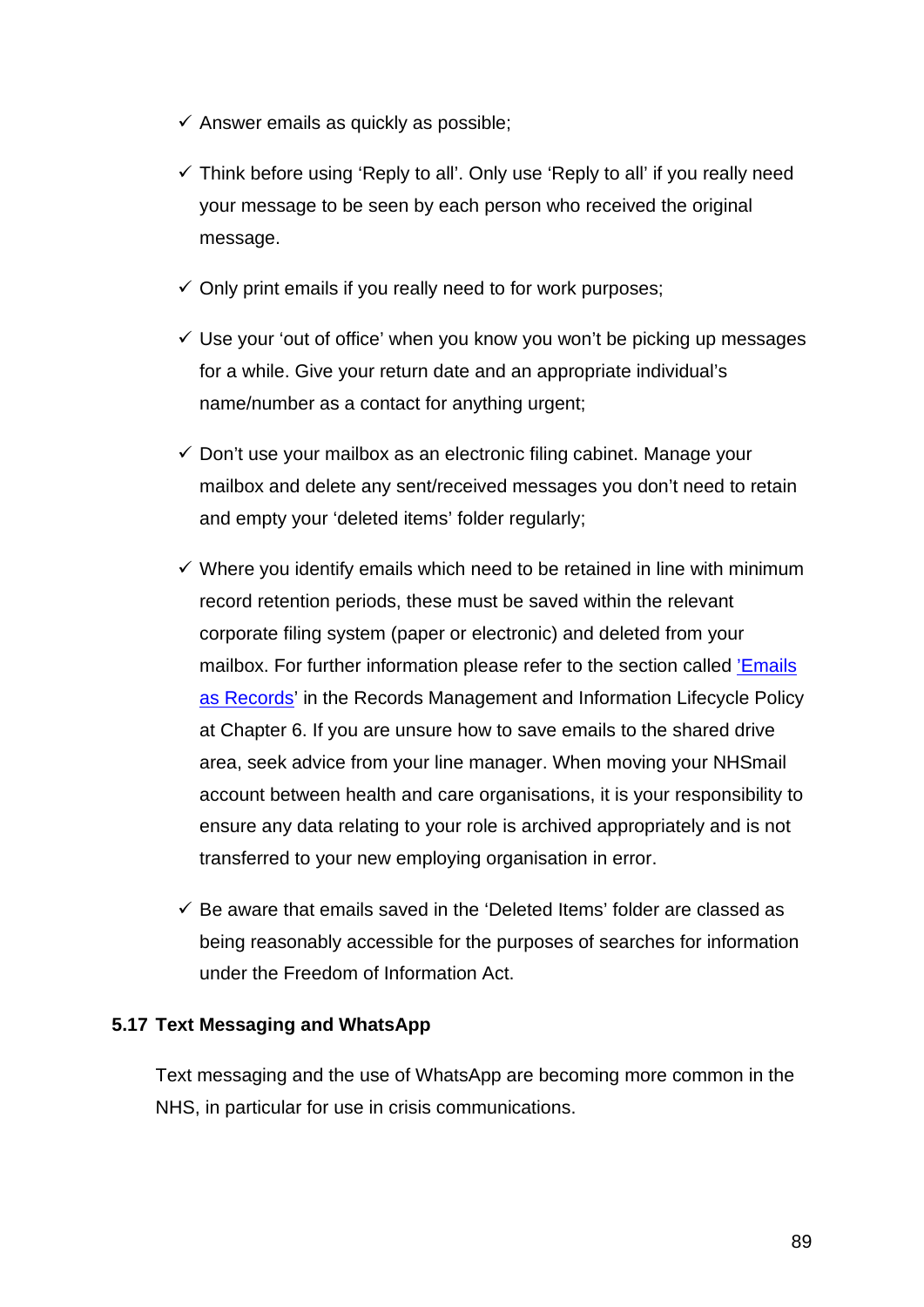There are, however, some important data protection considerations surrounding the use of these systems, including:

- The transfer of sensitive data across unregulated servers outside the European Economic Area (EEA)
- Compliance with data protection requirements regarding 'fair processing', individuals' rights, and records management
- Data protection security risks, including using your own device for work purposes.

A proportionate approach is therefore needed: staff need to balance the benefits and risks of instant messaging depending on the purpose for which they wish to use it (e.g. using it in an emergency versus as a general communication tool). Staff should also remember that work related communication sent and received via these 'media' are also subject to Freedom of Information and data protection law.

Below are key guidelines which **must** be adhered to, should staff and Governing Body members need to communicate via text or WhatsApp:

- Please speak to your line manager should you require a work mobile phone to complete your work related duties.
- The security features of an app can help ensure that your message stays private between you and the intended recipient or recipients. WhatsApp has end-to-end encryption (AES 256) and therefore would be suggested as the primary messaging application
- Do not use patient identifiable data when communicating via text messaging or WhatsApp
- Remember that instant messaging conversations may be subject to disclosure laws such as freedom of information and data protection  $-$  as such, be professional in your tone and be careful with personal comments and opinions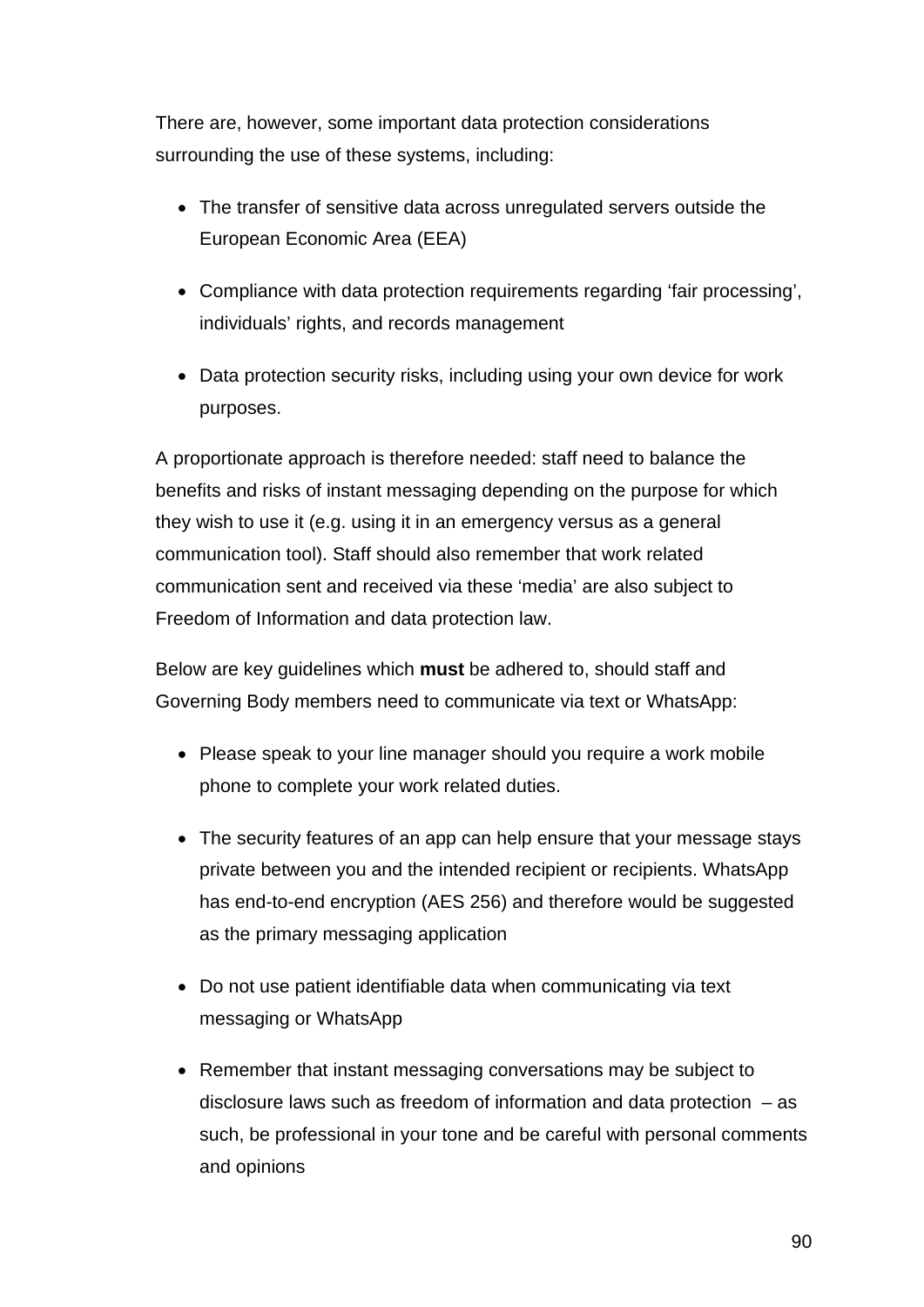- Text and WhatsApp messages should be kept and recorded appropriately in line with any record management responsibilities e.g.- due to a major incident. Where you identify messages and content (transcribed if required) which need to be retained, these should be saved for the minimum required retention time in the relevant filing system on the shared drive or relevant paper record. For further information please refer to the section called ['Emails as Records'](#page-114-0) in the Records Management and Information Lifecycle Policy at Chapter 6.
- Keep your device secure and in sight:
	- o Don't allow anyone else to use your device
	- o Set your device to require a passcode immediately, and for it to lock out after a short period of not being used
	- o Disable message notifications on your device's lock-screen
	- o Enable the remote-wipe feature in case your device is lost or stolen.
- The following particular care should be taken when using WhatsApp primarily:
	- o Ensure you are communicating with the correct person or group, especially if you have many similar names stored in your personal device's address book
	- o If you are an instant messaging group administrator, take great care when selecting the membership of the group, and review the membership regularly
	- o Switch on additional security settings such as two-step verification
	- o Review any links to other apps that may be included with the instant messaging software and consider whether they are best switched off
	- $\circ$  Separate your social groups on instant messaging from any groups that share clinical or operational information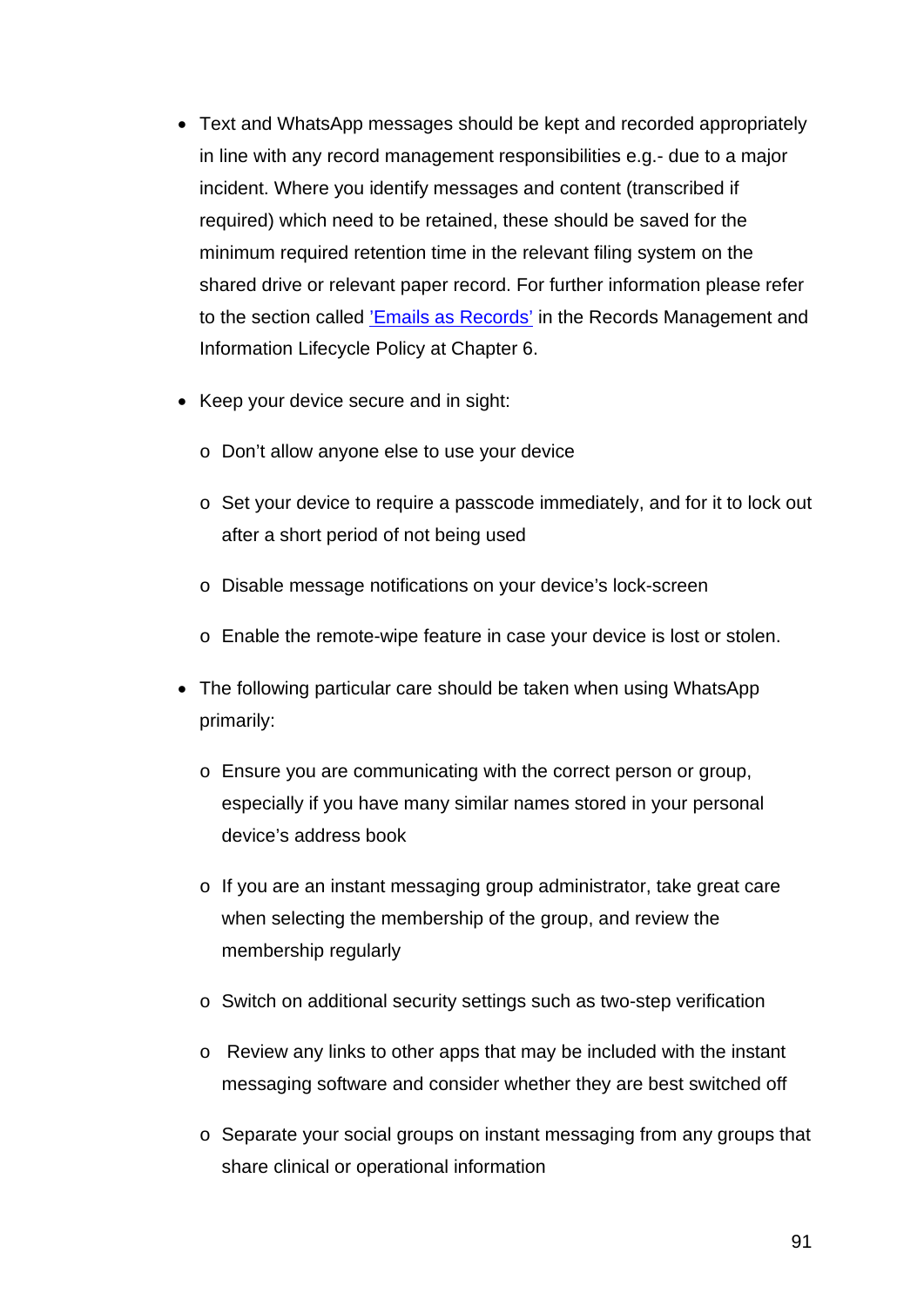• Unlink the app from your photo library.

#### **5.18 Using Microsoft Teams or other Collaboration Tools**

Microsoft Teams and other collaboration tool support individuals in working together through the use of voice/video conferencing, chat messaging, file sharing, and collaborative file editing. All information captured by MS Teams including audio/video recordings, chat messages and file transfers could be disclosable under Freedom of Information and Data Protection legislation (subject access).

A functionality of MS Teams, associated with voice/video conferencing is the ability to record meeting events which take place through the MS Teams interface. Where a recording of an event has been agreed the attendee must be made aware that the meeting is to be recorded, prior to the meeting starting.

#### **5.19 Unacceptable Use of Social Media**

Social media means web-based tools which allow users to communicate with each other across the worldwide web. This includes blogs, message boards, social networking and content sharing websites (such as [Facebook,](http://www.facebook.com/) [Twitter,](http://twitter.com/) LinkedIn, Instagram, WhatsApp, [YouTube\)](http://www.youtube.com/). Social media allows peer to peer communication and development of new 'virtual' communities.

Social media is a platform which will allow the CCG to interact with stakeholders in order to enhance its profile, provide information about the role and aims of the organisation, make professional and developmental contacts, and to gauge and understand the views of stakeholders such as patients. There are risks, however, associated with the use social media.

The CCG recognises that staff may wish to participate in social media sites out of work time for personal use. However, when someone identifies their association with the CCG and discusses their work or work-related matters, they are expected to behave appropriately and in ways that are consistent with the CCG's values and policies. It is important to consider perception, and even if a member of staff does not specifically identify their association with the CCG,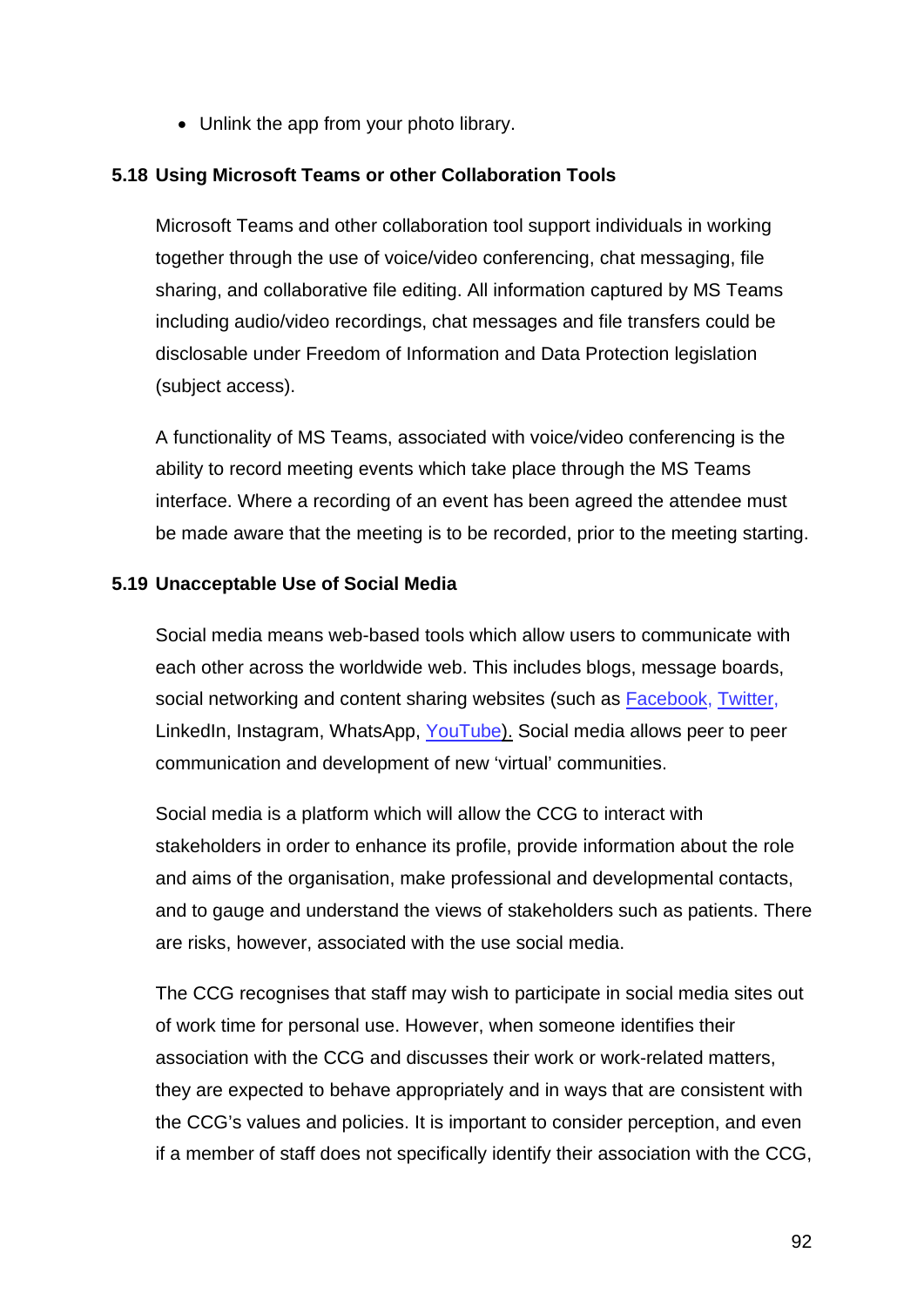other information may connect them to the CCG and as such, it is expected that the values and policies of the CCG should be upheld. Some registered professions have introduced guidance in relation to social media, linked to professional codes of conduct. It is the responsibility of all staff and Governing Body members, to be familiar with and adhere to, their professional codes of conduct and associated guidance.

It is important to recognise that even the strictest privacy settings have limitations. This is because, once something is online, it can be copied and redistributed. If you are unsure whether something you post online could compromise your professionalism or your reputation, or that of the CCG, you should think about what the information means for you in practice and how it may be perceived. It is important to consider who and what you associate with on social media. For example, acknowledging someone else's post can imply that you endorse or support their point of view.

The same conditions for confidentiality and security of information (where it relates to CCG information) will apply for personal use as it does when using the information in a work setting. If a member of staff makes reference, in a personal capacity, to the CCG or the wider NHS then this must be clearly distinguishable from their professional capacity.

When accessing social media for personal use, remember that the information you give about yourself may link you to the organisation and leave your comments open to being interpreted as the views of the organisation. When using social media:

- Remember that these sites are a public forum and form part of a network. At no time should staff assume that any entries will remain private.
- Staff are reminded that they are personally responsible for the content published and that these items may remain on these sites for a very long time.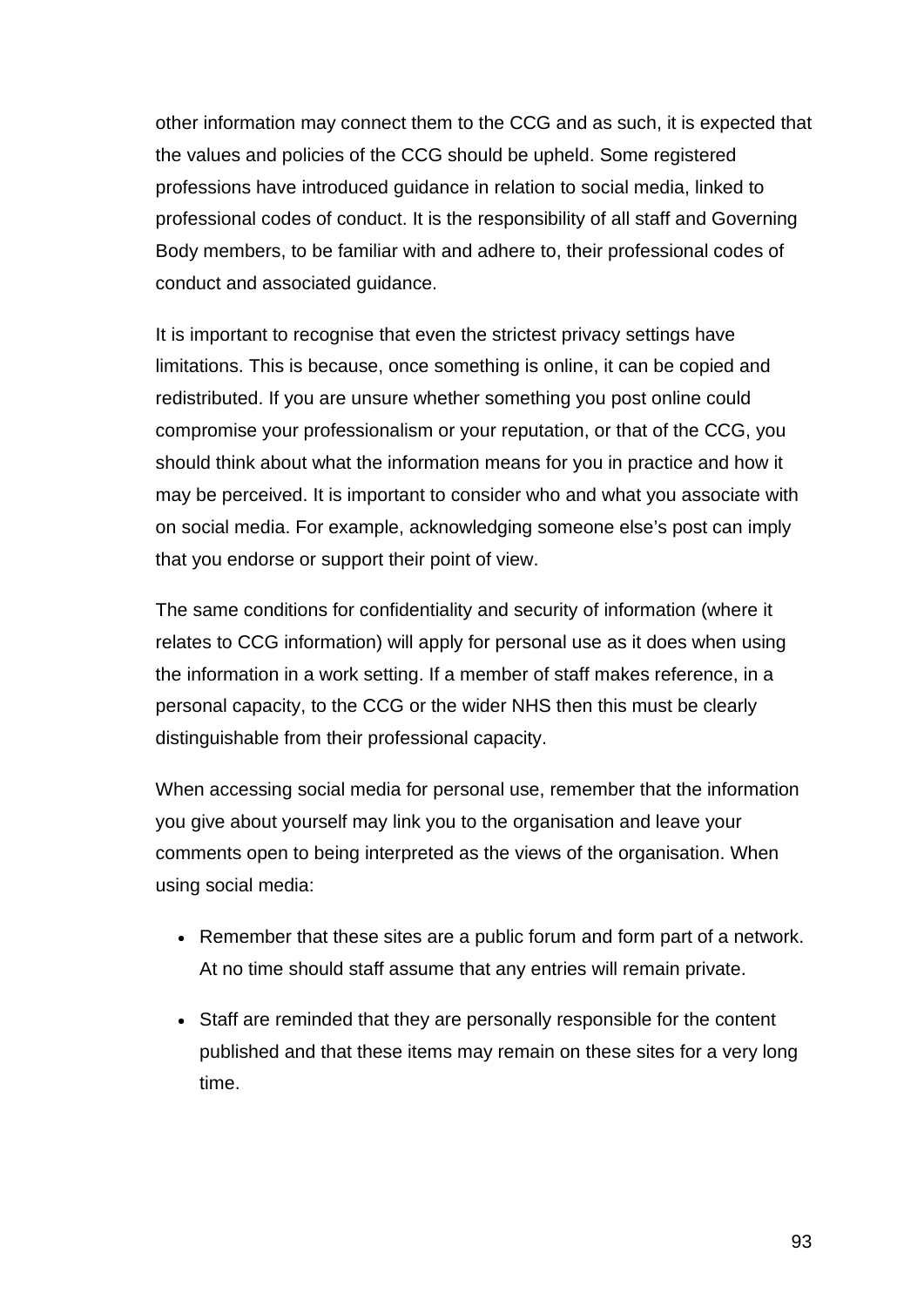- Be aware that online comments are usually permanent; they can be republished in other media and that anything said may attract media interest.
- Remember that they are an ambassador for the CCG.
- Be responsible and be honest at all times.
- Share insight or information gained via social media with others where appropriate.
- Be credible, accurate and fair.
- Never give out personal details such as home address and private phone numbers.
- Take advice from a senior manager and/or the communications team if in doubt.
- Stay within the law and be aware that libel, defamation, intellectual property law (patents, trademarks and copyright) and [data protection laws](http://www.ico.gov.uk/what_we_cover/data_protection.aspx) apply.
- Do not use your position at the CCG to breach patient confidentiality and data. For example; using social media to search for patient identifiable information.
- Do not post defamatory, derogatory or offensive comments on the internet about staff, patients, their work or the CCG.
- Do not reveal or use any confidential or personal information about patients, or staff.

Individuals whose use of social media brings themselves, the CCG or staff into disrepute or may be perceived as doing so, may be subject to disciplinary action in line with the CCG's Disciplinary Policy and Procedure.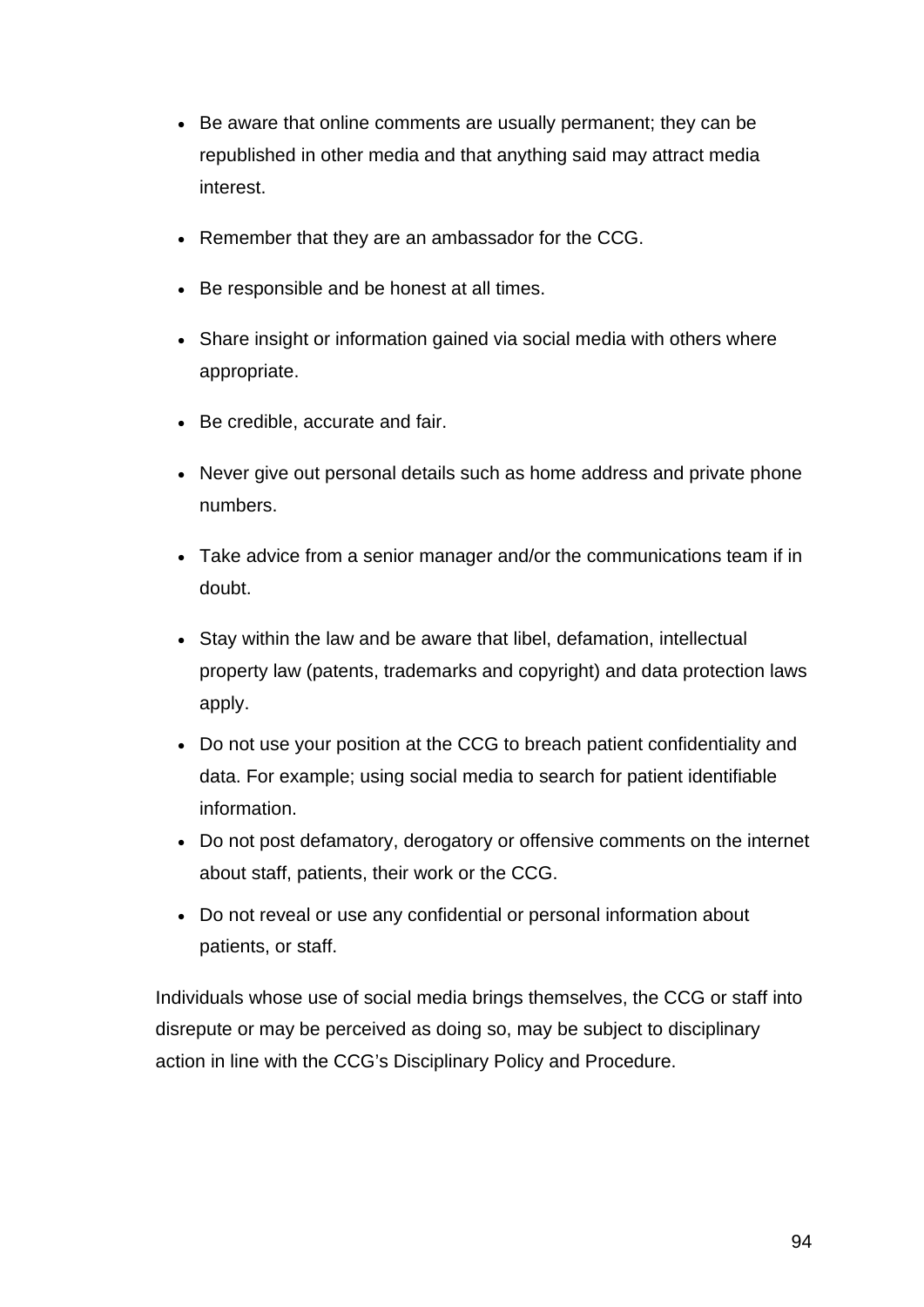#### **5.20 Guidelines for Using Social Media**

Staff/Governing Body members must take the following into consideration when using social media:

- $\checkmark$  Know and follow the CCG's Electronic Communication and Social Media Policy and Procedure, along with [associated policies and procedures](#page-124-0) (set out in Section 7.5 of Chapter 7).
- $\checkmark$  Understand your responsibilities to stay within the law and not bring your employer into disrepute.
- $\checkmark$  Respect intellectual property (copyright, patents and trademarks), fair use and financial disclosure laws.
- $\checkmark$  Ask and seek permission to publish or report on conversations that are meant to be private or internal to either CCG. Don't cite or reference colleagues, services or organisations without their approval. When you do make a reference, where possible link back to the source.
- $\checkmark$  Do not post any patient identifiable information, including photographs of members of the public without explicit consent
- $\checkmark$  Respect your audience. Don't use ethnic slurs, personal insults, obscenity, or engage in any conduct that would not be acceptable in the workplace. You should also show proper consideration for others' privacy and for topics that may be considered objectionable or inflammatory such as politics and religion.
- $\checkmark$  Be aware of your association with the CCG and other NHS organisations in online spaces. If you identify yourself as a CCG / NHS staff member, ensure your profile and related content is consistent with how you wish to present yourself with colleagues and the general public.
- $\checkmark$  Don't pick fights, be the first to correct your own mistakes
- $\checkmark$  Don't alter previous posts without indicating that you have done so.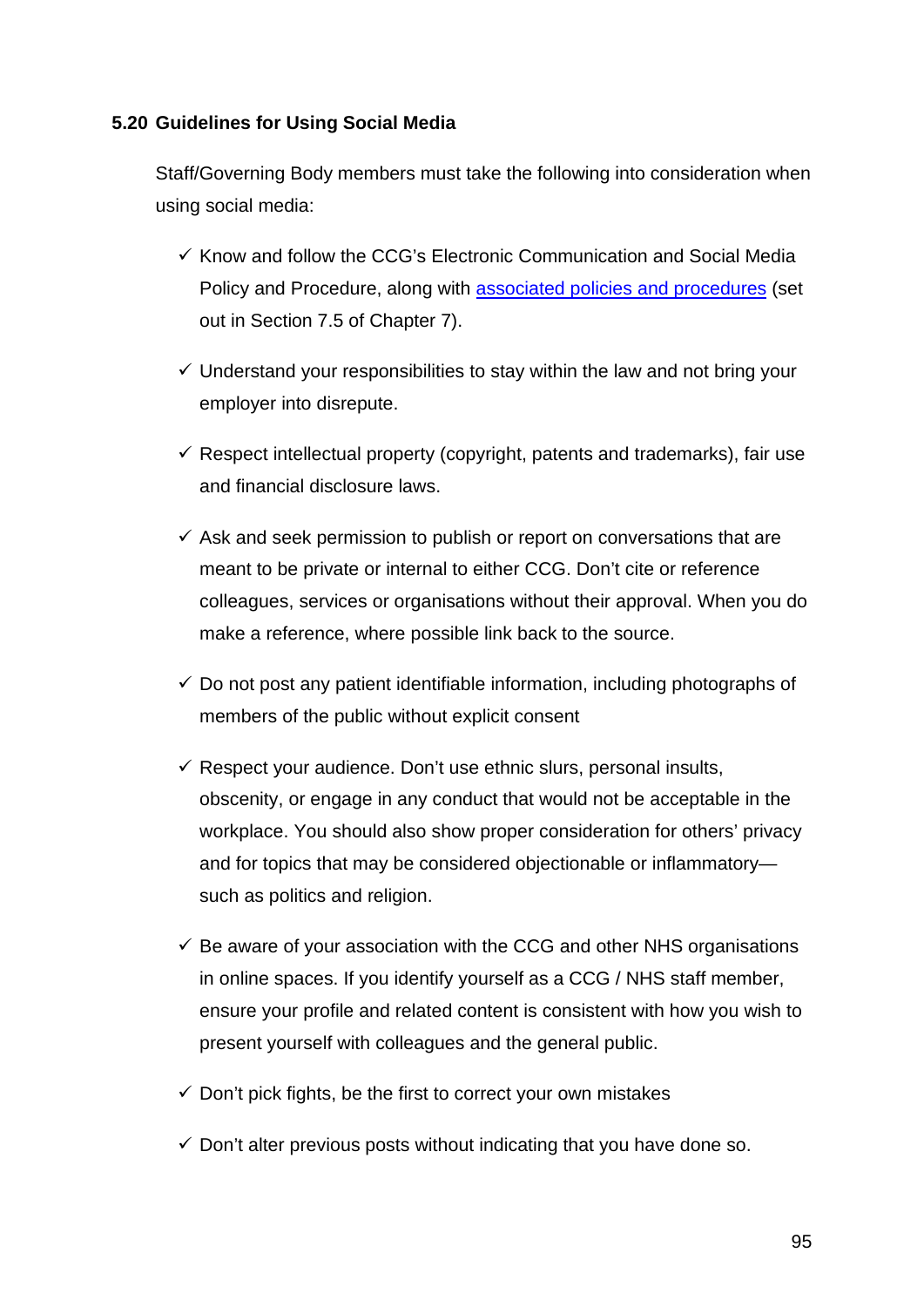$\checkmark$  Try to add value. Provide worthwhile information and perspective. The NHS brand is well respected and enhanced by its people. What you publish may reflect on the CCG's reputation or the NHS as a whole.

Please read [Appendix H](#page-147-0) of Chapter 8 for social media guidance.

#### **5.21 Setting up a Corporate Social Media Account**

CCG staff are not permitted to set up "business use" groups, blogs or any other form of social media which is CCG branded or contains content for which the CCG owns the copyright. In addition, patient information is forbidden to be shared on such groups.

The CCG has a number of social media channels which are monitored and managed by the central Communications Team. These include:

#### **Twitter**

- [@NHSWakefieldCCG](https://twitter.com/NHSWakefieldCCG?ref_src=twsrc%5Egoogle%7Ctwcamp%5Eserp%7Ctwgr%5Eauthor)
- [@NHSVanguardWake](https://twitter.com/nhsvanguardwake?lang=en)

#### **Facebook**

[@HealthyWakefield](https://www.facebook.com/HealthyWakefield)

The CCG asks that staff / Governing Body members utilise the CCG's established social media channels and contact the CCG's Communications Team to discuss any relevant information to be shared on social media.

Organisations hosted by the CCG are viewed as separate entities and are able to create and host their own, organisational-branded social media accounts. However, these host organisations must act within the constraints of this Policy and be responsible for the content of their own accounts.

For more information, please speak to the CCG's Communications Team.

## **5.22 Social Media Support, Training and Advice**

Before beginning to use a social media channel, consider: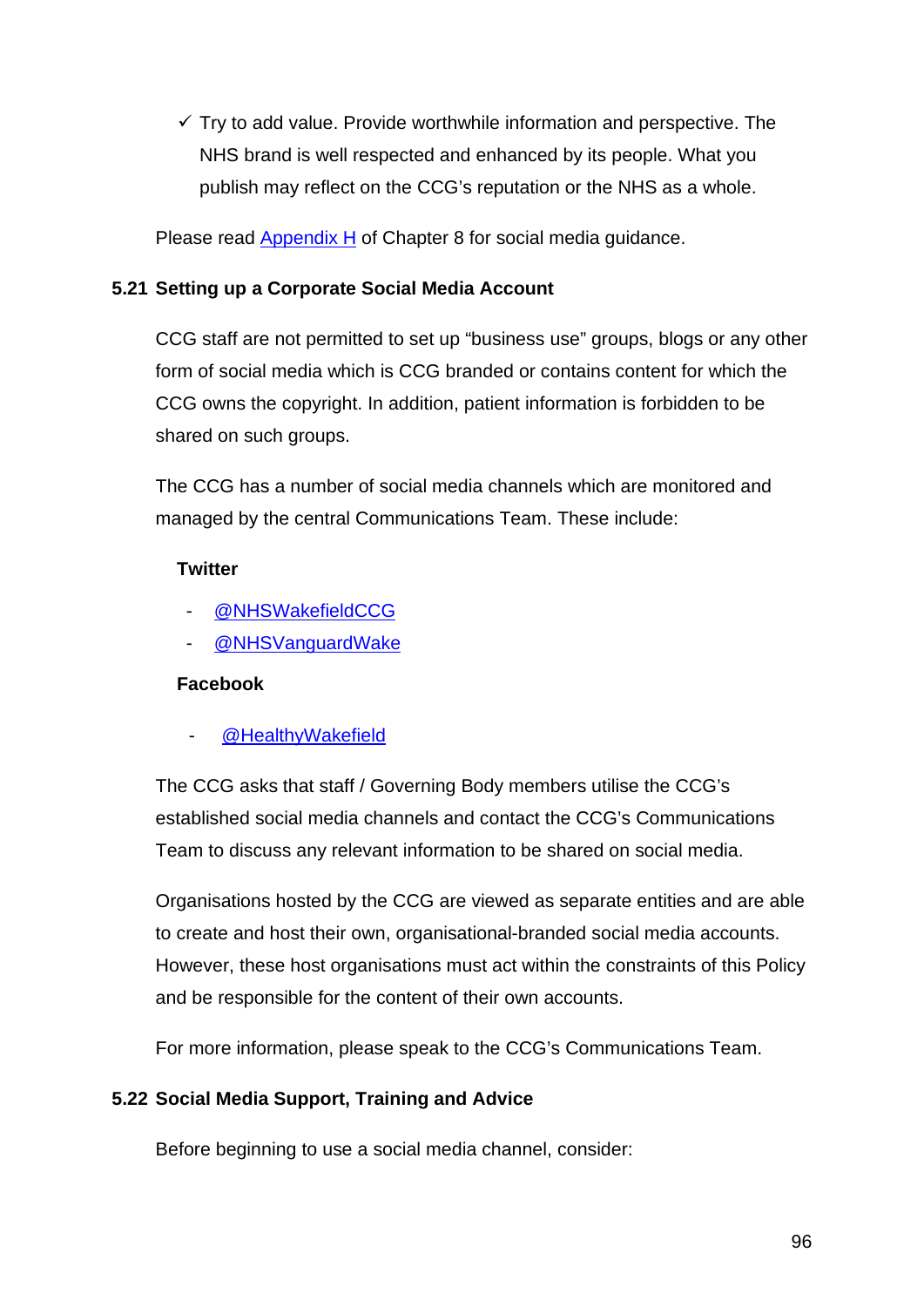- what other channels could be used to reach the intended audience.
- the level of resource needed to maintain and monitor some social media sites – they need to be kept 'alive' via new content and messages.

The CCG's Communications Team are able to provide support and advice in regards to social media usage and management.

Contact the team on [WAKCCG.Press.Office@nhs.net](mailto:WAKCCG.Press.Office@nhs.net) for further support.

#### **5.23 Reporting a Social Media Incident**

Please follow the Incident Reporting Policy should an incident on social media occur. If you are unsure as to whether a potential incident requires reporting, please contact the CCG's Information Governance team for advice.

#### **5.24 Monitoring Usage**

#### **Email**

All emails including personal emails are monitored for viruses and to maintain the size of accounts. All email traffic (incoming and outgoing) is logged. These logs are audited periodically. The content of emails is not routinely monitored.

The CCG reserves the right to inspect, monitor and retain message content. In exceptional circumstances this may be without the prior explicit consent of the staff member (only to the extent that it will not contradict relevant clauses in the Human Rights Act) as required to meet legal, statutory and business obligations. See section 5.9 for third party access process.

#### **Internet**

Staff should be aware that when they visit a website for work or personal use that information is recorded as part of an automated monitoring process. This includes details of websites visited, duration of visits and downloaded files. Staff should be aware that this monitoring may reveal sensitive data about them, if they use CCG internet access facilities for personal use.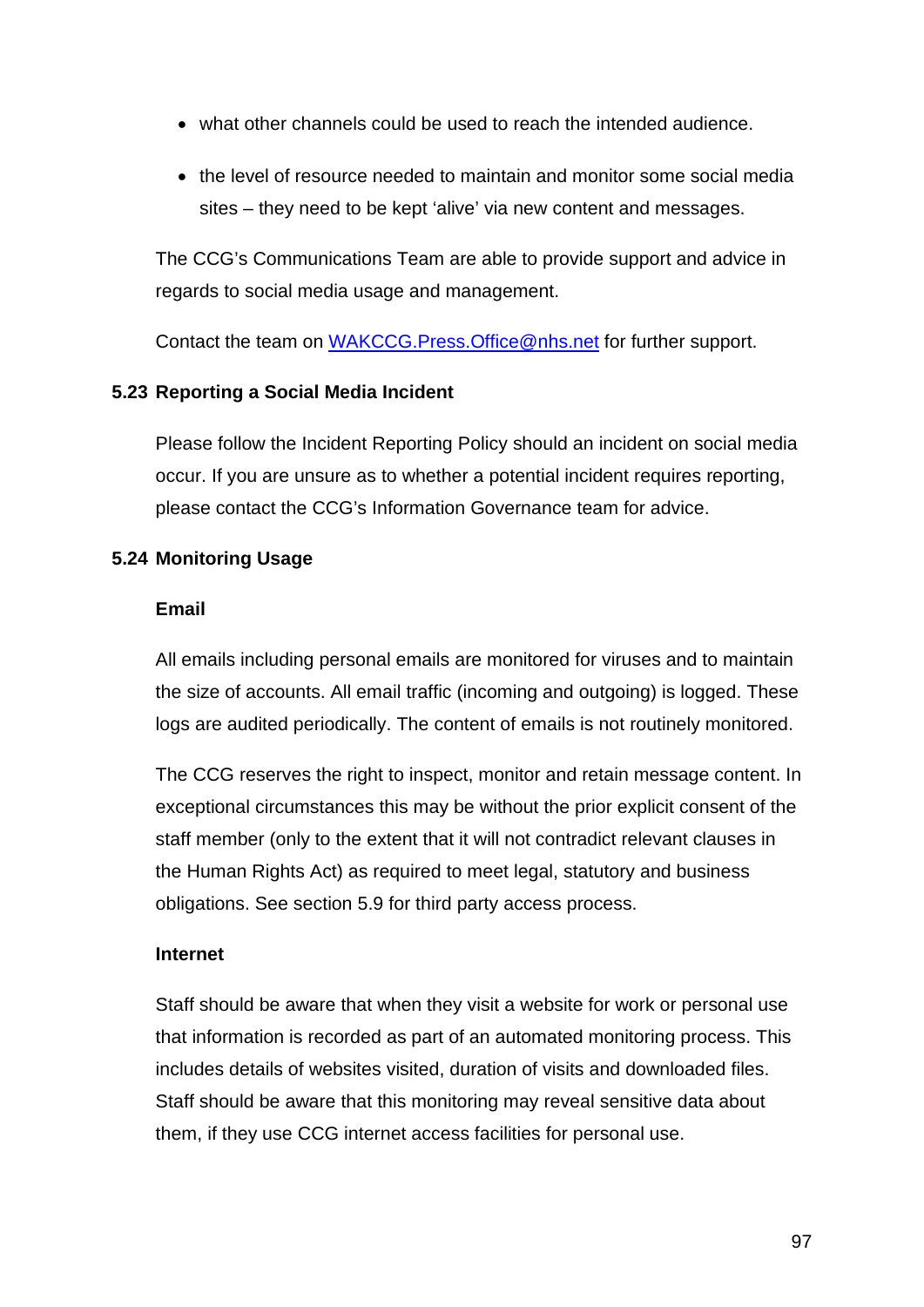For example visits to websites of a particular political party or self-help advice sites may indicate your political opinion or identify a physical or mental health condition. By making use of the CCG internet access facilities, staff are consenting to the CCG processing any sensitive person data about them, which may be revealed through monitoring.

Staff who do not consent must take responsibility for the maintenance of their own personal privacy by not using the CCG systems to access this type of information.

The CCG has implemented technical measures to actively block access to websites which are deemed "inappropriate", e.g. pornographic or otherwise offensive websites (details at Appendix F). If a legitimate purpose exists, necessitating access to websites categorised as "inappropriate", staff should speak with their line manager to establish the purpose and authorise the request for access. The Service Desk retains the facility to 'unblock' access under such circumstances.

Information recorded by the automated monitoring systems can be used to identify an individual user and show, for example, a website or document that a user has been viewing and the time spent browsing. Because of this, staff must not assume privacy in their use of CCG's systems, even when accessing the systems in their personal time i.e. out of paid working hours.

On behalf of the CCG, THIS will undertake regular reviews of the internet activity logs to monitor IT system performance.

THIS will undertake reviews at the specific request of the CCG Information Governance Lead (in collaboration with a Human Resources representative). This may include review of usage and investigation of incidents and will be managed in accordance with local CCG procedures.

The CCG also reserves the right to carry out detailed inspection of any IT equipment without notice, where inappropriate activity is suspected.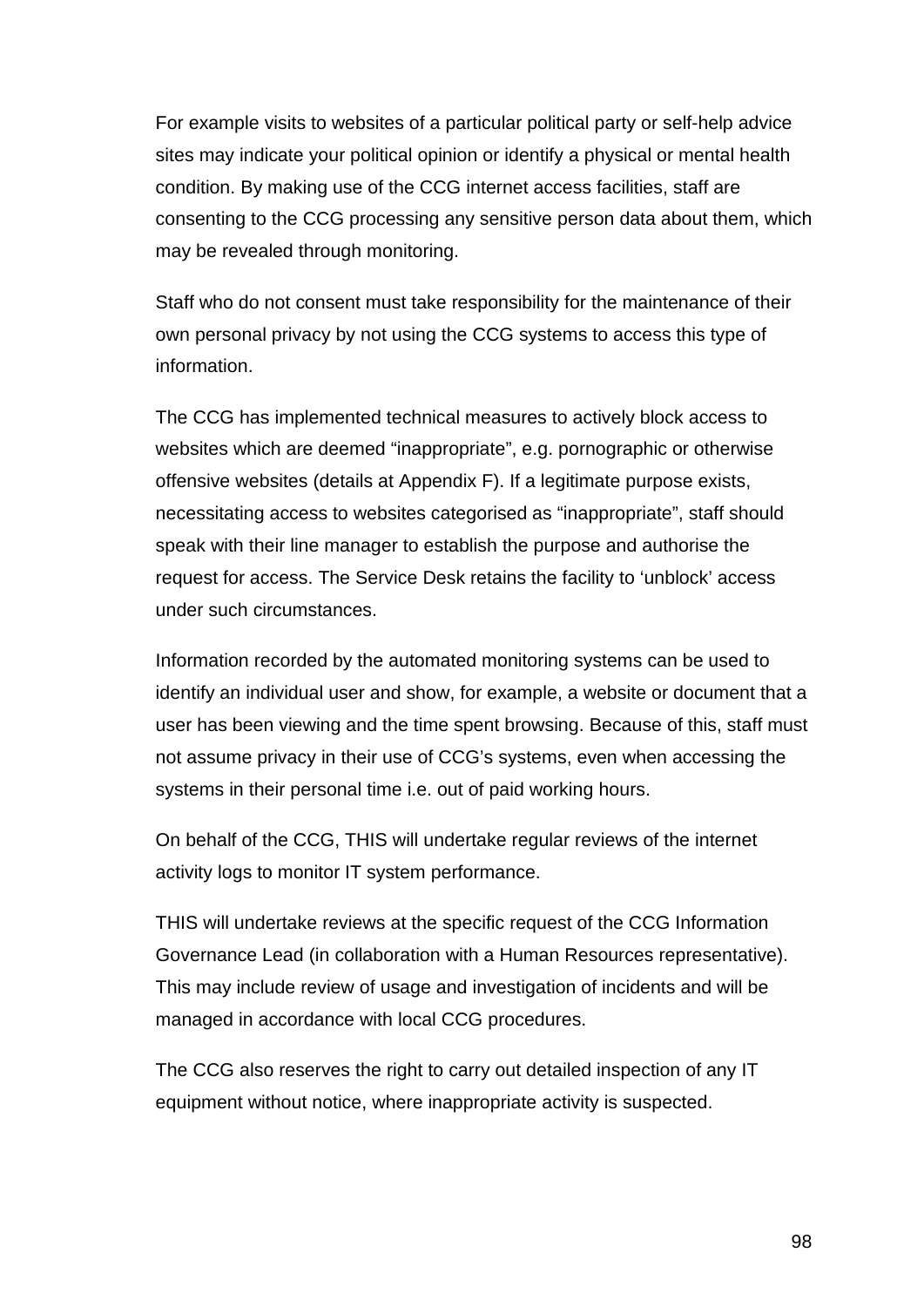Any inappropriate use of the internet detected, either incidentally during routine monitoring or through audit activities, will be reported to the relevant CCG senior manager (or nominated deputy), who will be responsible for coordinating an appropriate and proportional response and, where appropriate, instigate action under the CCG Disciplinary Policy and Procedure.

Managers with concerns should refer to their Human Resources representative, who will in turn contact the CCG Information Governance Lead in respect of any investigation to be conducted.

If evidence exists that indicates any users are failing to adhere to this policy and procedure or are using the Internet in an inappropriate manner the CCG reserves the right to investigate Internet usage under these circumstances. The CCG also reserves the right to take disciplinary action; this will be dealt with under the CCG Disciplinary Policy and Procedure.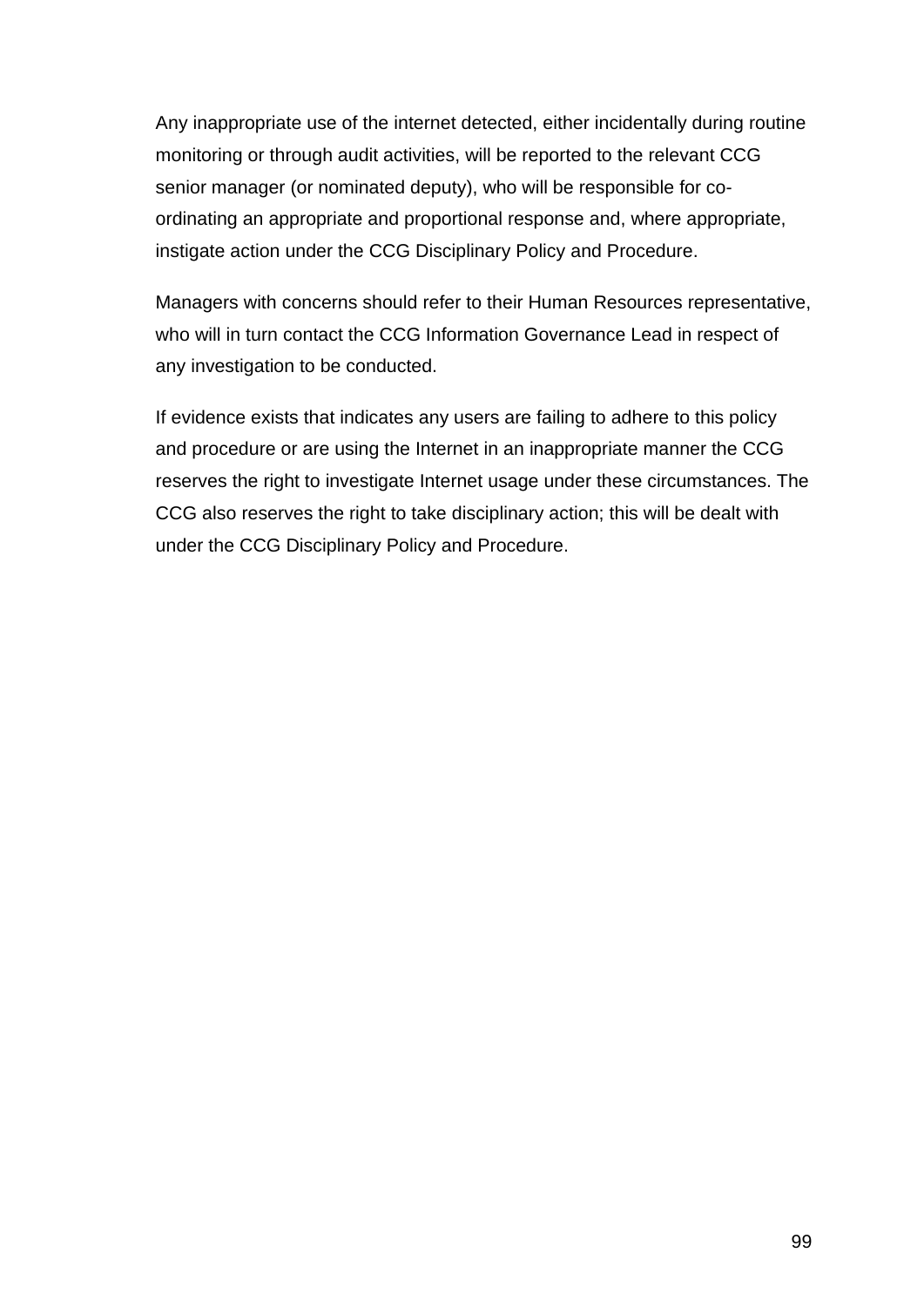# **Chapter 6: Records Management and Information Lifecycle Policy**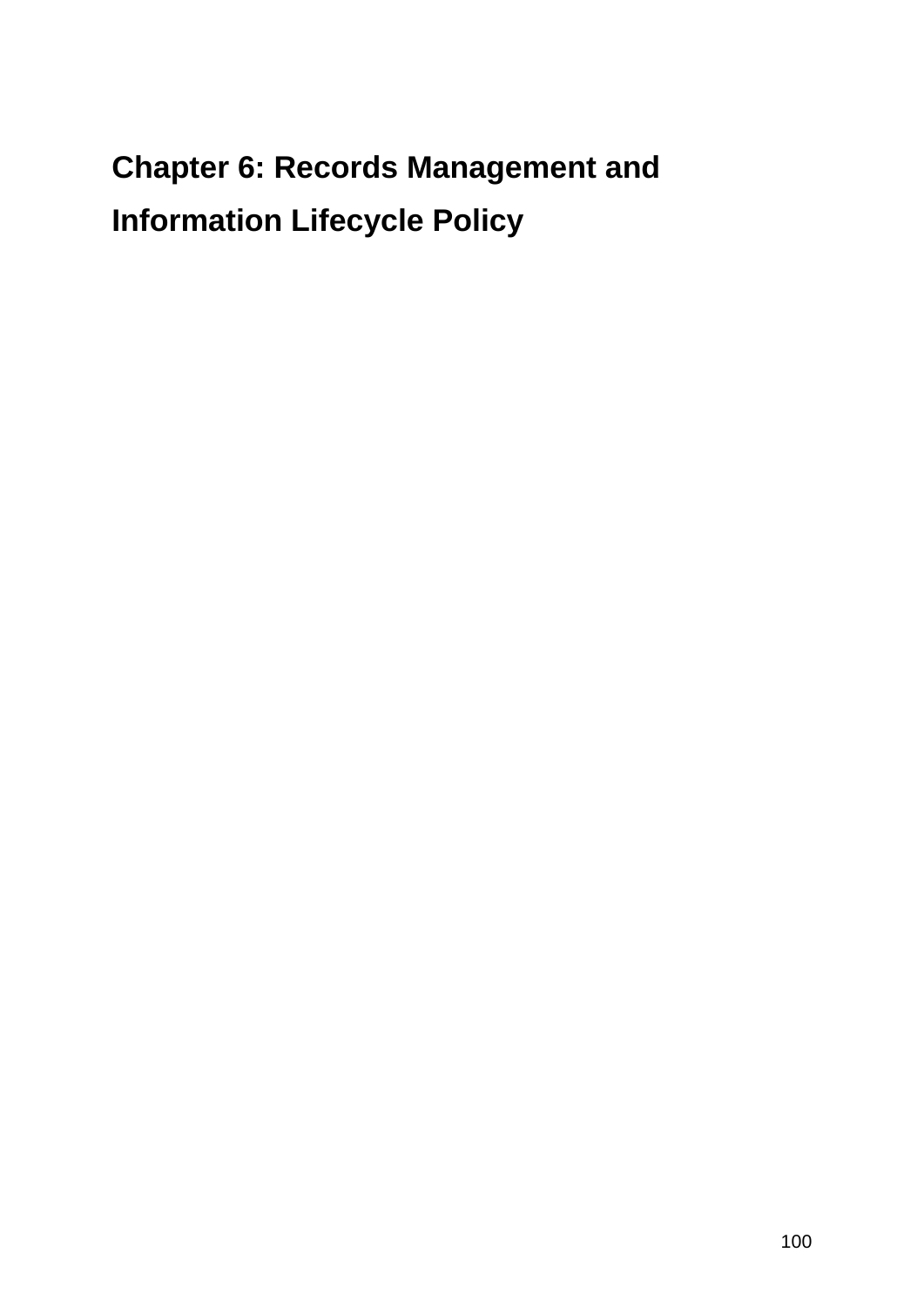#### **6.1 Introduction**

The CCG recognises the importance of reliable information in terms of the efficient management of services and resources. The CCG also recognises the duty of confidentiality owed to patients, families, staff and business partners with regard to all the ways in which it creates, processes, stores, shares and disposes of information.

The Records Management and Information Lifecycle Policy sets out the CCG's overall approach to the management of records and should be read in conjunction with the other [information governance policies and procedures](#page-124-0) detailed in Section 7.5 of Chapter 7 of this book.

The CCG's records are the corporate memory, providing evidence of actions and decisions and representing a vital asset to support daily functions and operations. Records support policy formation and managerial decision-making, protect the interests of the CCG, their clients and the rights of NHS staff and members of the public. They support consistency, continuity, efficiency and productivity and help deliver services in consistent and equitable ways.

It is the responsibility of all staff and governing body members including those working on behalf of the CCG, those on temporary or honorary contracts, agency staff and students to comply with this policy.

Failure to adhere to this policy may result in disciplinary action and/or referral to the appropriate professional regulatory body, health and care regulator as well as the police.

#### **6.2 Scope**

This policy relates to all records held in any format by either CCG.

Examples of records which have been created or collated as a result of the work of the CCG includes:-

• Patient information and health records (electronic or paper based)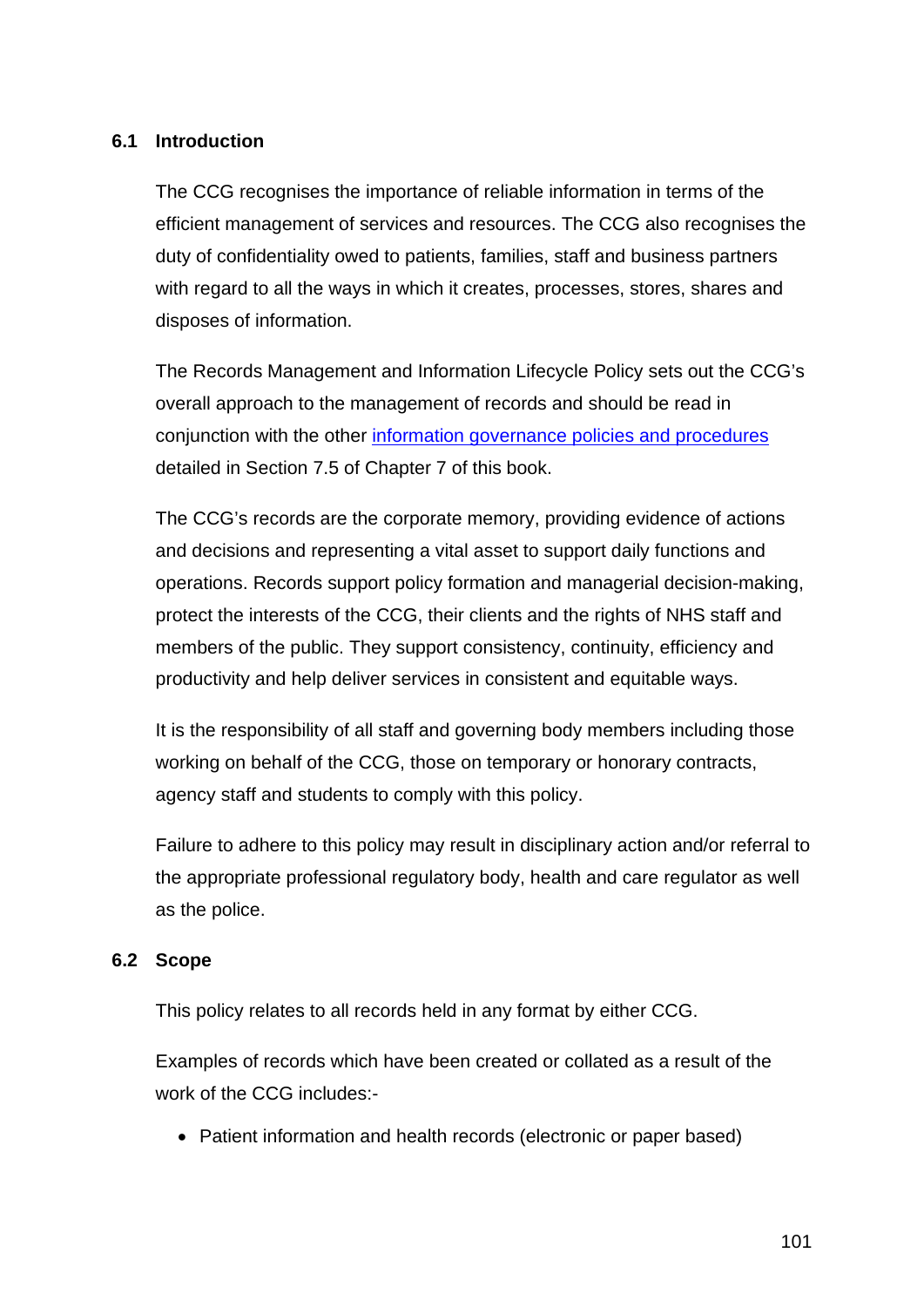- Administrative records (including e.g. personnel, estates, financial and accounting records: notes associated with complaint-handling)
- Photographs, Microform (i.e. fiche/film) Audio and videotapes, cassettes, CD-ROM, digital images and other images
- Computer databases, output, and disks etc., and all other electronic records
- Material intended for short term or transitory use, including notes and 'spare copies' of documents
- Meeting papers, agendas, records of formal and informal meetings including notes taken by individuals in note books and bullet points are all subject to the above
- Emails and text messages

If any aspect of records management is contracted to another organisation the service provider must comply with the requirements of this policy.

Partner organisations providing support services to the CCG such as providers of commissioned services and 3<sup>rd</sup> parties that have access to our records will be expected to manage CCG owned records in accordance with this policy.

#### **6.3 Aim**

The aim of this policy is to ensure that all staff understand their obligations with regard to any records which they come into contact with in the course of their work and to provide assurance to the Governing Bodies that such information is dealt with legally, securely, efficiently and effectively.

This will ensure that:

- **records are available when needed** from which the CCG is able to form a reconstruction of activities or events that have taken place;
- **records can be accessed** records and the information within them can be located and displayed in a way consistent with its initial use, and that the current version is identified where multiple versions exist;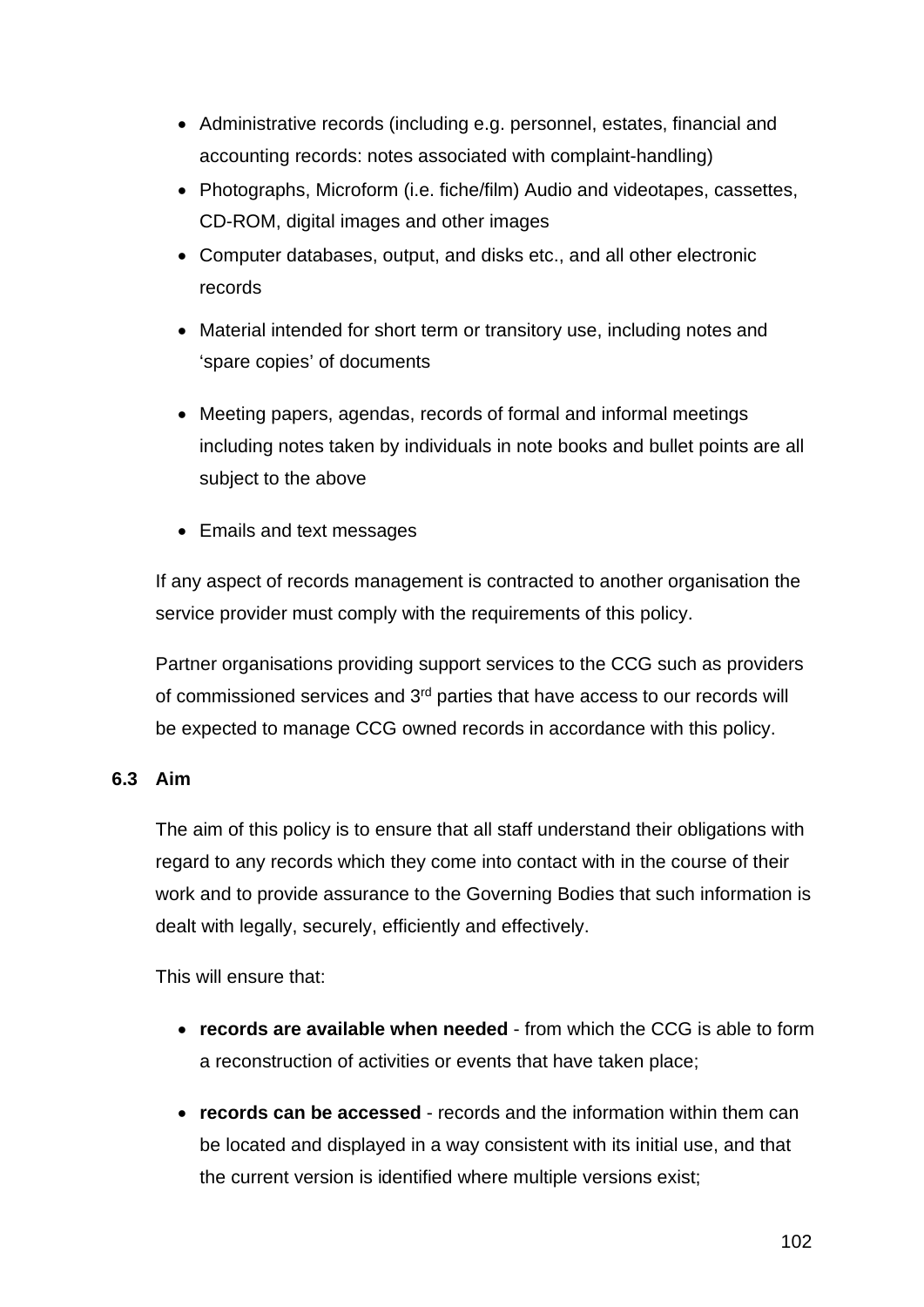- **records can be interpreted** the context of the record can be interpreted: who created or added to the record and when, during which business process, and how the record is related to other records;
- **records can be trusted** the record reliably represents the information that was actually used in, or created by, the business process, and its integrity and authenticity can be demonstrated;
- **records can be maintained through time** the qualities of availability, accessibility, interpretation and trustworthiness can be maintained for as long as the record is needed, perhaps permanently, despite changes of format;
- **records are secure** from unauthorised or inadvertent alteration or erasure, that access and disclosure are properly controlled and audit trails will track all use and changes. To ensure that records are held in a robust format which remains readable for as long as records are required;
- **records are retained and disposed of appropriately** using consistent and documented retention and disposal procedures, which include provision for appraisal and the permanent preservation of records with archival value;
- **staff are trained** so that all staff are made aware of their responsibilities for record-keeping and record management; and
- **the CCG complies with the law and professional guidance.**

#### **6.4 Legal and Professional Obligations**

All NHS records are public records under the Public Records Act 1958. This provides statutory obligations upon the CCG. The organisation will take actions as necessary to comply with the legal and professional obligations set out in the Records Management Code of Practice for Health and Social Care, in particular: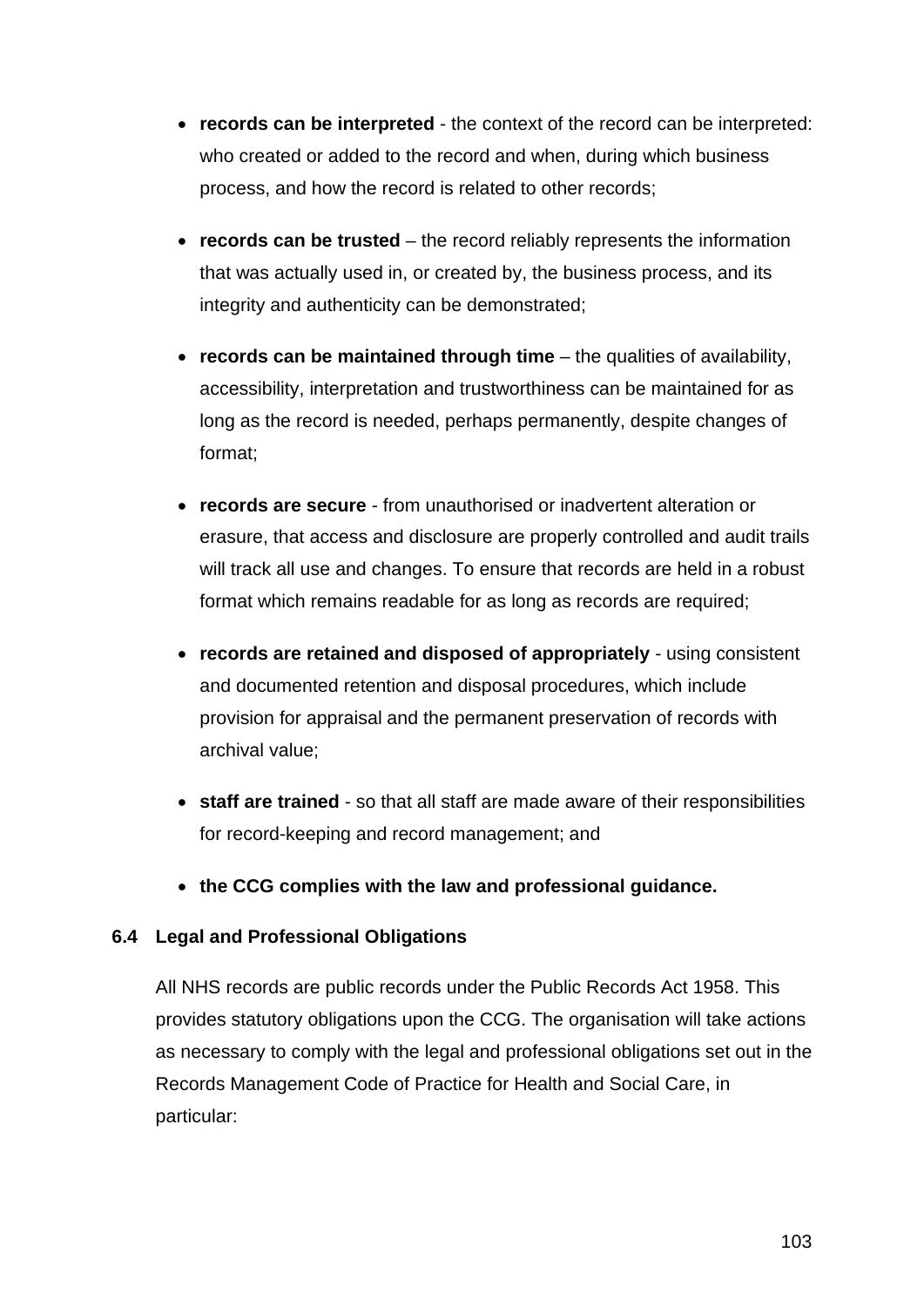- The UK General Data Protection Regulation and Data Protection Act 2018 Access to Health Records Act 1990
- The Freedom of Information Act 2000
- The Environmental Information Regulations 2004
- The Human Rights Act 1998
- Protection of Freedoms Act 2012
- Caldicott Principles
- NHS Digital Guide to Confidentiality in Health and Social Care 2013
- The Common Law Duty of Confidentiality
- Health and Social Care (Quality and Safety) Act 2015
- The Nursing and Midwifery Council Code of Professional Conduct.

and any other new or existing legislation affecting records management.

#### **6.5 Records Management Procedures**

Records are held to ensure that information is available within the CCG:

- To support the care process and continuity of care
- To support day to day business of a CCG
- To support evidence based practice
- To support sound administrative and managerial decision making
- To meet legal requirements, including requests from patients under the UK General Data Protection Regulation, Data Protection Act and Access to Health Records Act 1990
- To assist clinical and other audits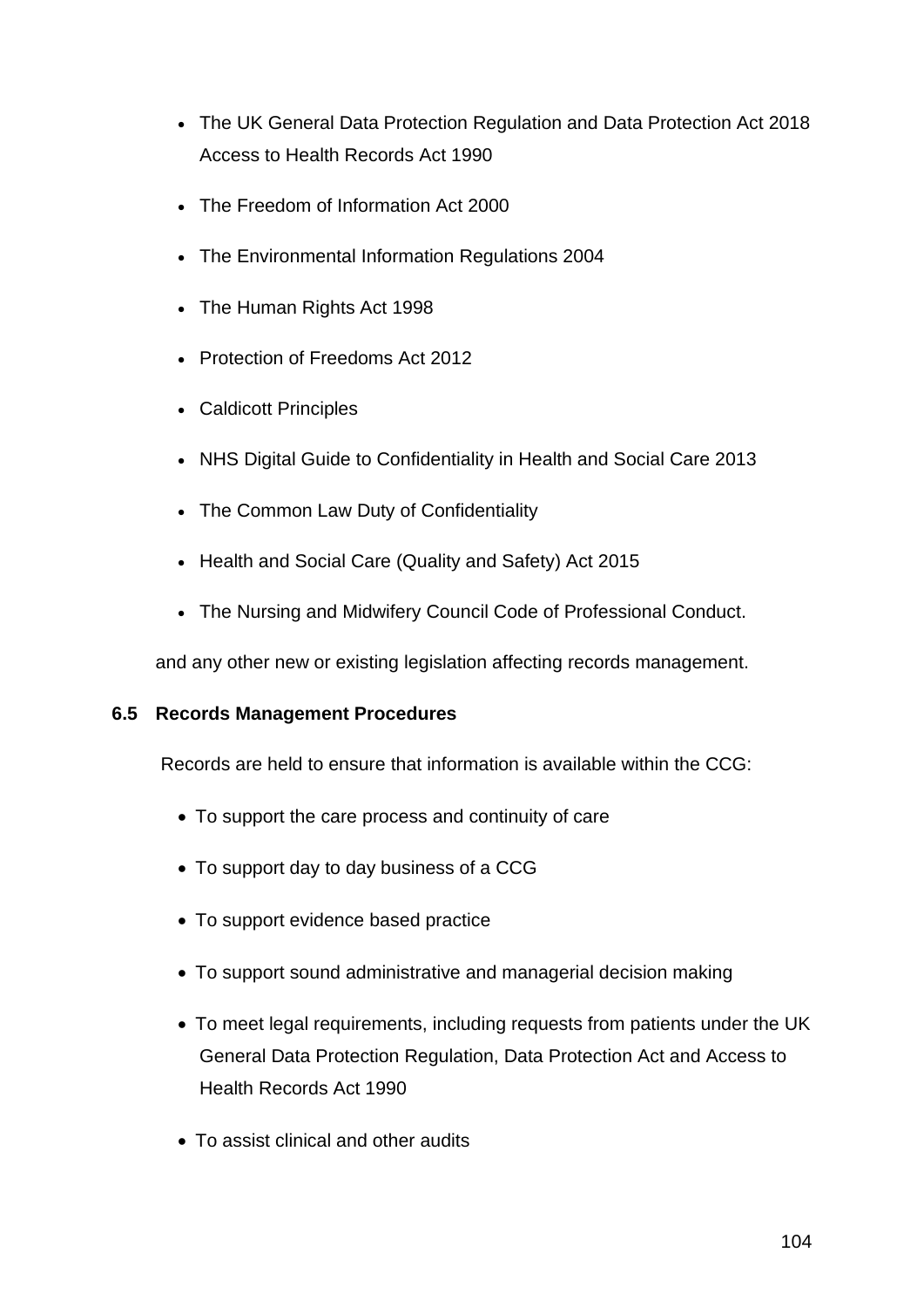- To support improvements in clinical effectiveness through commissioning/research and also to support archival functions by taking account of the historical importance of material and the needs of future research
- Whenever and wherever there is a justified need for information, and in whatever media it is required

In order to ensure records can be identified and retrieved when needed all staff should follow the guidance provided:

- Corporate Records Management Guidance (**Chapter 5 of IG Procedure Book**)
- Guidance on Creating a Corporate Filing Structure (**Chapter 5 of IG Procedure Book**)
- Patient Record Keeping Best Practice (**Chapter 5 of IG Procedure Book**)
- Good Practice Data and Information Quality Standards (**Chapter 5 of IG Procedure Book**)

Records must be secure from unauthorised or inadvertent alteration or erasure. Access and disclosure must be properly controlled and audit trails should track all use and changes. Records must be held in a robust format, which remains readable for as long as records are required.

All individuals undertaking roles and responsibilities on behalf of the CCG are responsible for the safe custody of records in their use. Personal confidential information must be handled in accordance with Data Protection legislation, the Records Management Code of Practice for Health and Social Care and any other guidance.

To ensure quality and continuity of operational services all records should be accurate and up to date. Records and record keeping should be kept according to professional guidelines. Local procedures should be developed to ensure data quality for both manual and electronic records. These procedures should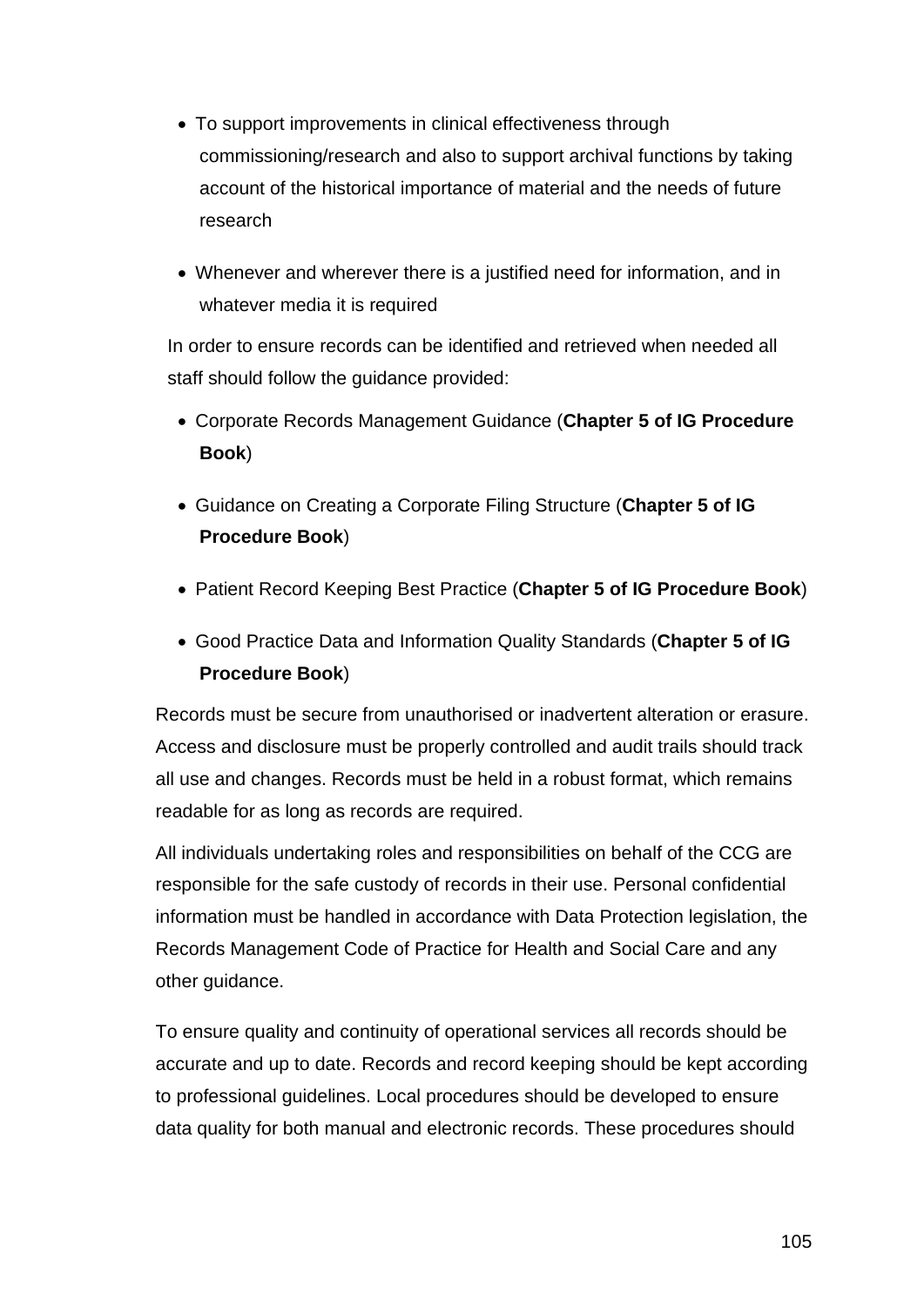be passed on to all staff who are responsible for recording the information. It is also essential that these procedures are reviewed and updated regularly.

Staff with clinical record handling responsibilities should follow the appropriate legal and professional guidance at all times.

Staff using SMS messaging, WhatsApp or Microsoft Teams should be made aware that all information captured by any of these tools may be disclosable under Freedom of Information Act 2000 and data protection legislation.

#### **6.6 Tracking of Records**

Accurate recording and knowledge of the whereabouts of all records is crucial if the information they contain is to be located quickly and efficiently.

Tracking mechanisms should record the following (minimum) information:

- The item reference number or other identifier
- A description of the item (e.g. the file title)
- The person, unit or department, or place to whom it is being sent
- The date of the transfer to them

Further guidance on tracking clinical records is provided in **Chapter 5 of IG Procedure Book.**

#### **6.7 Manual Record Storage**

#### **Storing Current Paper Records**

When a record is in constant or regular use, or is likely to be needed quickly, it makes sense to keep it within the area responsible for the related work. Storage equipment for current records will usually be adjacent to users i.e. their desk drawers or nearby cabinets, to enable information to be appropriately filed so that it can be retrieved when it is next required. Records must always be kept securely and when a room containing records is left unattended, it should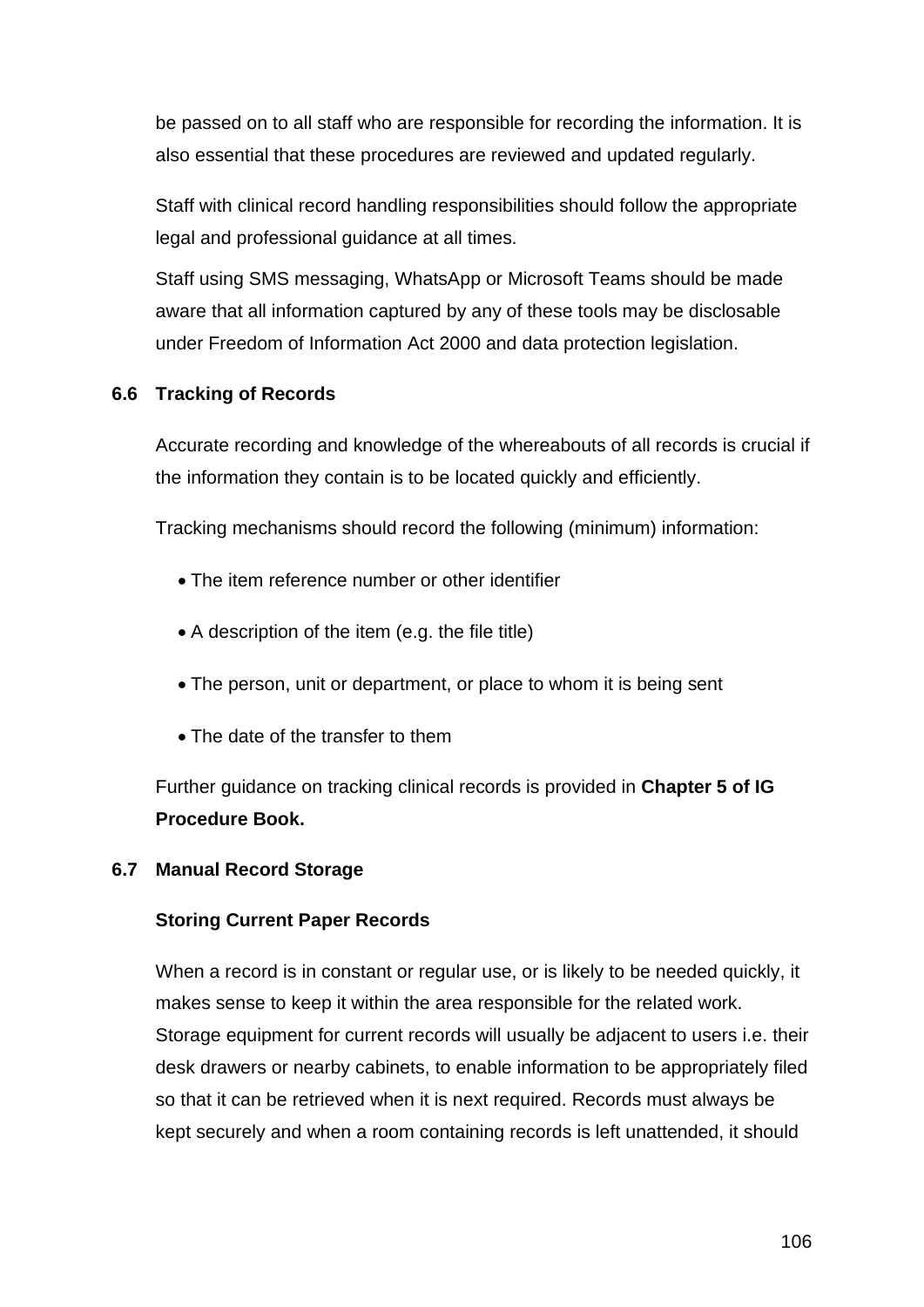be locked. A sensible balance should be achieved between the needs for security and accessibility.

There is a wide range of suitable office filing equipment available. The following factors should be taken into account:

- Compliance with Health and Safety regulations (must be the top priority)
- Security (especially for confidential material)
- The user's needs
- Type(s) of records to be stored
- Their size and quantities
- Usage and frequency of retrievals
- Suitability, space efficiency and price

#### **6.8 Digital and other media records**

Follow guidance within **Chapter 5 of the IG Procedure Book** and instructions from Information Technology support teams:

- Corporate Records Management Guidance
- Guidance on Creating a Corporate Filing Structure
- Patient Record Keeping Best Practice

#### **6.9 Records in Transit**

#### **Labelling and Packing**

If records are being delivered to another location they should be enclosed in envelopes or opaque wallets and sealed for transfer. Any records that may be damaged in transit should be enclosed in suitable padding or containers.

For larger quantities, records should be boxed in suitable boxes or containers for their protection.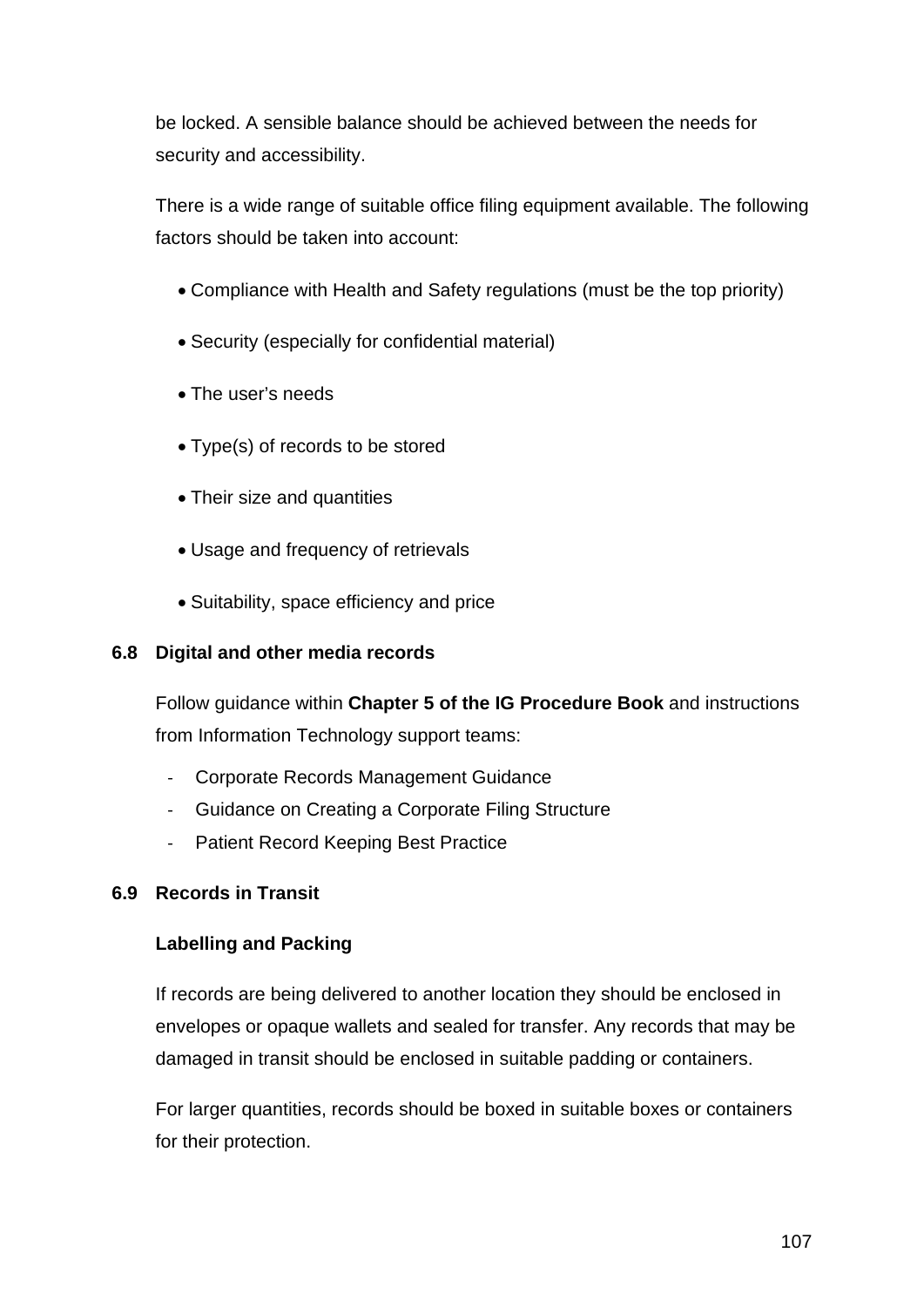Each box or envelope should be addressed clearly and marked confidential with the sender's name and address on the reverse of the envelope and signed for on receipt. In the case of communications relating to healthcare and other sensitive issues it may be more appropriate not to include information on the outside of the envelope other than a Box No if available.

There are various options if records are to be mailed, such as recorded delivery, registered mail etc. When choosing options staff should consider the following: -

- Will the records be protected from damage, unauthorised access or theft?
- Is the level of security offered appropriate to the degree of importance, sensitivity or confidentiality of the records?
- Does the mail provider offer "track and trace" options and is a signature required on delivery?

In addition, the number of records per envelope should be considered. It is recommended that no more than 20 records should be placed in one envelope. Ensure the correspondence is suitably secure. Seek guidance from the IG Team in relation to secure transfer of responses. Transit envelopes must not be used for sending records.

Items sent in any internal mail system should be fully addressed, sealed and marked private and confidential if appropriate.

For further advice please contact the Information Governance Team.

## **Handling and Transporting Records**

- No-one should eat, drink or smoke near records
- Clinical records being carried on-site e.g. from the archive storage to the department, should be enclosed in an envelope
- Records should be handled carefully when being loaded, transported or unloaded. Records should **never** be thrown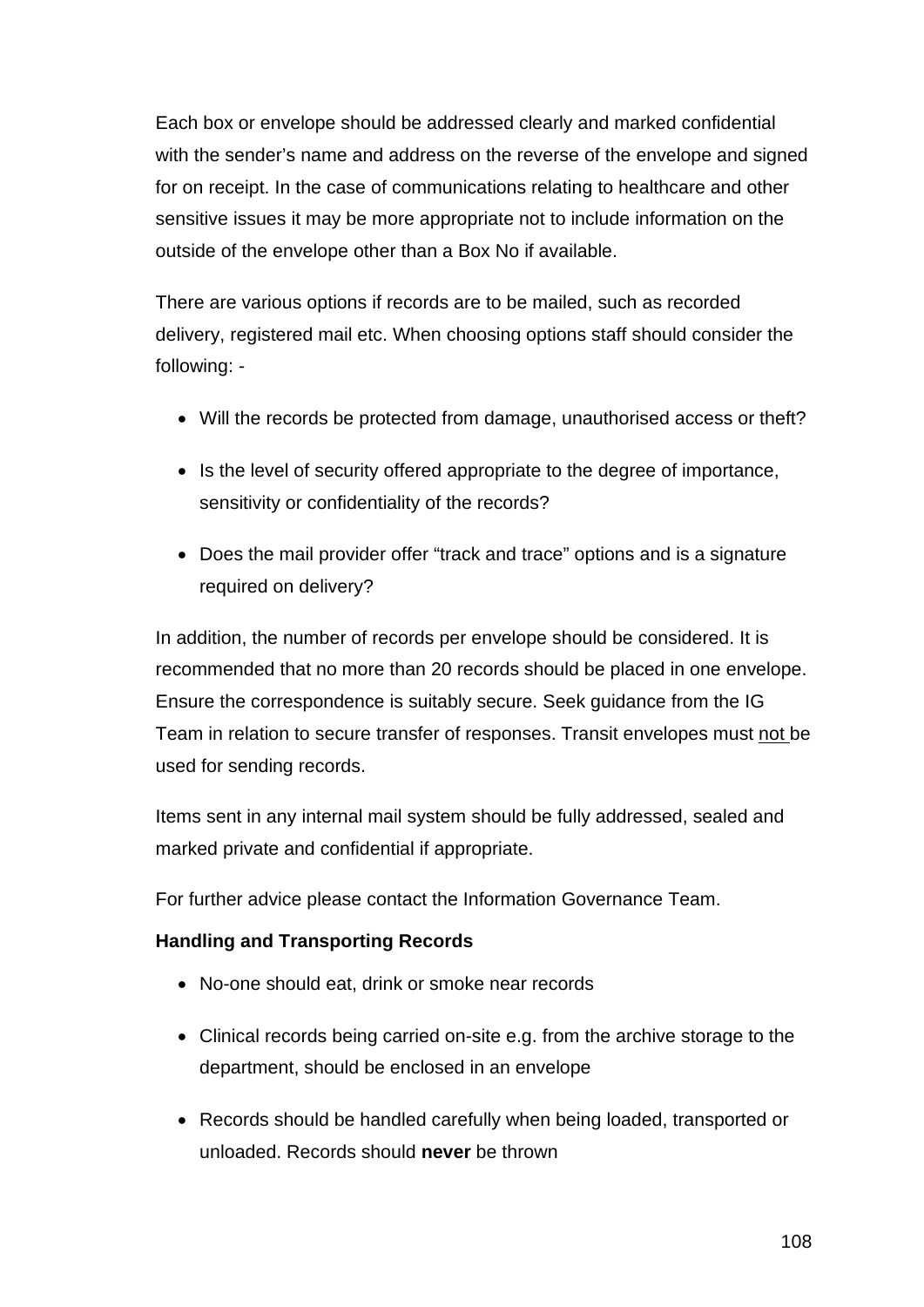- Records should be packed carefully into the boot of vehicles to ensure that they will not be damaged by the movement of the vehicle
- Vehicles must be fully covered so that records are protected from exposure to weather, excessive light and other risks such as theft
- No other materials that could cause risks to records (such as chemicals) should be transported with records
- Vehicles containing records should be locked in the boot so that they are kept out of sight, particularly when the vehicle is stationary.

# **6.10 Taking Records off Site**

Records should only ever be taken off site with the approval of the line manager. Security of these records should be paramount, especially in the case of confidential records. The local records manager and/or the Information Governance Team can provide advice on the precautions to take. Individuals are responsible for the safe custody of records in their use both on and off CCG or client premises. Personal confidential information must be handled in accordance with Data Protection legislation.

Records should not be left unattended and visible. If the record is to be taken home, it must be stored securely. It is essential that any such records are tracked out of the organisation so that staff are aware of the location of the record.

Within the CCG, faxed information should be transferred internally through the use of 'Safe Haven' fax machines ensuring the maintenance of confidentiality. For further guidance refer to the Safe Haven and Pseudonymisation Guidelines and Procedure within Chapter 3 of the IG Procedure Book.

# **6.11 Incident Reporting**

If a record is missing, lost or inappropriately disclosed it should be reported to the relevant line manager as soon as possible and the incident should be recorded on the CCG incident reporting system.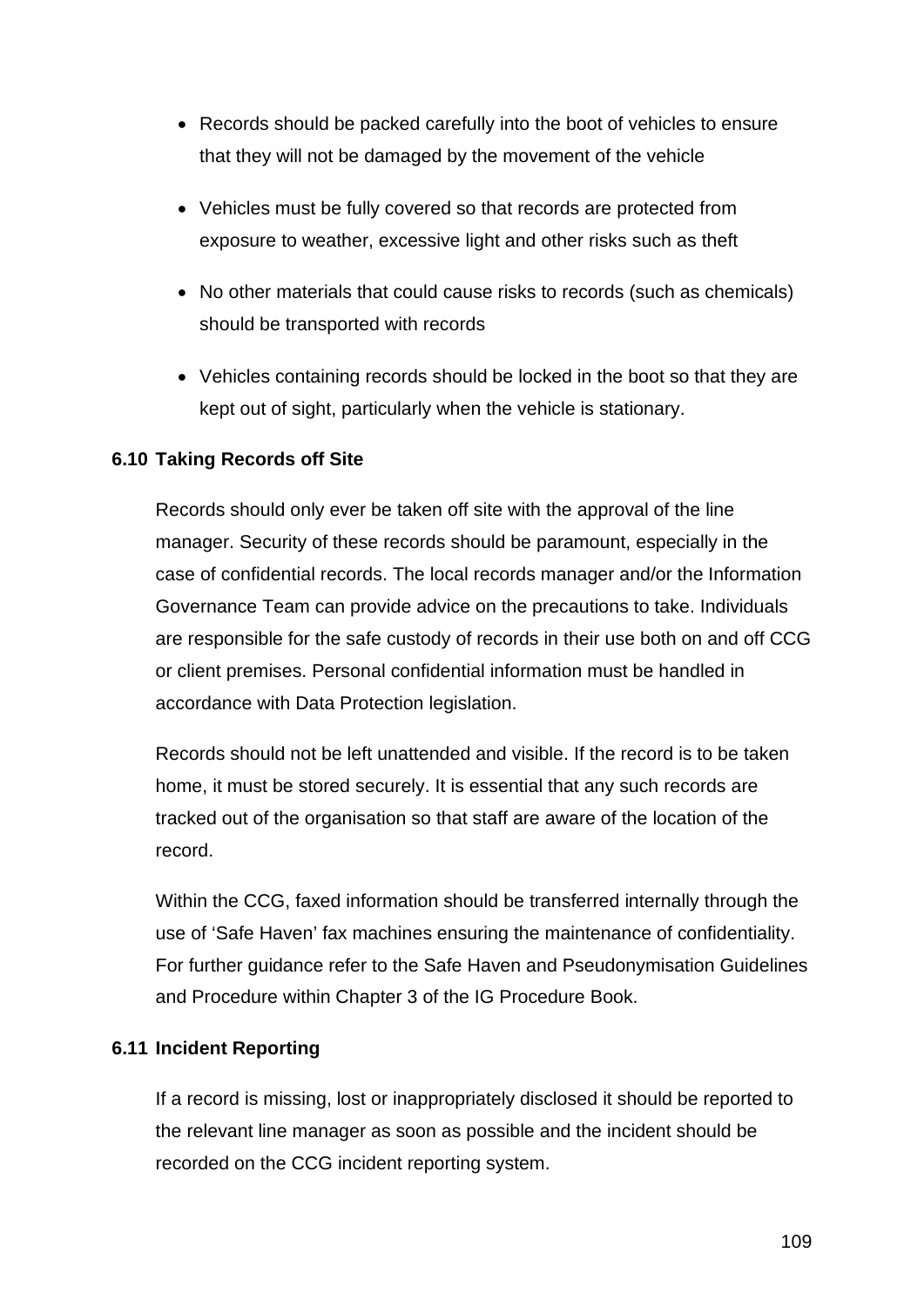Incidents involving the loss of any records containing personal data should be reported promptly and the IG Lead, DPO and SIRO should be informed (in the case of patient data related incidents, the Caldicott Guardian should also be informed). Certain losses may need reporting externally to the Information Commissioner. The DPO will be responsible for ensuring that the Senior Leadership Team and Quality, Performance and Governance Committee are aware of any breaches of this policy and for overseeing any investigations or action plans.

# **6.12 Retention of Records, Archiving and Disposal**

It is a fundamental requirement that all CCG and client records are retained for a minimum period of time for legal, operational, research and safety reasons. The length of time for retaining records will depend on the type of record and its importance to the CCG and its clients' business functions.

The CCG has adopted the retention periods set out in the Records Management Code of Practice for Health and Social Care. See the CCG [Records Retention Schedule on Skyline.](http://skyline.wakefieldccg.nhs.uk/Interact/Pages/Content/Document.aspx?id=7837)

If a particular record is not listed within the schedule, advice must be sought from the Information Governance Team who will establish the retention period in consultation with the local records manager, relevant IAO and the Information Governance Alliance.

The CCG will ensure compliance with any local or national judicial instruction to retain (past the designated retention time) certain categories of record which may fall under the scope of an inquiry or inquest.

The length of the retention period depends upon the type of record and its importance to the business of the CCG and its clients. The destruction of records is an irreversible act, whilst the cost of keeping them can be high and continuing.

Data Protection legislation (Article 5 (e) of the UK GDPR) does not permit the keeping of personal information for longer than is necessary for the purposes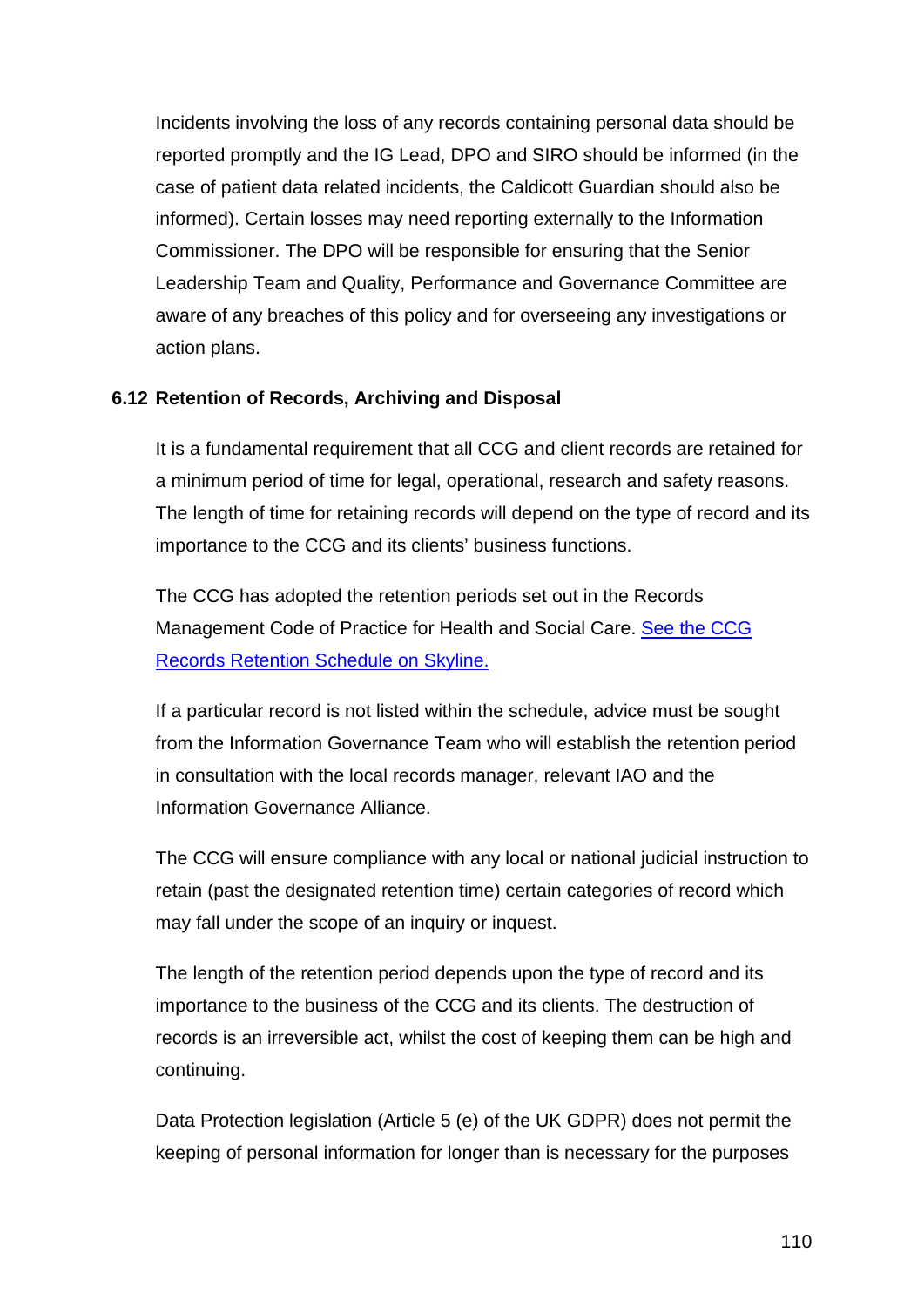for which it is being processed. There are some circumstances where personal data may be stored for longer periods (e.g. archiving purposes in the public interest, scientific or historical research purposes).

Recital 39 of the UK GDPR states that the period for which the personal data is stored should be limited to a strict minimum. In relation to Personal Data the CCG follows the record retention approach set out in its Records Retention Schedule.

It is particularly important under both Data Protection and Freedom of Information legislation that the disposal of records – which is defined as the point in their lifecycle when they are either transferred to an archive or destroyed – is undertaken in accordance with clearly established policies which have been formally adopted by the organisation and which are enforced by properly trained and authorised staff.

Any documents identified as requiring permanent preservation must be transferred to the appropriate repository e.[g. National Archives Approved](https://www.nationalarchives.gov.uk/archives-sector/legislation/approved-places-of-deposit/)  [Places of Deposit.](https://www.nationalarchives.gov.uk/archives-sector/legislation/approved-places-of-deposit/) Disposal decisions made following an appraisal must be recorded.

Records should be closed (i.e. made inactive and transferred to secondary storage) as soon as they have ceased to be in active use other than for reference purposes. The storage of closed records should follow National Archives guidance relating to environment, security and physical organisation of the files.

The destruction of records is an irreversible act. Many NHS records contain sensitive and/or confidential information and their destruction must be undertaken in secure locations and proof of secure destruction may be required. Destruction of all records, regardless of the media, should be authorised and should be conducted in a secure manner to ensure there are safeguards against accidental loss or disclosure. A record of destruction must be kept. See template in **Chapter 5 of IG Procedure Book**.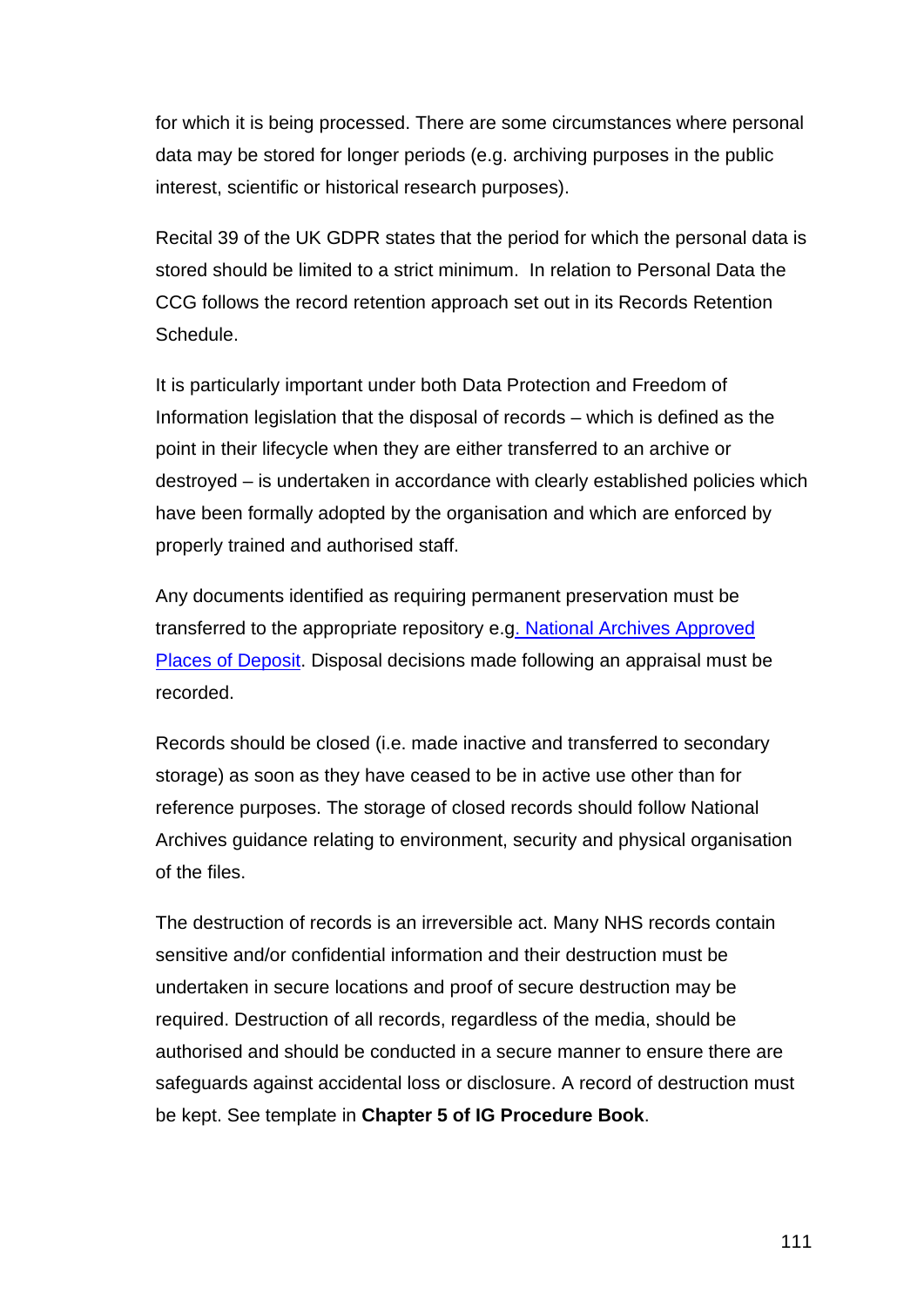When destroying records the following must be undertaken:

- The intended destruction must be authorised. See the approval form at **Chapter 5 of IG Procedure Book**
- A list of records being destroyed must be kept. This should show their reference, description and date of destruction (disposal schedules would constitute the basis of such a record)
- Certification should be received and kept as proof of destruction by the Information Governance Team
- If contractors are used, they should be required to sign confidentiality undertakings and to produce written certification as proof of destruction
- At no time should records be left unsecured whilst awaiting destruction

Further guidance on archiving and disposal of records is included in **Chapter 5 of IG Procedure Book.**

# **6.13 Scanning**

For reasons of business efficiency or in order to address problems with storage space, the CCG may consider the option of scanning paper records into electronic records.

Where this is proposed, the scanning equipment must be of a quality to meet the British Standards and in particular the 'Code of Practice for Legal Admissibility and Evidential Weight of Information Stored Electronically' (BIP 0008) and the scanning guideline should be followed – see **Chapter 5 of IG Procedure Book**

# **6.14 Data and Information Quality**

Data quality is the ability to supply accurate, timely and complete data, which can be translated into information, whenever and wherever this is required. Data quality is vital to effective decision making at all levels of the organisation.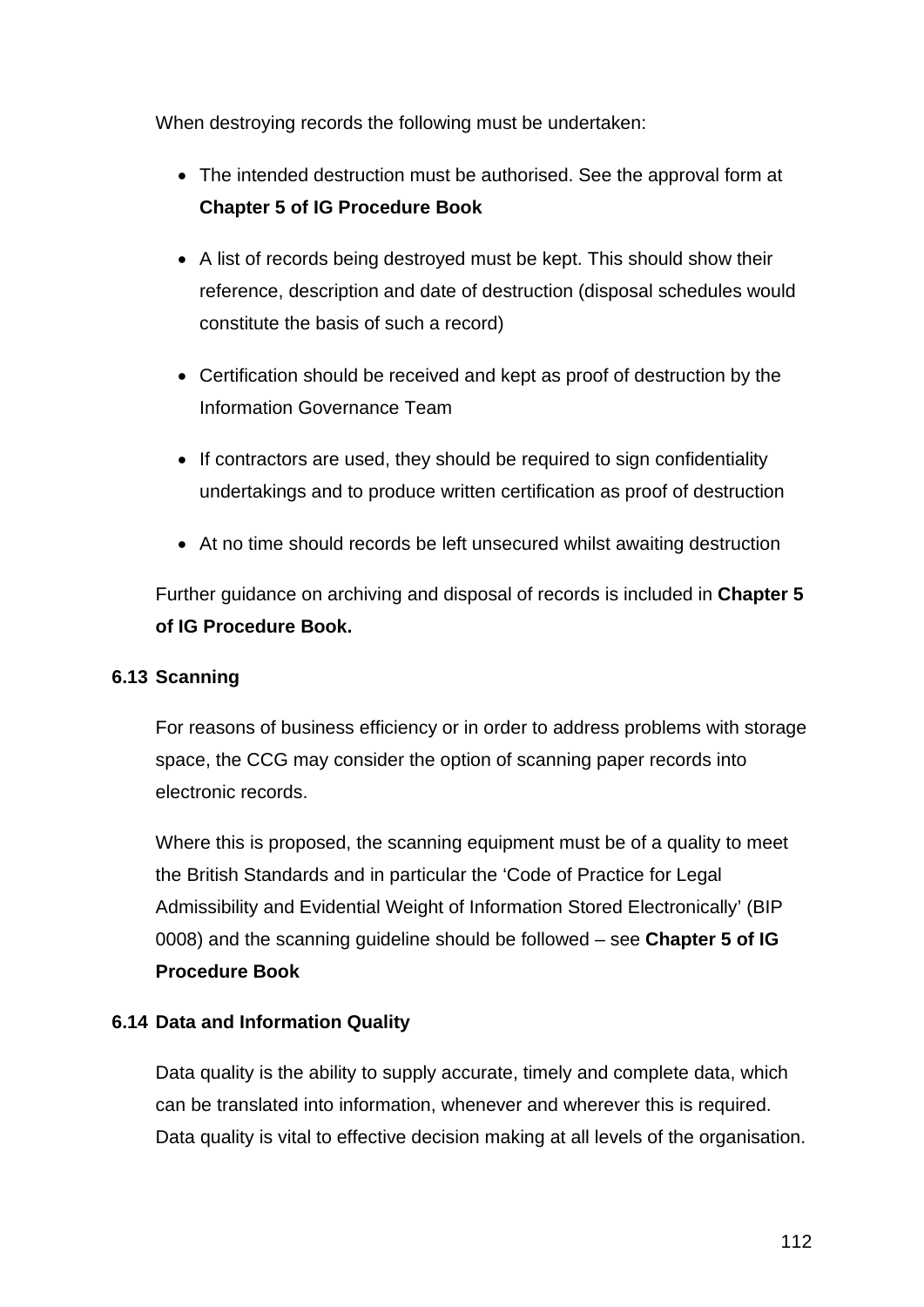It is also important to ensure that the data quality of personal data is of a high standard in order to comply with the Data Protection Principles within the UK GDPR in particular Article 5 (d) 'accurate and, where necessary, kept up-todate' and to satisfy the data quality requirements within the NHS Care Record Guarantee.

Within any record keeping system, there is a primary instance which can be considered the version that needs to be kept and this will normally be held by the person or the team with the function to provide the service or activity about which the records relates.

It is not necessary to keep duplicate instances of the same record unless it is used in another process and is then a part of a new record. An example of this is incident forms. Once the information is transcribed into the incident management system, there is no longer a need to hold the (now) duplicate instance of the original form used to record the incident.

Where multiple copies of the same record exist the master copy should be identified, along with the owner, where it is stored and any changes or additions should be made to the master copy.

The standards for good data quality are reflected in the criteria below. Data needs to be:

- Complete (in terms of having been captured in full)
- Accurate (the proximity of the data to the exact or true values)
- Relevant (the degree to which the data meets current and potential user's needs)
- Accessible (data must be retrievable in order to be used and in order to assess its quality)
- Timely (recorded and available as soon after the event as possible)
- Valid (within an agreed format which conforms to recognised national and local standards)
- Defined (understood by all staff who need to know and reflected in procedural documents)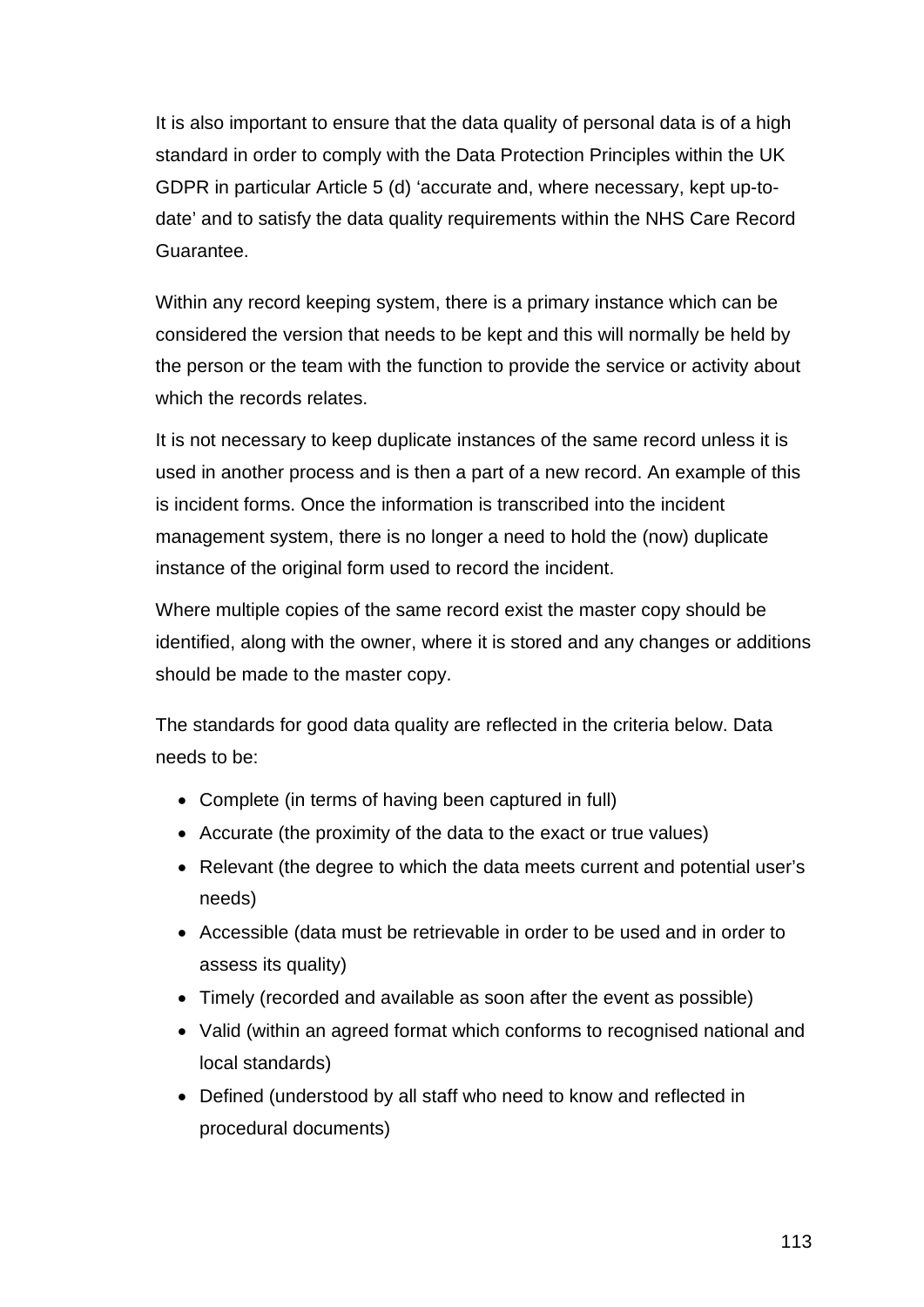- Appropriately sought (in terms of being collected or checked with the service user during a period of care)
- Appropriately recorded and free from duplication

For guidance on data quality management please see **Chapter 5 of IG Procedure Book.**

# **6.15 Using NHS Numbers**

The NHS number is a unique way of identifying patients in NHS systems. With this in mind it is imperative that this is recorded correctly and in all systems where patient information is present.

The Personal Demographics Service (PDS) and Exeter will be used to obtain verified NHS numbers i.e. NHS number status and as PDS has significant historic data it will enable record matching process and support the resolution of data anomalies.

# **6.16 Using Electronic Signatures**

In order to ensure the security and legal validity of an e-signature the use of a scanned representation of a handwritten signature must be recorded by the corporate team.

Images of signatures should be used only where a clear audit trail of authorisation including written permission has been granted by the signatory. Though it is only a small deterrent to copying images of signatures, they should be sent outside the organisation in PDF files rather than emails, Word documents or spreadsheets. The PDF files should be created with the highest levels of protection.

Documents containing the image of another person's signature must not be sent without a clear audit trail of authorisation including written permission of the person concerned, unless prior delegation and clearance procedures have been agreed. In such cases:

• such agreement, including the list of recipients, must be obtained in advance for each document.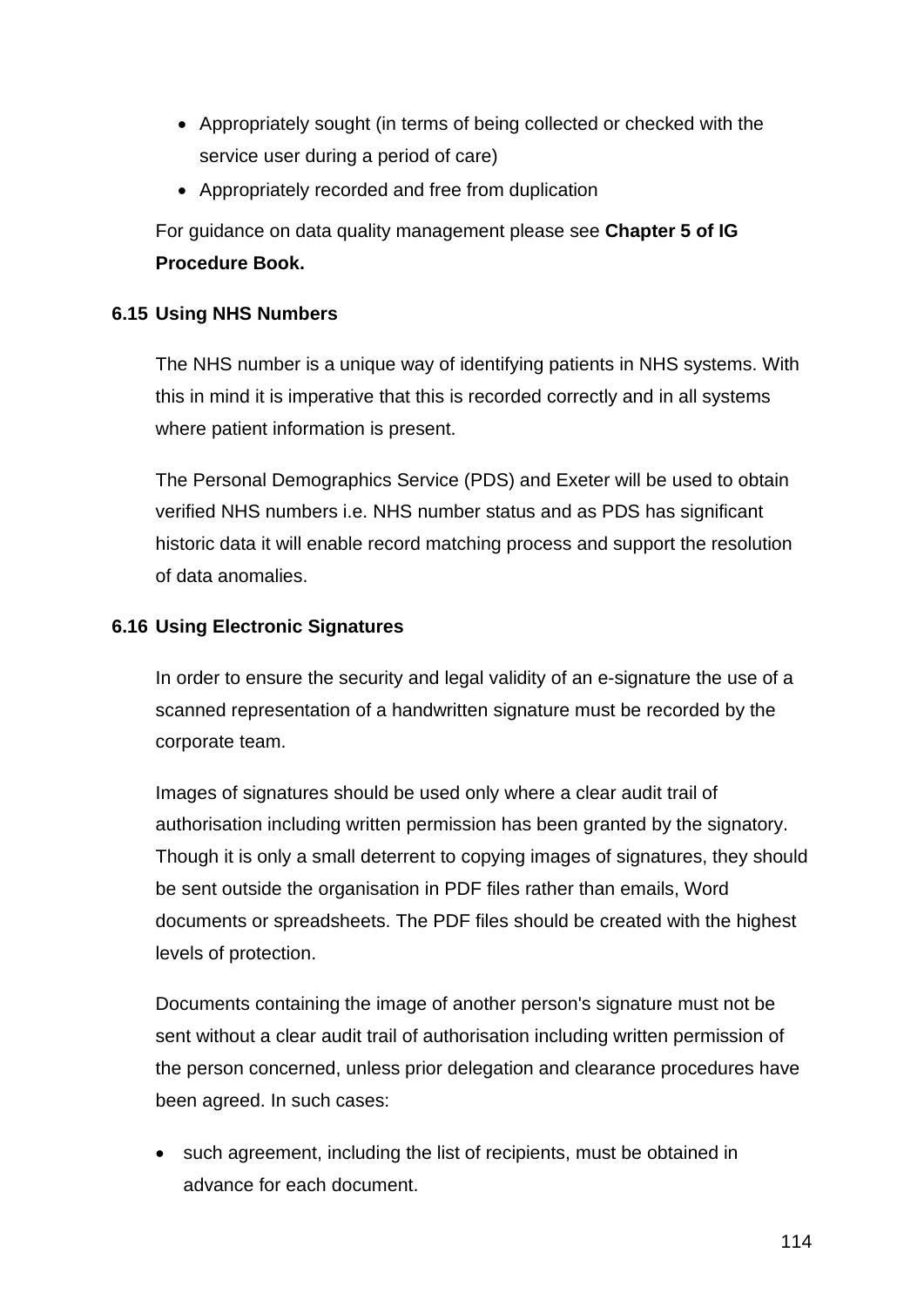- the content of the document must not be changed after authorisation to issue it has been obtained
- once such a document has been sent, it must not be sent again (or to additional recipients) without further explicit authorisation.

All staff who allow a proxy to access their email account or scanned signature must ensure that the proxy is informed of the limits of their authority in the sending of emails or signing documents on behalf of the member of staff.

Electronic signatures should not be used in transactions where there is a legal requirement for a written signature, for example in the signing of a deed or other document where the signature is required to be witnessed.

# **6.17 Emails as Records**

All emails sent or received by anyone with a CCG email account can be classed as a CCG record.

If an email does relate to the conduct of the CCG's business such as information likely to be required for the determination of actions or decision making then it is considered a record.

All emails could be produced in a Court of Law, under the eDiscovery regulations.

To manage email messages appropriately, members of staff need to identify email messages that are records of their business activities and decision making. It is important that email messages and their attachments which are considered as 'records' are moved from individual mailboxes and managed in the same way as other records.

Emails have differing retention periods dependent on their subject and content. Emails are subject to the same records management principles as the equivalent record in any other format. Please refer to the CCG Records Retention Schedule for details of the minimum retention period for specific record types.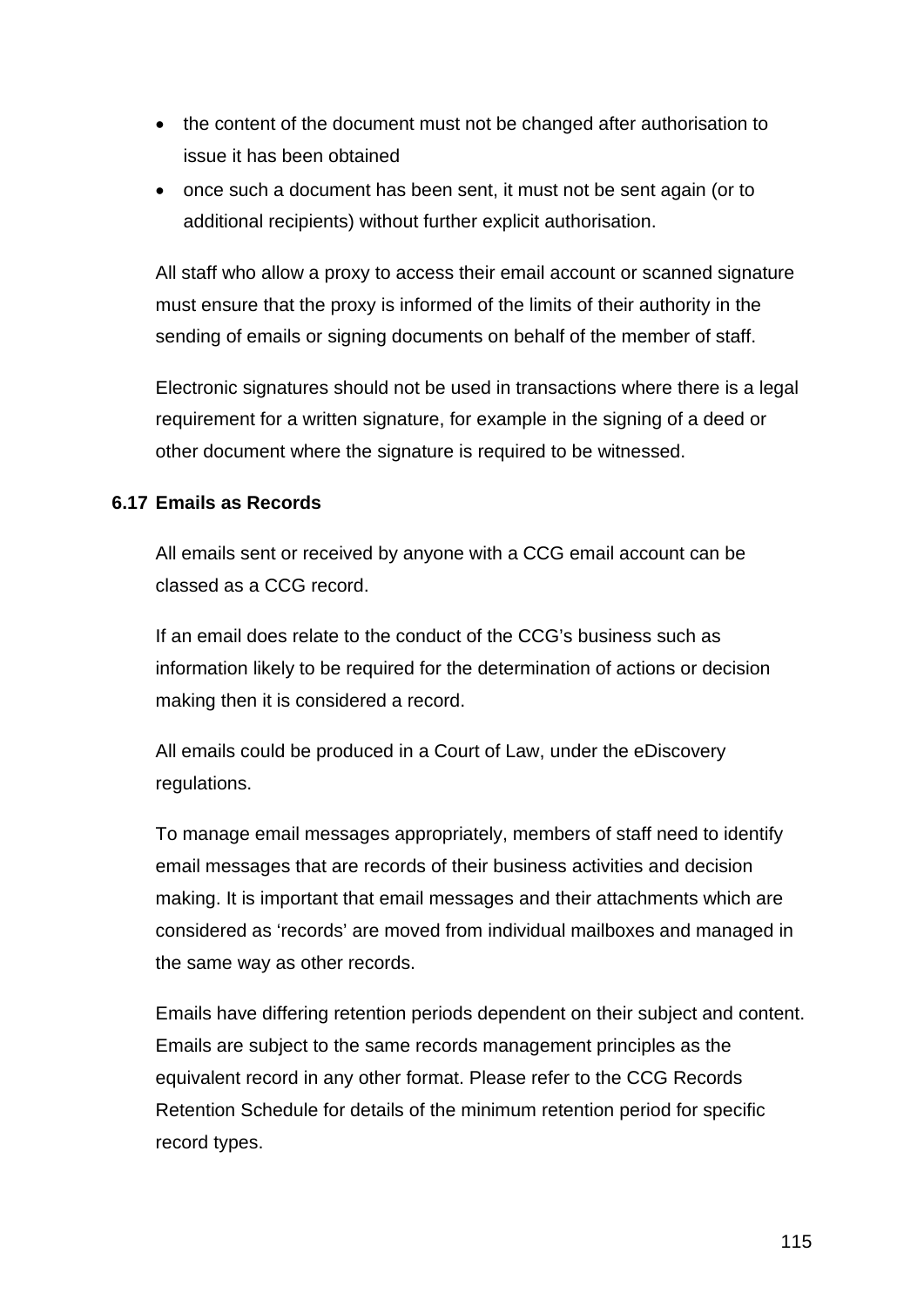Email should only be used to send confidential information where it is sent between approved secure email addresses (e.g. NHS Mail, COIN sender and receiver with password protected attachment) or where it is adequately protected through the use of an encryption solution e.g. using THIS Encrypt solution, WinZip version 9.0 or above or Sophos encrypt. Seek advice from the Information Governance Team if you require advice on emailing information securely.

The Email system should not be used for long term storage. Emails considered as records should be stored in the relevant filing system and then be deleted from the inbox/sent items box. See **Chapter 5 of IG Procedure Book** for instruction on how to save email to a network drive location.

Emails sent from or to personal email accounts which relate to work matters will be considered public records for the purpose of legislation such as the Freedom of Information Act 2000.

# **6.18 Digital, Audio, Visual, Photographic, Text and other Electronic Records**

All records are subject to this policy regardless of the format in which they are held.

# **6.19 Access to Records**

Under Article 15 of the UK GDPR data subjects have the right to access personal information held about them by the CCG, subject to certain exemptions. Please refer to the Subject Access Request and Access to Health Records Procedure (**Chapter 7 of IG Procedure Book**).

Under the Freedom of Information Act 2000 and Environmental Information Regulations 2004 individuals have the right to access corporate information, subject to certain exemptions. Please refer to the Freedom of Information and Environmental Information Regulations Policy.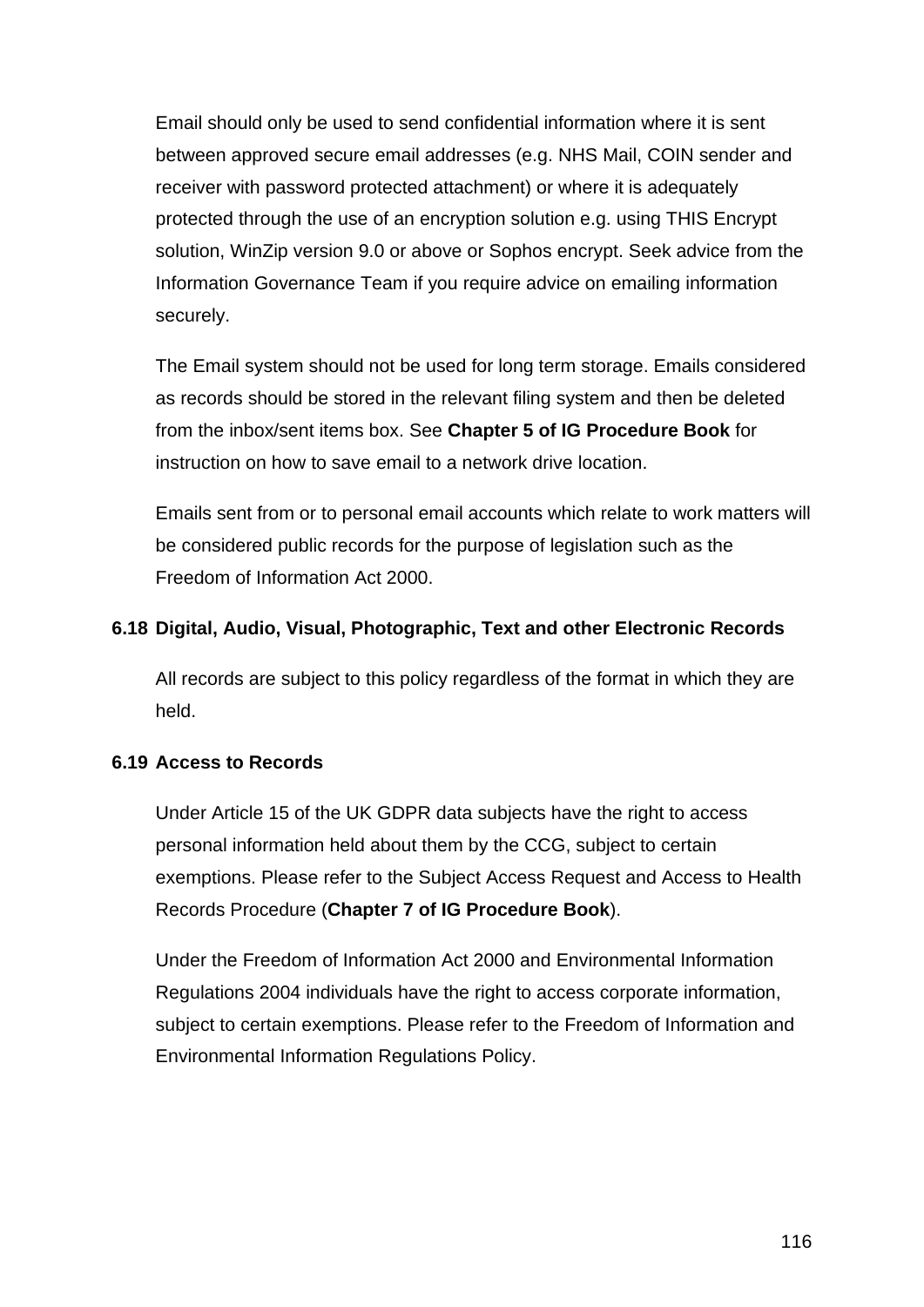# **6.20 Decommissioning of Buildings/ Vacating Premises**

It is the responsibility of the CCG's management team to undertake a visual check of CCG premises that are being closed to ensure that all assets of the CCG (including information assets) have been removed.

# **6.21 Records Management Systems Audit**

The CCG, supported by the Information Governance Team will audit their records management practices for compliance with this framework. The CCG has the ability to use Internal Audit to seek an opinion on the overall adequacy and effectiveness of the CCG's systems and will be determined as part of the local Internal Audit Plan.

The audit will:

- Identify areas of operation that are covered by the CCG policies and identify which procedures and/or guidance should comply to the policy;
- Follow a mechanism for adapting the policy to cover missing areas if these are critical to the creation and use of records, and use a subsidiary development plan if there are major changes to be made;
- Set and maintain standards by implementing new procedures, including obtaining feedback where the procedures do not match the desired levels of performance; and
- Highlight where non-conformance to the procedures is occurring and suggest a tightening of controls and adjustment to related procedures.

The results of audits will be reported to the CCG's Quality, Performance and Governance Committee.

Audits of individual corporate record systems will be conducted in line with the 'Corporate Records Management Guidance' in **Chapter 5 of IG Procedure Book**.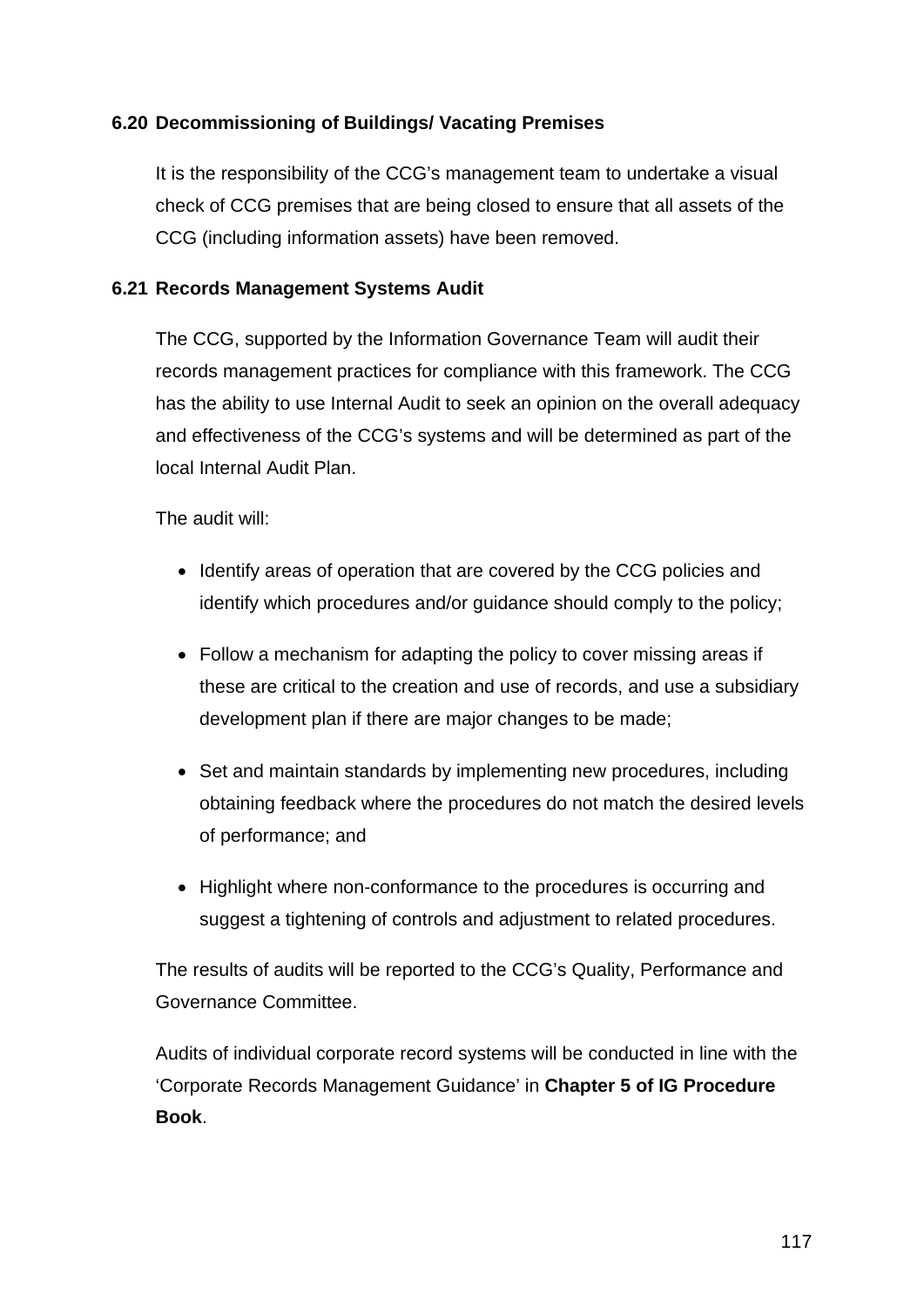Clinical Record Audits will be conducted as appropriate in line with good practice and professional guidelines.

# **6.22 Information Asset Registers**

All information assets (record collections) held by the CCG must be included in an Asset Register which should include as a minimum:

- Name of Information Asset
- System Type
- Description of the purpose of the asset
- Purpose of processing
- Data Held
- Any Joint Data Controllership
- Physical location of the asset
- Class e.g. personal or business
- Components and format e.g. database, paper files
- Name of Information Asset Owner
- Any special categories of personal data and description of that data
- Lawful basis of processing of personal data
- Critical assets
- Risk Assessment
- Business continuity plans
- Access controls
- Retention time of the information asset
- Description of manner of secure destruction of the information asset
- Additional information e.g. data flows

# **6.23 Clear Desk Policy**

Under no circumstances should personal confidential information be left out in the open e.g. on an unattended desk or on a computer screen or any place visible to the public. Where rooms containing records are left unattended, they must be locked. Personal confidential information should be stored securely in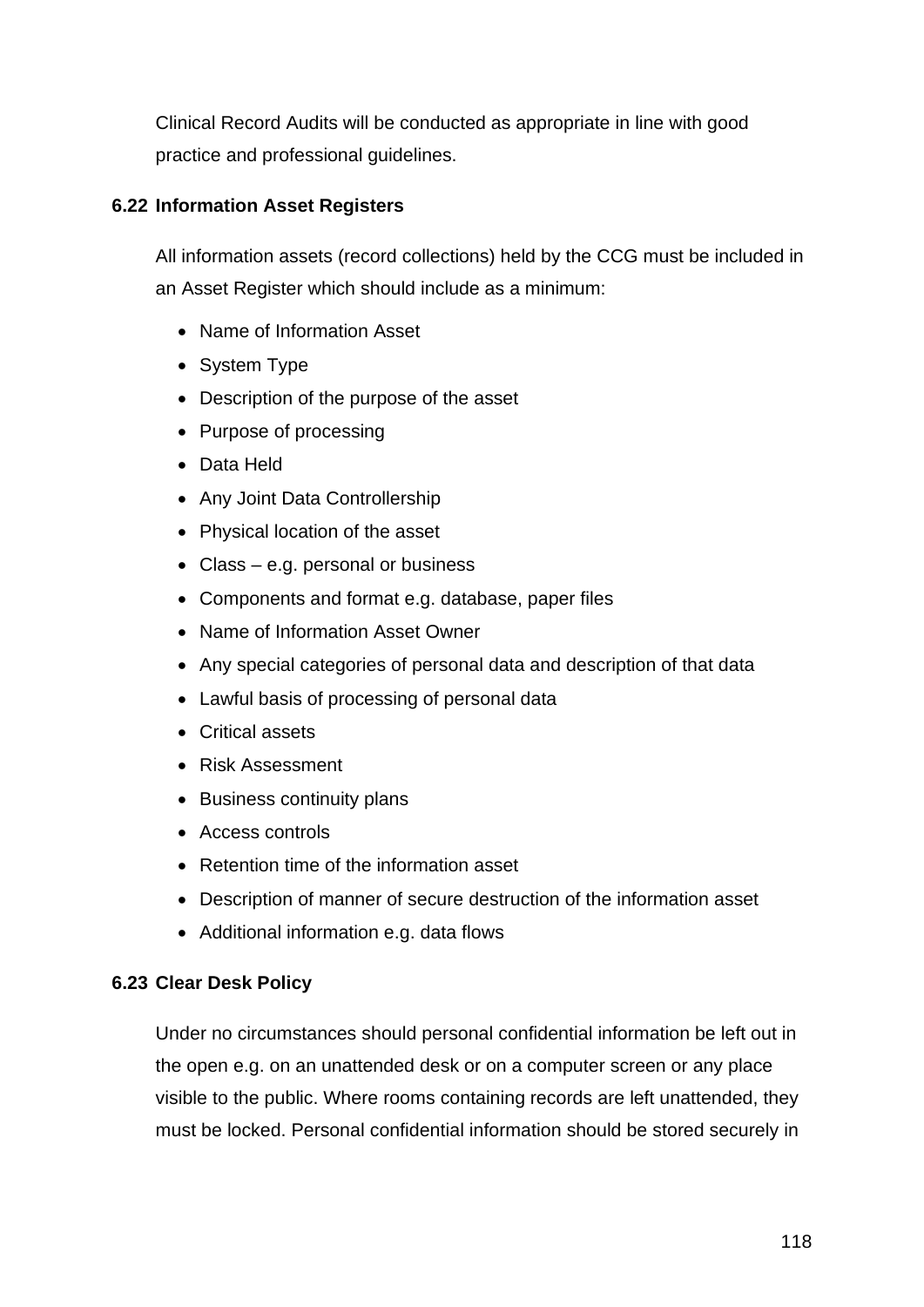either a locked cabinet or within a secure environment on a computerised system.

When storing electronic records, care must be taken to ensure that no personal identifiable information e.g. health records, human resources records etc., are stored in public folders or on the local drive of the PC. All records of this nature must be stored within a folder that can only be accessed via a password or within a specific secure area. Restricted access can be set up by contacting The Health Informatics Service Desk.

All staff should be aware that non-personal corporate information may be confidential and similar care should be taken of these records.

Please refer to section **4.20 Clear Desk and Clear Screen Procedure**.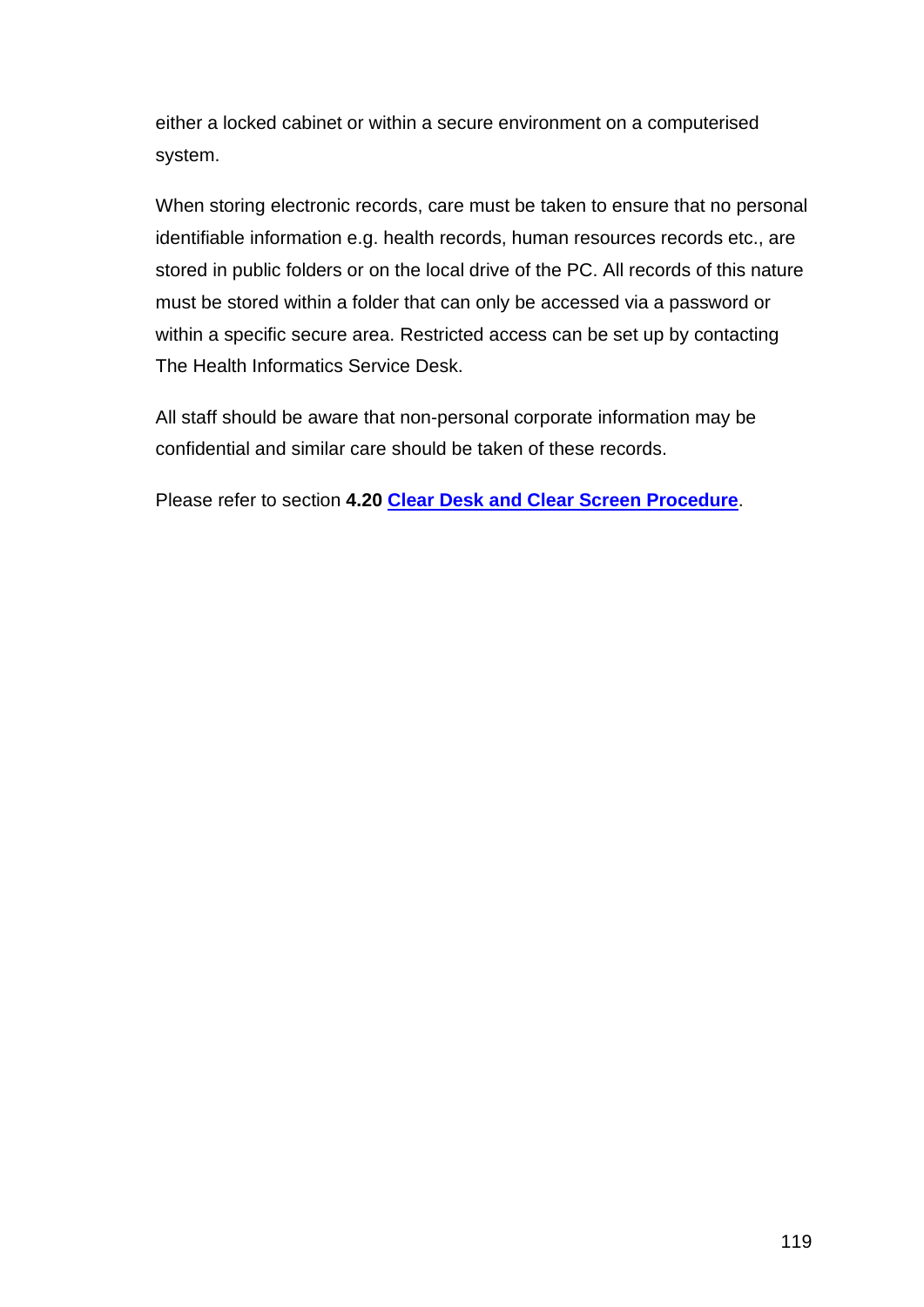# **Chapter 7: Training, Implementation and Monitoring**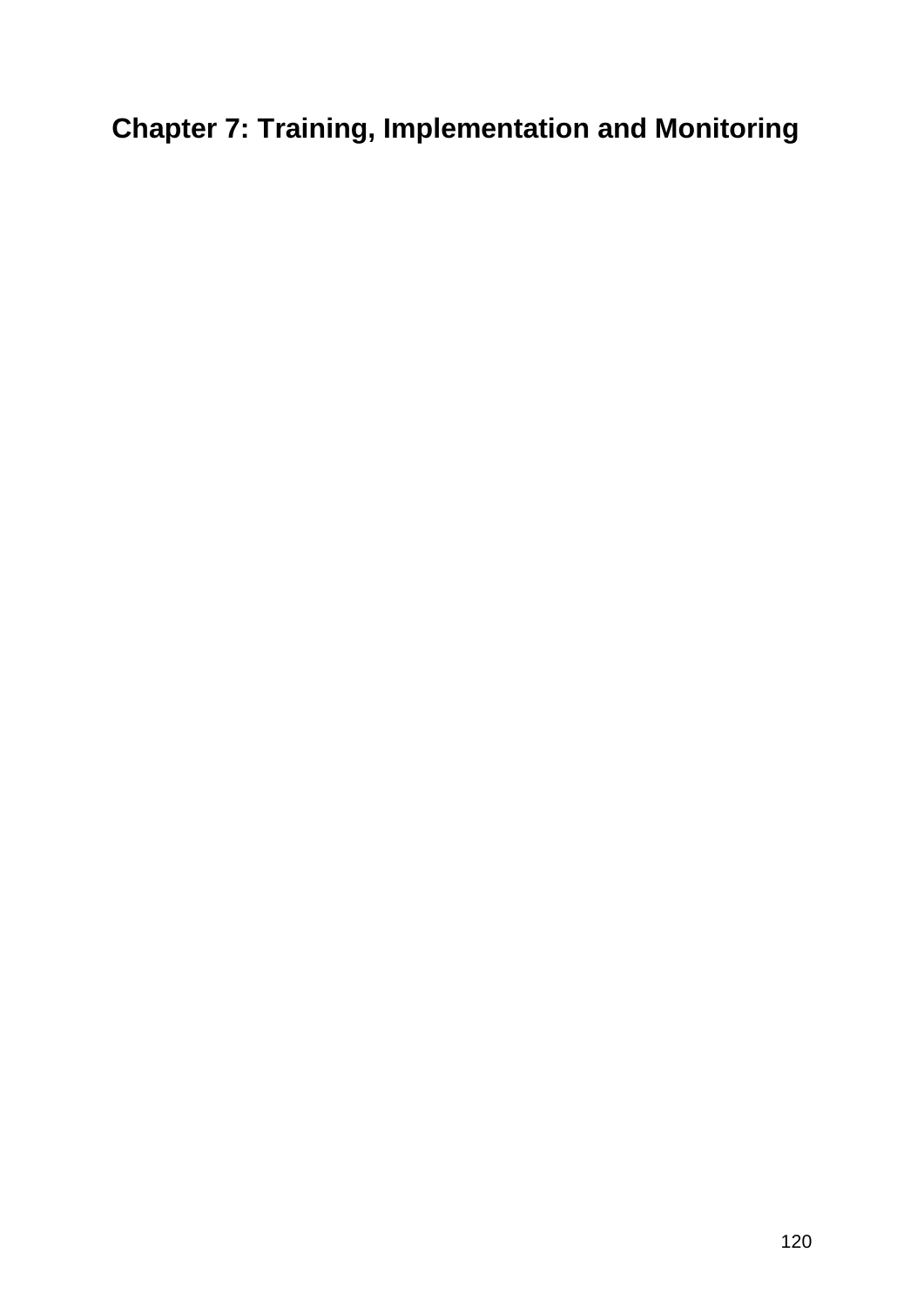# **7.1 Training and Guidance**

All staff are effectively informed about their information governance responsibilities, along with the policies included within this book, through annual Data Security Awareness training, staff briefings and other bespoke awareness sessions, the IG User Handbook, bulletins or a combination of these.

All line managers must actively ensure that their staff undertake and complete the annual mandatory Data Security Awareness training and ensure that all new employees are provided with the IG User Handbook and an explanation as to the service's records management arrangements including the controls applied to paper and electronic files containing person identifiable and business sensitive information.

It is the line managers' responsibility to ensure that all staff are made aware of their record keeping responsibilities through generic and specific staff training and guidance so that they understand:

- what they are recording and how it should be recorded;
- why they are recording it:
- how to validate information with the patient or carers or against other records – to ensure that staff are recording the correct data;
- how to identify and correct errors so that staff know how to correct errors and how to report errors if they find them;
- the use of information so staff understand what the records are used for (and therefore why timeliness, accuracy and completeness of recording is so important); and
- how to update information and add in information from other sources.

Additionally, the CCG will ensure that users of information systems, applications and the network are provided with the necessary information security guidance and awareness to discharge their information security responsibilities.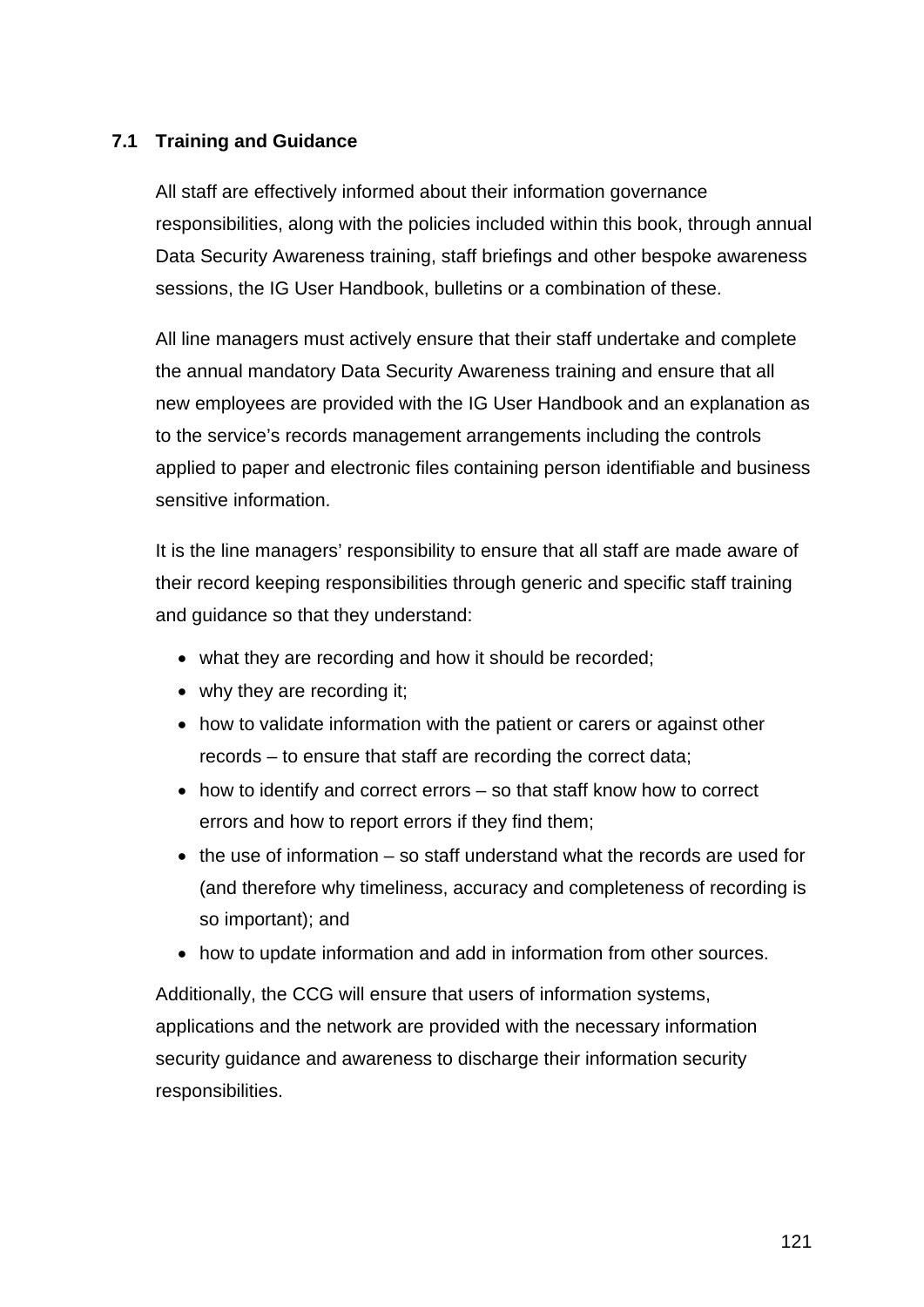The CCG will identify the information governance training needs of key staff groups taking into account role, responsibility and accountability levels and will review this regularly through the PDR processes.

#### **7.2 Implementation and Dissemination**

Following approval by the Quality, Performance and Governance Committee this policy book will be disseminated to staff via Skyline and communication through in-house staff briefings.

This policy book will be reviewed every two years or in line with changes to relevant legislation or national guidance.

# **7.3 Monitoring Compliance and Effectiveness of the Policy**

To be assured that this policy is being implemented, key elements will be monitored for compliance.

- **Compliance with the mandatory assertions of the Data Security and Protection Toolkit.** The Quality, Performance and Governance Committee will monitor overall progress through receipt of quarterly reports and take action to address any concerns and deficiencies will be noted and reviewed at subsequent meetings.
- **All staff receive annual training and competency test in Data Security Awareness.** The Quality, Performance and Governance Committee will monitor progress via the Workforce Report.
- **All Information Asset Owners (IAOs) trained in their role and undertaking annual (as a minimum) risk reviews of information assets they are responsible for. New information assets will be identified through this review process.** The Quality, Performance and Governance Committee will monitor progress through receipt of the annual SIRO report.
- **Statistically validated reduction in Information Governance related incidents.** Monitoring of incidents by the Quality, Performance and Governance Committee.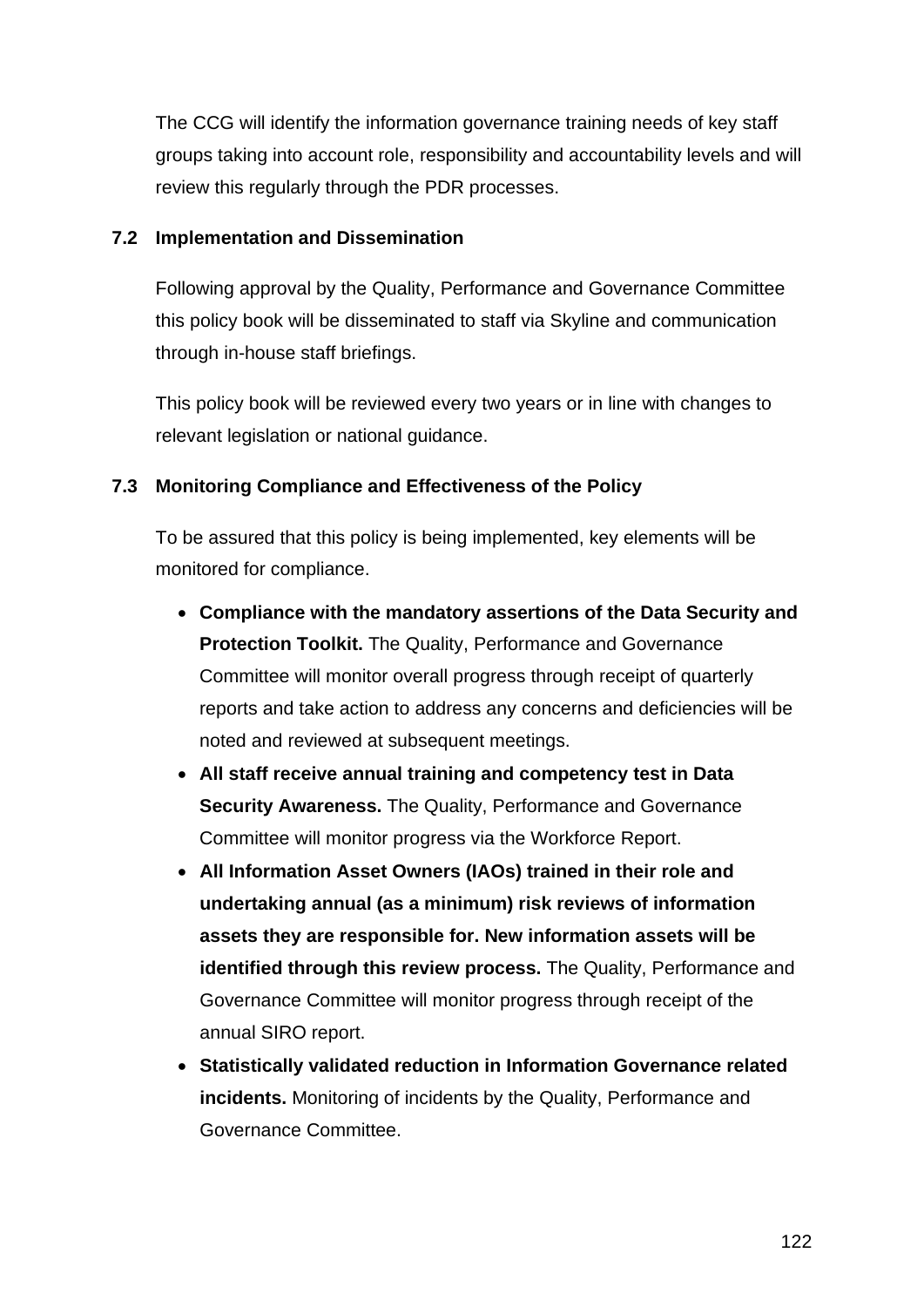- **Number of disciplinary issues relating to the use of email, the internet and social media.** The Quality, Performance and Governance Committee will monitor progress via the workforce update report.
- **No Data Protection enforcement activity undertaken utilising the 'investigatory powers' or 'corrective powers' of the Information Commissioner.** Corrective powers include: reprimands, bans on processing, suspension of data transfers, ordering the correction of an infringement and administrative fines.
- **Staff know who and where to direct data protection and confidentiality concerns and queries to.** Results of annual information governance staff survey.

In addition, compliance will be monitored through the commissioning of external and internal audits. Specific technical security audits may be commissioned when necessary.

# **7.4 Legal References and Guidance**

- Access to Health Records Act 1990 Health and Social Care Act 2012
- Audit and Internal Control Act 1987
- Bribery Act 2010
- Caldicott Guidance as updated 2013
- Common Law Duty of Confidentiality
- Computer Misuse Act 1990
- Coroners and Justice Act 2009
- Crime and Disorder Act 1998
- Electronic Communications Act 2000
- Enterprise and Regulatory Reform Act 2013
- Environmental Information Regulations 2004
- Equality Act 2010
- Freedom of Information Act 2000
- UK General Data Protection Regulation and Data Protection Act 2018
- Health and Social Care Act 2012
- Health and Social Care (Quality and Safety) Act 2015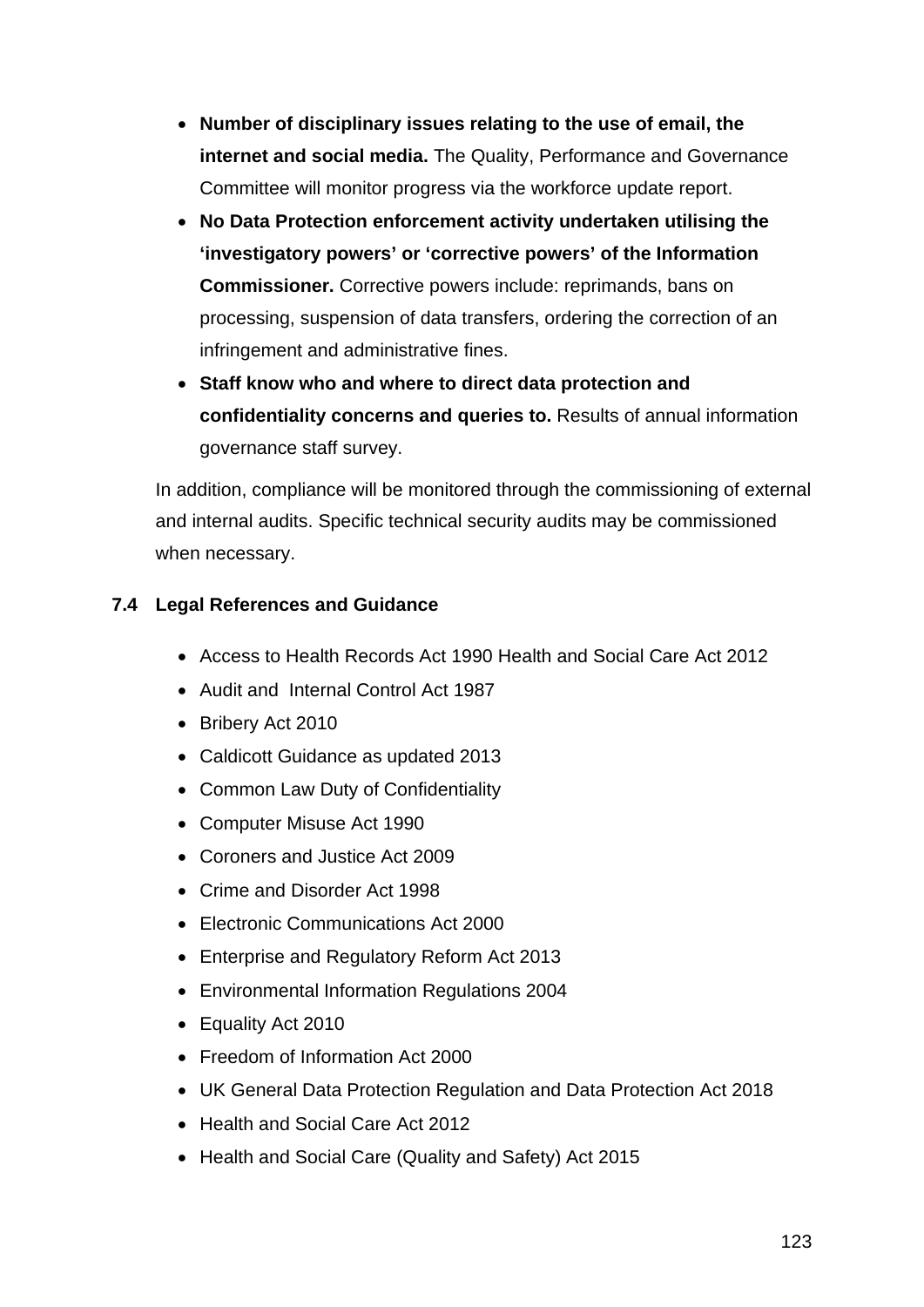- Health and Social Care Information Centre Guidance (NHS Digital)
- Health Service (Control of Patient Information) Regulations 2002
- Human Rights Act 1998
- Information Commissioner's Guidance Documents
- ISO/IEC 27001:2005 Specification for an Information Security Management system
- ISO/IEC27002:2005 Code of Practice for Information Security Management
- National Data Guardian's Ten Data Security Standards
- NHS Act 2006
- NHS Information Security Management Code of Practice 2007
- Prevention of Terrorism (Temporary Provisions) Act 1989 and Terrorism Act 2000
- Professional Codes of Conduct and Guidance
- Protection of Freedoms Act 2012
- Public Records Act 1958
- Public Interest Disclosure Act 1998
- Regulation of Investigatory Powers Act 2000 ( Lawful Business Practice Regulations 2000)
- Regulations under Health and Safety at Work Act 1974
- Road Traffic Act 1988
- The Children Act 1989 and 2004Copyright, Designs and Patents Act 1988 (as amended by the Copyright (Computer Programs) Regulations 1992
- [Get Safe](http://www.getsafeonline.org/)

This is not an exhaustive list and further guidance can be obtained from the Information Governance Team.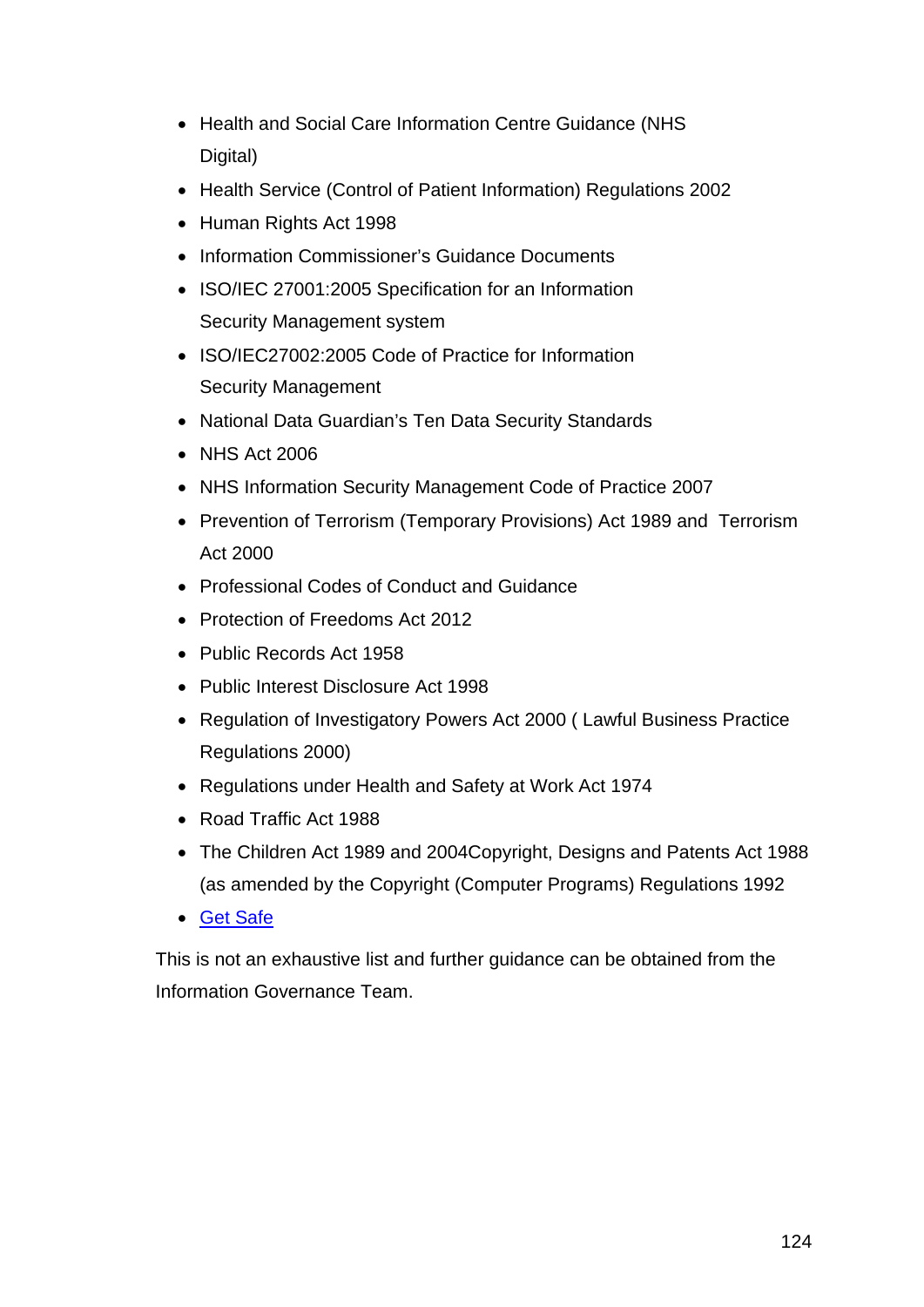# **7.5 Associated Documentation**

# **(Policies, protocols and procedures)**

The CCGs will produce appropriate procedures and guidance relating to information governance as required by related policies. This includes an Information Governance Handbook which is updated annually and has been shared with all staff. New staff sign for receipt and confirm that they have read the handbook.

This policy book should be read in conjunction with the associated procedures set out within the IG Procedures Book (including but not limited to):

- Confidentiality and Data Protection by Design Audit Procedures
- Data Protection Impact Assessment Procedure
- Safe Haven and Pseudonymisation Guidelines and Procedure
- Subject Access Request and Access to Health Records Procedure

Additionally it should be read in conjunction with:

- Standards of Business Conduct and Receipt of Hospitality Policy
- Anti-Fraud, Bribery and Corruption Policy
- Business Continuity Plan
- Disciplinary Policy
- Equality and Diversity Policy
- Freedom of Information and Environmental Information Regulations Policy
- [NHSmail Acceptable Use Policy](https://digital.nhs.uk/services/nhsmail/nhsmail-policies)
- Incident Reporting Policy
- Interagency Information Sharing Protocol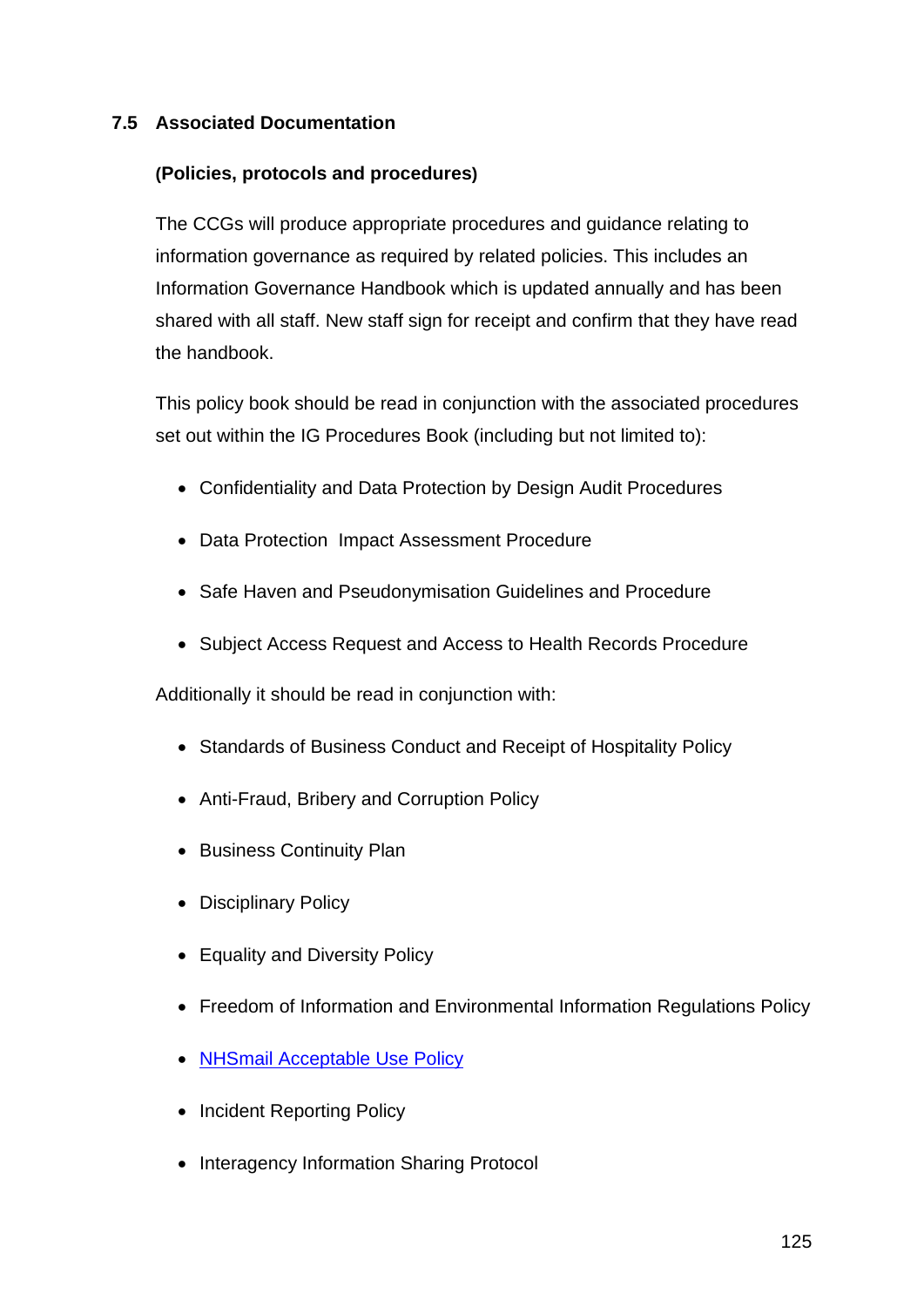- Integrated Risk Management Framework
- Risk Management Policy
- System Level Security Procedures
- Whistleblowing Policy

The above procedures can be found on Skyline.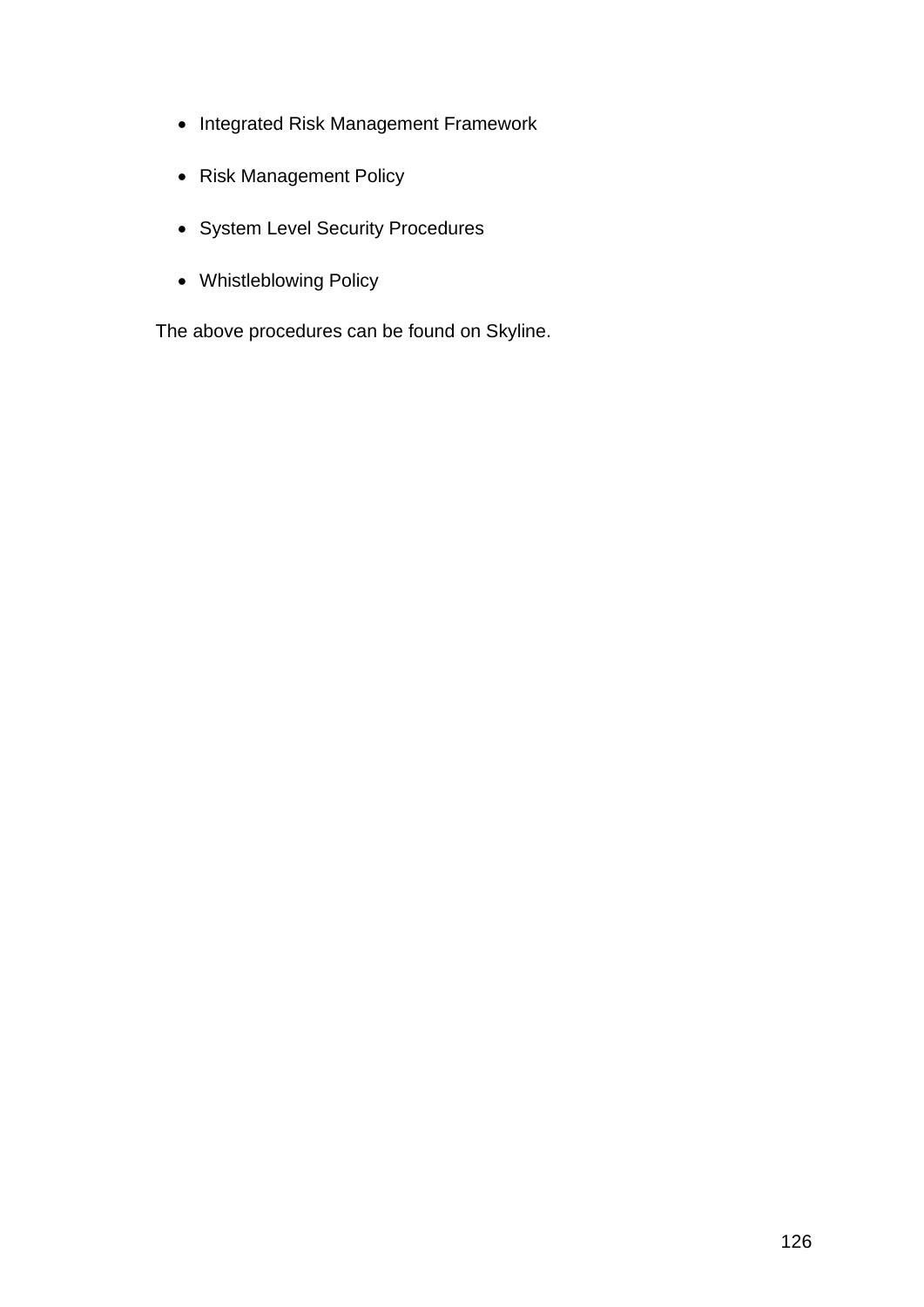# **7.6 Glossary of Terms**

| <b>Term Used</b>        | Definition of word or phrase                             |  |
|-------------------------|----------------------------------------------------------|--|
|                         |                                                          |  |
| <b>Bulk transfer of</b> | Used to describe information relating to 51 or more      |  |
| person identifiable     | individuals.                                             |  |
| or sensitive data       |                                                          |  |
| <b>Consent</b>          | The consent of the 'data subject' means any freely       |  |
|                         | given, specific, informed and unambiguous indication of  |  |
|                         | his or her wishes by which the data subject, either by a |  |
|                         | statement or by a clear affirmative action, signifies    |  |
|                         | agreement to personal data relating to them being        |  |
|                         | processed.                                               |  |
| Corporate               | All categories of corporate information should be        |  |
| <b>Information</b>      | regarded as confidential in the first instance although  |  |
|                         | they may be releasable through the Freedom of            |  |
|                         | Information Act regime, including via the Publication    |  |
|                         | Scheme. This includes (but is not limited to):           |  |
|                         | • Governing Body and committee meeting papers and        |  |
|                         | minutes                                                  |  |
|                         | • Tendering and contracting information                  |  |
|                         | • Financial information                                  |  |
|                         | • Project and planning information                       |  |
| <b>Data Breach</b>      | Data breach means a breach of security leading to the    |  |
|                         | accidental or unlawful destruction, loss, alteration,    |  |
|                         | unauthorised disclosure of, or access to, personal data  |  |
|                         | transmitted, stored or otherwise processed.              |  |
| <b>Data Controller</b>  | Data Controller means the natural or legal person,       |  |
|                         | public authority, agency or any other body which alone   |  |
|                         | or jointly with others determines the purposes and       |  |
|                         | means of the processing of personal data.                |  |
| <b>Data Processor</b>   | Processor means a natural or legal person, public        |  |
|                         | authority, agency or any other body which processes      |  |
|                         | personal data on behalf of the controller.               |  |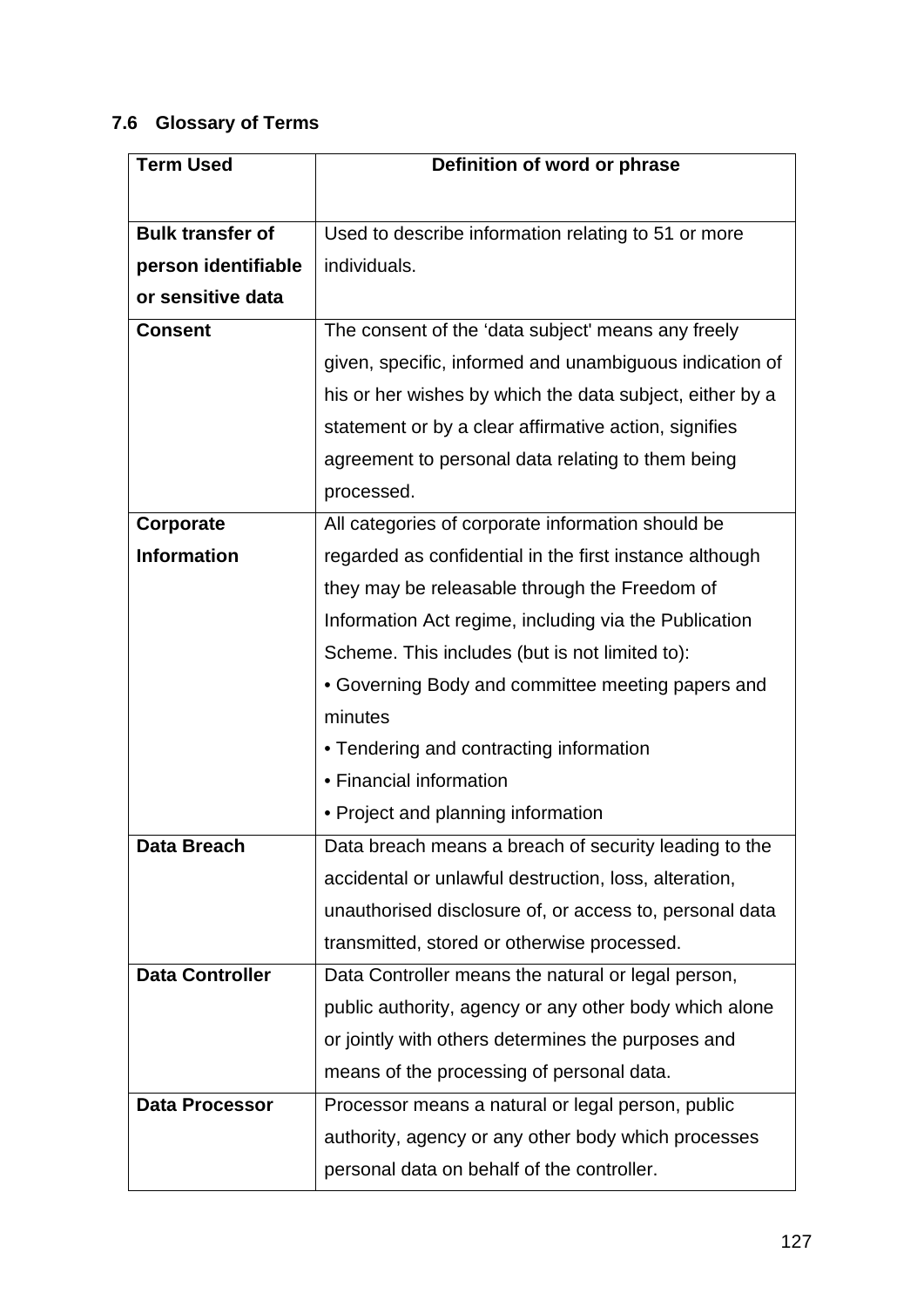| <b>Term Used</b>          | Definition of word or phrase                                |  |
|---------------------------|-------------------------------------------------------------|--|
|                           |                                                             |  |
| <b>Data Protection</b>    | The DPO is responsible for the provision of advice on       |  |
| Officer (DPO)             | data protection compliance obligations, data protection     |  |
|                           | impact assessment and monitoring of data protection         |  |
|                           | compliance which includes conducting assurance              |  |
|                           | audits.                                                     |  |
| <b>Data Subject</b>       | An identified or identifiable 'living individual' whose     |  |
|                           | personal data is processed by a controller or processor.    |  |
|                           | Otherwise known within data protection legislation as a     |  |
|                           | 'natural person'.                                           |  |
| <b>Encryption</b>         | The process of transforming information (referred to as     |  |
|                           | plain text) using an algorithm (called 'cipher') to make it |  |
|                           | unreadable to anyone except those possessing special        |  |
|                           | knowledge, usually referred to as a 'key'.                  |  |
| <b>Health Record</b>      | Information relating to the physical or mental health or    |  |
|                           | condition of an individual, and has been made by or on      |  |
|                           | behalf of a health professional in connection with the      |  |
|                           | care of that individual.                                    |  |
| <b>Information Asset</b>  | Are directly accountable to the SIRO and must provide       |  |
| <b>Owners (IAO)</b>       | assurance that information risk is being managed            |  |
|                           | effectively in respect of the information assets that they  |  |
|                           | 'own'. Information Asset Owners may be assigned             |  |
|                           | ownership of several information assets.                    |  |
| <b>Information Asset</b>  | Is a list of information assets owned by the CCG            |  |
| <b>Register</b>           |                                                             |  |
| <b>Information Assets</b> | Are operating systems, infrastructure, business             |  |
|                           | applications, off the shelf products, services, user-       |  |
|                           | developed applications, records and information.            |  |
| <b>Mobile Computing</b>   | Covers the use of portable computing devices, such as       |  |
|                           | laptops, mobile phones, tablet computers, memory            |  |
|                           | sticks or equivalent mobile computing equipment.            |  |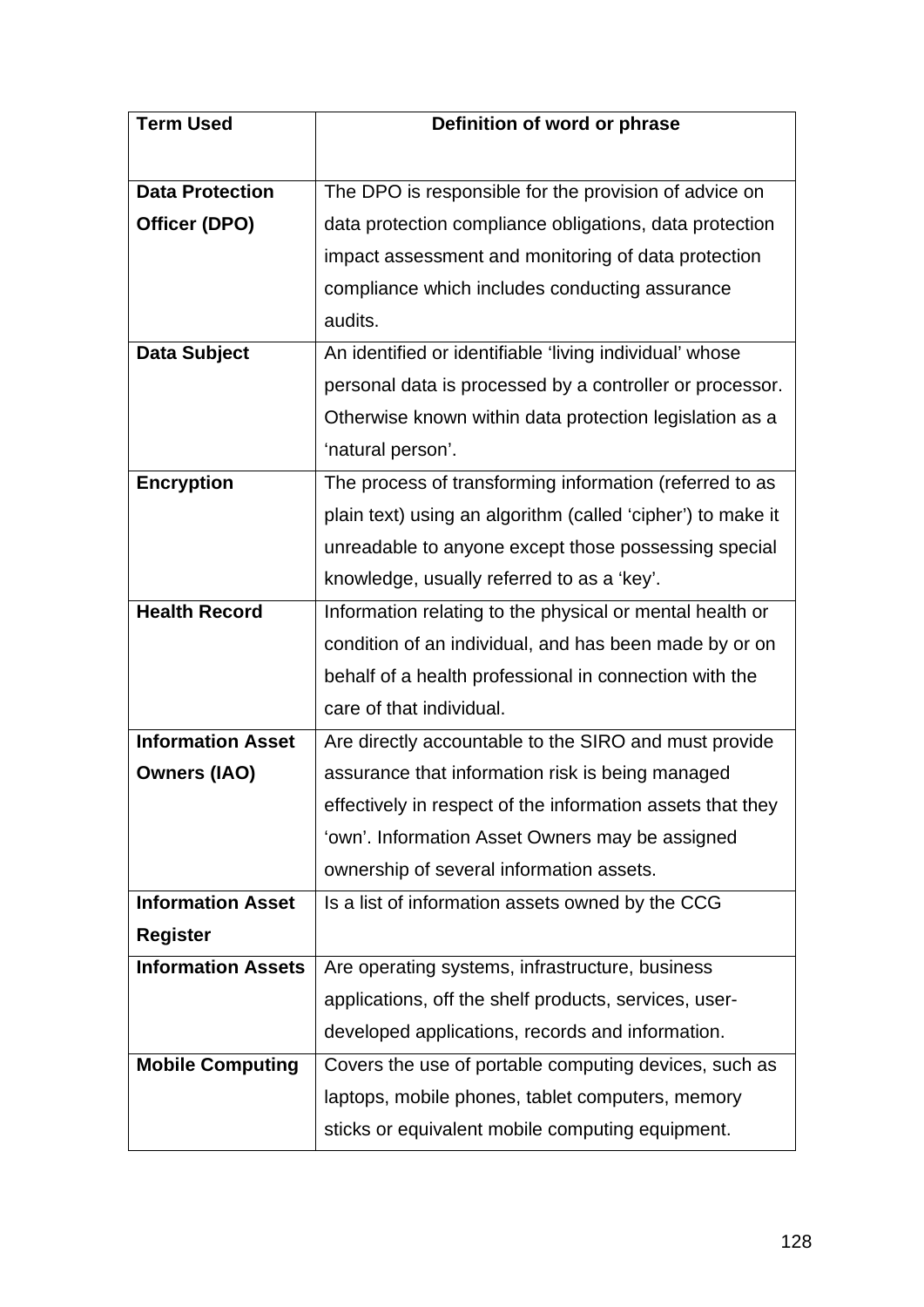| <b>Term Used</b>     | Definition of word or phrase                                  |  |
|----------------------|---------------------------------------------------------------|--|
|                      |                                                               |  |
| <b>Network File</b>  | Is computer hardware with large storage capacity which        |  |
| <b>Server</b>        | is held in a highly secure area.                              |  |
| <b>Personal Data</b> | Personal data means any information relating to an            |  |
|                      | identified or identifiable natural person ("data subject");   |  |
|                      | an identifiable person is one who can be identified,          |  |
|                      | directly or indirectly, in particular by reference to an      |  |
|                      | identifier, including (but not limited to);                   |  |
|                      | • Name                                                        |  |
|                      | • Date of Birth                                               |  |
|                      | • Post Code                                                   |  |
|                      | • Address                                                     |  |
|                      | • National Insurance Number                                   |  |
|                      | • Photographs, digital images etc.                            |  |
|                      | • NHS or Hospital/Practice Number                             |  |
|                      | • Location data                                               |  |
|                      | Personal data that has been pseudonymised e.g. key            |  |
|                      | coded, can fall within the scope of data protection           |  |
|                      | legislation depending on how difficult it is to attribute the |  |
|                      | pseudonym to a particular individual.                         |  |
| <b>Processing</b>    | Processing means any operation or set of operations           |  |
|                      | performed upon personal data or sets of personal data,        |  |
|                      | whether or not by automated means, such as collection,        |  |
|                      | recording, organisation, structuring, storage, adaptation     |  |
|                      | or alteration, retrieval, consultation, use, disclosure by    |  |
|                      | transmission, dissemination or otherwise making               |  |
|                      | available, alignment or combination, restriction, erasure     |  |
|                      | or destruction.                                               |  |
| Pseudonymisation     | Pseudonymisation is a method which disguises the              |  |
|                      | identity of patients by creating a pseudonym for each         |  |
|                      | identifiable patient data item. It enables NHS                |  |
|                      |                                                               |  |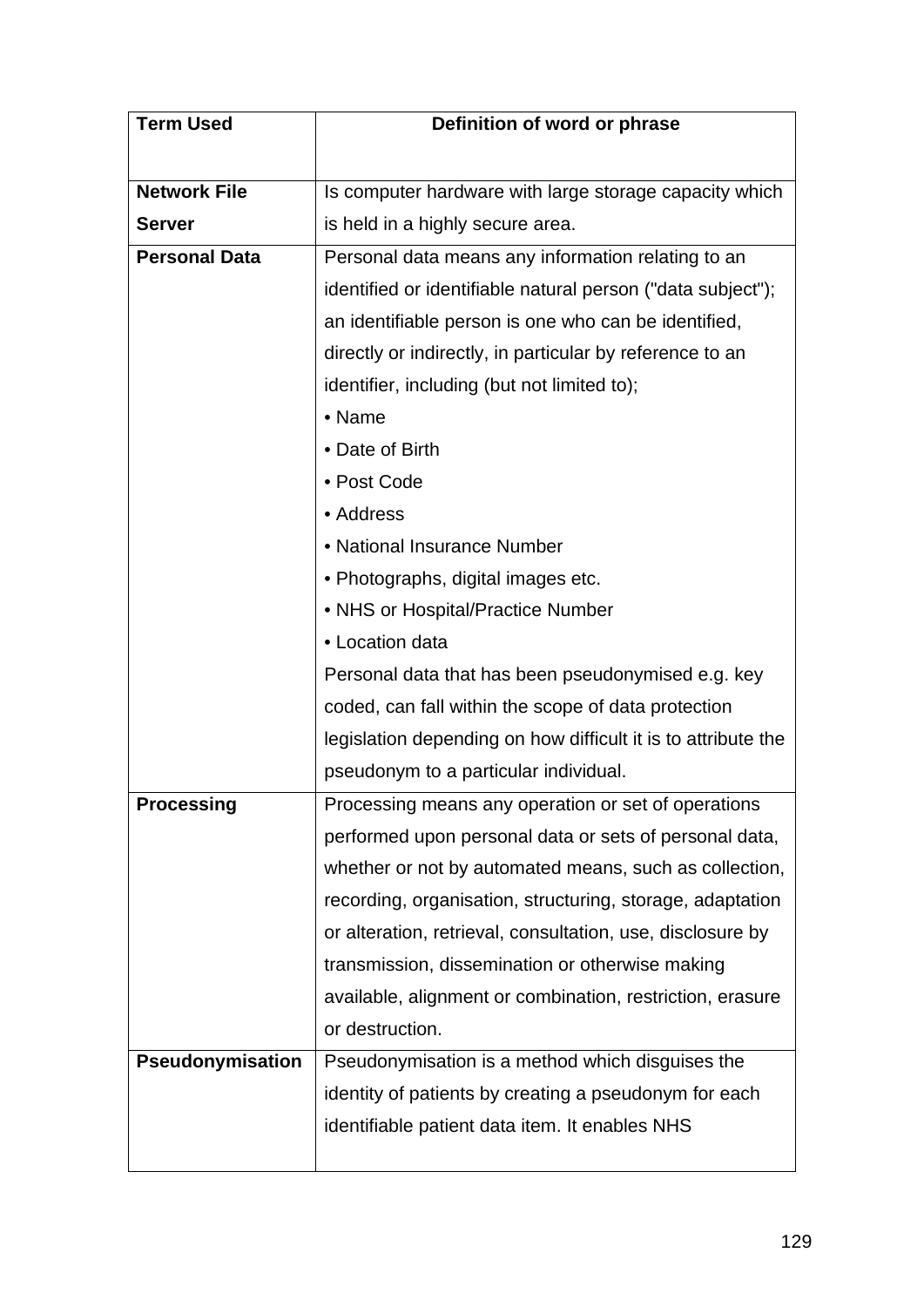| <b>Term Used</b>        | Definition of word or phrase                               |  |
|-------------------------|------------------------------------------------------------|--|
|                         |                                                            |  |
|                         | organisations to undertake secondary usage of patient      |  |
|                         | data in a legal, safe and secure manner.                   |  |
|                         |                                                            |  |
|                         |                                                            |  |
| Record                  | Information created, received and maintained as            |  |
|                         | evidence and information by an organisation or person,     |  |
|                         | in pursuance of legal obligations or in the transaction of |  |
|                         | business (the ISO standard, ISO 15489-1:2016               |  |
|                         | Information and documentation - records management).       |  |
| <b>Records</b>          | The process by which an organisation manages all the       |  |
| <b>Management</b>       | aspects of records whether internally or externally        |  |
|                         | generated and in any format or media type, from their      |  |
|                         | creation, all the way through their lifecycle to their     |  |
|                         | eventual disposal.                                         |  |
| <b>Responsible User</b> | Individual members of staff who personally adhere to       |  |
|                         | the CCGs IT Security Policy (incorporating Network         |  |
|                         | Security) and make use of the computer facilities          |  |
|                         | provided to them by the CCG in an appropriate and          |  |
|                         | responsible fashion.                                       |  |
| <b>Safe Haven</b>       | A term used to explain either a secure physical location   |  |
|                         | or the agreed set of administration arrangements that      |  |
|                         | are in place within the organisation to ensure             |  |
|                         | confidential patient or staff information is communicated  |  |
|                         | safely and securely. It is a safeguard for confidential    |  |
|                         | information, which enters or leaves the CCG whether        |  |
|                         | this is by fax, post or other means. Any members of        |  |
|                         | staff handling confidential information, whether paper     |  |
|                         | based or electronic must adhere to the Safe Haven          |  |
|                         | principles.                                                |  |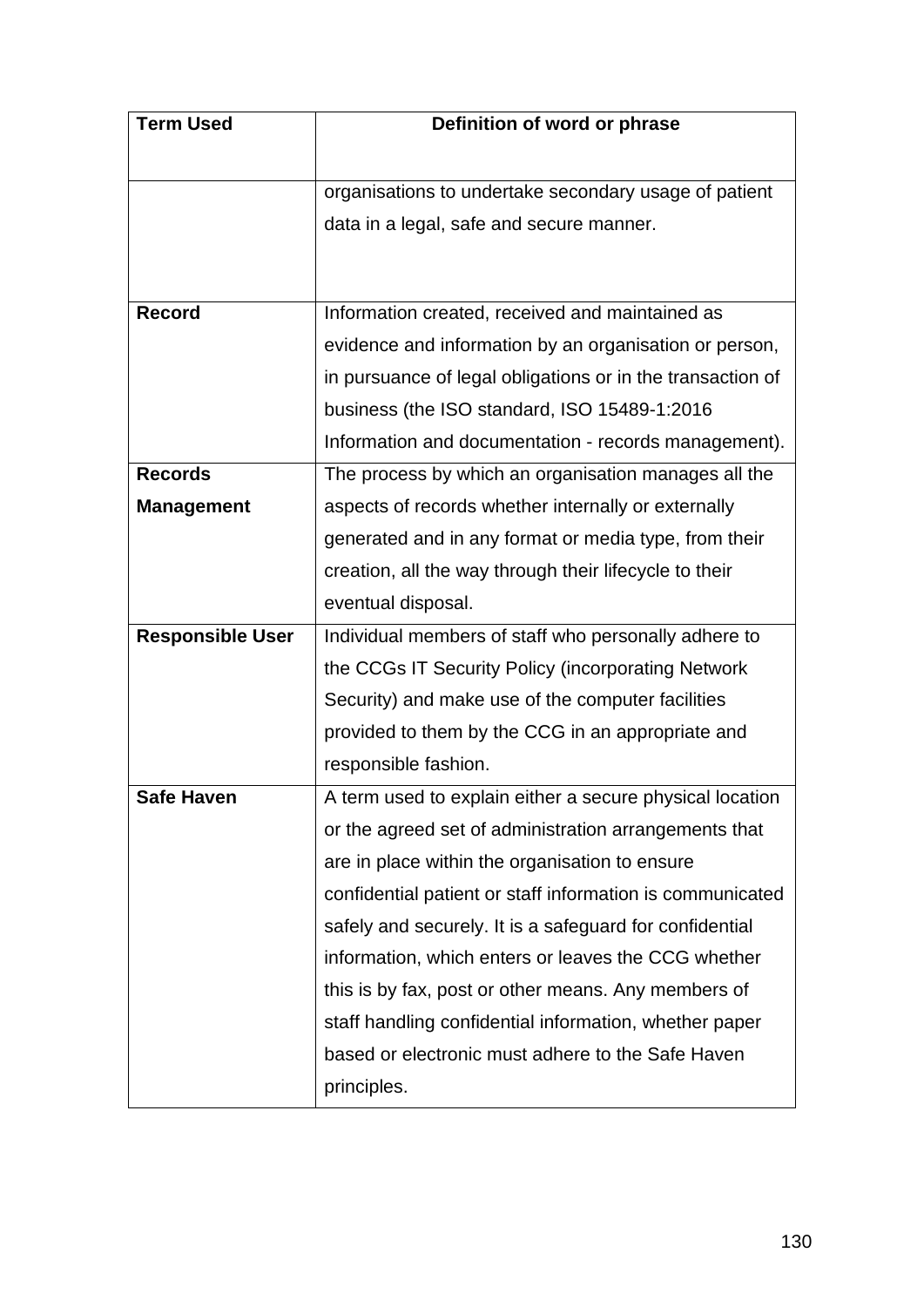| <b>Term Used</b>          | Definition of word or phrase                                |  |
|---------------------------|-------------------------------------------------------------|--|
|                           |                                                             |  |
| <b>Senior Information</b> | The SIRO is a senior officer of the CCG. The SIRO acts      |  |
| <b>Risk Owner (SIRO)</b>  | as an advocate for information risk across the CCG and      |  |
|                           | leads and implements the information risk assessment        |  |
|                           | programme.                                                  |  |
| <b>Special Category</b>   | Special Category Data (or sensitive personal data) are      |  |
| Data                      | personal data, revealing racial or ethnic origin, political |  |
|                           | opinions, religious or philosophical beliefs, trade-union   |  |
|                           | membership; data concerning health or sex life and          |  |
|                           | sexual orientation; genetic data or biometric data.         |  |
| <b>Subject Access</b>     | Entitles the data subject to have access to and             |  |
| <b>Right</b>              | information about the personal data that a controller has   |  |
|                           | concerning them. Also known as the Right of Access.         |  |

# **7.7 Equality Impact Assessment**

In applying this policy, the organisation will have due regard for the need to eliminate unlawful discrimination**,** promote equality of opportunity**,** and provide for good relations between people of diverse groups, in particular on the grounds of the following characteristics protected by the Equality Act (2010); age, disability, gender, gender reassignment, marriage and civil partnership, pregnancy and maternity, race, religion or belief, and sexual orientation, in addition to offending background, trade union membership, or any other personal characteristic.

This document has been assessed to ensure consideration has been given to the actual or potential impacts on staff, certain communities or population groups.

Please see Appendix I [of Chapter 8 for Equality Impact Assessment.](#page-150-0)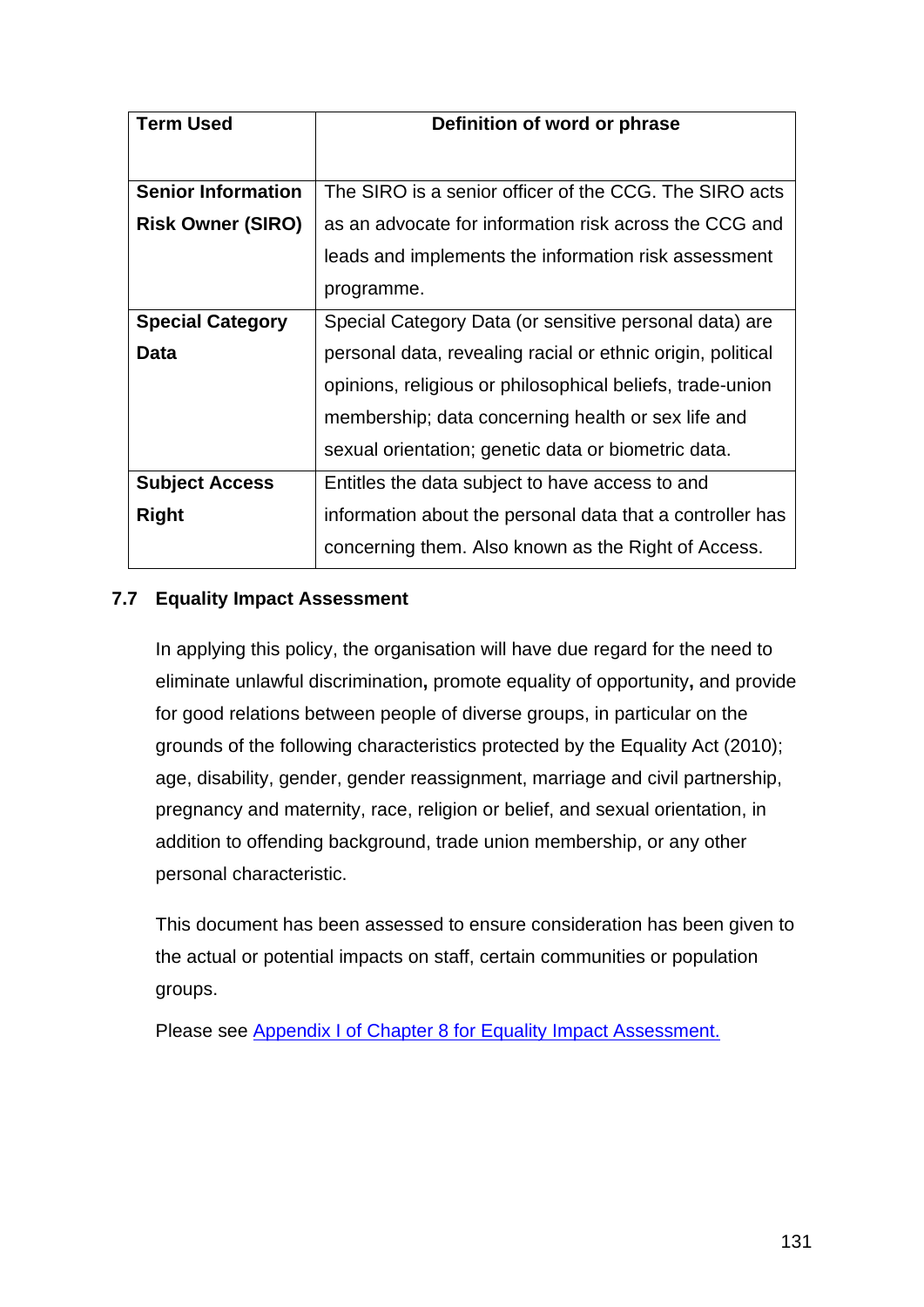# **Chapter 8: Appendices**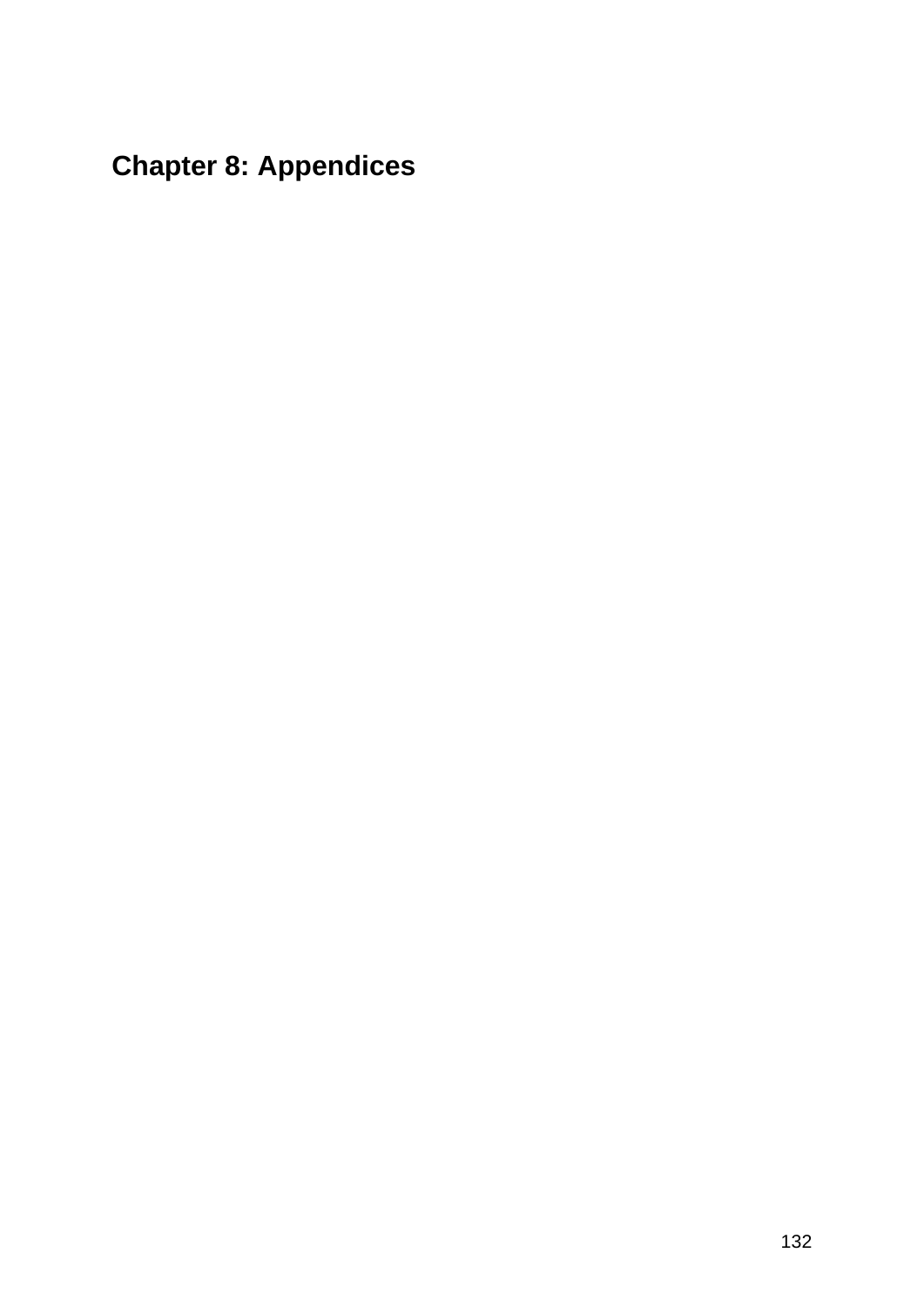# **Appendix A: Caldicott Function Specification**

The Caldicott function has been established to support the Caldicott Guardian. The Caldicott Guardian is required to be part of the Governing Body and have a clinical background. The CCG will also appoint a deputy Caldicott Guardian, also with clinical expertise, who will act on behalf of the main post holder in their absence.

The Caldicott Guardian will perform the functions as laid down in the Caldicott Guardian Manual, available on the Gov.UK website and will be responsible for protecting patient and service user confidentiality and enabling information sharing. The Caldicott Guardian will also have a strategic role in representing and championing Information Governance requirements and issues at Governing Body level.

The role of the Caldicott Guardian will be specified and promoted throughout the IG Management Framework documentation and will be made readily accessible to staff via the intranet. This role will be primarily supported by the Confidentiality Code of Practice for Health and Social Care.

The Caldicott Guardians will be supported by the CCG's Information Governance Lead and the Information Governance Team on issues concerning data protection and will provide advice on the disclosure of personal information e.g. to the Police and other agencies, as appropriate.

Where Contractors of the CCG, who are processing personal confidential data on behalf of the CCG, feel that meeting information governance standards may cause operational difficulties or they feel that meeting standards would compromise patient care or safety, they can apply to the Caldicott Guardian for a decision on whether an acceptable risk status can be agreed.

# **Caldicott Issues Log**

Any incidents relating to patient confidentiality will be recorded and monitored through the existing CCG incident management system. A Caldicott Issues Log will be created to log any issues and risks escalated to the Caldicott function and include details of any approved information sharing agreements. The IG Lead will support the Caldicott Guardian to ensure that the CCG benefits from lessons learned by sharing with the Quality, Performance and Governance Committee. The agreed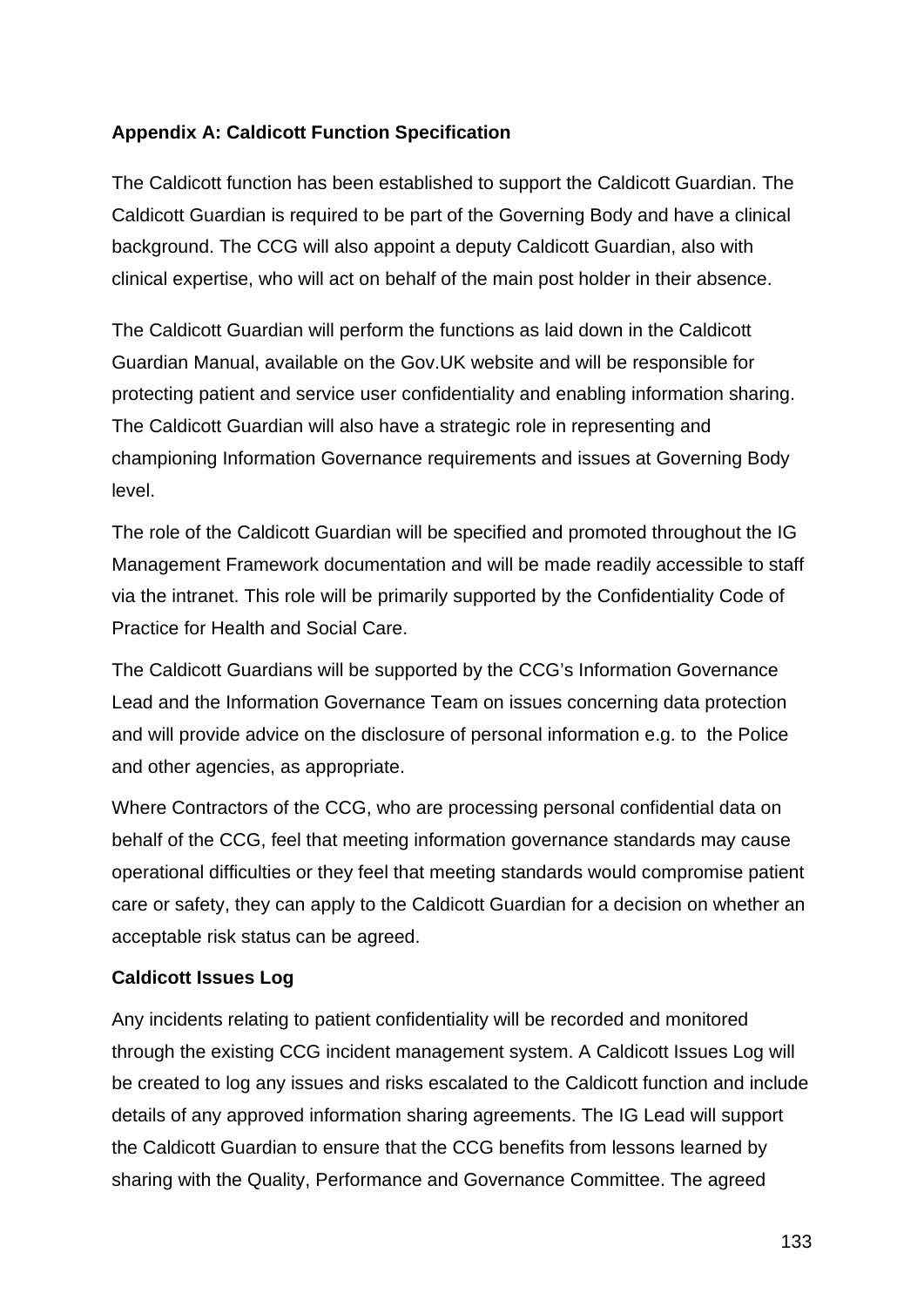acceptable risks will also be recorded in the Caldicott Log. Specific actions and improvements to address any gaps compliance relating to data protection and confidentiality will be managed through the CCG's Information Governance Work Programme.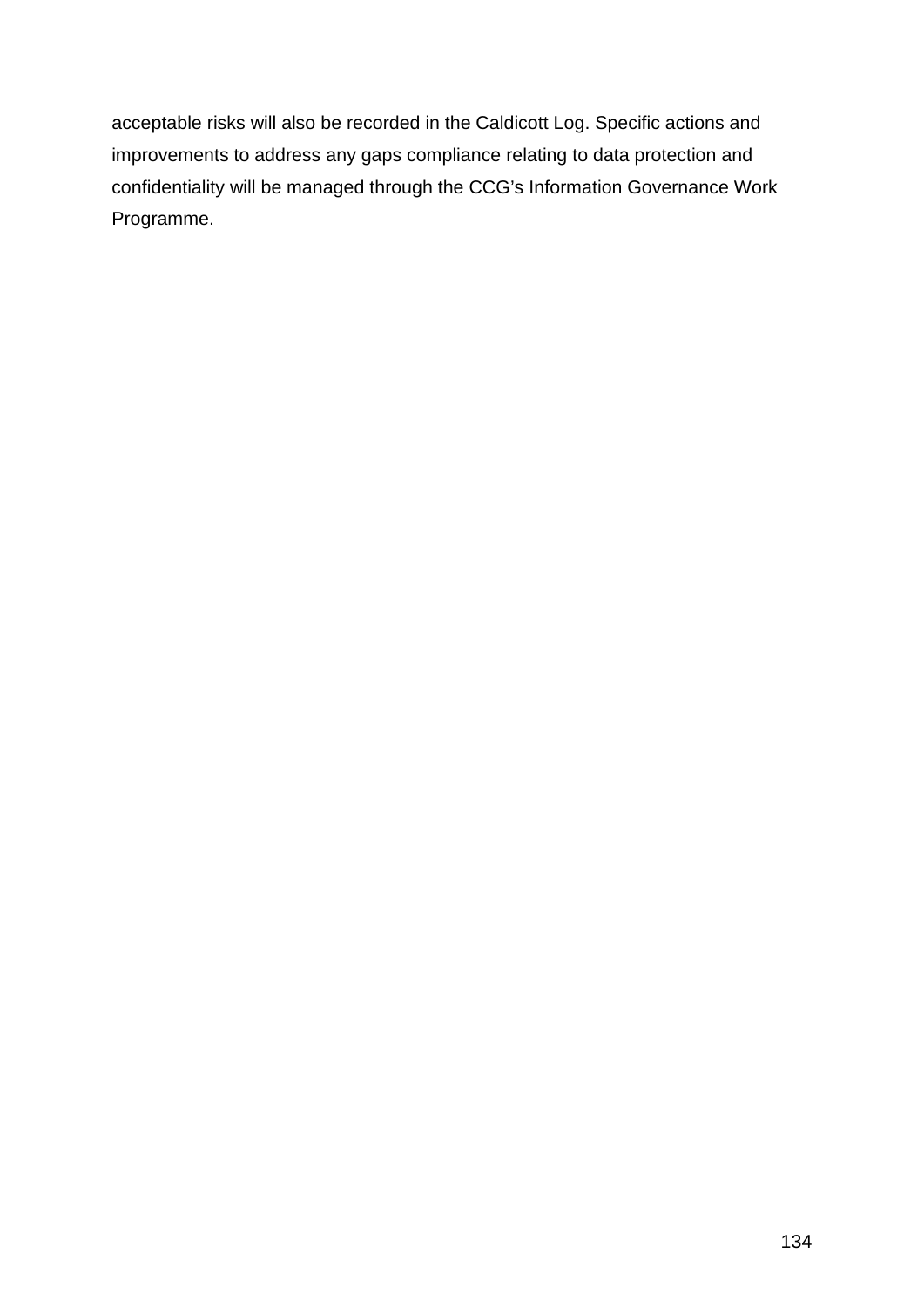# **Appendix B: Information Governance Declaration Form 2020- 23**

Please read carefully the **Information Governance User Handbook,** it is your responsibility to read and understand it and to raise any queries or concerns with your line manager or directly with the Information Governance Team.

This Handbook has been developed to signpost Users to Information Governance Policies and sets out the CCG's expectations of you in relation to handling information including the requirements of relevant law, national guidance and codes of practice around Data Protection, Confidentiality, Caldicott, Information Security, Record Keeping and Records Management, Information Quality, Freedom of Information and Access to Environmental Information.

Specifically they set out requirements around the:

- Appropriate collection, use, storage, transfer and disposal of personal and organisational information
- Appropriate use of CCG information, networks, systems and equipment (or those that are accessed by virtue of your employment/association with the CCG)
- Appropriate use of email
- Appropriate use of the internet
- How to report incidents relating to information security

It is **IMPORTANT** to remember that you are accountable for your computer login and that all activity is auditable. Confidentiality and Data Protection by Design Audits and compliance spot checks are undertaken regularly. Monitoring of email and internet activity is also carried out. It is your responsibility to ensure that only you know your password and that if you leave your PC logged in and unattended you must lock your PC (Press Ctrl+ Alt + Del) to stop any unauthorised use of your PC.

You should be aware that inappropriate behaviour including non-compliance with CCG policy and procedure may result in the withdrawal of IT facilities and, in accordance with CCG disciplinary procedures, could lead to disciplinary, civil or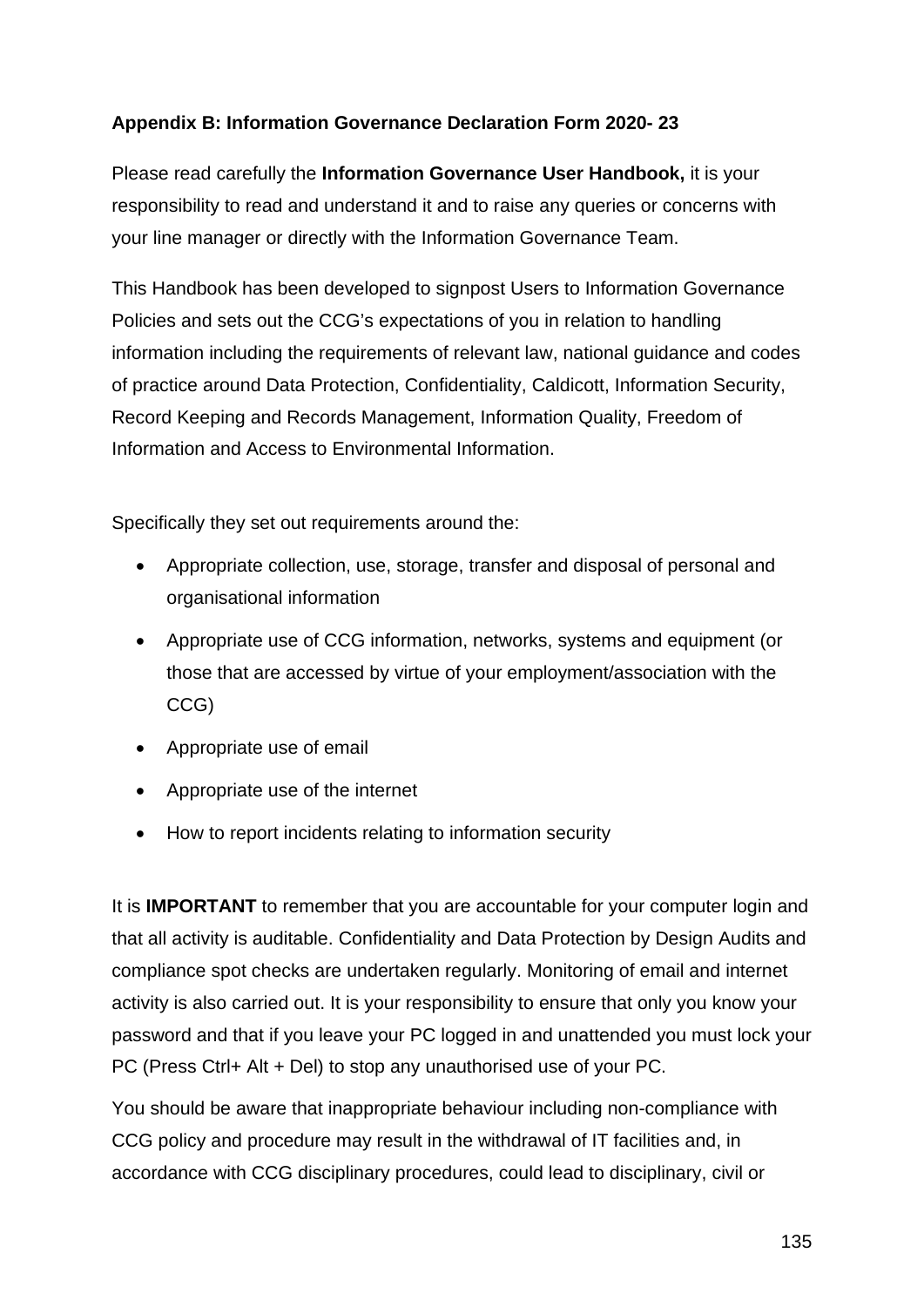criminal proceedings being taken against you including the termination of your employment / association with the CCG.

# **Please complete, sign and date the following declaration**

I confirm that I have read and understood the Information Governance User Handbook and know where to access Information Governance policies and procedures. I understand that I can raise any queries or concerns with my line manager / sponsor and the Information Governance Team for further information about anything which I did not understand. I understand that it is my responsibility to raise queries or concerns with them.

I understand my obligation: to fully comply with Information Governance policies; to maintain the confidentiality and security of information and equipment to which I have access; and to return any equipment (such as USB sticks, laptops, tablets, mobile phones, ID cards, smart card access etc.) with which I have been issued, when I leave / change roles.

Please sign and return this form only to your line manager, *w*hen signed this declaration will be held on your personal file.

| Name:      | Job Title: |
|------------|------------|
| Signature: | Date:      |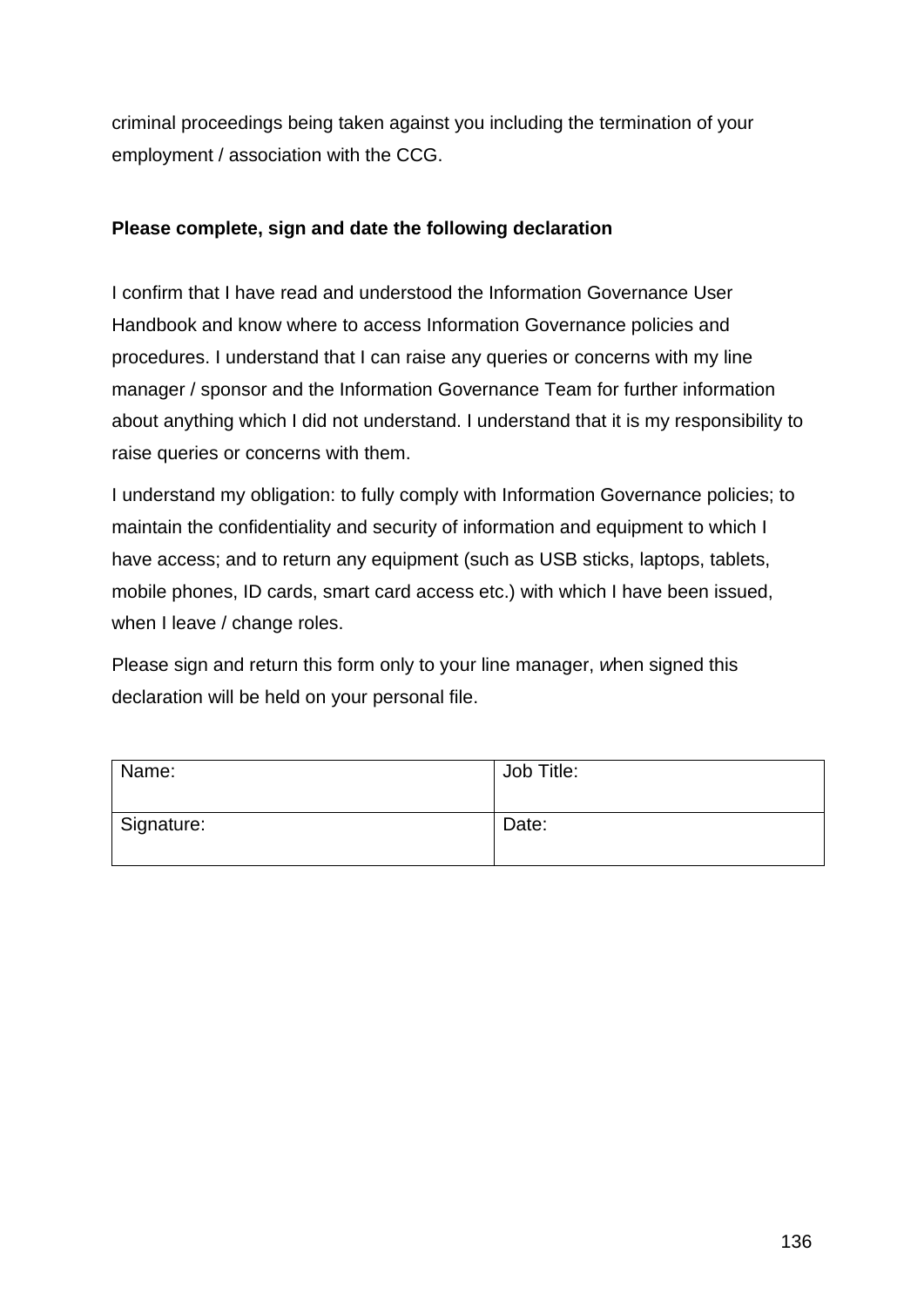# **Appendix C: Key Terms**

# **Defamation and Libel**

#### **What is defamation and libel?**

A published (spoken or written) statement or series of statements, which affects the reputation of a person or an organisation and exposes them to hatred, contempt, ridicule, being shunned or avoided, discredited in their trade, business, office or profession, or pecuniary loss. If the statement is not true then it is considered slanderous or libellous and the person towards whom it is made has redress in law.

# **DO NOT**

Make statements about people or organisations on any web pages you are including on the website or in any email that you write without verifying their basis in fact.

#### **Harassment**

# **What is harassment?**

Any unwarranted behaviour, which is unreasonable, unwelcome or offensive. This may include physical contact, comments or printed material, which causes the recipient to feel threatened, humiliated or patronised.

Harassment takes many forms. It can range from extreme forms such as violence and bullying, to less obvious actions like ignoring someone at work. Whatever the form, it will be unwanted behaviour that is perceived as unwelcome and unpleasant by the recipient. Harassment can be on a variety of grounds, including sex/gender, race, sexual orientation, religious beliefs, age, physical / mental disability. Note that this list is not exhaustive.

# **DO NOT**

Use the internet to harass other members of staff by displaying particular web sites that they consider offensive or threatening or using email to harass other members of staff by sending messages that they consider offensive or threatening.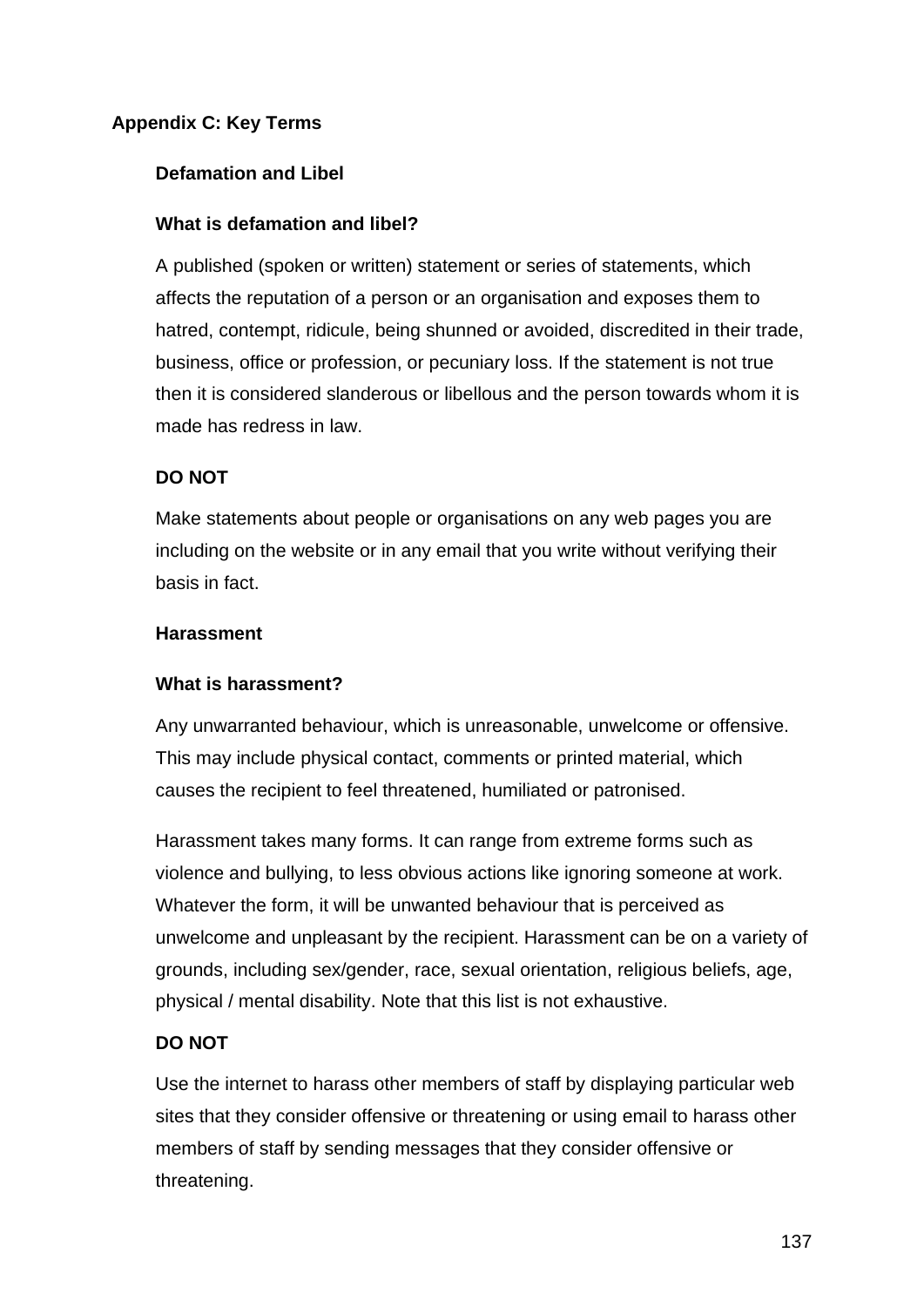# **Pornography**

# **What is pornography?**

Pornography can take many forms. For example, textual descriptions, still and moving images, cartoons and sound files. Some pornography is illegal in the UK and some is legal. Pornography that is legal in the UK may be considered illegal elsewhere. Because of the global nature of Internet these issues must be taken into consideration. Therefore, the CCG defines pornography as the description or depiction of sexual acts or naked people that are designed to be sexually exciting. The CCG will not tolerate its facilities being used for this type of material and considers such behaviour to constitute a serious disciplinary offence.

# **DO NOT**

- Create, download, save or transmit pornography.
- Send, deliberately view or forward emails with attachments containing pornography. If you receive an email with an attachment containing pornography you should report it to your line manager and the Service Desk, as soon as possible.

# **Indecent Images of Children – Guidance for Managers**

It is a criminal act under Section 1 of the Protection of Children Act 1978 for any person to make and distribute indecent images of children. These are arrestable offences.

Upon receipt of any information concerning this kind of activity, the Head of Service should notify the Police (Child and Public Protection Unit) immediately and advise the Information Governance Lead along with the relevant Human Resources representative. No downloading or distribution of any images should be completed, either internally or externally within the organisation, as this may leave the individual(s) responsible open to criminal investigation.

The computer should be left and not used by anyone, allowing this to be seized as evidence for forensic examination by the Police. The details of all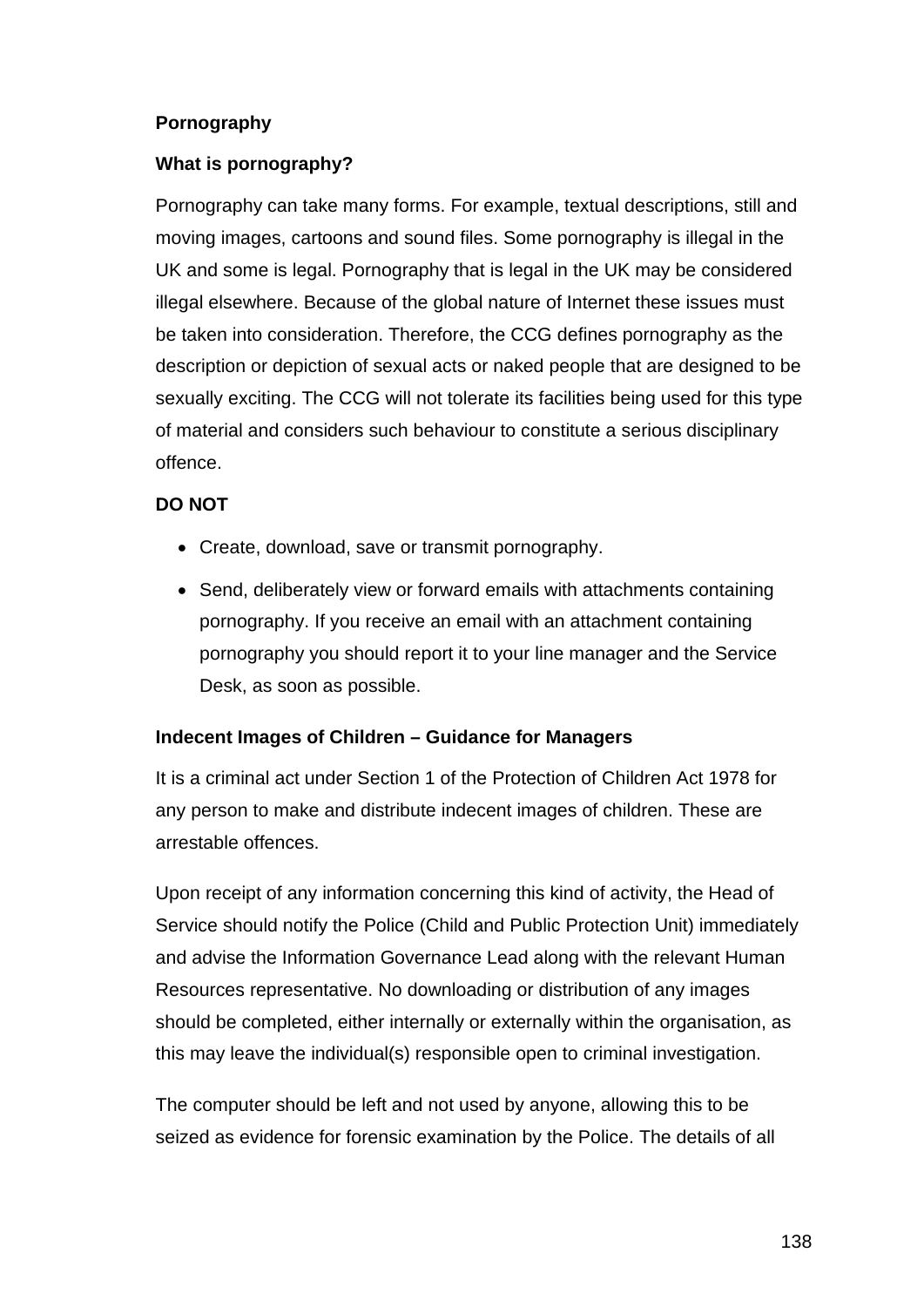persons having access to the computer should be made available to allow a clear evidence trail to be established.

# **What are the consequences of not following this policy?**

- Users and/or the CCG can be prosecuted or held liable for transmitting or downloading pornographic material, in the UK and elsewhere.
- The reputation of the CCG will be seriously questioned if its systems have been used to access or transmit pornographic material and this becomes publicly known.
- Users found to be in possession of pornographic material, or to have transmitted pornographic material, will be dealt with under the CCG Disciplinary Policy and Procedure.
- This may constitute gross misconduct under the CCG Disciplinary Policy and Procedure.

# **Copyright**

# **What is copyright?**

Copyright is a term used to describe the rights under law that people have to protect original work they have created. The original work can be a computer program, document, graphic, film or sound recording, for example. Copyright protects the work to ensure no one else can copy, alter or use the work without the express permission of the owner. Copyright is sometimes indicated in a piece of work by this symbol ©. However, it does not have to be displayed under British law. So a lack of the symbol does not indicate a lack of copyright. In the case of CCG standard use computer software, the CCG purchases licences on behalf of its users.

# **DO NOT**

- Alter any software programs, graphics etc. without the express permission of the owner.
- Claim someone else's work is your own.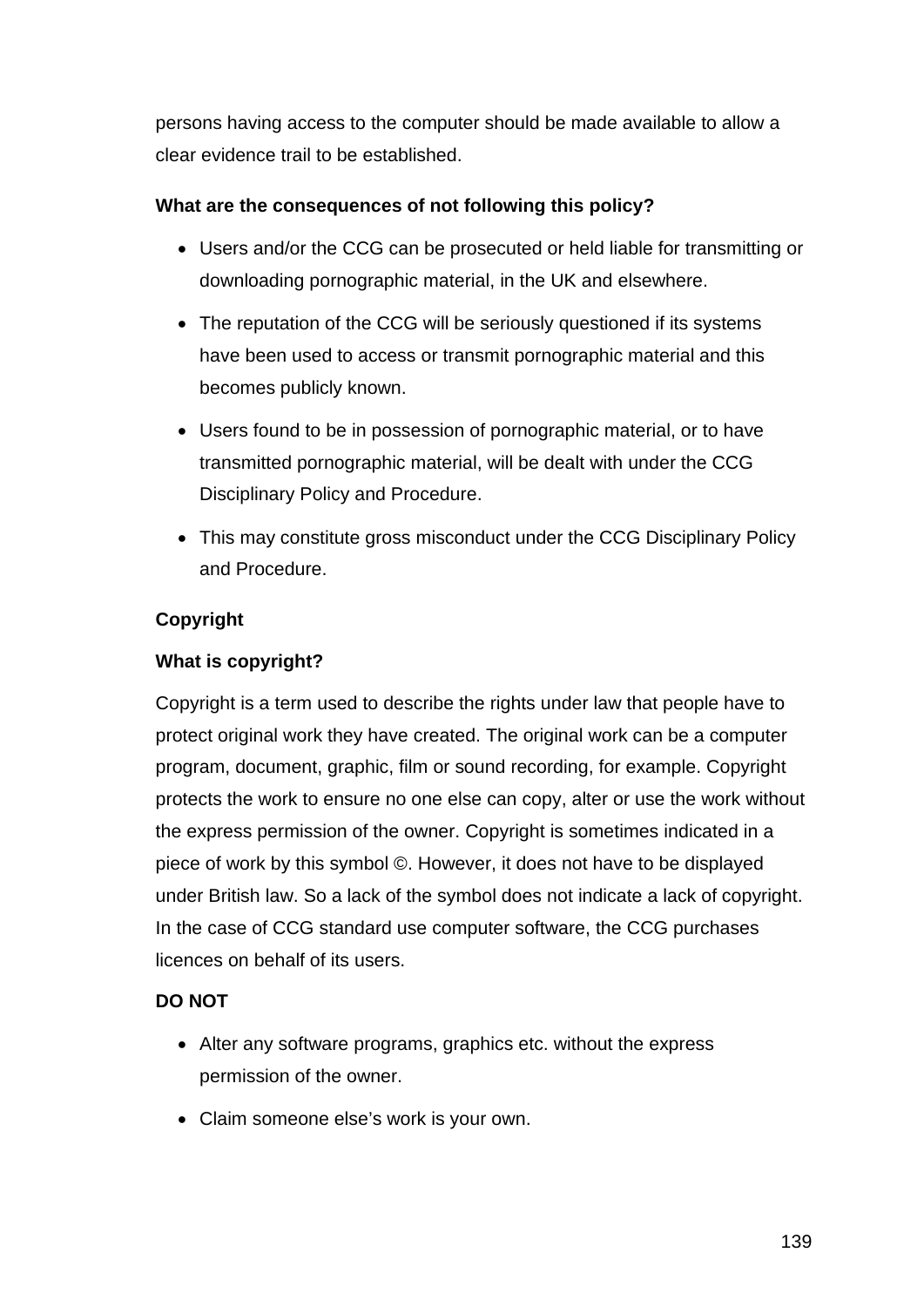• Send copyrighted material by Internet without the permission of the owner. This is considered copying.

# **Computer Misuse Act 1990**

Creating, downloading or transmitting data or material that is created for the purpose of corrupting or destroying other User's data or hardware is an offence under the Computer Misuse Act 1990.

# **Further information**

If you would like any further information please contact the Information Governance Team: [calccg.igsharedservice@nhs.net](mailto:calccg.igsharedservice@nhs.net)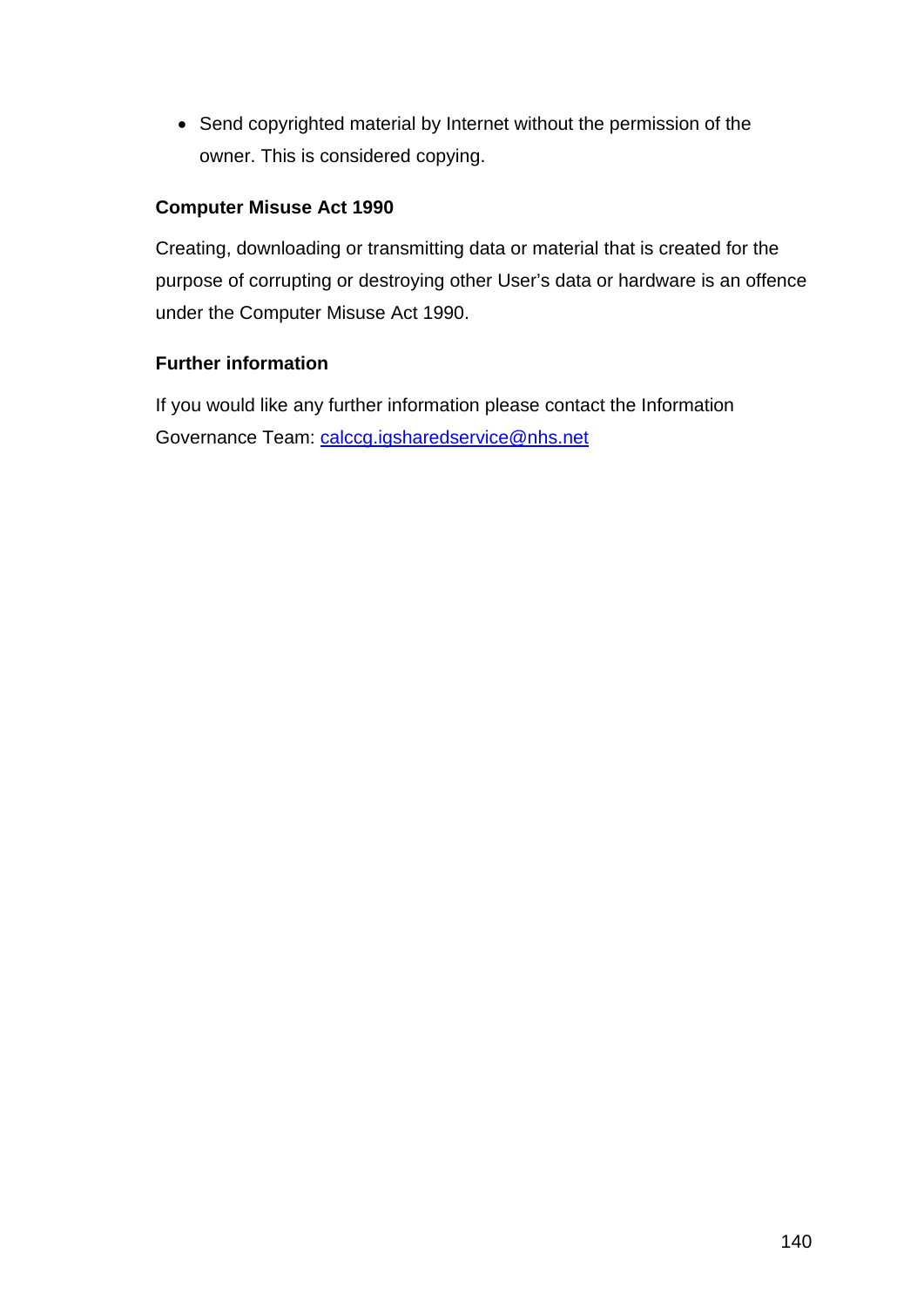# **Appendix D: Request for access to the internet usage logs**

I request that the Information Governance Team of The Health Informatics Service carry out a search of the internet usage logs for:

Name of User:

Job Title / Role:

Location:

Dates to be searched:

I believe that this individual has been accessing inappropriate material on websites contrary to NHS Wakefield CCG's Electronic Communication and Social Media Policy and Procedure.**\***

I believe that this individual has been using the internet for excessive personal use contrary to NHS Wakefield CCG's Electronic Communication and Social Media Policy and Procedure.**\***

**\*** Delete as appropriate.

Signed:

Date:

Name:

Position: Nead of Service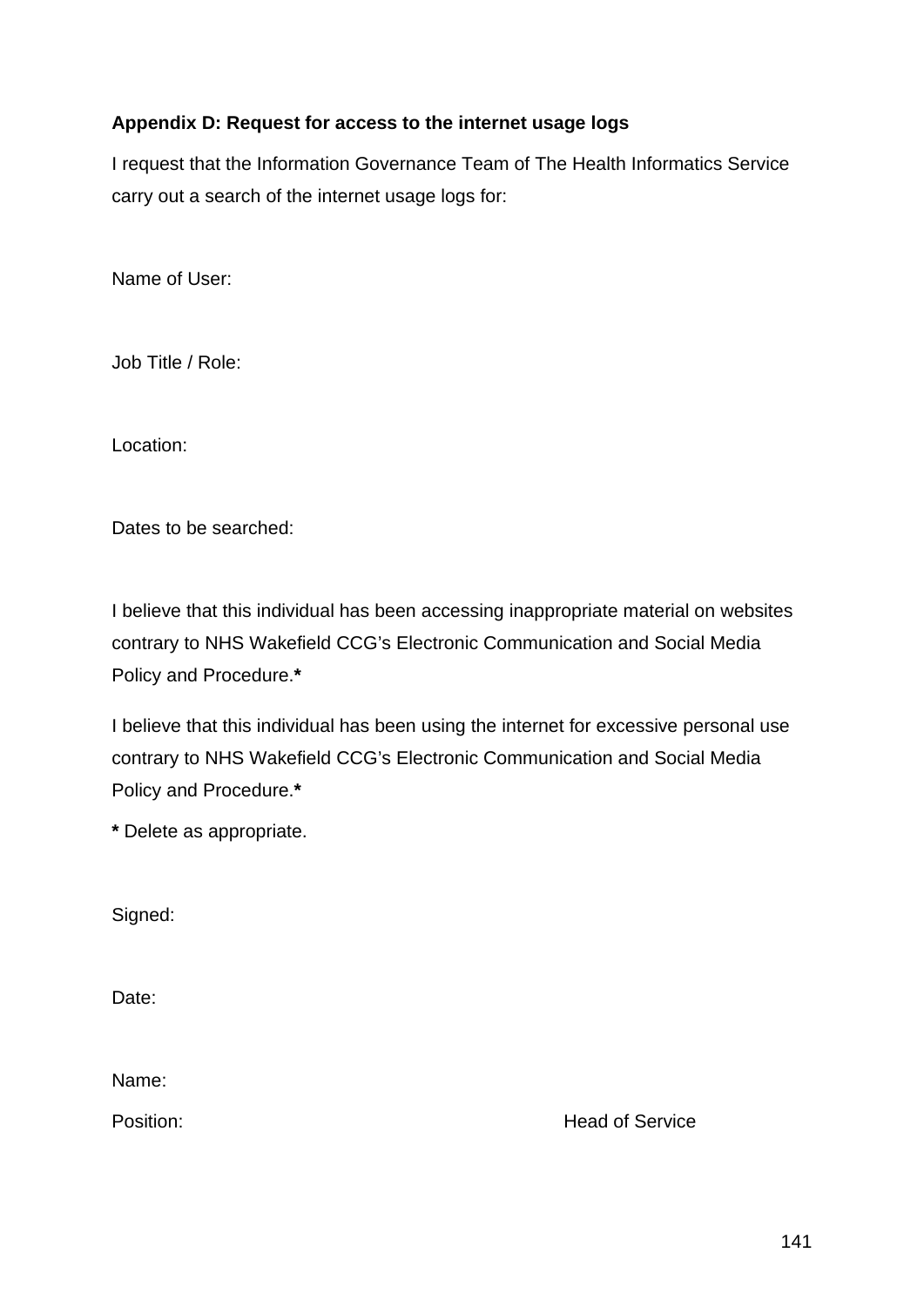# **Appendix E: Request for access to a user's NHSmail account where permission has not, or cannot be obtained from that user**

I request that the Service Desk of The Health Informatics Service grant access to the following user's NHSmail account:

Name of person to access account:

Job Title:

Location:

Name of user's account to be accessed:

Job Title:

Location:

The user named above is on - unplanned absence / left NHS Wakefield CCG / other

(Please specify):

Or

I believe that the user has been using the email system contrary to the NHS Wakefield CCG's e-Communication and Social Media Policy and Procedure and/or NHSmail Acceptable Use Policy.**\***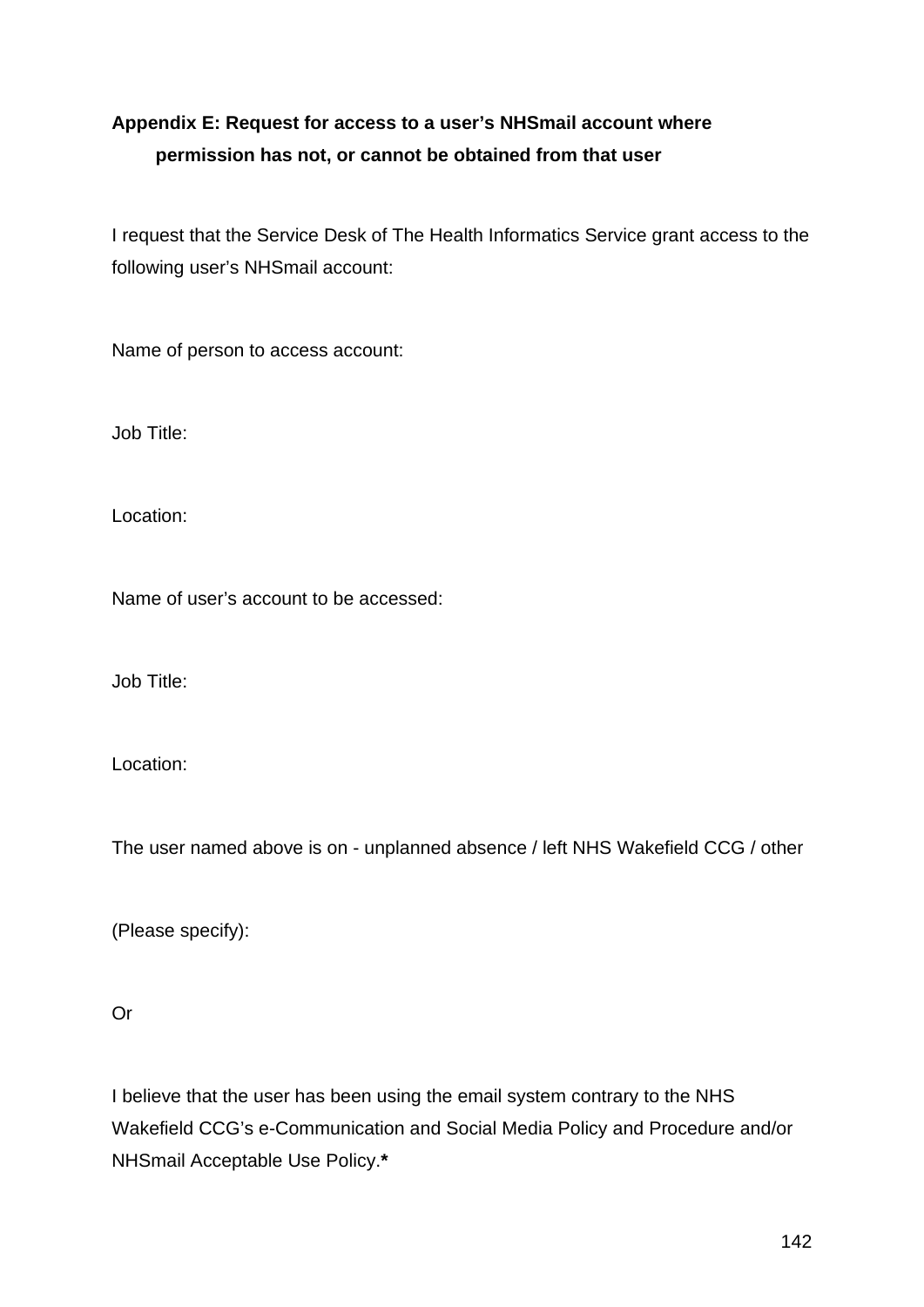**\*** Delete as appropriate.

The timeframe of access e.g. half day, one day

(Please specify):

An appropriate 'Out of Office' message must be placed on the account, when applicable.

What message should be displayed:

An Auto forward rule must be placed on the account.

Signed: Date:

NHS Mail policy is that all requests to access a user's mailbox must be approved by the Chief Officer, or the nominated deputy of CFO/Deputy Chief Officer.

Signed: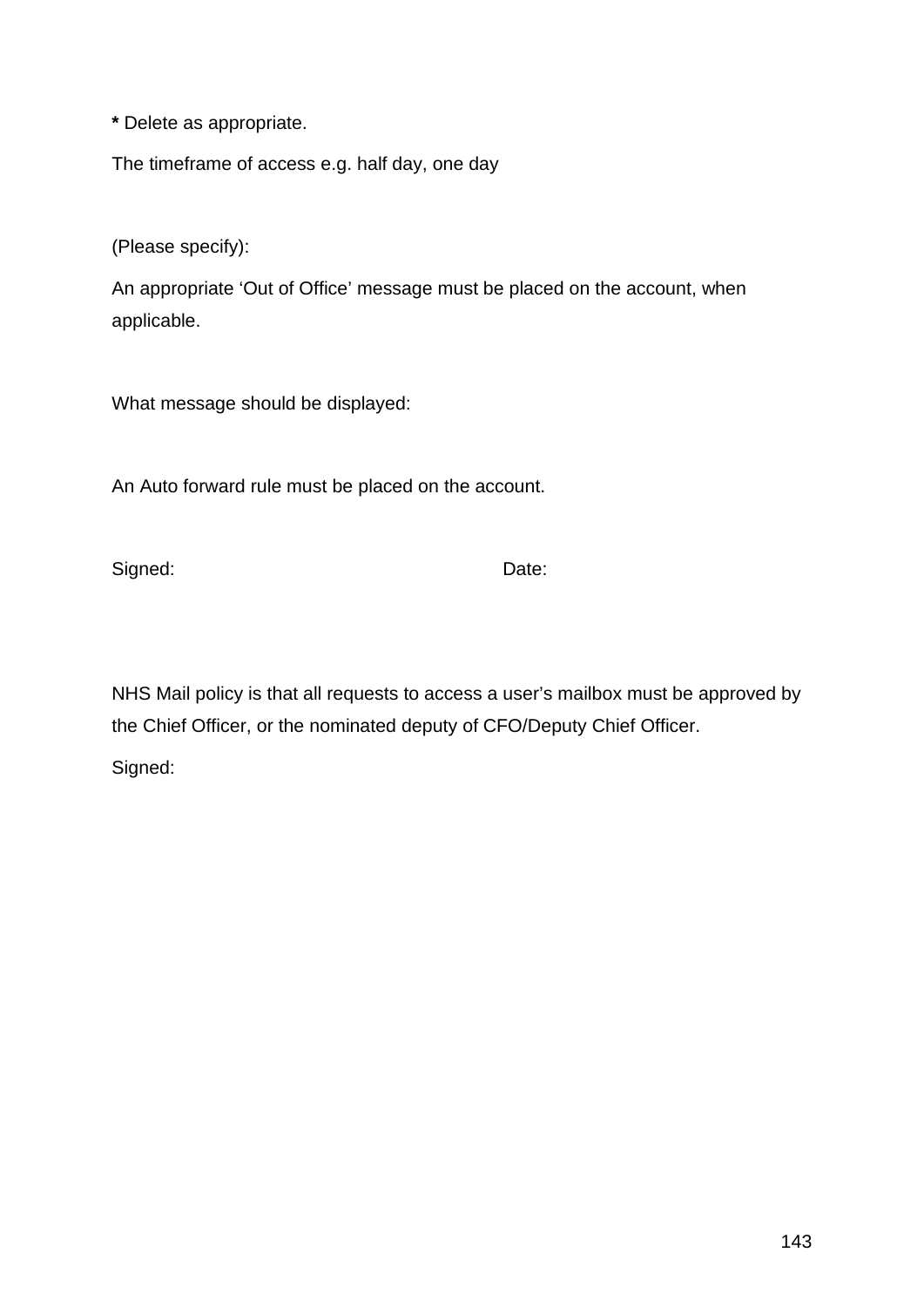# **Appendix F: Internet Content Filtering**

The CCG has implemented technical measures to actively block access to websites which are deemed "inappropriate", e.g. pornographic or otherwise offensive websites.

The following categories of website are currently being blocked.

Adult / Sexual Activity Criminal Activity **Gambling Hacking** Intolerance / Hate Phishing / Fraud Proxies Spam Spyware **Tasteless** Violence Weapons Users are warned about accessing the following categories of websites Illegal Drugs Intimate Clothing and Swimwear Ringtones

All Internet traffic is logged automatically. Monitoring software is in use for back-up purposes and to protect the security and integrity of CCG systems

Any inappropriate use of the internet detected, either incidentally during routine monitoring or through audit activities, will be reported to the relevant Head of Service, who will be responsible for co-ordinating an appropriate and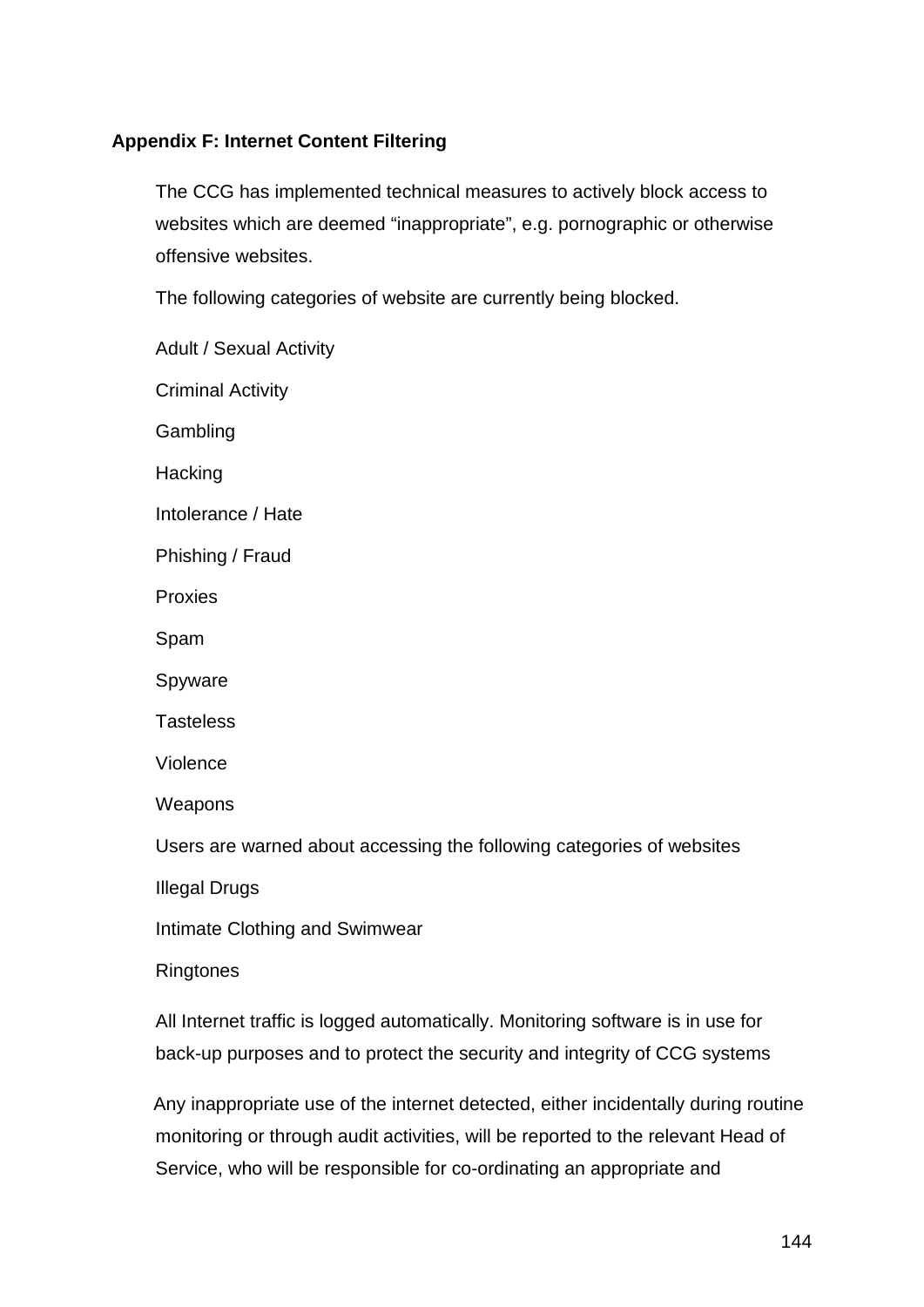proportional response and, if necessary, instigating action under CCG's Disciplinary Policy and Procedure.

If you would like any further information about internet filtering please contact the Health Informatics Service Desk Telephone: 0845 127 2600 Email [theservicedesk@this.nhs.uk](mailto:theservicedesk@this.nhs.uk)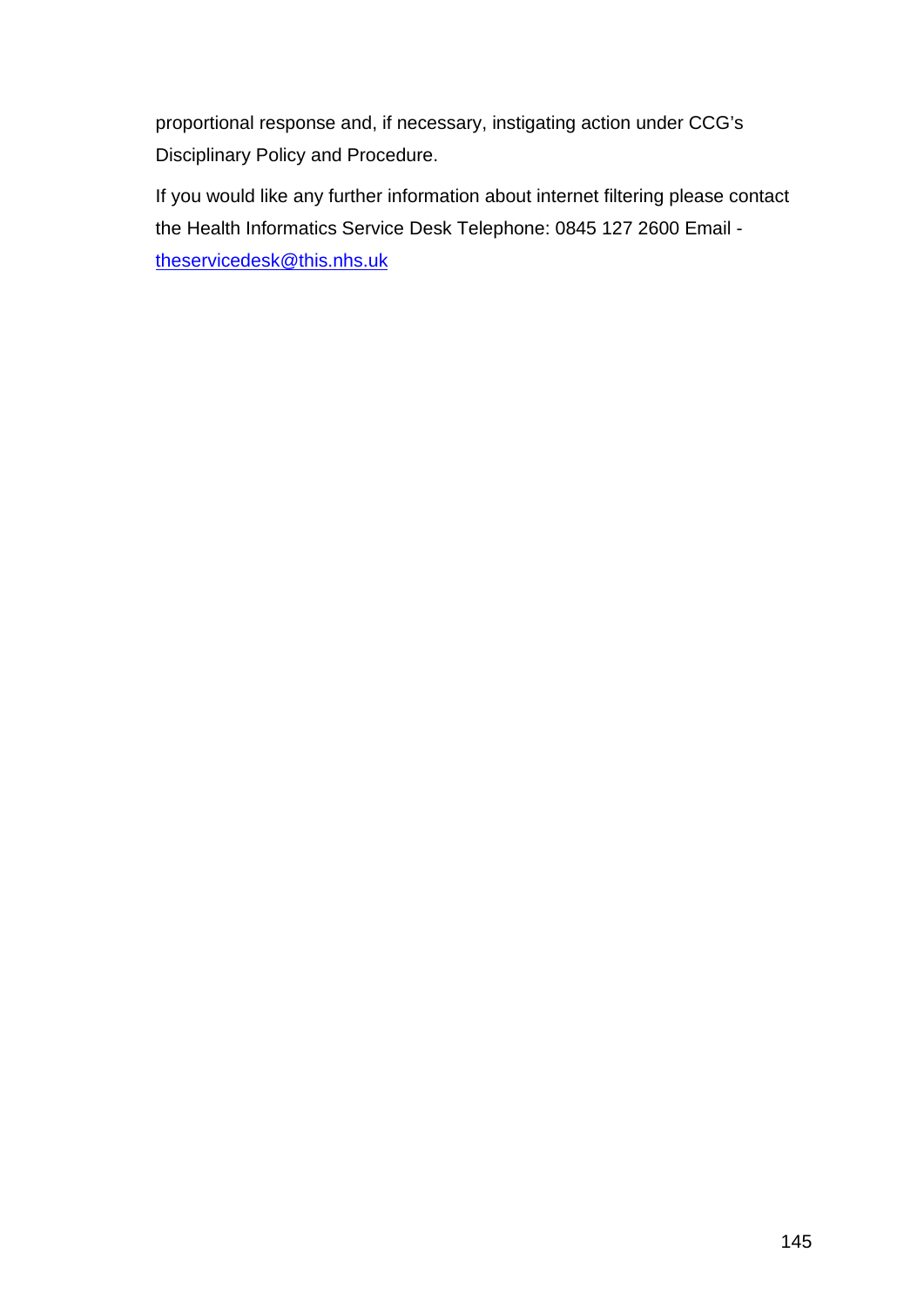# **Appendix G: Request to Correspond via Personal Email Address**

The CCG recognises that with advancing technology, current and routine forms of communication may not be convenient or possible for you to use to correspond with the CCG.

Where you have made a specific request, verbally or in writing, to correspond with the CCG by email we are willing to communicate via email with you under the following conditions:

- On the understanding that the CCG has no responsibility for information that leaves authorised NHS networks at your request and as such we cannot guarantee the security of such information.
- On the understanding that the CCG has no responsibility for equipment personally used by yourself.
- You will tell us as soon as possible if your email address changes.
- You have satisfied yourself that access to your own system is secure and you are aware of the risks of shared email accounts, shared computers etc.

To minimise the risk of 'human error' in addressing new emails, you agree to send an initial email to a representative of the CCG. This will provide us with your preferred email contact address and will be used by us to correspond with you.

We reserve the right to terminate this agreement if there is any virus or other such technical threats to our internal systems as a result of external email traffic.

By signing below you are indicating that you have read and understood the conditions given above and understand that you are able to review or cancel this arrangement at any time in writing.

Your Name

Your Address

Your Signature **Agreed on behalf of NHS Wakefield CCG**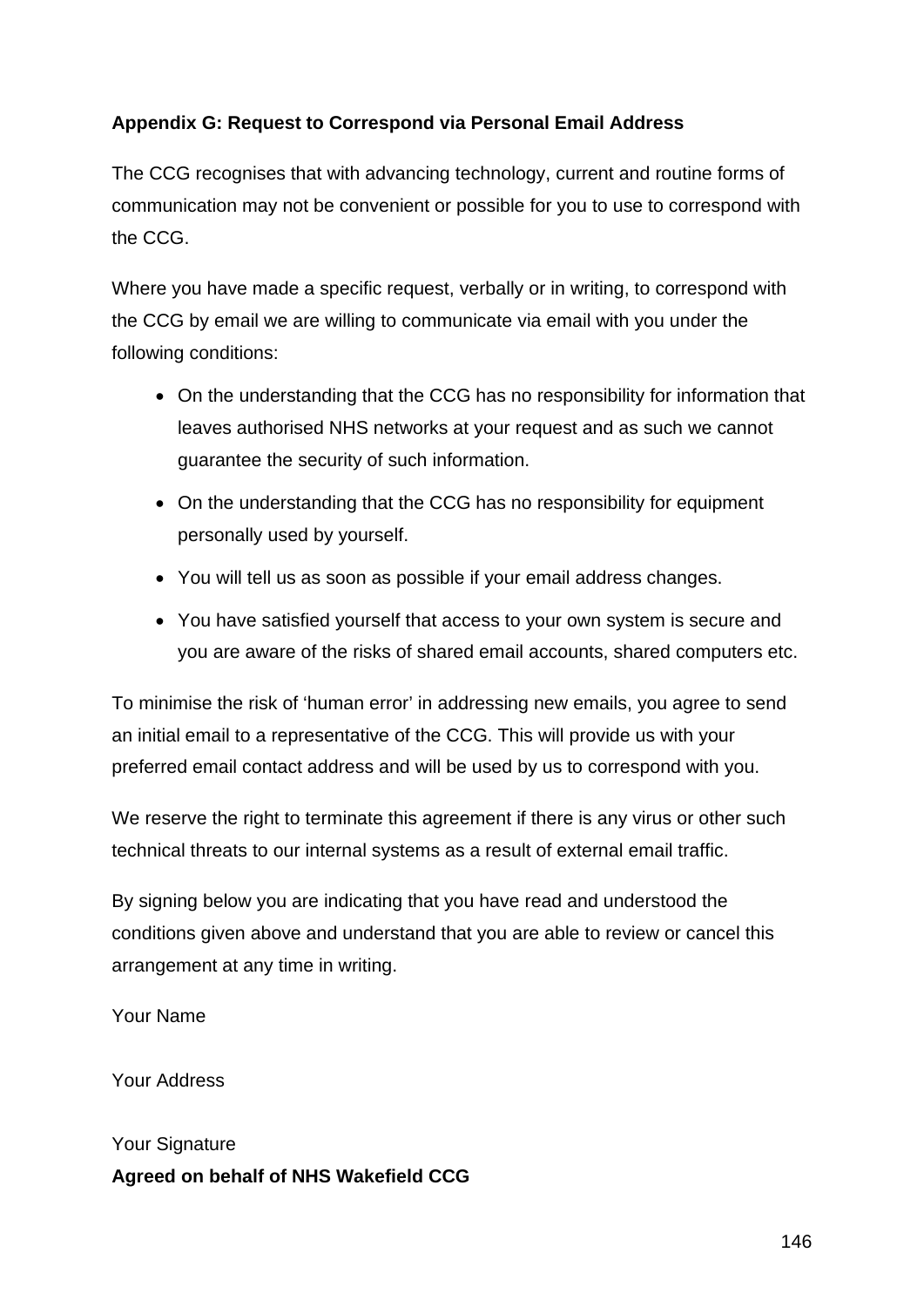Signature

Print Name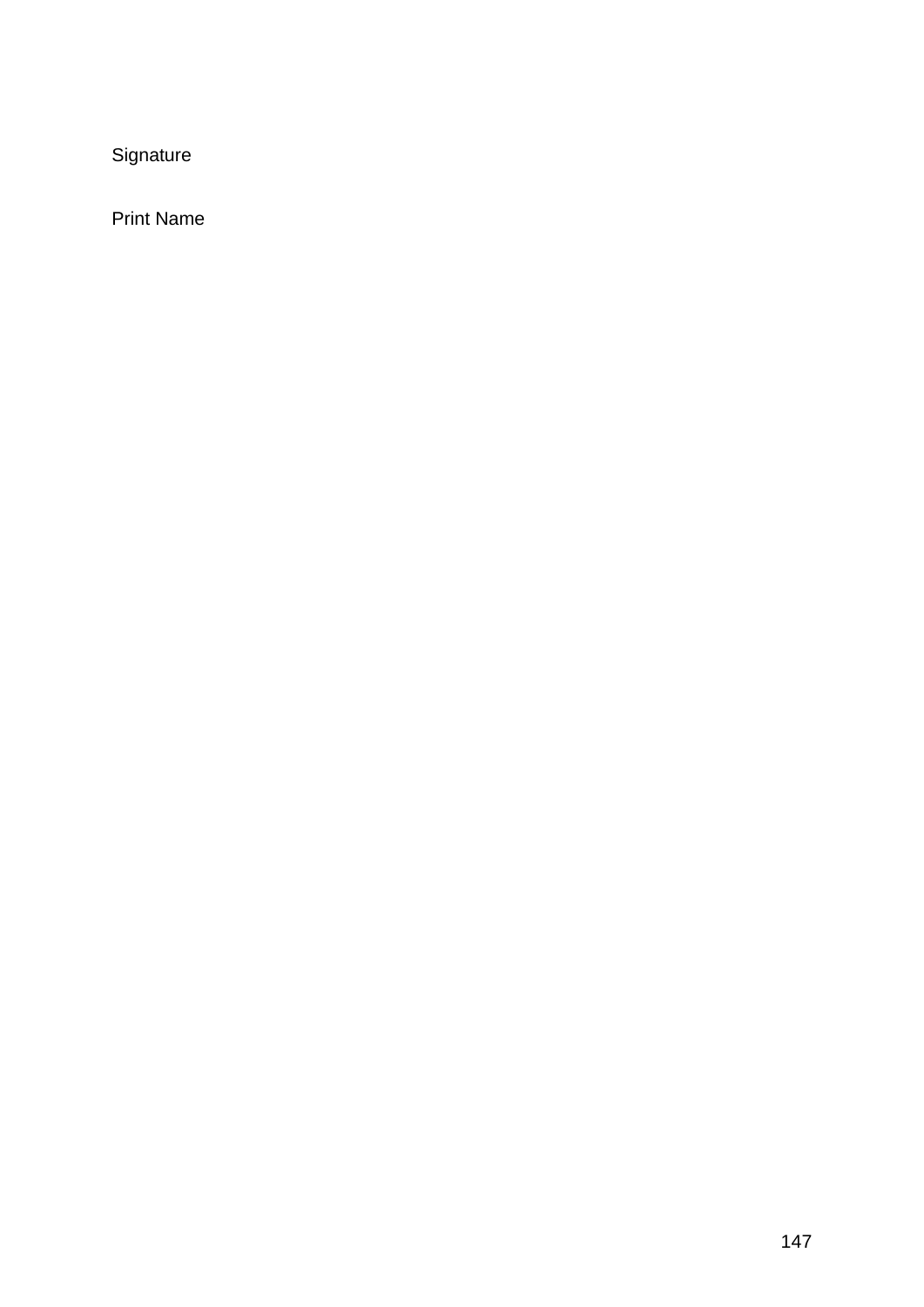## **Appendix H: Social media guidance for staff**

### **Introduction**

Social media is fun - lots of us already use it to stay up to date with news or keep in touch with friends and family. Social media is also powerful - increasingly people are finding it has huge potential for professional networking and development.

Ultimately, social media is about conversations and we no more want to tell you exactly what to say on Facebook or Twitter than we want to tell you exactly what to say on the phone or in emails. But just like on the phone or in emails, there are good habits and practices, things to be mindful of, and behaviours to completely avoid.

We really want people to get the most out of social media, while avoiding some of the pitfalls that this method of communication can present. Whether you use social media personally, professionally or both, these guidelines aim to help you approach it in a way that will protect and enhance both your own reputation and if applicable, the reputation of your organisation.

The purpose of this guidance is to ensure you are aware of the proper, effective and lawful use of social media. This can be as a member of staff who uses social media as part of their job or who uses it in a personal capacity that may have an impact or effect on people using our services, our organisations, staff, contractors or partner organisations.

The guidance builds on work undertaken by health and social care organisations in Leeds.

#### **Using social media**

As with any form of communication, we should all be using our common sense when using social media. So what should and shouldn't you do? These are the important points:

**Privacy settings –** understand and check your privacy settings on your social media profiles. You may also wish to consider how much personal information you include on your profile.

**Be professional -** when posting, assume your comments are public for all the world to see. If you are representing your profession or organisation you should be polite, open and respectful. Make sure that what is said online is consistent with other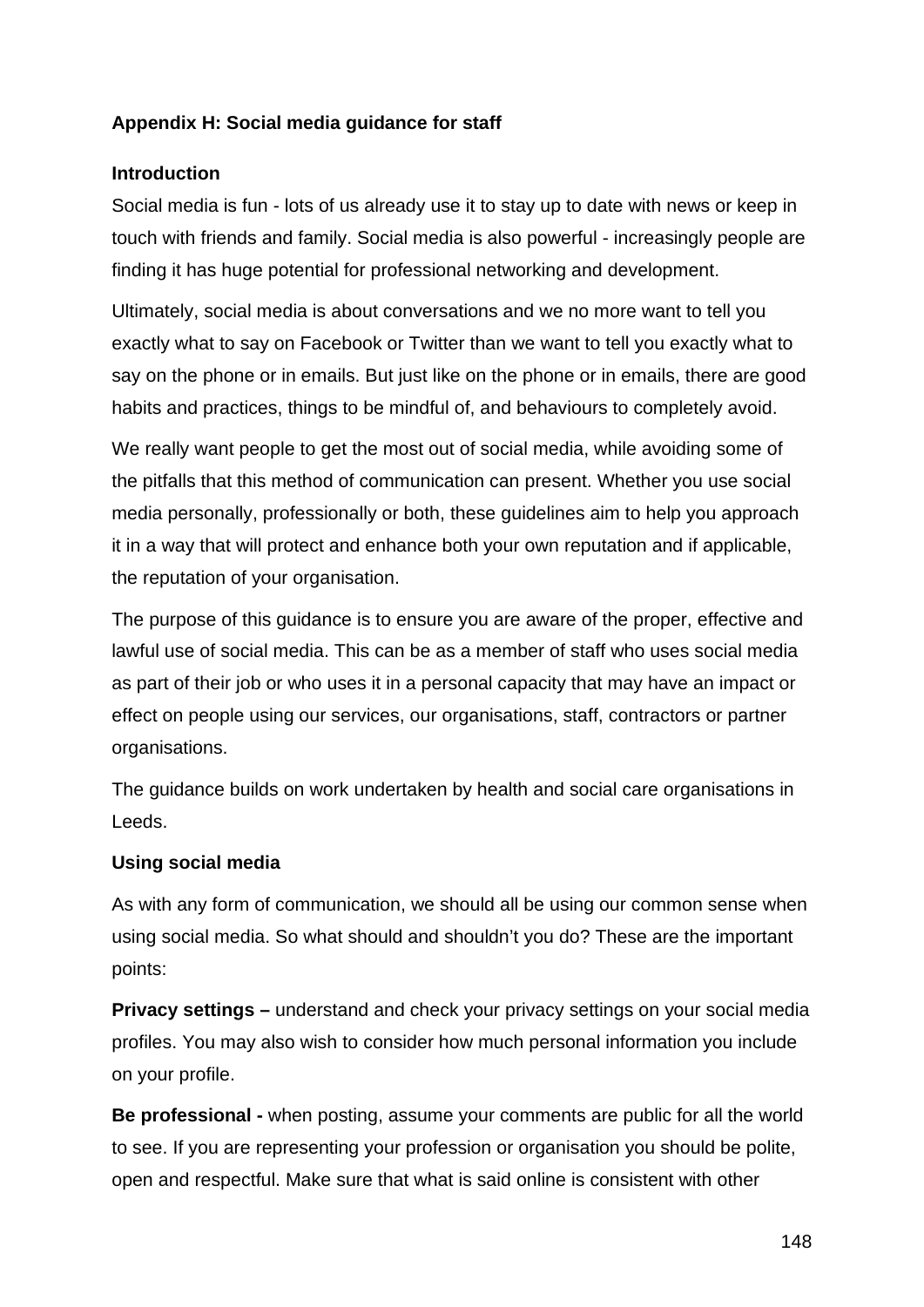communications. Try to avoid getting angry or taking comments personally. It can sometimes be helpful to take difficult conversations offline. Staff should remember they may not have disclosed their association with the CCG but their association may be public knowledge anyway. When using social media these staff should assume that their disclosures will be associated with the CCG.

**Confidentiality –** in all cases, confidentiality must be respected. Do not post information which could lead to the identification of someone using your service, or a staff member, without their permission. This could breach their right to confidentiality and you could breach your Professional Code of Conduct. Do not disclose personal or business sensitive (protectively marked) information about your organisation, its staff, customers or any other stakeholders.

**Only share content that you are happy to be public knowledge -** all postings to social media websites should be considered in the public domain. Therefore, only post comments, videos and pictures which you would be happy to share with any group of friends or strangers. Don't post photographs of people without their permission or use images without consent. Remember once you have published information you cannot guarantee it can be fully removed, and you cannot control how it is shared.

**Be transparent -** any accounts or profiles which relate to your organisation should be clearly and easily identified as such and should have approval. Branding and logos - only use your organisation's logo or branding if you are authorised to speak on behalf of the organisation.

**Be responsive –** if responding to questions or comments on behalf of a service or organisation, do so in a timely and informative manner and remember that expectations for response times are more immediate for social media.

**At work -** only use social networking sites at work for work purposes. If in doubt, speak to your line manager about whether using social media for your work is appropriate.

**Accepting friend requests or similar -** for staff who directly provide care or support, you should not accept friend requests on Facebook and on Twitter do not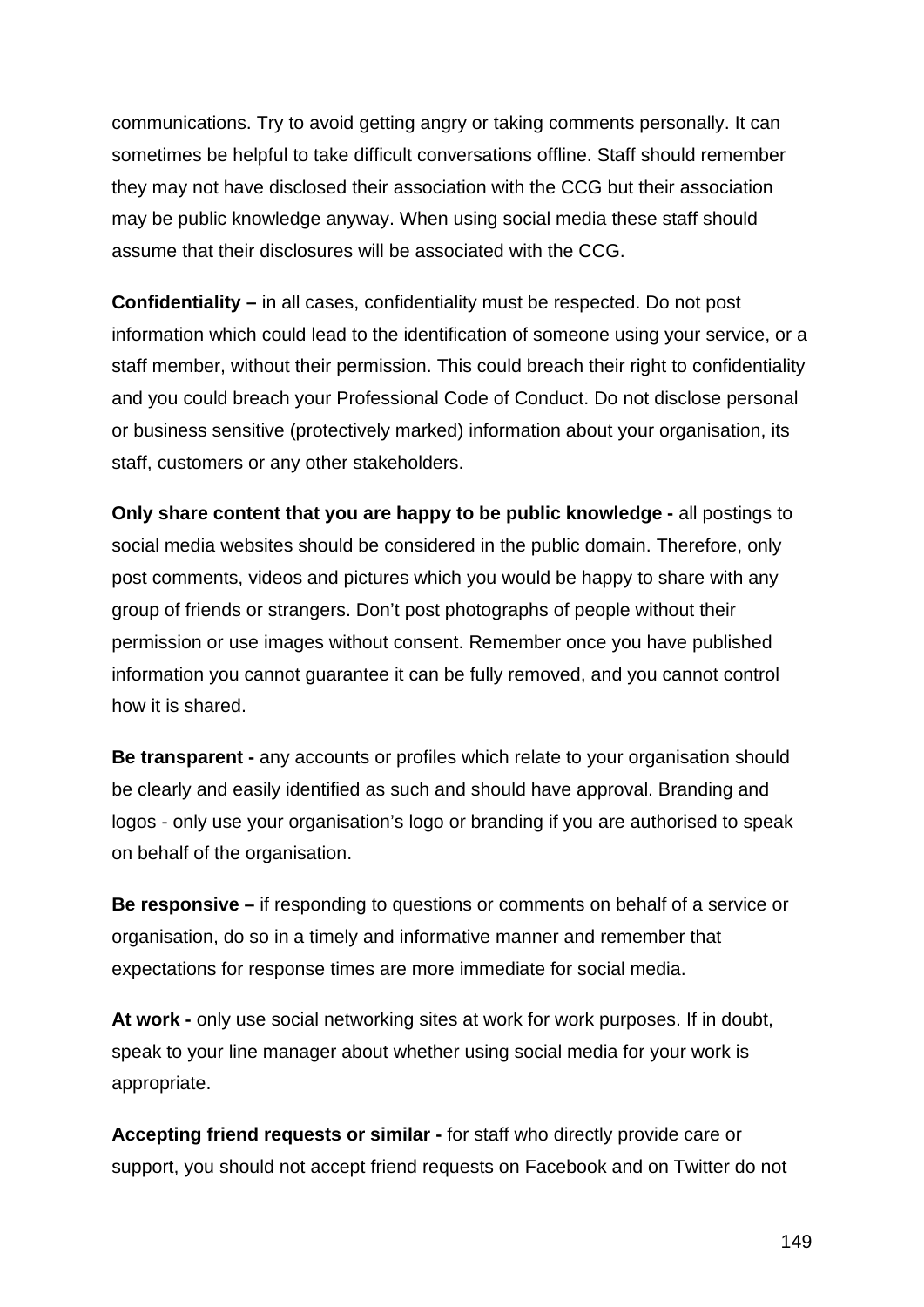follow or respond to @mentions from people who you are directly caring for. The same principle applies to other social networks such as LinkedIn or Google+. You may wish to have a conversation about your organisation's social media guidelines with people you support. And remember: do not respond to requests for clinical advice on social media.

## **Conduct**

Your organisation's code of conduct applies online as it does anywhere else and should be adhered to on social media. Not following this guidance may be regarded as serious and could result in disciplinary action. For further information please contact the CCG's Communications Team.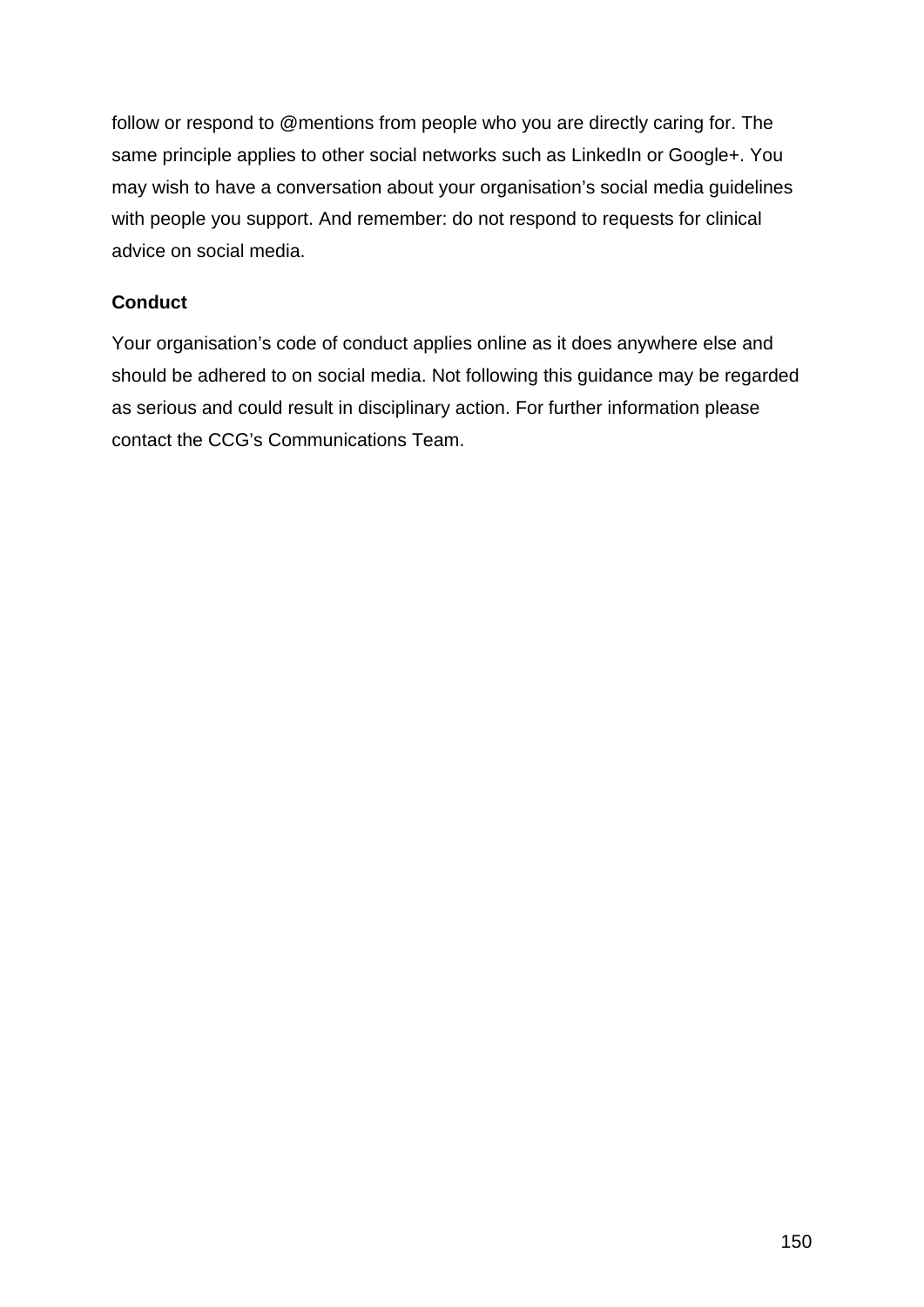## **Appendix I: Equality Impact Assessment**

**Title of policy:** Information Governance Policy Book

### **Names and roles of people completing the assessment:**

Information Governance Manager

Governance and Board Secretary

#### **Date assessment started/completed:** July 2020

#### **1. Outline**

#### **Give a brief summary of the policy**

The aim of this policy book is to ensure that all staff understand their obligations with regard to information governance such that information is dealt with legally, securely, efficiently and effectively.

The CCG will establish, implement and maintain procedures linked to this policy to ensure compliance with the requirements of the UK General Data Protection Regulation, Data Protection Act 2018 and associated legislation and guidance.

#### **What outcomes do you want to achieve**

That the CCG has compliance with the requirements of UK General Data Protection Regulation, Data Protection Act 2018 and other related legislation and guidance.

That all staff understand confidentiality and data protection obligations with regard to personal confidential information which they come into contact with in the course of their work.

That no Data Protection enforcement activity is undertaken utilising the 'investigatory powers' or 'corrective powers' of the Information Commissioner.

#### 2. **Analysis of impact**

This is the core of the assessment, using the information above detail the actual or likely impact on protected groups, with consideration of the general duty to: eliminate unlawful discrimination; advance equality of opportunity; foster good relations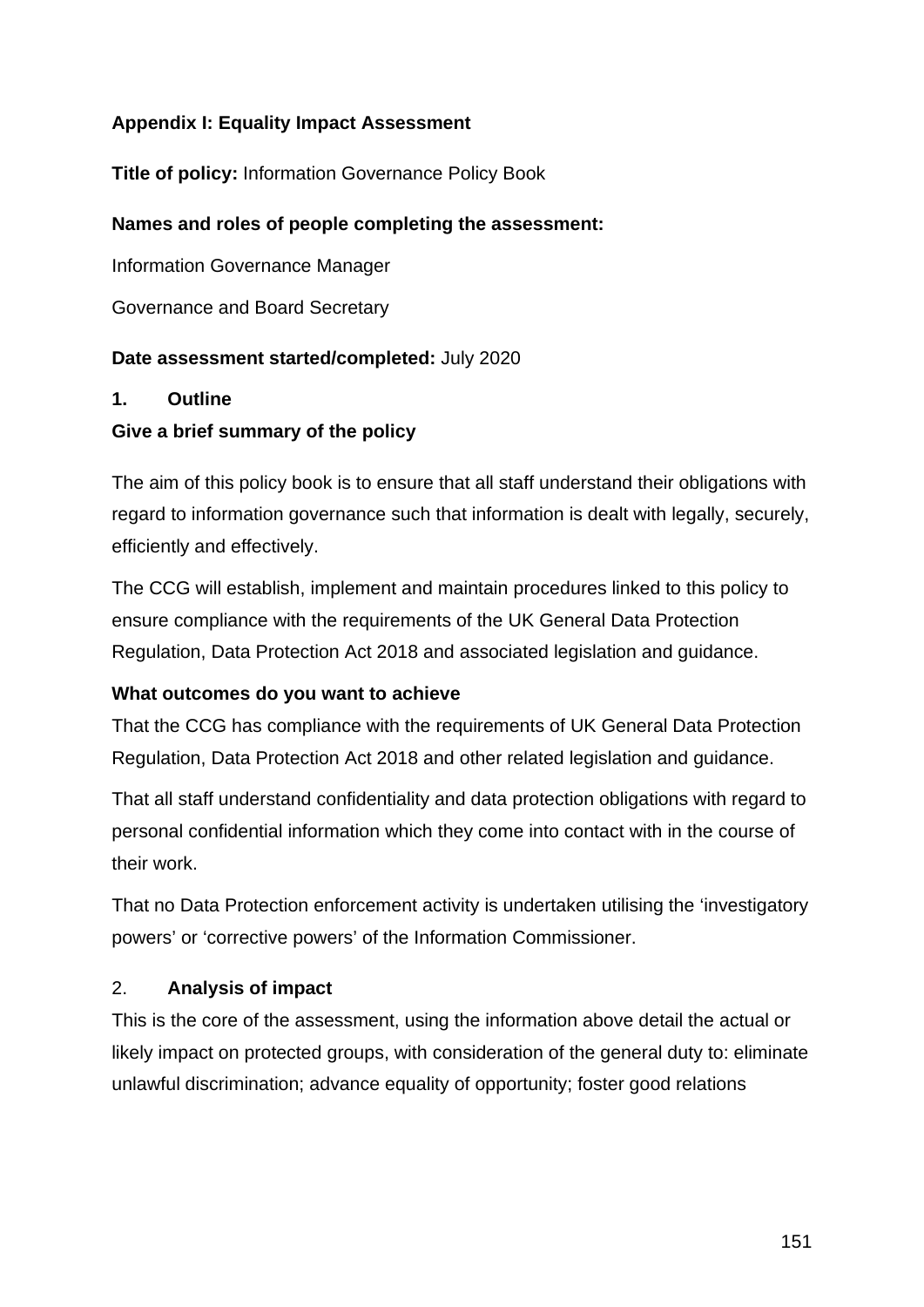| <b>Characteristics</b> | Are there any likely       | Are these      | What action will be      |
|------------------------|----------------------------|----------------|--------------------------|
|                        | impacts? Are any           | negative,      | taken to address any     |
|                        | groups going to be         | positive       | negative impacts or      |
|                        | affected differently?      | or             | enhance positive         |
|                        | Please describe.           | neutral?       | ones?                    |
| Age                    | <b>No</b>                  | <b>Neutral</b> | N/A                      |
| <b>Disability</b>      | The data protection        | <b>Neutral</b> | N/A                      |
|                        | framework protects         |                |                          |
|                        | personal data              |                |                          |
|                        | 'concerning health' as a   |                |                          |
|                        | 'special category of data' |                |                          |
|                        | (in the case of Part 2)    |                |                          |
|                        | and processing of it as    |                |                          |
|                        | 'sensitive processing' (in |                |                          |
|                        | the case of Parts 3 and    |                |                          |
|                        | 4). Additional safeguards  |                |                          |
|                        | are provided throughout    |                |                          |
|                        | the data protection        |                |                          |
|                        | framework.                 |                |                          |
| <b>Disability</b>      | The standards of consent   | Positive       | Under the UK GDPR,       |
|                        | are higher under the data  |                | consent to process       |
|                        | protection framework       |                | personal data can be     |
|                        | than under the 1998 Act.   |                | given legally by another |
|                        | This may have an impact    |                | with a lasting power of  |
|                        | on those incapable of      |                | attorney or through the  |
|                        | giving consent which is    |                | Court of Protection.     |
|                        | 'freely given, specific,   |                |                          |
|                        | informed and               |                |                          |
|                        | unambiguous', such as      |                |                          |
|                        | those who have a           |                |                          |
|                        | learning disability.       |                |                          |
|                        |                            |                |                          |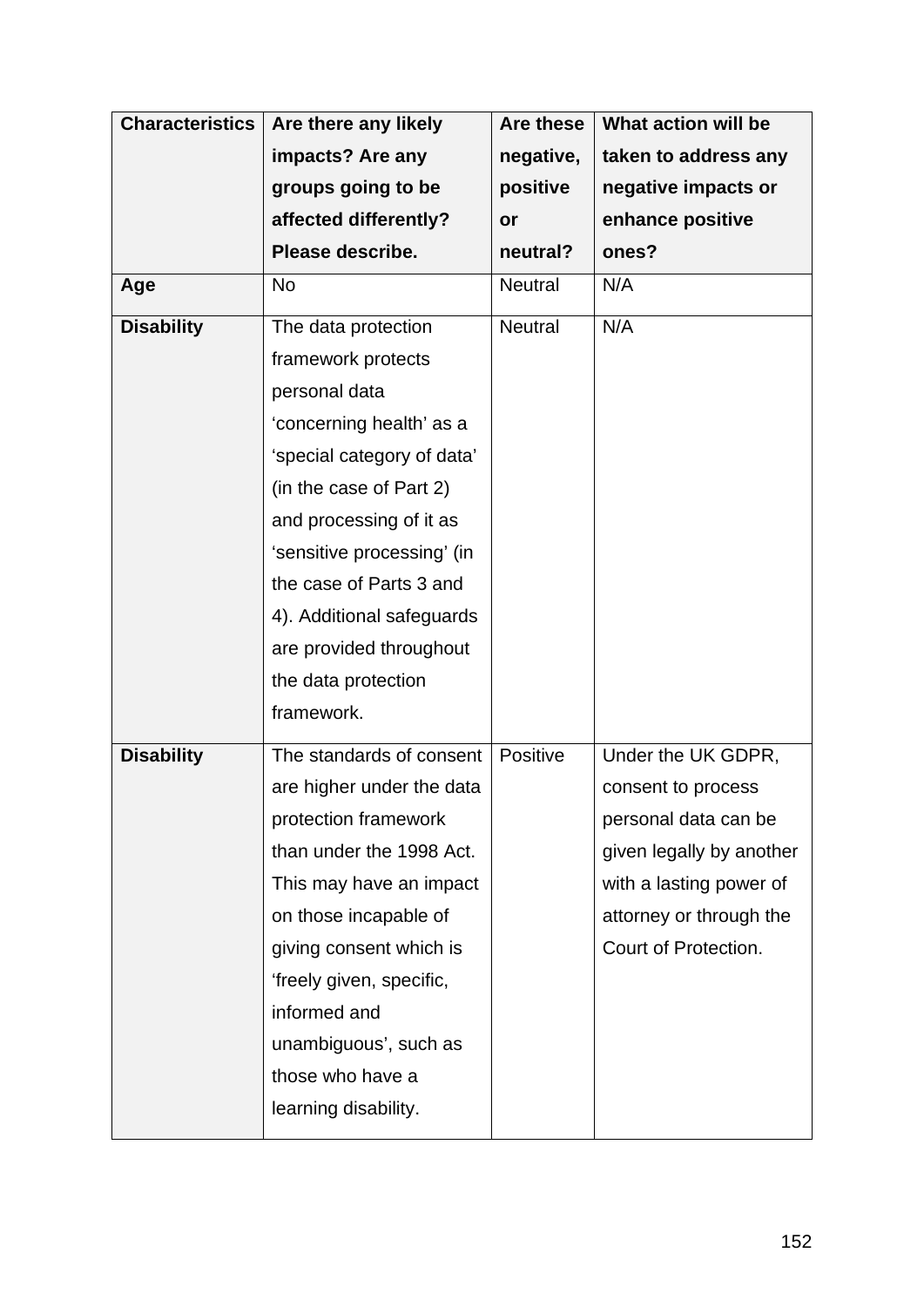| <b>Characteristics</b> | Are there any likely       | Are these      | What action will be  |
|------------------------|----------------------------|----------------|----------------------|
|                        | impacts? Are any           | negative,      | taken to address any |
|                        | groups going to be         | positive       | negative impacts or  |
|                        | affected differently?      | or             | enhance positive     |
|                        | Please describe.           | neutral?       | ones?                |
| <b>Gender</b>          | The data protection        | <b>Neutral</b> | N/A                  |
| reassignment           | framework protects         |                |                      |
|                        | personal data              |                |                      |
|                        | 'concerning health' as a   |                |                      |
|                        | 'special category of data' |                |                      |
|                        | (in the case of Part 2)    |                |                      |
|                        | and processing of it as    |                |                      |
|                        | 'sensitive processing' (in |                |                      |
|                        | the case of Parts 3 and    |                |                      |
|                        | 4). Additional safeguards  |                |                      |
|                        | are provided throughout    |                |                      |
|                        | the data protection        |                |                      |
|                        | framework                  |                |                      |
| <b>Marriage and</b>    | <b>No</b>                  | <b>Neutral</b> | N/A                  |
| civil                  |                            |                |                      |
| partnership            |                            |                |                      |
| <b>Pregnancy and</b>   | The data protection        | <b>Neutral</b> | N/A                  |
| maternity              | framework protects         |                |                      |
|                        | personal data              |                |                      |
|                        | 'concerning health' as a   |                |                      |
|                        | 'special category of data' |                |                      |
|                        | (in the case of Part 2)    |                |                      |
|                        | and processing of it as    |                |                      |
|                        | 'sensitive processing' (in |                |                      |
|                        | the case of Parts 3 and    |                |                      |
|                        | 4). Additional safeguards  |                |                      |
|                        | are provided throughout    |                |                      |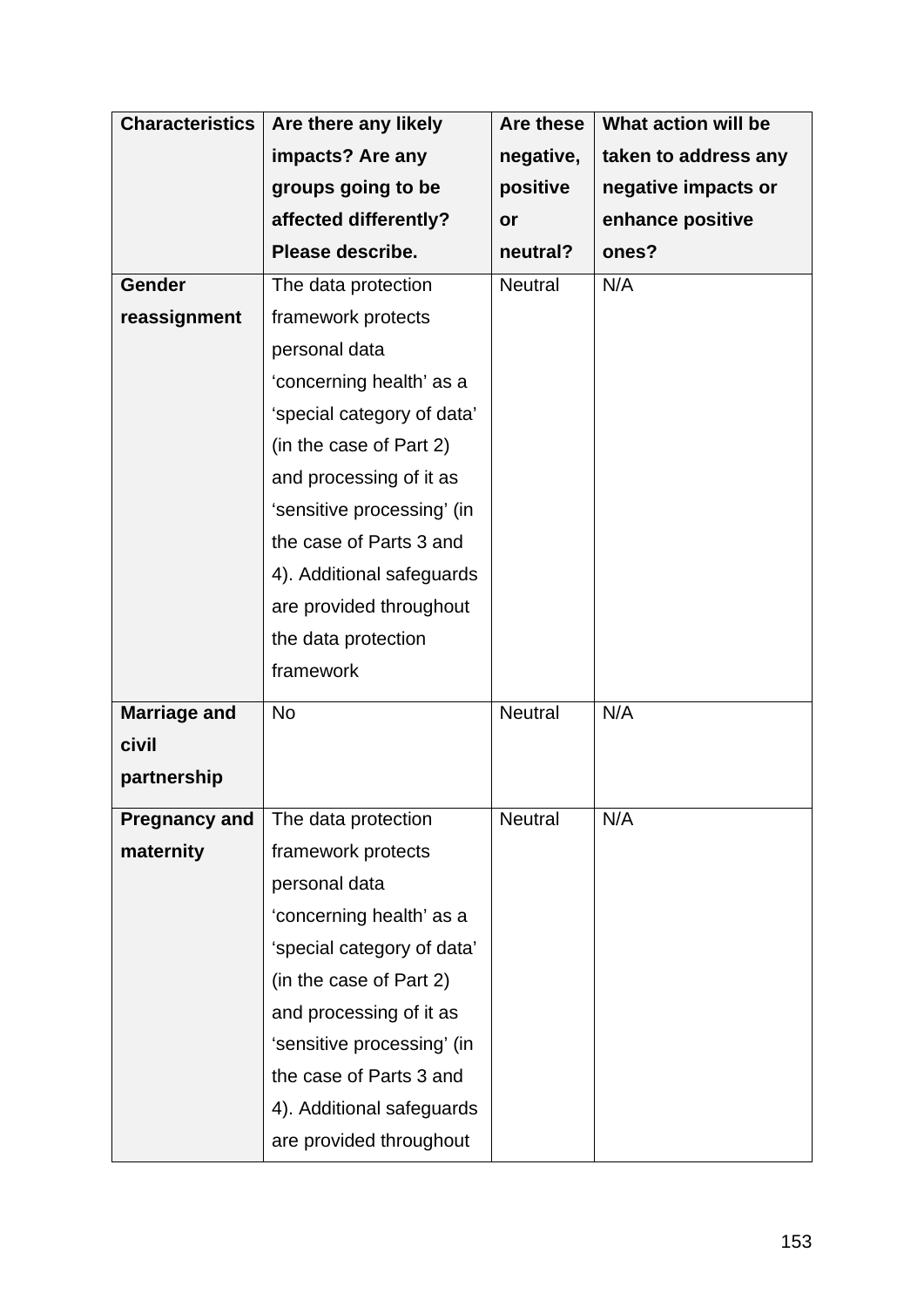| <b>Characteristics</b> | Are there any likely        | <b>Are these</b> | What action will be  |
|------------------------|-----------------------------|------------------|----------------------|
|                        | impacts? Are any            | negative,        | taken to address any |
|                        | groups going to be          | positive         | negative impacts or  |
|                        | affected differently?       | or               | enhance positive     |
|                        | Please describe.            | neutral?         | ones?                |
|                        | the data protection         |                  |                      |
|                        | framework.                  |                  |                      |
| Race                   | The data protection         | <b>Neutral</b>   | N/A                  |
|                        | framework protects          |                  |                      |
|                        | personal data 'revealing    |                  |                      |
|                        | racial or ethnic origin' as |                  |                      |
|                        | a 'special category of      |                  |                      |
|                        | data' (in the case of Part  |                  |                      |
|                        | 2) and processing of it as  |                  |                      |
|                        | 'sensitive processing' (in  |                  |                      |
|                        | the case of Parts 3 and     |                  |                      |
|                        | 4).                         |                  |                      |
| <b>Religion or</b>     | The data protection         | <b>Neutral</b>   | N/A                  |
| belief                 | framework protects          |                  |                      |
|                        | personal data regarding     |                  |                      |
|                        | 'religious or philosophical |                  |                      |
|                        | beliefs' as a 'special      |                  |                      |
|                        | category of data' (in the   |                  |                      |
|                        | case of Part 2) and         |                  |                      |
|                        | processing of it as         |                  |                      |
|                        | 'sensitive processing' (in  |                  |                      |
|                        | the case of Parts 3 and     |                  |                      |
|                        | 4).                         |                  |                      |
| <b>Sex</b>             | <b>No</b>                   | <b>Neutral</b>   | N/A                  |
| <b>Sexual</b>          | The data protection         | <b>Neutral</b>   | N/A                  |
| orientation            | framework protects          |                  |                      |
|                        | personal data               |                  |                      |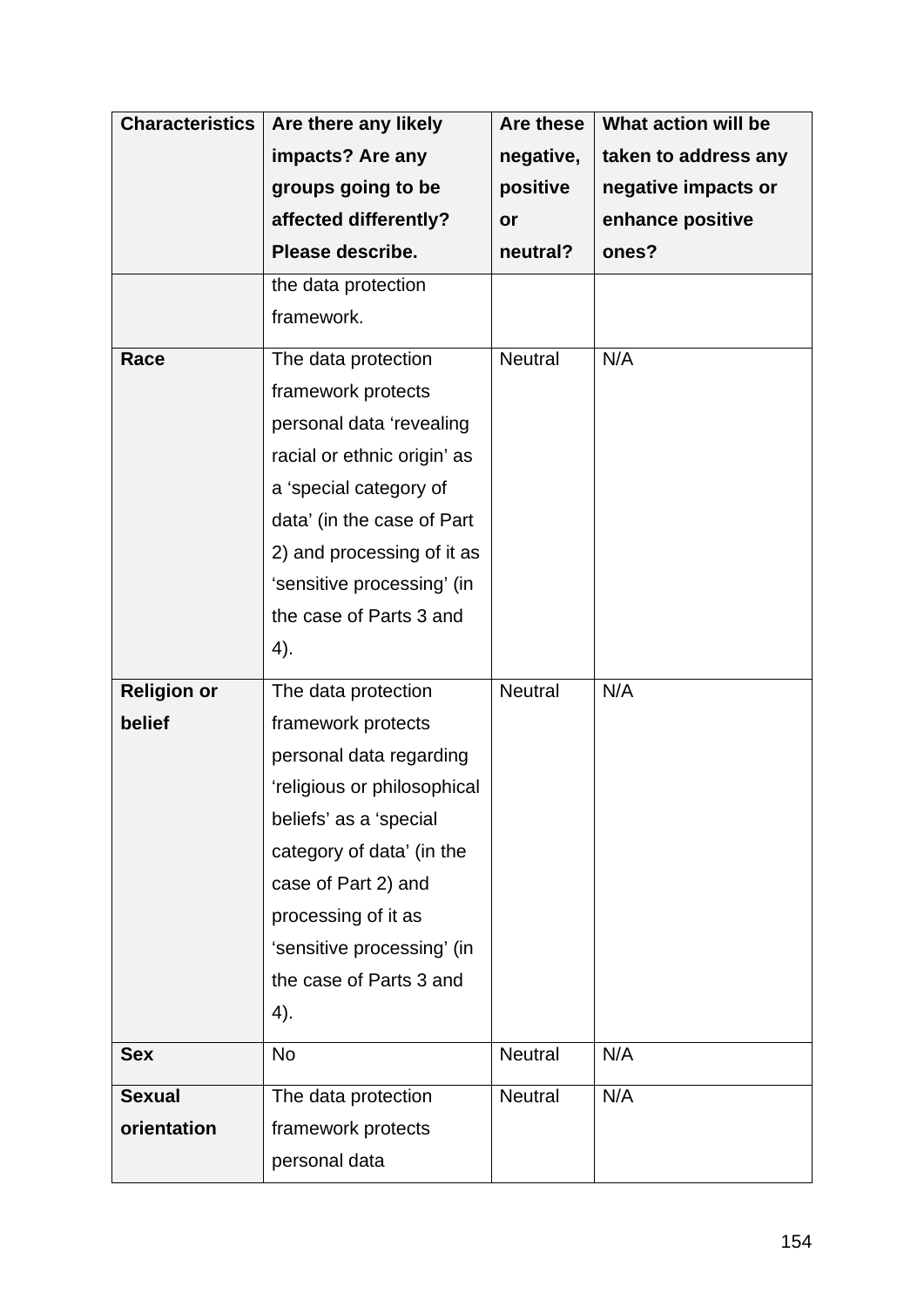| <b>Characteristics</b> | Are there any likely        | Are these      | What action will be     |
|------------------------|-----------------------------|----------------|-------------------------|
|                        | impacts? Are any            | negative,      | taken to address any    |
|                        | groups going to be          | positive       | negative impacts or     |
|                        | affected differently?       | or             | enhance positive        |
|                        | Please describe.            | neutral?       | ones?                   |
|                        | 'concerning sex life and    |                |                         |
|                        | sexual orientation' as a    |                |                         |
|                        | 'special category of data'  |                |                         |
|                        | (in the case of Part 2)     |                |                         |
|                        | and processing of it as     |                |                         |
|                        | 'sensitive processing' (in  |                |                         |
|                        | the case of Parts 3 and     |                |                         |
|                        | 4). The existing condition  |                |                         |
|                        | for processing personal     |                |                         |
|                        | data 'for the purpose of    |                |                         |
|                        | identifying or keeping      |                |                         |
|                        | under review the            |                |                         |
|                        | existence or absence of     |                |                         |
|                        | equality of opportunity' is |                |                         |
|                        | newly expanded to           |                |                         |
|                        | include personal data       |                |                         |
|                        | concerning an               |                |                         |
|                        | individual's sexual         |                |                         |
|                        | orientation.                |                |                         |
| <b>Carers</b>          | <b>No</b>                   | <b>Neutral</b> | N/A                     |
| <b>Other relevant</b>  | <b>No</b>                   | <b>Neutral</b> | N/A                     |
| group                  |                             |                |                         |
| <b>Human Rights</b>    | Yes                         | Potentially    | Monitoring of email and |
|                        |                             | negative       | internet usage must     |
|                        |                             | in relation    | ensure that the         |
|                        |                             | to             | employee's right to     |
|                        |                             | accessing      | privacy is respected.   |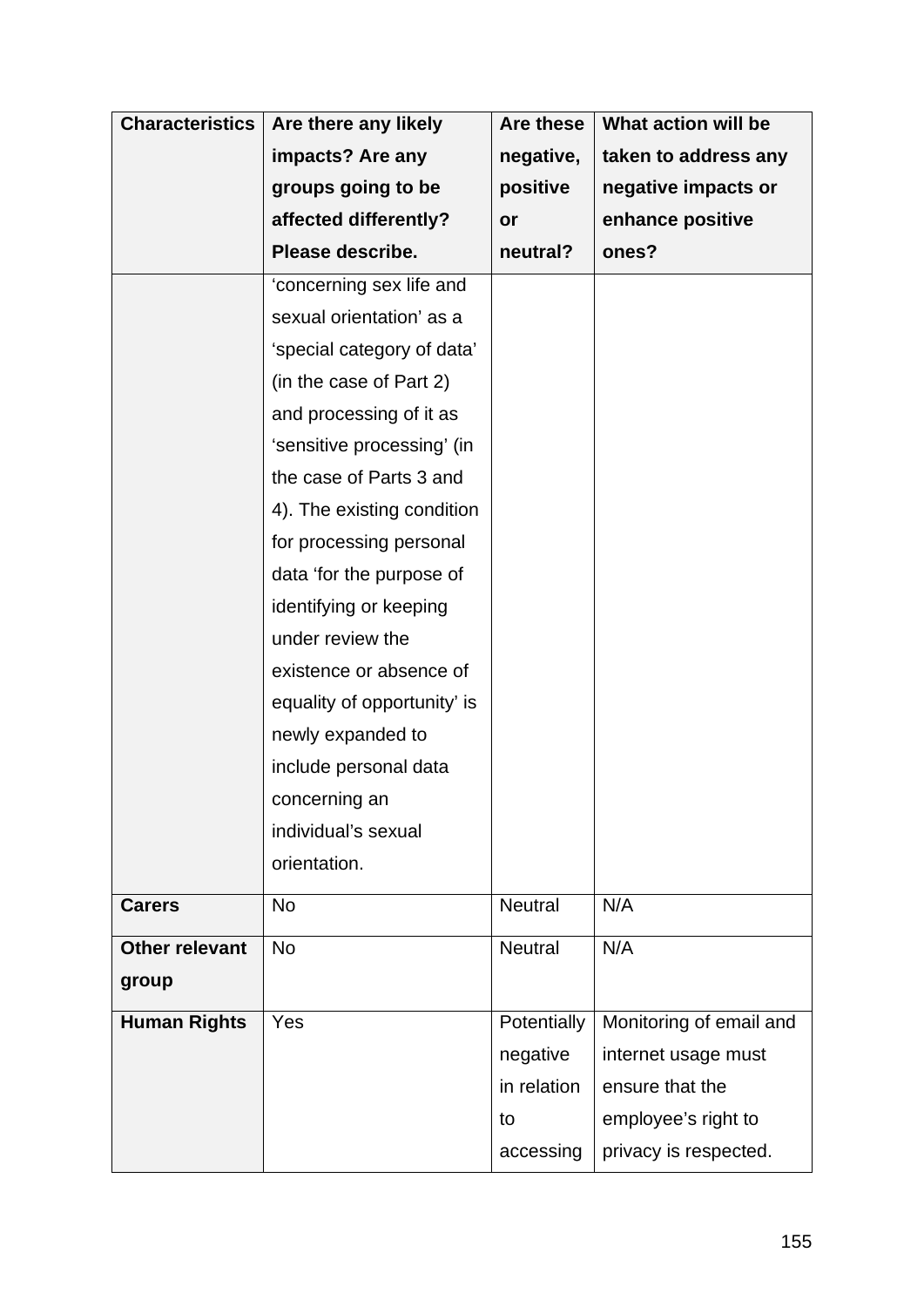| <b>Characteristics</b> | Are there any likely  | Are these      | What action will be     |
|------------------------|-----------------------|----------------|-------------------------|
|                        | impacts? Are any      | negative,      | taken to address any    |
|                        | groups going to be    | positive       | negative impacts or     |
|                        | affected differently? | or             | enhance positive        |
|                        | Please describe.      | neutral?       | ones?                   |
|                        |                       | of emails      | However, in exceptional |
|                        |                       | and            | circumstances and       |
|                        |                       | internet       | following proper        |
|                        |                       | usage.         | protocol, individual's  |
|                        |                       |                | privacy cannot be       |
|                        |                       |                | guaranteed at work.     |
| <b>Health</b>          | <b>No</b>             | <b>Neutral</b> | N/A                     |
| <b>Inequalities</b>    |                       |                |                         |

# **3. If any negative/positive impacts were identified are they valid, legal and/or justifiable? Please detail.**

No anticipated detrimental impact on any equality group. The data protection framework maintains the strong protections that currently exist to protect individuals and the processing of personal data that would reveal protected characteristics. The policy is applicable to all staff and adheres to legal requirements and best practice.

There are no statements, conditions or requirements that disadvantage any particular group of people with a protected characteristic.

## **4. Monitoring, Review and Publication**

# **How will the impact and effectiveness of the actions be monitored/reviewed and by whom?**

Monitoring of any issues of unlawful treatment of protected groups of staff (or others) (such as harassment or discrimination) relating to the implementation of this IG Policy Book

## **When will this EQIA be reviewed and by whom?**

Review will be at policy refresh